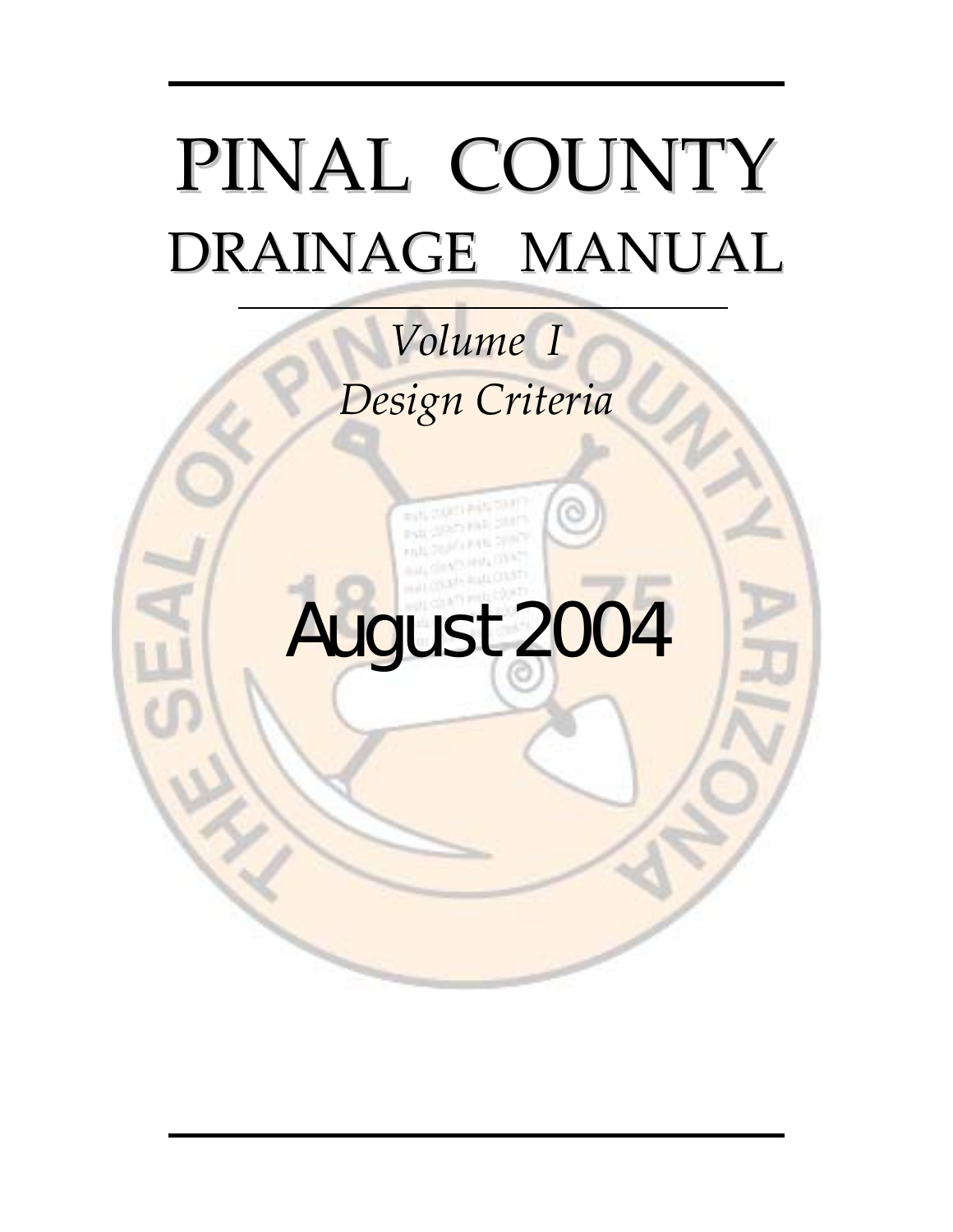## **VOLUME 1 – DESIGN CRITERIA**

## **PINAL DRAINAGE ORGANIZATION**

The drainage policies used in Pinal County are set forth in the Ordinance to Regulate Drainage in Pinal County. The Pinal County Drainage Manual sets forth design criteria, methodology and procedures and is comprised of two volumes; Volume 1: Policies and Design Criteria and Volume 2: Design Methodology and Procedures. The table of contents for both Volume 1 and 2 are included in each volume for easy accessibility.

#### **Ordinance to Regulate Drainage**

The ordinance document establishes general drainage policies and provides the minimum standards for the design of drainage and storm water management facilities within unincorporated Pinal County.

#### **Drainage Manual Volume 1: Design Criteria**

Volume 1 establishes minimum standards and criteria for the design of drainage and storm water management facilities within unincorporated Pinal County. It is desirable that the policies and standards set forth in this manual be adopted by local jurisdictional entities so that uniform drainage policies and practices will be established throughout the County. However, each entity has the authority to establish its own policies within its jurisdiction; therefore, the user is encouraged to review the policies and standards for the jurisdiction in which the project is located.

## **Drainage Manual Volume 2: Design Methodology & Procedures**

Volume 2 is intended to serve as an aid in the design of drainage and stormwater management facilities. The manual provides a convenient source of technical information and presents methodologies and procedures acceptable to the County. However, the methodologies and procedures presented in the manual are not comprehensive and are not intended to replace or inhibit sound engineering judgment.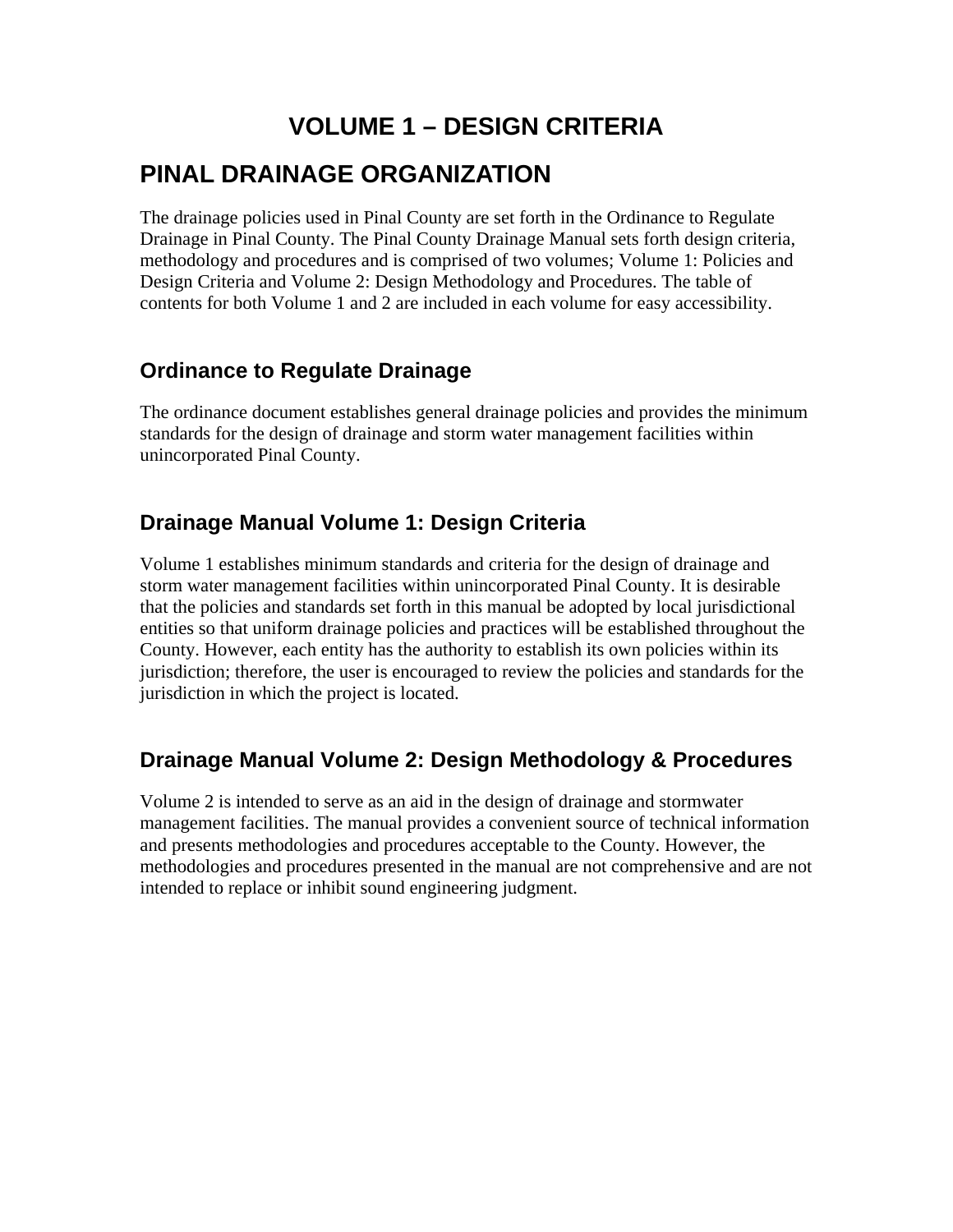## PINAL COUNTY DRAINAGE MANUAL **VOLUME I: DESIGN CRITERIA TABLE OF CONTENTS**

## **Chapter 1: Introduction**

| $1\quad 1$ |              |                                                   |  |
|------------|--------------|---------------------------------------------------|--|
| 1.2        | <b>SCOPE</b> |                                                   |  |
|            | 1.2.1        |                                                   |  |
|            | 1.2.2        |                                                   |  |
|            | 1.2.3        | Floodplain Regulations and Drainage Policies  4   |  |
|            | 1.2.4        |                                                   |  |
| 1.3        |              |                                                   |  |
|            | 1.3.1        |                                                   |  |
|            | 1.3.2        |                                                   |  |
|            | 1.3.3        |                                                   |  |
| 1.4        |              |                                                   |  |
|            | 1.4.1        |                                                   |  |
|            | 1.4.2        |                                                   |  |
|            | 1.4.3        |                                                   |  |
|            | 1.4.4        |                                                   |  |
|            | 1.4.5        |                                                   |  |
|            | 1.4.6        |                                                   |  |
|            |              | 1.4.6.1                                           |  |
|            |              | 1.4.6.2                                           |  |
|            | 1.4.7        |                                                   |  |
|            |              | 1.4.7.1                                           |  |
|            |              | 1.4.7.2 Construction Within a Designated Floodway |  |
| 1.6        |              |                                                   |  |

## **Chapter 2: Drainage Report and Design Submittal**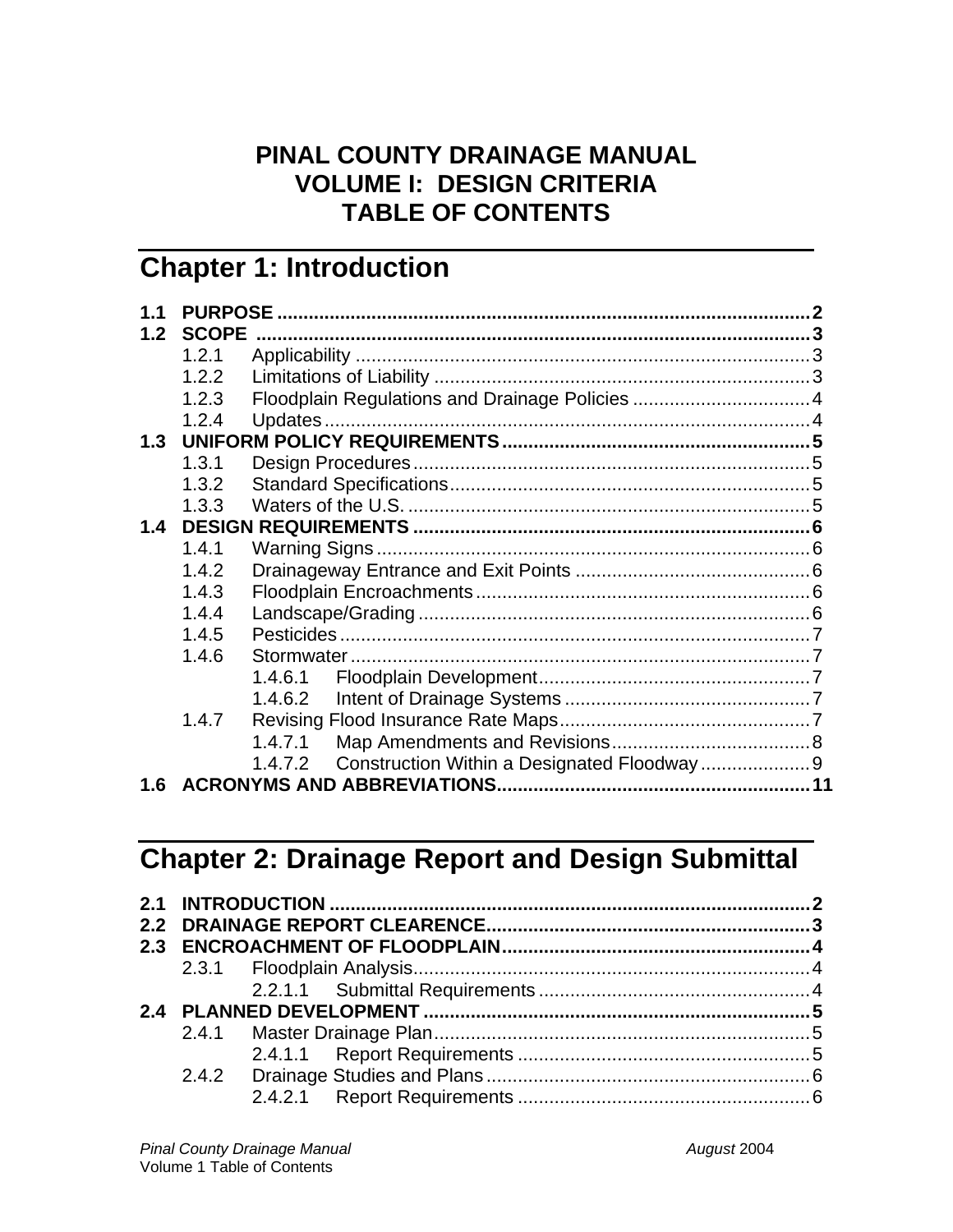| 2.8 |       |                                                            |  |
|-----|-------|------------------------------------------------------------|--|
|     | 2.8.1 |                                                            |  |
|     | 2.8.2 | Appendix B: Drainage Report Format and Design Submittals11 |  |
|     | 2.8.3 |                                                            |  |
|     | 2.8.4 |                                                            |  |

## Chapter 3: Design Criteria

| 3.1 |       |                   |                                            |  |  |  |
|-----|-------|-------------------|--------------------------------------------|--|--|--|
|     | 3.1.1 |                   |                                            |  |  |  |
|     |       | 3.1.1.1           |                                            |  |  |  |
| 3.2 |       | <b>HYDROLOGY.</b> |                                            |  |  |  |
|     | 3.2.1 |                   |                                            |  |  |  |
|     | 3.2.2 |                   |                                            |  |  |  |
| 3.3 |       |                   |                                            |  |  |  |
|     | 3.3.1 |                   |                                            |  |  |  |
|     | 3.3.2 |                   |                                            |  |  |  |
|     |       | 3.4.2.1           |                                            |  |  |  |
|     |       | 3.4.2.3           |                                            |  |  |  |
|     | 3.3.3 |                   |                                            |  |  |  |
|     |       | 3.3.3.1           |                                            |  |  |  |
|     |       | 3.3.3.2           |                                            |  |  |  |
|     |       | 3.3.3.3           |                                            |  |  |  |
|     |       | 3.3.3.4           | Rural Crown Ditch (Interceptor Ditch) 8    |  |  |  |
| 3.4 |       |                   |                                            |  |  |  |
|     | 3.4.1 |                   |                                            |  |  |  |
|     | 3.4.2 |                   |                                            |  |  |  |
|     | 3.4.3 |                   |                                            |  |  |  |
|     |       | 3.4.3.1           |                                            |  |  |  |
|     |       | 3.4.3.2           |                                            |  |  |  |
|     |       | 3.4.3.3           |                                            |  |  |  |
|     | 3.4.4 |                   |                                            |  |  |  |
|     |       | 3.4.4.1           |                                            |  |  |  |
|     |       | 3.4.4.2           | Transition from Large to Small Conduit  11 |  |  |  |
|     | 3.5.5 |                   |                                            |  |  |  |
| 3.5 |       |                   |                                            |  |  |  |
|     | 3.5.1 | <b>Culverts</b>   |                                            |  |  |  |
|     |       | 3.5.1.1           |                                            |  |  |  |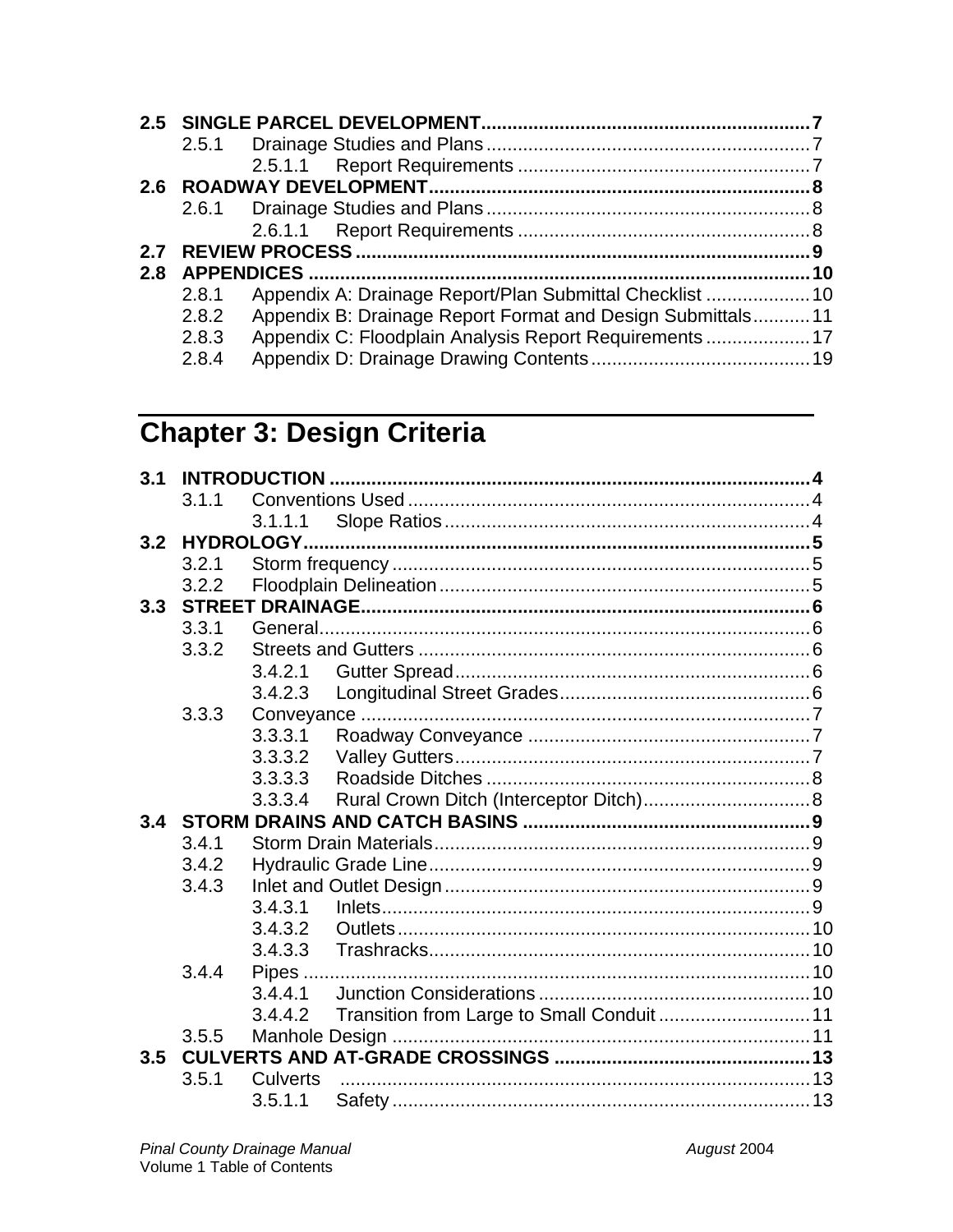|     |       | 3.5.1.2  |                                                  |     |
|-----|-------|----------|--------------------------------------------------|-----|
|     |       | 3.5.1.3  |                                                  |     |
|     |       | 3.5.1.4  |                                                  |     |
|     |       | 3.5.1.5  |                                                  |     |
|     |       | 3.5.1.6  |                                                  |     |
|     |       | 3.5.1.7  |                                                  |     |
|     |       | 3.5.1.8  |                                                  |     |
|     |       | 3.5.1.9  |                                                  |     |
|     |       | 3.5.1.10 |                                                  |     |
|     |       | 3.5.1.11 |                                                  |     |
|     |       | 3.5.1.12 |                                                  |     |
|     |       | 3.5.1.13 |                                                  |     |
|     |       | 3.5.1.14 |                                                  |     |
|     | 3.5.2 |          |                                                  |     |
|     | 3.5.3 |          |                                                  |     |
|     |       | 3.5.3.1  |                                                  |     |
|     |       | 3.5.3.2  |                                                  |     |
|     |       | 3.5.3.3  |                                                  |     |
| 3.6 |       |          |                                                  |     |
|     | 3.6.1 |          |                                                  |     |
|     |       | 3.6.1.1  |                                                  |     |
|     |       | 3.6.1.2  |                                                  |     |
|     |       | 3.6.1.3  |                                                  |     |
|     | 3.6.2 |          |                                                  |     |
|     | 3.6.3 |          |                                                  |     |
|     |       | 3.6.3.1  |                                                  |     |
|     |       | 3.6.3.2  |                                                  |     |
|     | 3.6.4 |          |                                                  |     |
|     | 3.6.5 |          |                                                  |     |
|     | 3.6.6 |          |                                                  |     |
|     |       | 3.6.6.1  |                                                  |     |
|     |       | 3.6.6.2  |                                                  |     |
|     |       |          | 3.6.6.3 Grouted Rock.                            | .30 |
|     |       | 3.6.6.4  |                                                  |     |
|     |       | 3.6.6.5  |                                                  |     |
|     |       | 3.6.6.6  | Soil-cement linings; Roller-Compacted Concrete35 |     |
|     |       | 3.6.6.7  |                                                  |     |
|     |       | 3.6.6.8  |                                                  |     |
|     |       | 3.6.6.9  |                                                  |     |
|     | 3.6.7 |          |                                                  |     |
|     | 3.6.8 | Safety   |                                                  |     |
|     |       | 3.6.8.1  |                                                  |     |
|     |       | 3.6.8.2  |                                                  |     |
| 3.7 |       |          |                                                  |     |
|     | 3.7.1 |          |                                                  |     |
|     | 3.7.2 |          |                                                  |     |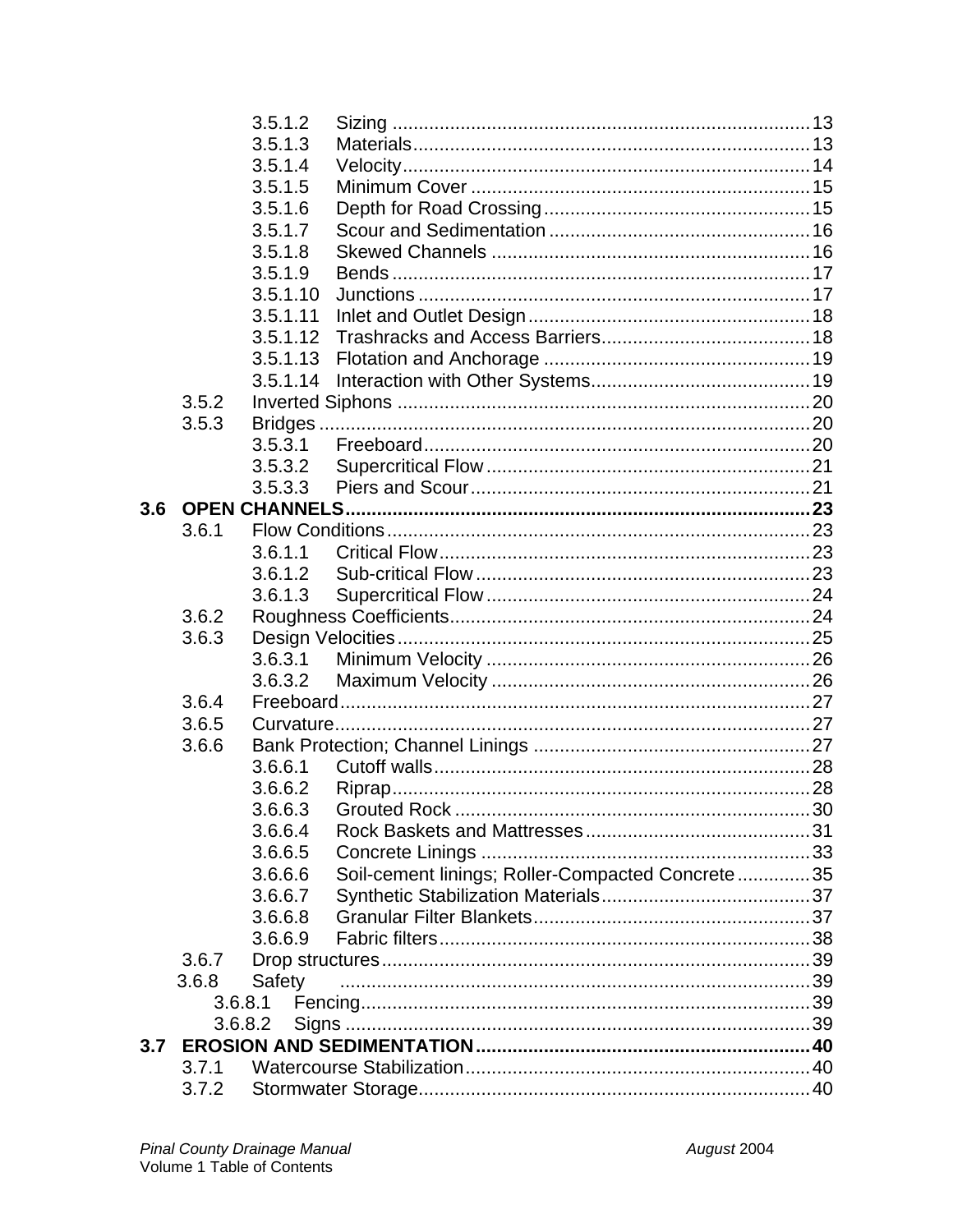|     | 3.7.3  |          |                                                    |  |  |
|-----|--------|----------|----------------------------------------------------|--|--|
|     | 3.7.4  |          |                                                    |  |  |
| 3.8 |        |          |                                                    |  |  |
|     | 3.8.1  |          |                                                    |  |  |
|     |        | 3.8.1.2  |                                                    |  |  |
|     | 3.8.2  |          |                                                    |  |  |
|     | 3.8.3  |          |                                                    |  |  |
|     | 3.8.4  |          |                                                    |  |  |
|     |        | 3.8.4.1  |                                                    |  |  |
|     |        | 3.8.4.2  |                                                    |  |  |
|     |        | 3.8.4.3  |                                                    |  |  |
| 3.9 |        |          |                                                    |  |  |
|     | 3.9.1  |          |                                                    |  |  |
|     |        | 3.9.1.1  |                                                    |  |  |
|     |        | 3.9.1.2  |                                                    |  |  |
|     |        |          |                                                    |  |  |
|     | 3.10.1 |          |                                                    |  |  |
|     | 3.10.2 |          |                                                    |  |  |
|     |        | 3.10.2.1 | Multiple Lot Residential Developments  46          |  |  |
|     |        | 3.10.2.2 | Single Lot Non-Residential Development 47          |  |  |
|     |        | 3.10.2.3 |                                                    |  |  |
|     |        | 3.10.2.4 | Regional Stormwater Storage Facilities  47         |  |  |
|     | 3.10.3 |          |                                                    |  |  |
|     |        |          |                                                    |  |  |
|     |        | 3.10.3.2 |                                                    |  |  |
|     |        | 3.10.3.3 |                                                    |  |  |
|     |        | 3.10.3.4 |                                                    |  |  |
|     |        | 3.10.3.5 |                                                    |  |  |
|     |        | 3.10.3.6 |                                                    |  |  |
|     |        | 3.10.3.7 |                                                    |  |  |
|     |        | 3.10.3.8 |                                                    |  |  |
|     |        | 3.10.3.9 |                                                    |  |  |
|     |        |          |                                                    |  |  |
|     |        |          |                                                    |  |  |
|     |        |          |                                                    |  |  |
|     |        |          |                                                    |  |  |
|     |        |          |                                                    |  |  |
|     |        | 3.10.4.1 |                                                    |  |  |
|     |        | 3.10.4.2 |                                                    |  |  |
|     |        |          |                                                    |  |  |
|     | 3.10.5 |          | Criteria for Special Stormwater Storage Methods 56 |  |  |
|     |        | 3.10.5.1 |                                                    |  |  |
|     |        | 3.10.5.2 |                                                    |  |  |
|     |        | 3.10.5.3 |                                                    |  |  |
|     |        | 3.10.5.4 |                                                    |  |  |
|     |        | 3.10.5.5 | Storage in Plazas, Courtyards and Common Areas57   |  |  |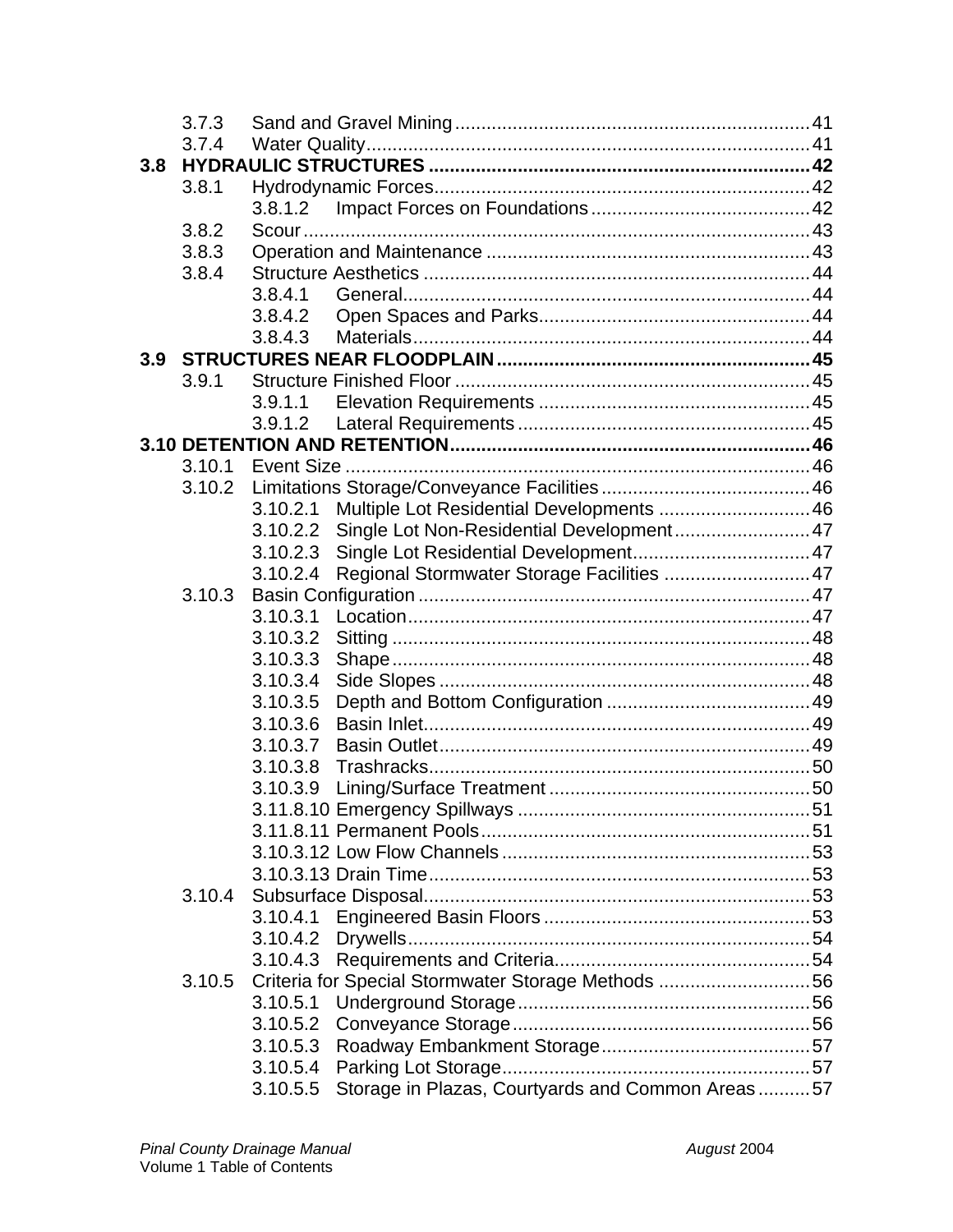## **VOLUME 1 - DESIGN CRITERIA**

## **Chapter 1: Introduction**

| 1.1 |                                                      |  |
|-----|------------------------------------------------------|--|
| 1.2 | <b>SCOPE</b>                                         |  |
|     |                                                      |  |
|     |                                                      |  |
|     |                                                      |  |
|     |                                                      |  |
| 1.3 |                                                      |  |
|     |                                                      |  |
|     |                                                      |  |
|     |                                                      |  |
| 1.4 |                                                      |  |
|     |                                                      |  |
|     |                                                      |  |
|     |                                                      |  |
|     |                                                      |  |
|     |                                                      |  |
|     |                                                      |  |
|     |                                                      |  |
|     |                                                      |  |
|     |                                                      |  |
|     |                                                      |  |
|     | 1.4.7.2 Construction Within a Designated Floodway 14 |  |
| 1.5 |                                                      |  |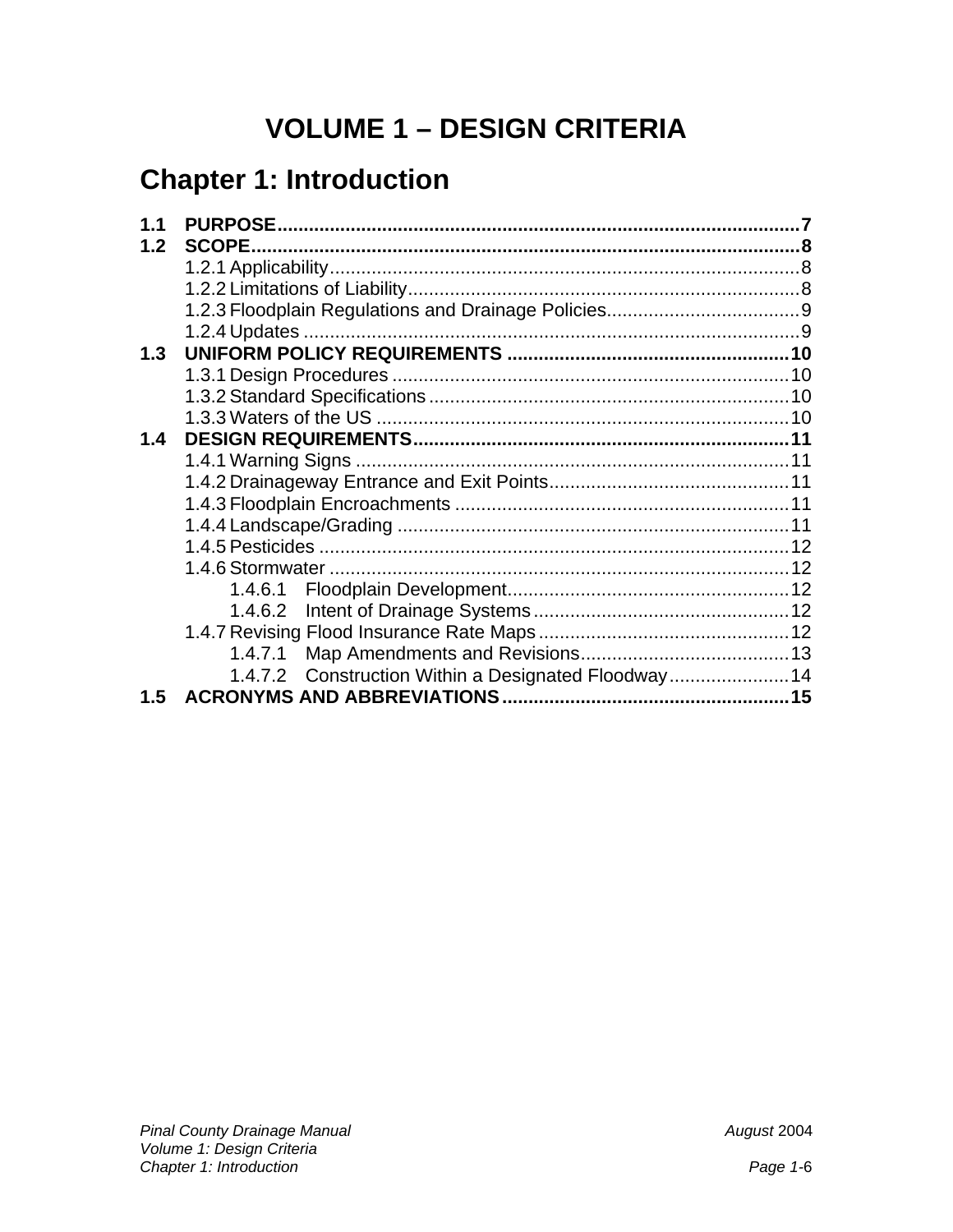## **1.1 PURPOSE**

The purpose of the Pinal County Drainage Manual (referred to as Manual in these documents) is to establish general drainage policies, provide the minimum criteria, and to serve as an aid in the design of drainage and stormwater management facilities within Pinal County. The Manual recommends design standards and criteria that if adopted by local jurisdictional entities will establish uniform drainage policies and practices throughout the County. The Manual comprises two volumes as described in Section 1.3.

It is the overall and primary objective of Pinal County to provide drainage design criteria which serve to protect the health, safety, and general welfare of the citizens of the community, with regards to flooding and drainage issues.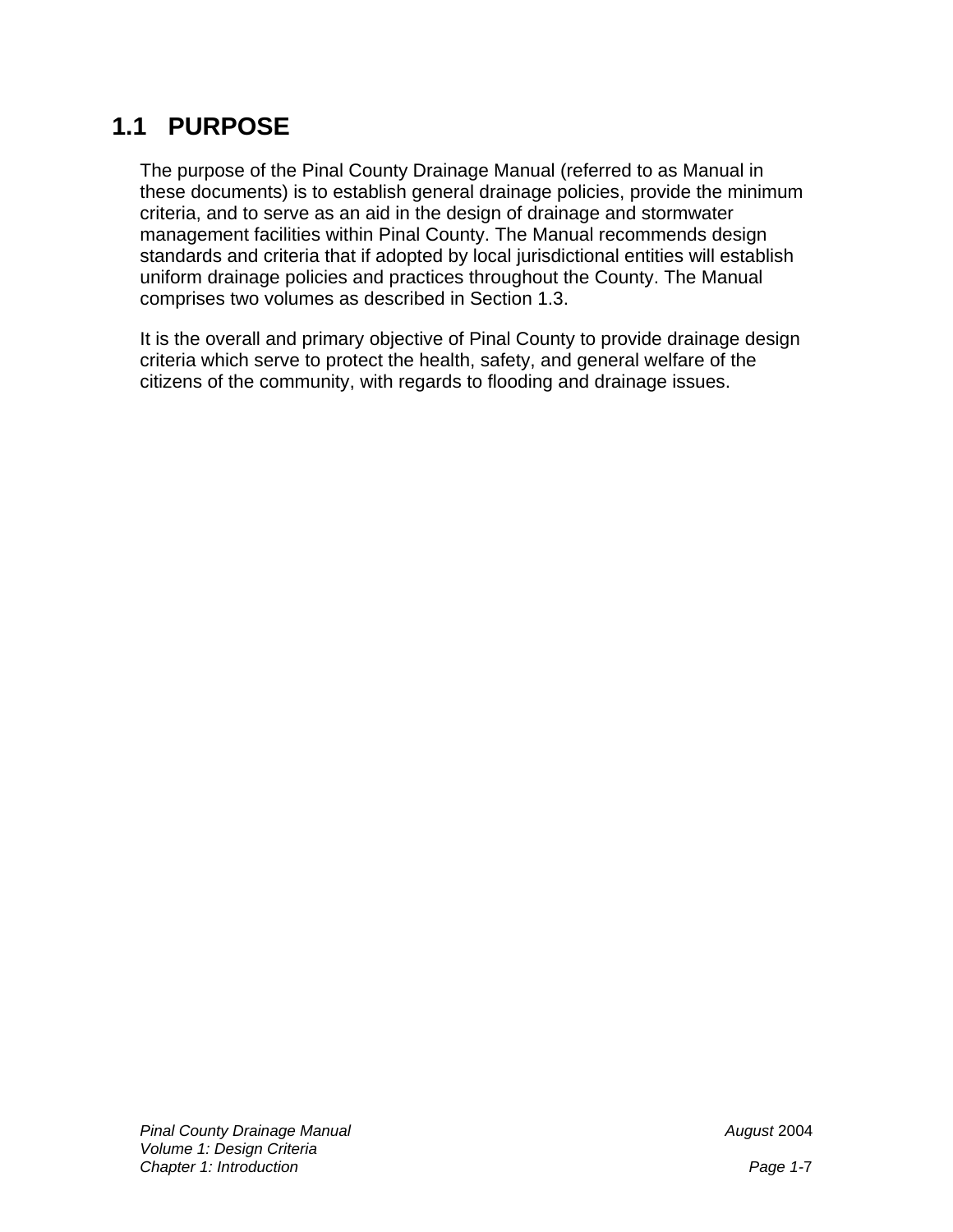## **1.2 SCOPE**

The Pinal County Drainage Manual must be used for any project being reviewed and approved by the County. This includes projects on County property as well as within County rights-of-way. Projects on private property that must be approved by the County must also follow the requirements set forth in this Manual.

Projects under the jurisdiction of towns or cities in Pinal County may also be subject to the provisions of this Manual. Check with the appropriate jurisdiction for specific requirements, as they may not use this Manual or they may have adopted local modifications to the Manual provisions.

This manual is not intended to conflict with any other Pinal County design standards or ordinances. If a conflict does arise, it is the intent of the County to require the more stringent or restrictive standard to apply.

This document provides general engineering guidelines and is not intended to be a substitute for sound engineering judgment when dealing with specific design problems. Specific engineering procedures and methodologies are not always dictated within this manual. Often the manual references other widely accepted design manuals published by the U.S. Army Corps of Engineers, Arizona Department of Transportation, Federal Highway Administration and other regulatory agencies within Arizona. This approach is intended to provide the engineer with the flexibility to apply engineering methods most appropriate to an individual project. Other objectives of this manual include (1) minimizing the review time for drainage reports, (2) providing the design engineer with the County's drainage requirements prior to initiating a project; and, (3) providing for drainage infrastructure that is functional, durable and aesthetically pleasing.

## **1.2.1 Applicability**

This manual is to be used by Civil Engineers in preparing drainage reports for stormwater planning, analysis and design within Pinal County, Arizona. Many procedures that are presented or referenced within this manual have a limited range of applicability. An attempt has been made in this manual to specify these ranges whenever possible within the manual. However, it is the responsibility of the practicing engineer to utilize sound engineering judgment and experience when applying any engineering methodology to a particular project.

## **1.2.2 Limitations of Liability**

The Engineer performing stormwater analyses and preparing drainage reports for projects in Pinal County must assume the final responsibility for the appropriateness of their analysis and correctness of their results. This Manual is not intended to provide "lookup" answers to drainage questions or "one size fits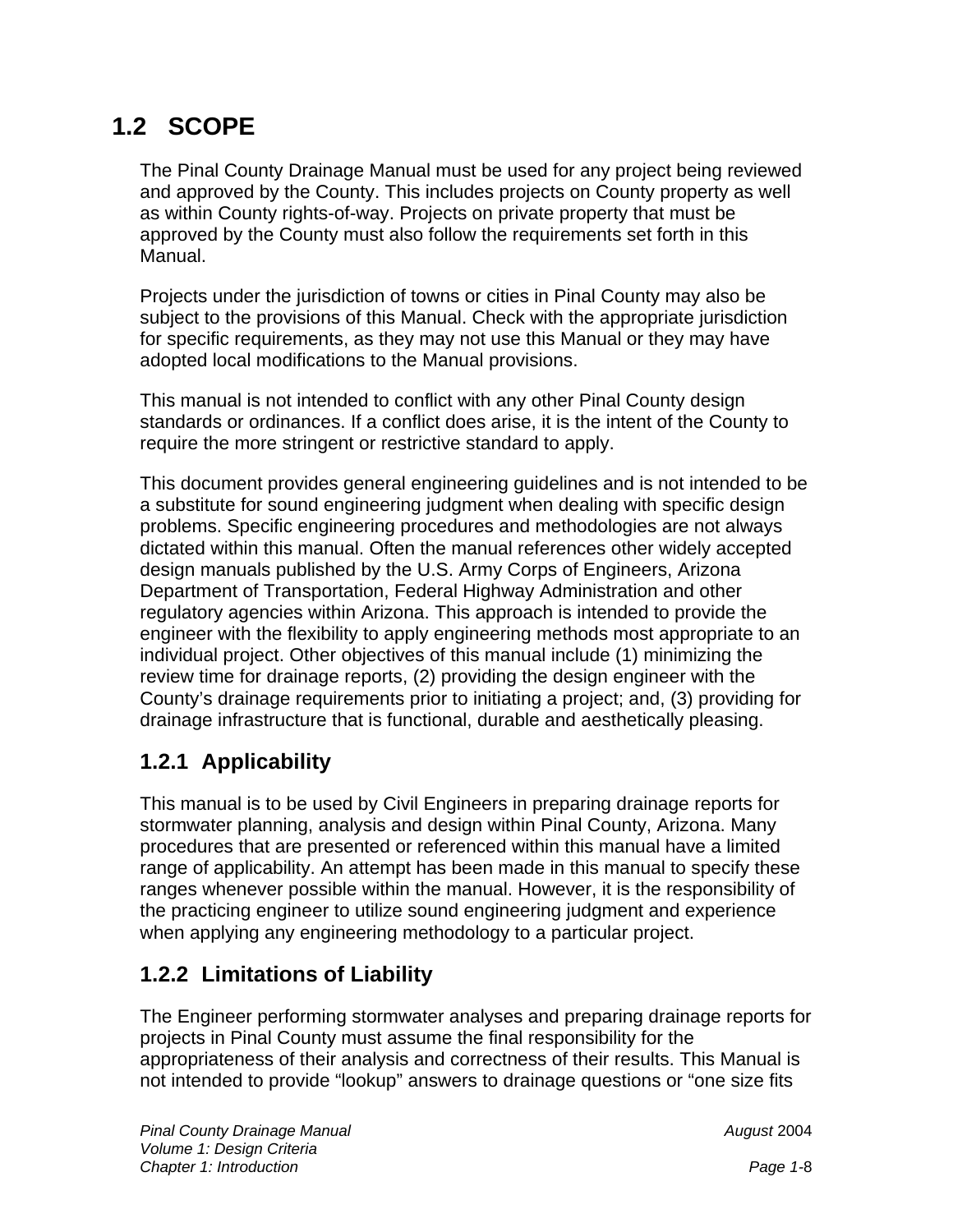all" methods. Proper and sound engineering judgment is required in all cases. The inappropriate use of and adherence to this Manual does not relieve the Engineer from the professional responsibility to provide an appropriate design.

Adherence to the provisions of this Manual and use of any method contained herein does not relieve any owner, Engineer, or designer of any present or future liability related to the design of works covered by this Manual. Pinal County is not liable for direct or consequential damages resulting from the construction of works covered by this Manual, whether the provisions of this Manual were followed or not.

## **1.2.3 Floodplain Regulations and Drainage Policies**

The County is mandated to adopt and enforce regulations designed to protect health, safety, and general welfare of the citizens within the jurisdiction area of Pinal County and to minimize public and private losses due to flood conditions in specific areas.

The County is also mandated by the Federal Emergency Management Agency (FEMA) to regulate areas of special flood hazards. FEMA supplies the District with Floodway Maps and Flood Insurance Rate Maps which provide flood risk information and other technical data to be used in administering both floodplain management and insurance aspects of the National Flood Insurance Program (NFIP).

Requirements from both agencies have led to the adoption of the Pinal County Drainage Ordinance with potential subsequent revision(s). The Ordinance requires that Pinal County regulate all activities within and along all watercourses within its jurisdiction.

## **1.2.4 Updates**

Pinal County may choose to modify and update this Manual at any time, and anyone needing to perform design or construct works covered by this Manual must be sure that they are using the most current version. Check with the Pinal County Department of Public Works or the Pinal County Flood Control District for the current version.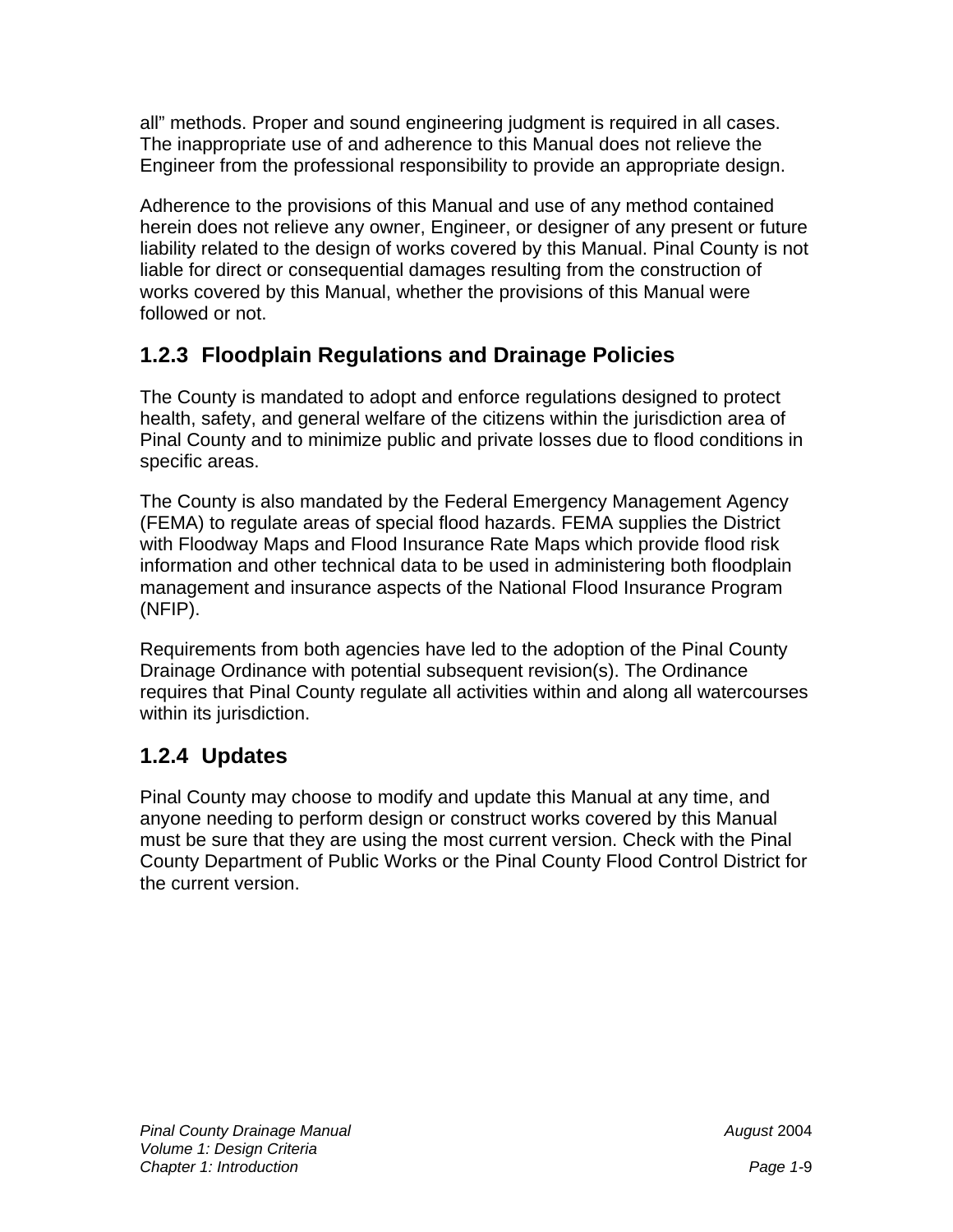## **1.3 UNIFORM POLICY REQUIREMENTS**

The following policies have been adopted by Pinal County and shall apply to all projects under County jurisdiction.

## **1.3.1 Design Procedures**

A widely accepted software program may be used in lieu of any design procedures set forth in this manual, with the prior approval from the County Engineer.

Numerous computer software programs have been developed for flood routing through detention/retention facilities. Use of a particular computer program should be approved by the appropriate governing agency prior to its application on a particular project.

#### **1.3.2 Standard Specifications**

All hydraulic structures are to be constructed according to the Maricopa Association of Government (MAG) Uniform Standard Specification for Public Works (latest revision) unless specifically superceded by local governing agency Standards and Specifications.

#### **1.3.3 Waters of the US**

If the proposed project will impact Waters of the U.S., the engineer or designer shall take into account the requirements of the Clean Water Act, Section 404.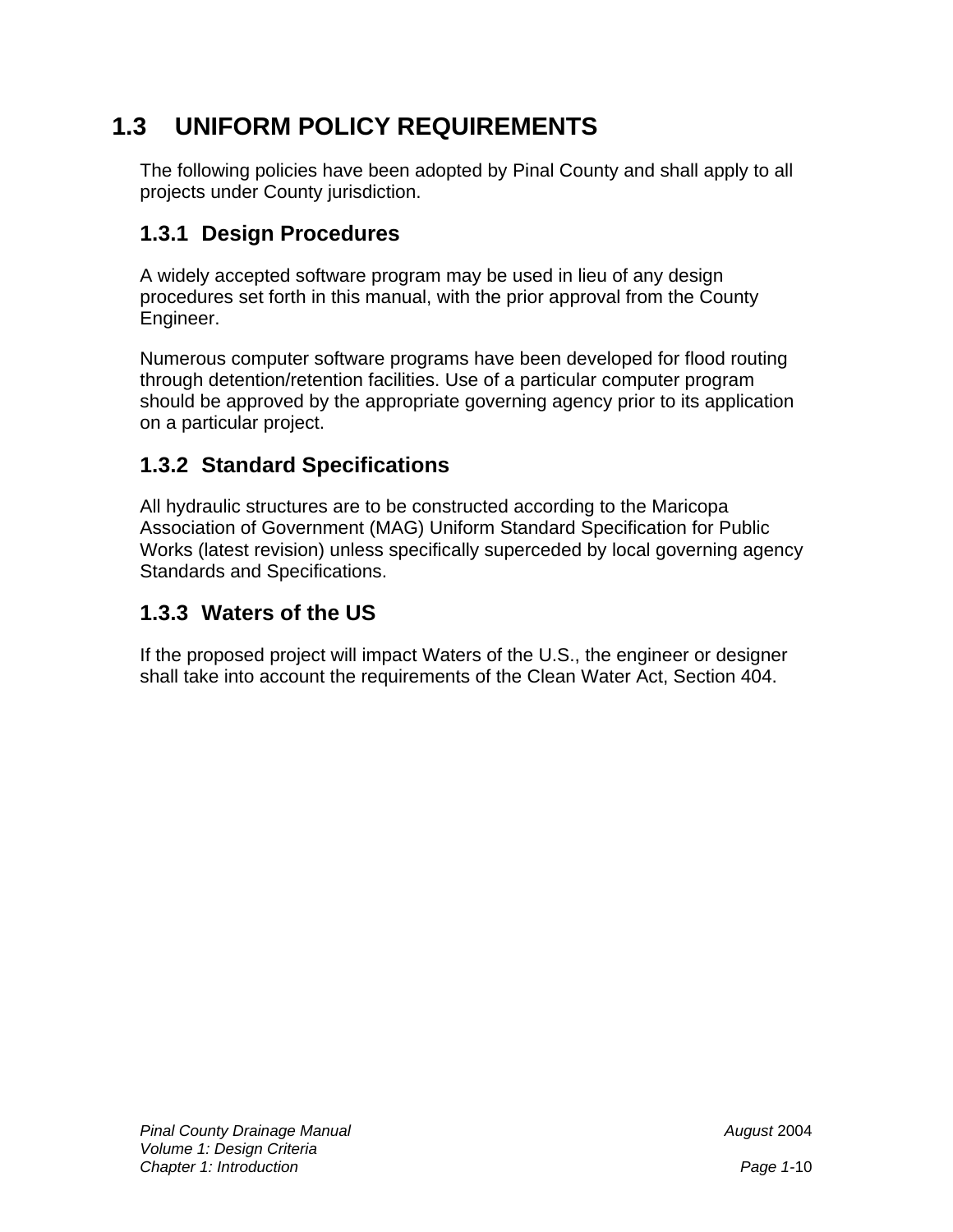## **1.4 DESIGN REQUIREMENTS**

## **1.4.1 Warning Signs**

Signs should be provided at all designated entry ways of detention and retention facilities. They should also be provided at intervals (~100 feet) around the perimeter of the facility to inform visitors who might gain access at other than designated entrances.

In addition to entry and perimeter signs, signs should be installed within the facility. These signs should restate the potential flood hazard and should provide directions for appropriate routes out of the basin area should flooding occur.

## **1.4.2 Drainageway Entrance and Exit Points**

All drainageway entrance and exit points in the proposed development must remain in the original location and, as near as possible, in the original condition.

Unless special exception is made by the governing agency, all artificial channels must begin and end where historic runoff has flowed.

## **1.4.3 Floodplain Encroachments**

Encroachments into the floodplain of a natural water course are to be analyzed according to the FEMA requirements.

At no time should an encroachment adversely affect the stability of a water course or adversely alter flooding conditions on adjacent properties. When encroachment is proposed within the floodplain of a major watercourse, the regulating entity may, at its discretion, request that a detailed study be performed to determine if a reduction in overbank flood storage will significantly affect downstream flood peaks.

## **1.4.4 Landscape/Grading**

Walls, fences, decorative borders, berms and other similar structures or features, less than one foot in height above finished grade, are permitted without first obtaining a Drainage Clearance provided it does not:

- 1. Have an adverse effect on adjacent land
- 2. Obstruct, retard or divert any offsite runoff drainage way
- 3. Impact other drainage design feature.

This does not relieve any person from liability if that person's actions cause flood damage to any other person or property.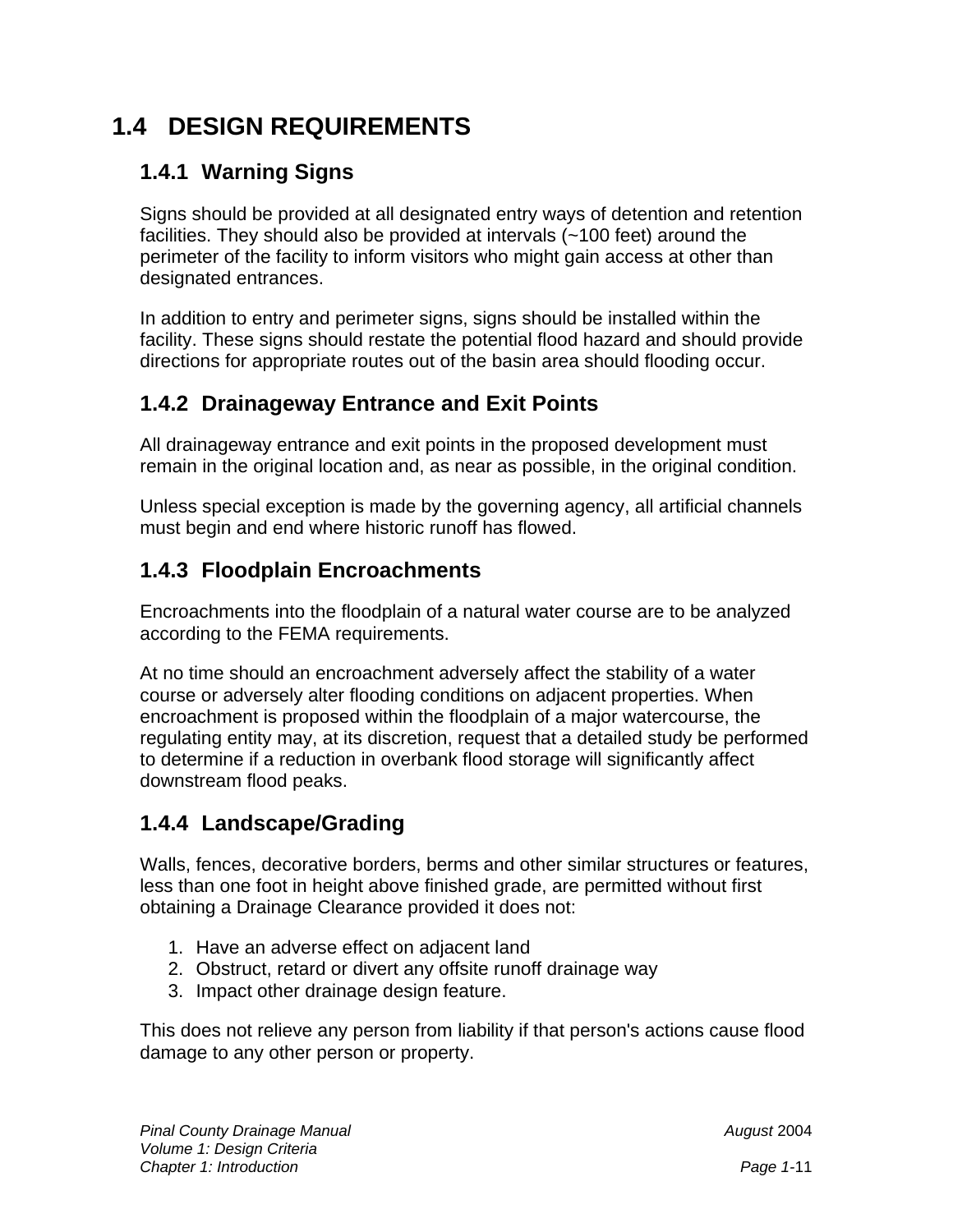#### **1.4.5 Pesticides**

Extensive use of herbicides in basins where the primary or secondary purpose is groundwater recharge is not acceptable.

#### **1.4.6 Stormwater**

#### **1.4.6.1 Floodplain Development**

That portion of a development that is within a designated special flood hazard area shall comply with Pinal County Floodplain Management Ordinance No. 81582. If a developer desires to re-delineate a floodplain, he shall prepare a Floodplain Analysis following the submittal requirements in Chapter 2 of this Volume and submit the necessary data to the Floodplain Administrator. Development within a delineated floodplain is not exempt from drainage and grading requirements of the Drainage Ordinance.

#### **1.4.6.2 Intent of Drainage Systems**

The entire drainage detention, retention, and runoff conveyance system shall be designed to eliminate or minimize storm water runoff effects as well as convey the runoff through the development with minimum detrimental effects to the development or to any other property. No system shall be approved if the effect:

- 1. Causes an increase in the peak discharge or velocity of runoff
- 2. Changes the point of entry of drainage onto other property during any runoff event.
- 3. Impedes runoff from adjoining upstream properties

#### **1.4.7 Revising Flood Insurance Rate Maps**

In 1968 the U.S. Congress established the National Flood Insurance Program (NFIP) which enables property owners within participating communities to purchase flood insurance at reasonable rates. The flood-hazard areas identified as Special Flood Hazard Areas (SFHA) have been delineated on Flood Insurance Rate Maps (FIRMs) which are available from Pinal County. These maps depict 100-year flood boundaries, flood insurance rate zones, and regulatory flood elevations, most of which are the result of detailed engineering analyses performed as part of a Flood Insurance Study (FIS).

FIRMs are used by the County for establishing flood-insurance rates for affected structures and for floodplain management by the County. All new development within regulatory floodplains must be reviewed and approved by Pinal County. During the review process County staff may require a more detailed analysis than was presented in the FIS. For smaller developments the FIRMs may be used to establish minimum finished floor elevations, or other site grade elevations.

*August* 2004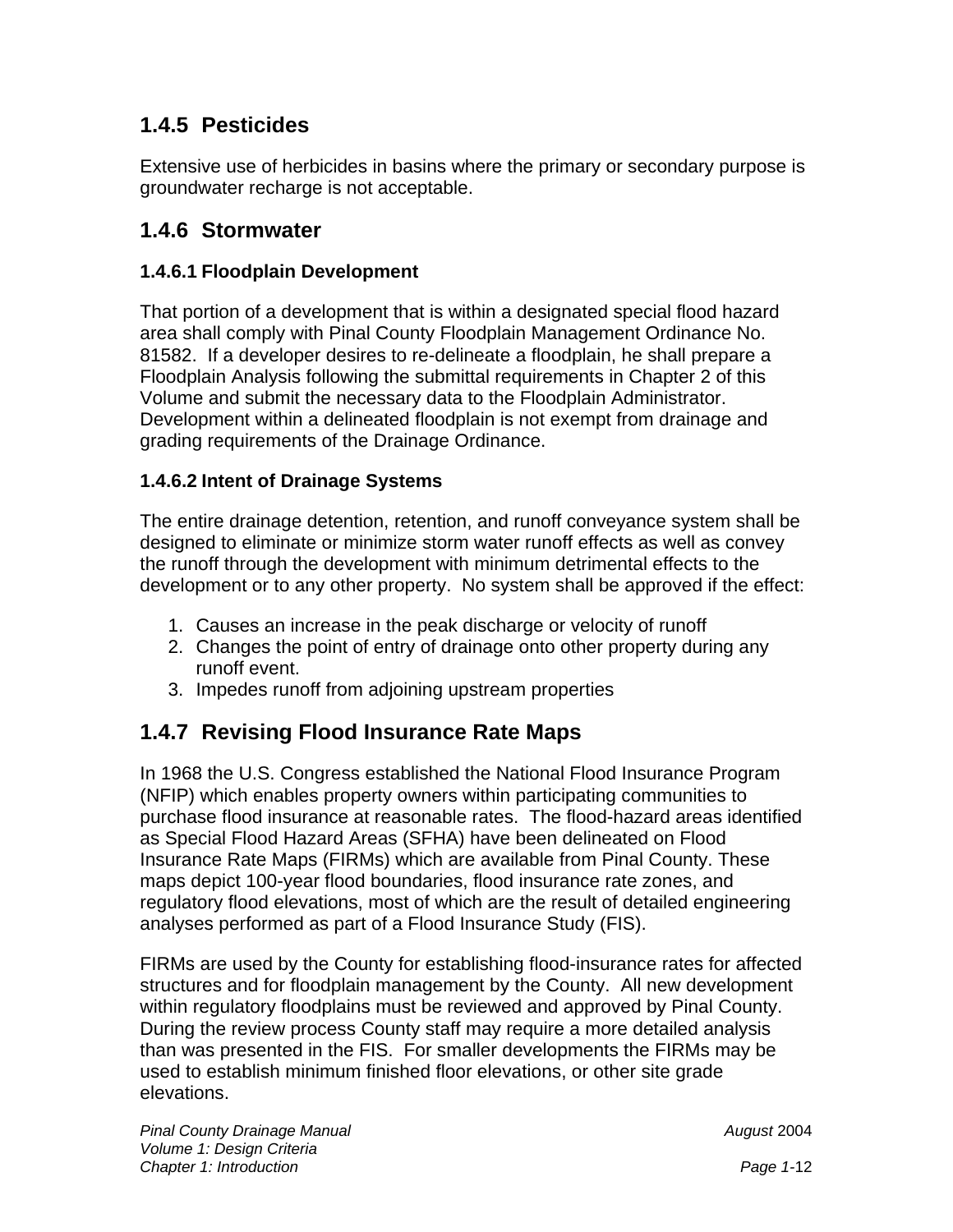#### **1.4.7.1 Map Amendments and Revisions**

Occasionally, because of limitations of the scale at which a NFIP map was prepared, the floodplain boundaries are not delineated in sufficient detail to reflect individual structures that are elevated on relatively high ground, or show small parcels of land that have been filled. Similarly, floodplain information is subject to change, such as after the construction of drainage improvements or development of more accurate hydrology methods. Since FIRMs are subject to change because of a variety of reasons, FEMA has developed a map modification process designed to keep maps updated with current information.

Information depicted on effective NFIP maps may be changed by a physical revision of the map, by a Letter of Map Revision (LOMR), or by a Letter of Map Amendment (LOMA). New map panels may be printed; or, if the revisions are relatively small, a LOMR/LOMA may be issued that describes the modifications. Changes to effective FIRMs resulting from the exclusion of individual structures and undeveloped parcels are described in a LOMA; whereas communities having updated data, or having constructed new flood-control improvements, may request a LOMR.

The general requirements for technical and scientific data needed to substantiate a LOMR or LOMA are similar. However, there are procedural differences that determine the amount of data required, and how the data is to be submitted. General descriptions of the FIRM modification process are presented within the FEMA publication entitled *Appeals, Revisions, and Amendments to Flood Insurance Rate Maps: A Guide for Community Officials*. More technical information is included within the FEMA publication entitled *Flood Insurance Study Guidelines and Specifications for Study Contractors*. FEMA also publishes standard forms for presenting technical data for LOMAs and LOMRs. In addition, all map amendments and revisions proposed within Pinal County are required to be reviewed and approved by the Arizona Department of Water Resources (ADWR). The engineer engaged in the process of performing map revisions within Pinal County should contact ADWR to obtain current standards and criteria for performing such flood studies.

If construction is proposed on land within a SFHA, a Conditional LOMA or LOMR can be obtained, provided that the proposed structural information meets the established criteria for a standard LOMA or LOMR. After construction is completed, certified "as-built" information must be provided to FEMA for the purpose of obtaining a LOMA or LOMR. The information required for a Conditional LOMA or LOMR is basically the same information that is required for either a LOMA or LOMR. Property owners and developers should note that a Conditional LOMA or LOMR only provides a comment on the proposed plan, and does not amend the map or waive requirements to purchase flood insurance.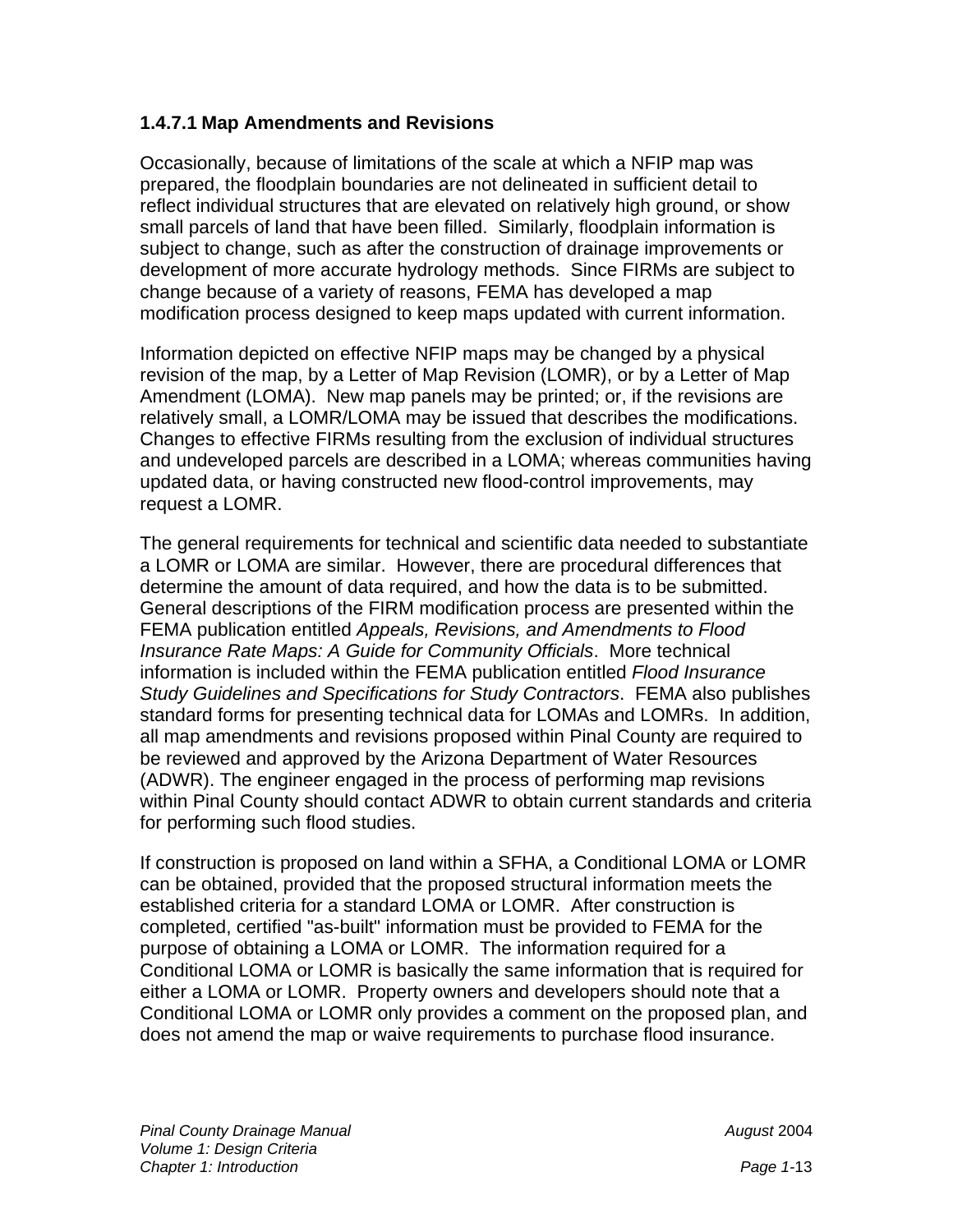FEMA typically charges fees for the review of requests for the various types of map amendments and revisions. These fees can range from a few hundred to a few thousand dollars, depending on the complexity of the request. Since these fees are modified periodically, those engaged in preparing such requests should contact FEMA to obtain a current fee schedule.

#### **1.4.7.2 Construction Within a Designated Floodway**

The following criteria are intended to provide guidance to qualified professional engineers when analyzing and certifying proposed encroachments within an adopted regulatory floodway.

The Pinal County Drainage Ordinance and the requirements of the National Flood Insurance Program (NFIP) prohibit encroachments within a regulatory floodway; including fill, new construction, substantial improvements and other development. Encroachments may be permitted if certification by a registered professional engineer is provided demonstrating that the encroachment does not result in any increase in flood levels. This requirement is outlined in Section 302.4 of the Drainage Ordinance and is included in paragraph 60.3(d)(3) of the NFIP regulations.

Because floodway development is contradictory to the tenets of sound floodplain management, such development is discouraged by the Federal Emergency Management Agency (FEMA). Therefore, these certification requirements assume that all practical alternatives to floodway development have been investigated thoroughly and have been deemed not feasible.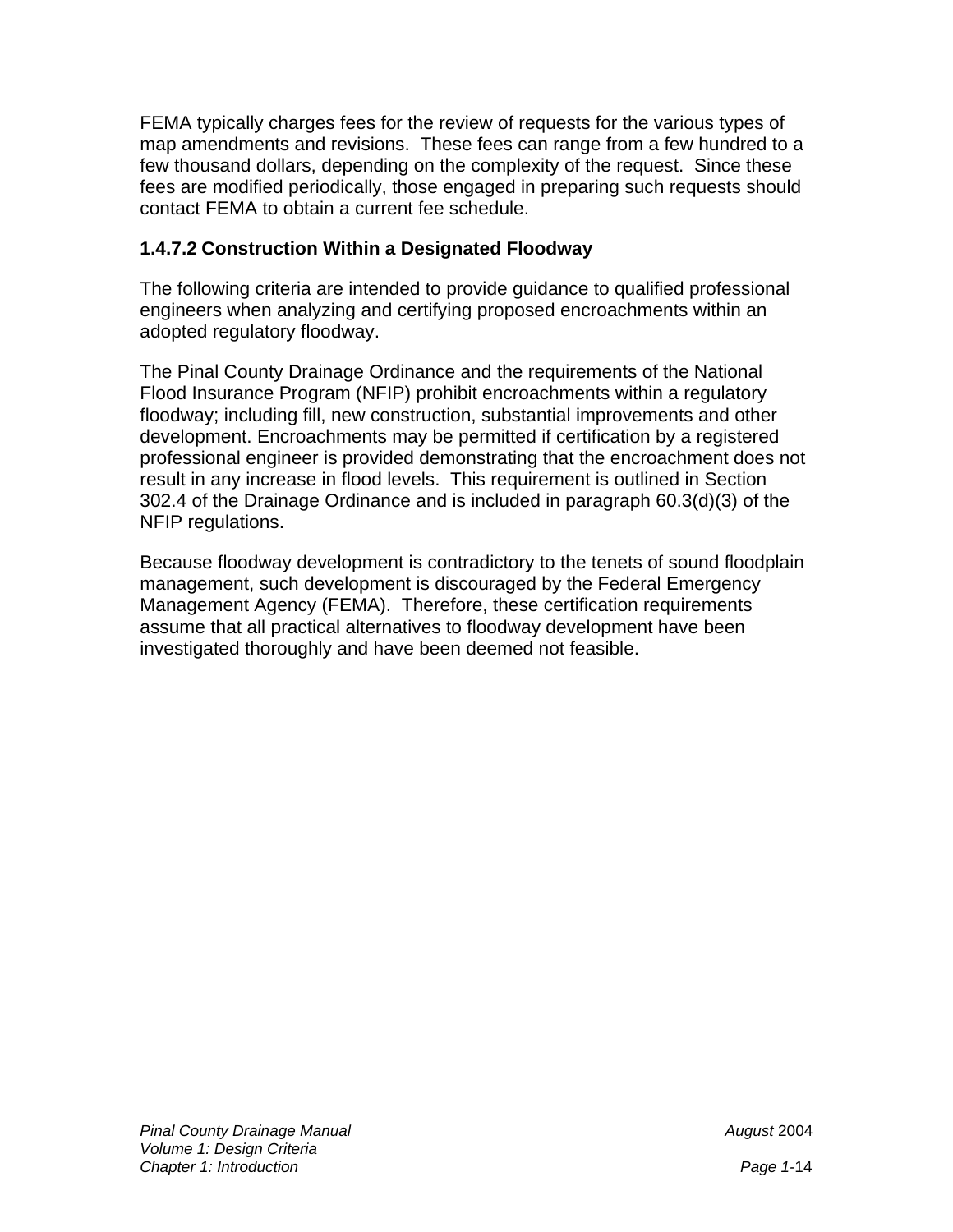## **1.5 ACRONYMS AND ABBREVIATIONS**

The following acronyms and abbreviations are used within the contents of this Manual:

| A                  | Area                                            |
|--------------------|-------------------------------------------------|
| <b>ADEQ</b>        | Arizona Department of Environmental Quality     |
| <b>ADOT</b>        | Arizona Department of Transportation            |
| <b>ARS</b>         | <b>Arizona Revised Statutes</b>                 |
| <b>BFE</b>         | <b>Base Flood Elevation</b>                     |
| <b>BMP</b>         | <b>Best Management Practices</b>                |
| <b>CAP</b>         | <b>Corrugated Aluminum Pipe</b>                 |
| <b>CAPA</b>        | Corrugated Aluminum Pipe Arch                   |
| <b>CLOMA</b>       | <b>Conditional Letter of Map Amendment</b>      |
| <b>CLOMR</b>       | <b>Conditional Letter of Map Revision</b>       |
| <b>CMP</b>         | <b>Corrugated Metal Pipe</b>                    |
| <b>CMPA</b>        | <b>Corrugated Metal Pipe Arch</b>               |
| <b>CN</b>          | <b>Curve Number</b>                             |
| <b>CSP</b>         | <b>Corrugated Steel Pipe</b>                    |
| <b>CSPA</b>        | <b>Corrugated Steel Pipe Arch</b>               |
| <b>EGL</b>         | <b>Energy Grade Line</b>                        |
| <b>FAA</b>         | <b>Federal Aviation Administration</b>          |
| ft                 | feet, foot                                      |
| FEMA               | <b>Federal Emergency Management Agency</b>      |
| <b>FIRM</b>        | Flood Insurance Rate Map                        |
| fps                | feet per second                                 |
| <b>HDS</b>         | <b>Hydraulic Design Series</b>                  |
| <b>HEC</b>         | <b>Hydraulic Engineering Circular</b>           |
| <b>HERCP</b>       | Horizontal Elliptical Reinforced Concrete Pipe  |
| <b>HGL</b>         | <b>Hydraulic Grade Line</b>                     |
| <b>HOA</b>         | <b>Home Owners Association</b>                  |
| hr                 | hour(s)                                         |
| <i>in</i>          | inch(es)                                        |
| LOMA               | Letter of Map Amendment                         |
| <b>LOMR</b>        | Letter of Map Revision                          |
| mi                 | mile(s)                                         |
| min                | minute(s)                                       |
| NAVD 88            | North American Vertical Datum of 1988           |
| <b>NFIP</b>        | National Flood Insurance Program                |
| NGVD <sub>29</sub> | National Geodetic Vertical Datum of 1929        |
| <b>NOAA</b>        | National Oceanic and Atmospheric Administration |
| <b>NPDES</b>       | National Pollutant Discharge Elimination System |
| <b>NRCS</b>        | <b>National Resources Conservation Service</b>  |
|                    | (formerly SCS, Soil Conservation Service)       |
| <b>NURP</b>        | Nationwide Urban Runoff Program                 |
| <b>NWS</b>         | <b>National Weather Service</b>                 |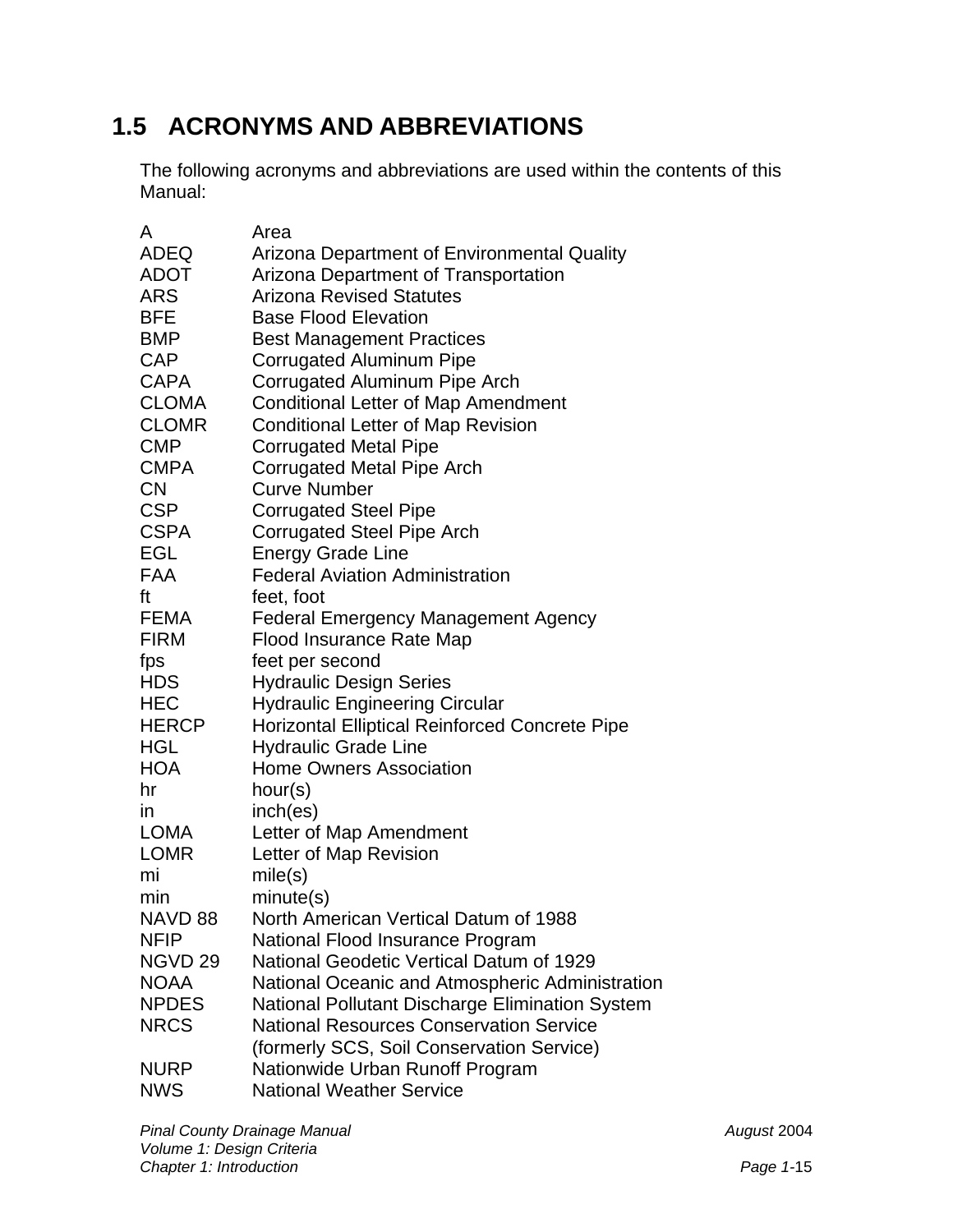| <b>PE</b>    | Professional Engineer (Licensed by the State of Arizona) |
|--------------|----------------------------------------------------------|
| <b>PMF</b>   | Probable Maximum Flood                                   |
| <b>PMR</b>   | <b>Physical Map Revision</b>                             |
| <b>RCBC</b>  | <b>Reinforced Concrete Box Culvert</b>                   |
| <b>RCP</b>   | <b>Reinforced Concrete Pipe</b>                          |
| <b>ROW</b>   | Right-of-Way                                             |
| <b>SFHA</b>  | Special Flood Hazard Area                                |
| <b>SPP</b>   | <b>Structural Plate Pipe</b>                             |
| <b>SPPA</b>  | <b>Structural Plate Pipe Arch</b>                        |
| sq mi        | square mile(s)                                           |
| <b>SWPPP</b> | <b>Storm Water Pollution Prevention Plan</b>             |
| $t_c$        | time of concentration                                    |
| t            | initial inlet or overland flow time                      |
| $t_{p}$      | time-to-peak                                             |
| t,           | travel time                                              |
| <b>USACE</b> | United States Army Corps of Engineers                    |
| <b>USBR</b>  | United States Bureau of Reclamation                      |
| <b>USEPA</b> | United States Environmental Protection Agency            |
| <b>USGS</b>  | <b>United States Geological Survey</b>                   |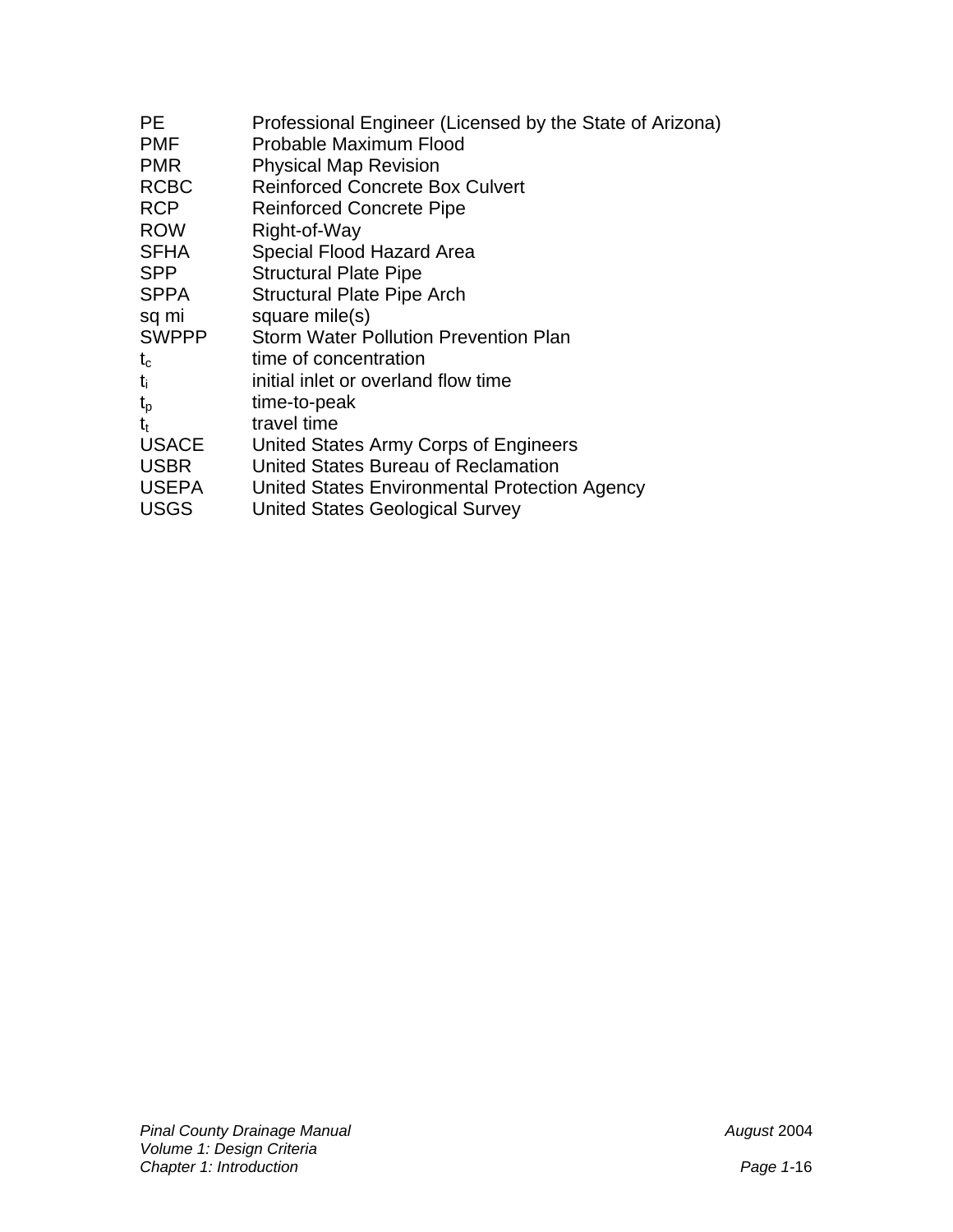## **VOLUME 1 – DESIGN CRITERIA**

## **Chapter 2: Drainage Report and Design Submittal**

| 2.1 |                                                                   | 18  |
|-----|-------------------------------------------------------------------|-----|
| 2.2 |                                                                   |     |
| 2.3 |                                                                   |     |
|     |                                                                   |     |
|     |                                                                   |     |
| 2.4 |                                                                   |     |
|     |                                                                   |     |
|     |                                                                   |     |
|     |                                                                   |     |
|     |                                                                   |     |
|     |                                                                   |     |
|     |                                                                   |     |
|     |                                                                   |     |
| 2.6 |                                                                   |     |
|     |                                                                   |     |
|     |                                                                   |     |
| 2.7 |                                                                   | .25 |
| 2.8 | <b>APPENDICES.</b>                                                |     |
|     | 2.8.1 Appendix A: Drainage Report/Plan Submittal Checklist26      |     |
|     | 2.8.2 Appendix B: Drainage Report format and design submittals 30 |     |
|     | 2.8.3 Appendix C: Floodplain Analysis Report Requirements 33      |     |
|     |                                                                   |     |
|     |                                                                   |     |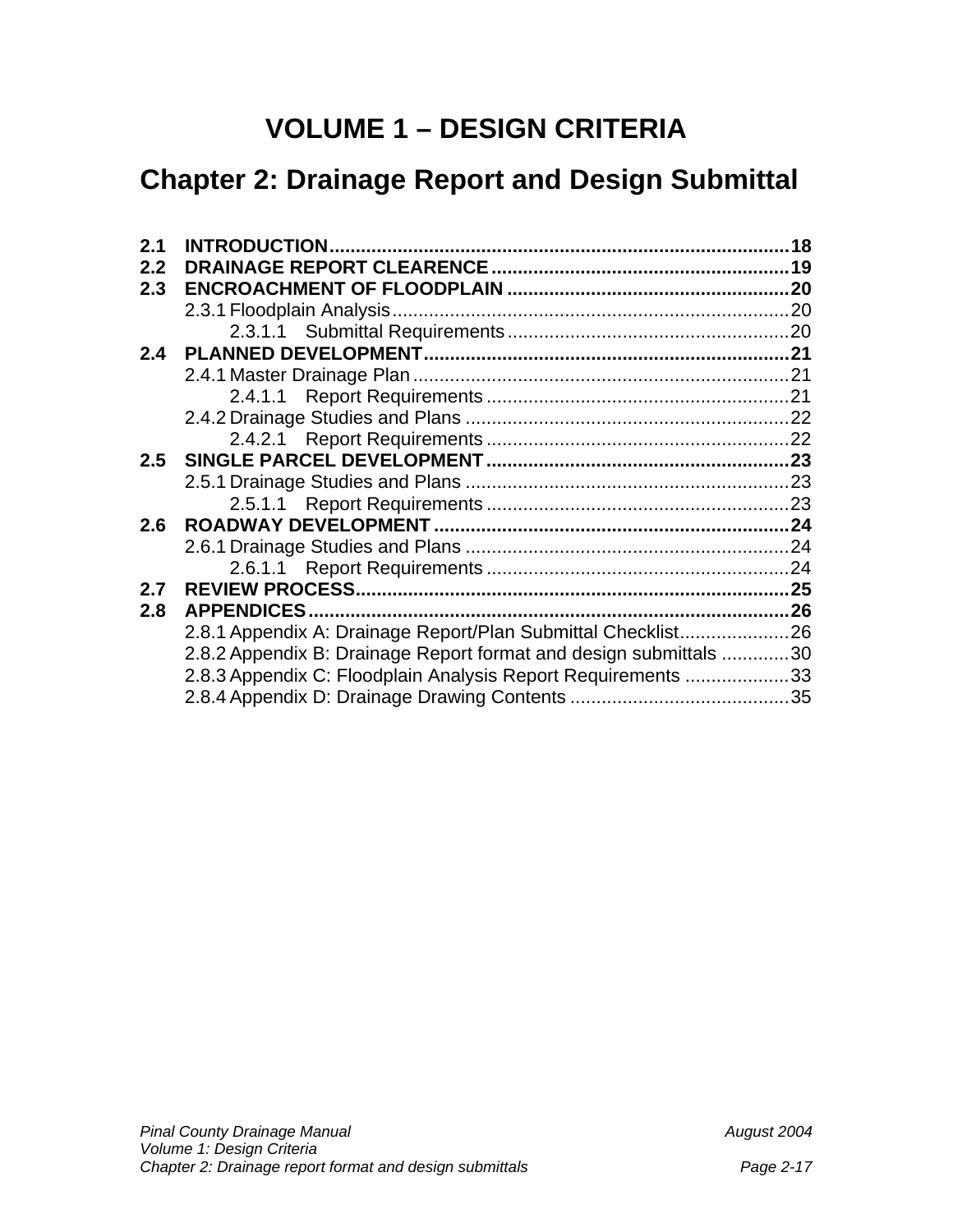## **2.1 INTRODUCTION**

As per Pinal County Ordinance No. 100798-DO, An Ordinance to Regulate Drainage in Pinal County, drainage analysis and reports are required for all mobile home parks, recreational vehicle parks, industrial parks and residential subdivisions. The drainage analyses and report will vary with the focus of the project and its size. Based on the conclusion of the report, the County Engineer may require that reasonable modifications be made to the development plans.

The following sections provide the format for drainage analyses and reports depending on the type of development. The appendices, at the end of the chapter, provide checklists and outlines for the drainage reports.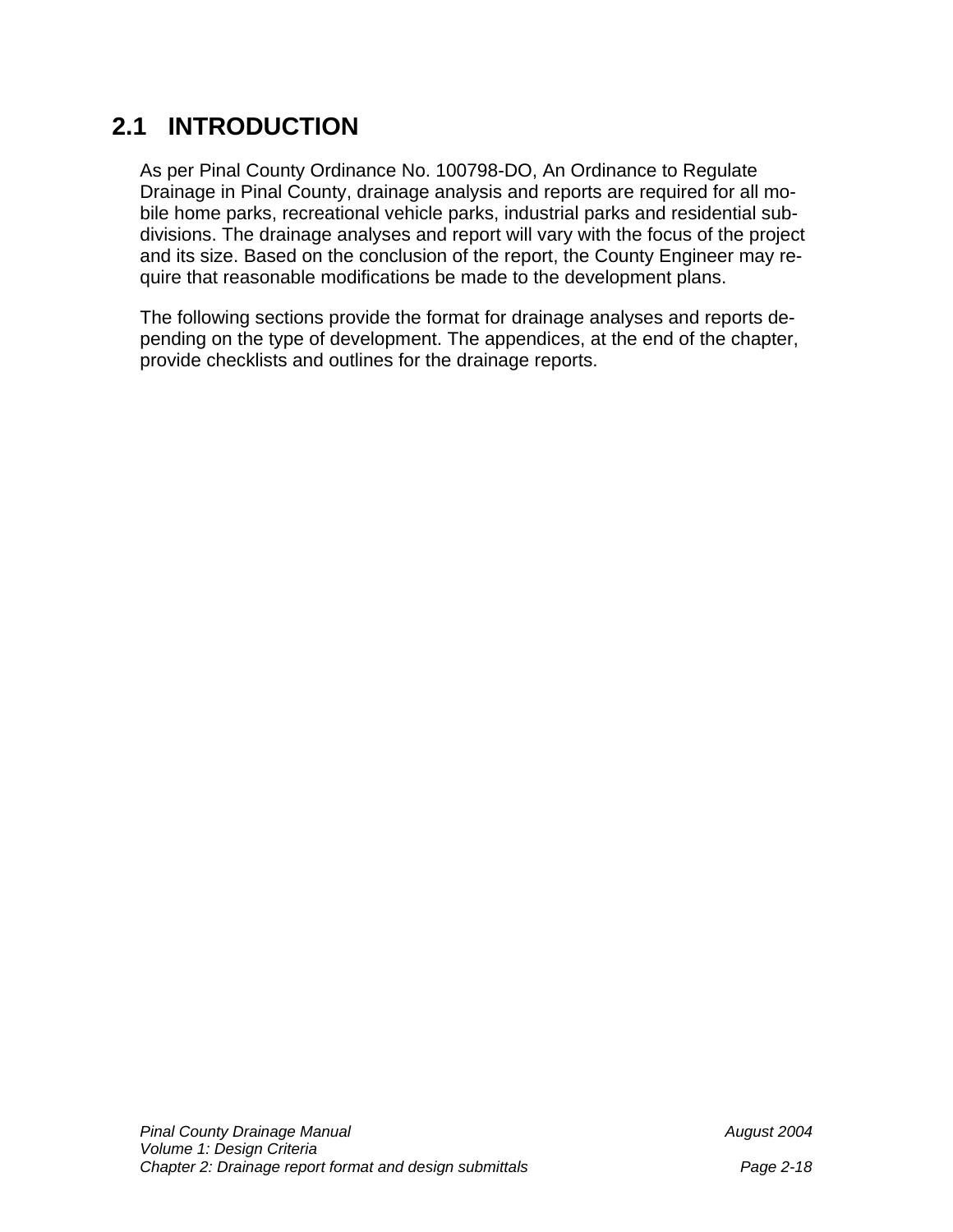## **2.2 DRAINAGE REPORT CLEARENCE**

Drainage Reports are not required for developments including, but not limited to, single family residence, building additions, utility sheds, and similar uses on a single parcel of land and within low flow areas or adequately protected by upslope drainage control structures. However, the final determination of whether a Drainage Report is required lies with the County Building Official. If, in the opinion of the County Engineer the conditions require more complete analysis and reporting a Drainage Report of the appropriate type shall be submitted. Refer to Volume 1, Chapter 2 for description of Drainage Report requirements.

In cases where a Drainage Report is not required, a Parcel Drainage Report meeting the requirements in Chapter 2 of this Volume shall be submitted.

If after reviewing the submittal for a Drainage Clearance the County Engineer or staff determines that a more thorough analysis and reporting is required the County Engineer shall notify the applicant that a Drainage Report in accordance with Chapter 2 of this Volume will be required, as well as designate which type of Drainage Report is required.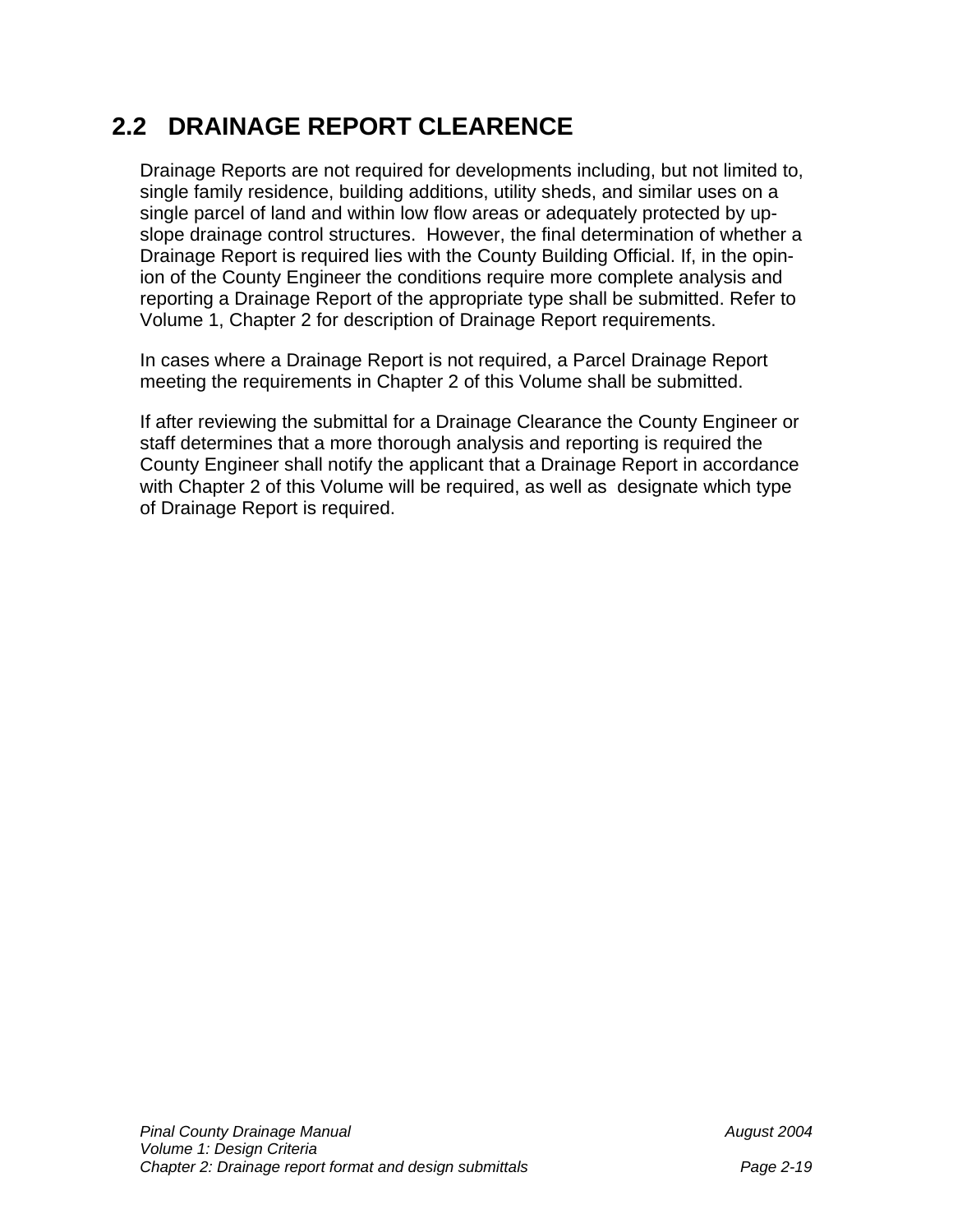## **2.3 ENCROACHMENT OF FLOODPLAIN**

## **2.3.1 Floodplain Analysis**

Flood Insurance Rate Maps show delineated floodplain limits and water surface elevations. A floodplain analysis is needed for projects that will encroach within the floodplain, to demonstrate that the policies regulating 100-year floodplains have not been violated. Floodplain analysis is also needed for proposed revisions to Flood Insurance Rate Maps. This section describes the submittal needed to document this work. The methods are covered in Volume 2.

#### **2.3.1.1 Submittal Requirements**

Prior to any development occurring in a floodway area, the proposer must demonstrate that a proposed encroachment within the floodway area will not result in any increase in the Base Flood Elevation (BFE). The items identified in Appendix C are deemed necessary (at a minimum) to document and demonstrate compliance with this "no-rise" criterion for simple floodway encroachments. The analysis must be submitted to the County for review and approval along with the Site Drainage Plan or Development Drainage Plan, as appropriate.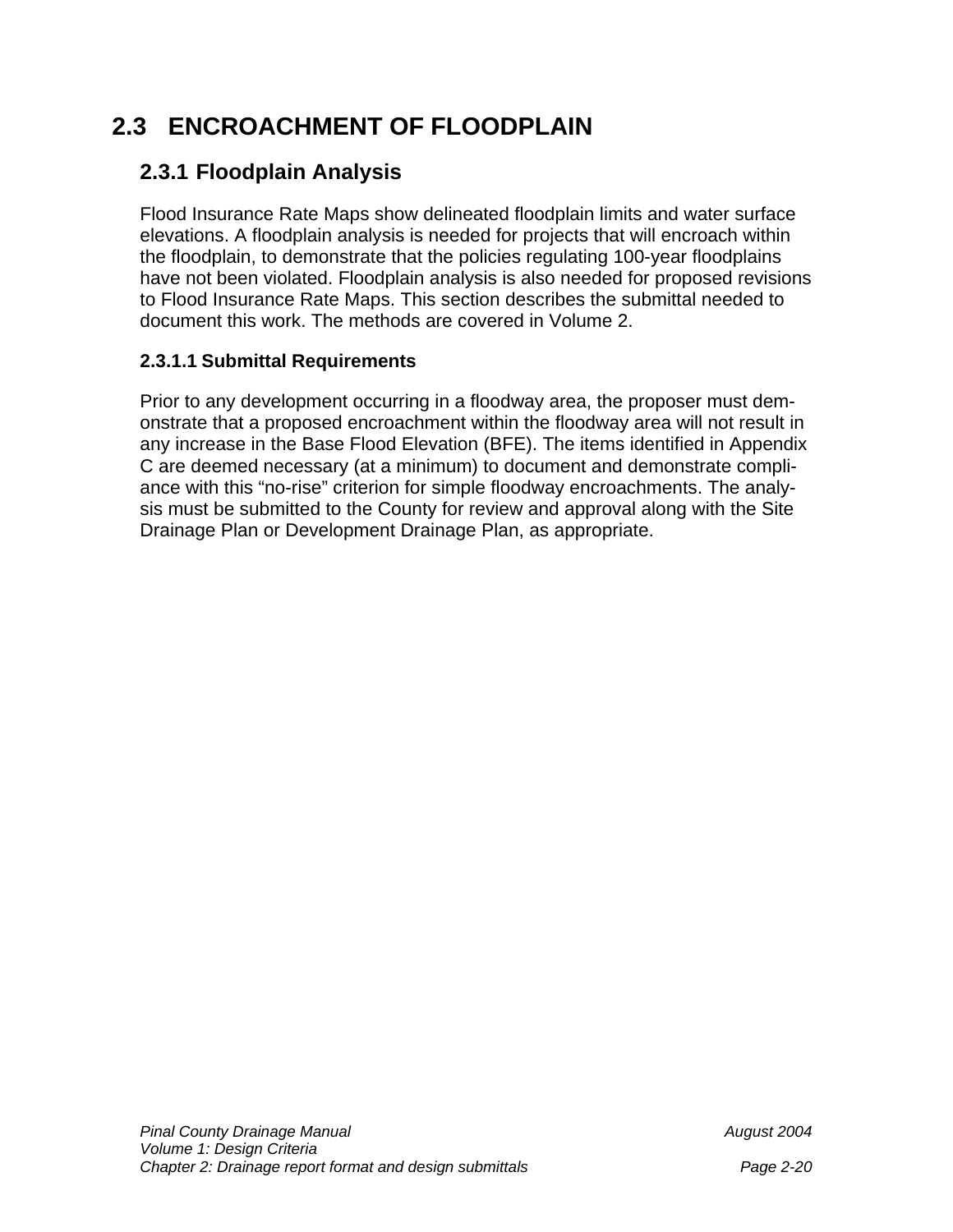## **2.4 PLANNED DEVELOPMENT**

## **2.4.1 Master Drainage Plan**

Reports pertaining to a specific planned development consisting of more than one lot or parcel of land are generally undertaken by the owner or developer of that land. The development may span the boundaries of more than one drainage basin or sub basin, and may include parts of a basin only. The purpose of these analyses is to quantify drainage flows and size facilities to manage stormwater within the County requirements.

A Master Drainage Plan is required for any proposed development that may be undertaken in more than one phase. The Master Drainage Plan must cover all proposed phases of development under the same ownership. Should a developer undertake development of lands adjacent to but not part of a previous Master Drainage Plan the developer will be required to immediately undertake a Master Drainage Plan if one has not been done, or to expand a previously approved Master Drainage Plan to include the new property(s).

#### **2.4.1.1 Report Requirements**

The Master Drainage Plan must follow the outline in Appendix B to this Chapter. The checklist in Appendix A is available in an electronic format that can be filled in either on-screen or manually by the user then printed at any time. The checklist is also available in a document format.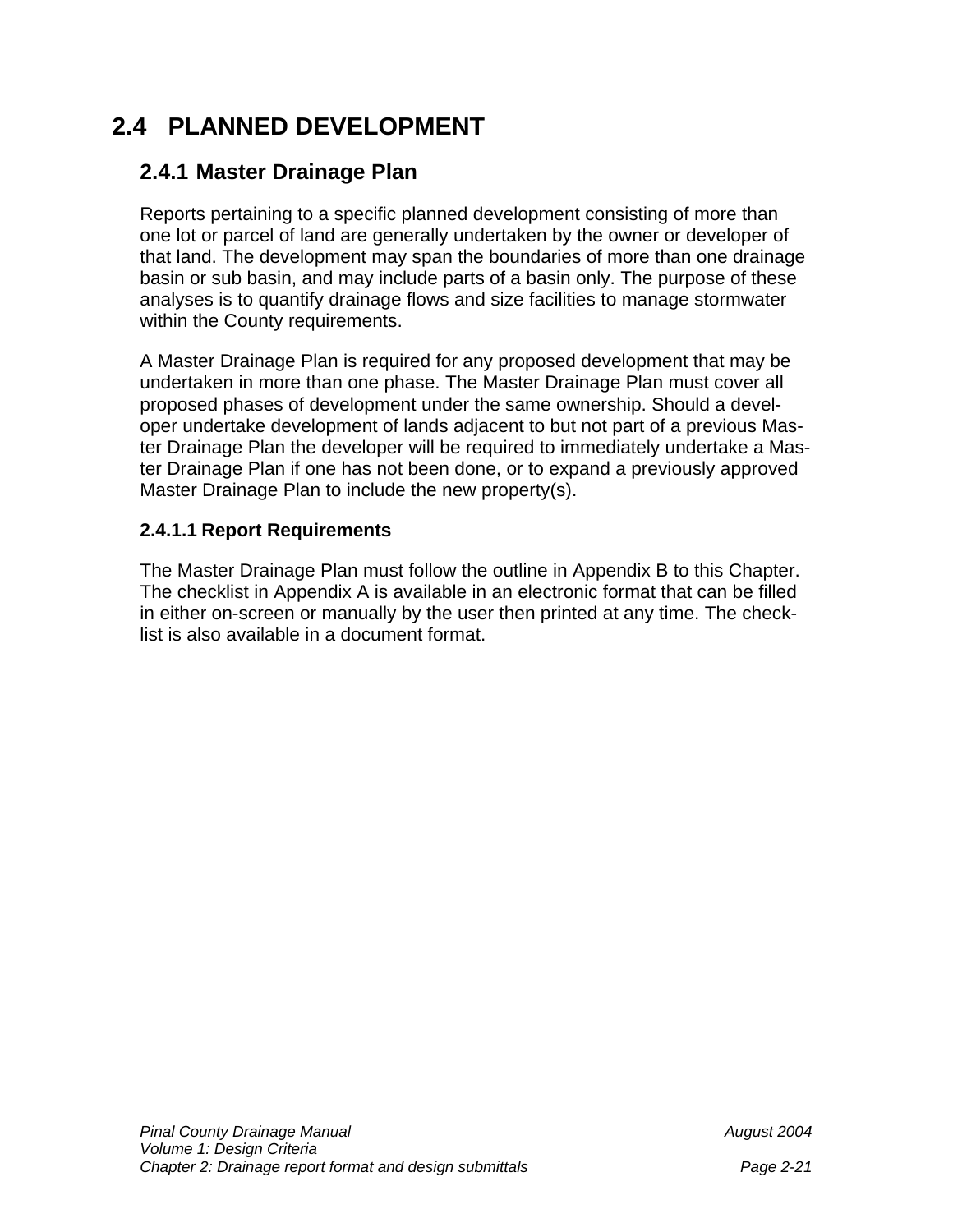## **2.4.2 Drainage Studies and Plans**

Reports pertaining to a specific planned development consisting of more than one lot or parcel of land are generally undertaken by the owner or developer of that land. The development may span the boundaries of more than one drainage basin or sub basin, and may include parts of a basin only. The purpose of these analyses is to quantify drainage flows and size facilities to manage stormwater within the County requirements.

A Development Drainage Study or Plan is required for any development that will be undertaken in a single phase. A Development Drainage Plan is also required for any phase of a project covered under an approved Master Drainage Plan. The difference is in the level of detail and specificity between a Master Drainage Plan and a Development Drainage Plan. A Development Drainage Plan may modify the specifics contained in a previously-approved Master Drainage Plan for the property.

#### **2.4.2.1 Report Requirements**

The Development Drainage Study must follow the outline in Appendix B to this Chapter. The checklist in Appendix A is available in an electronic format that can be filled in either on-screen or manually by the user then printed at any time. The checklist is also available in a document format.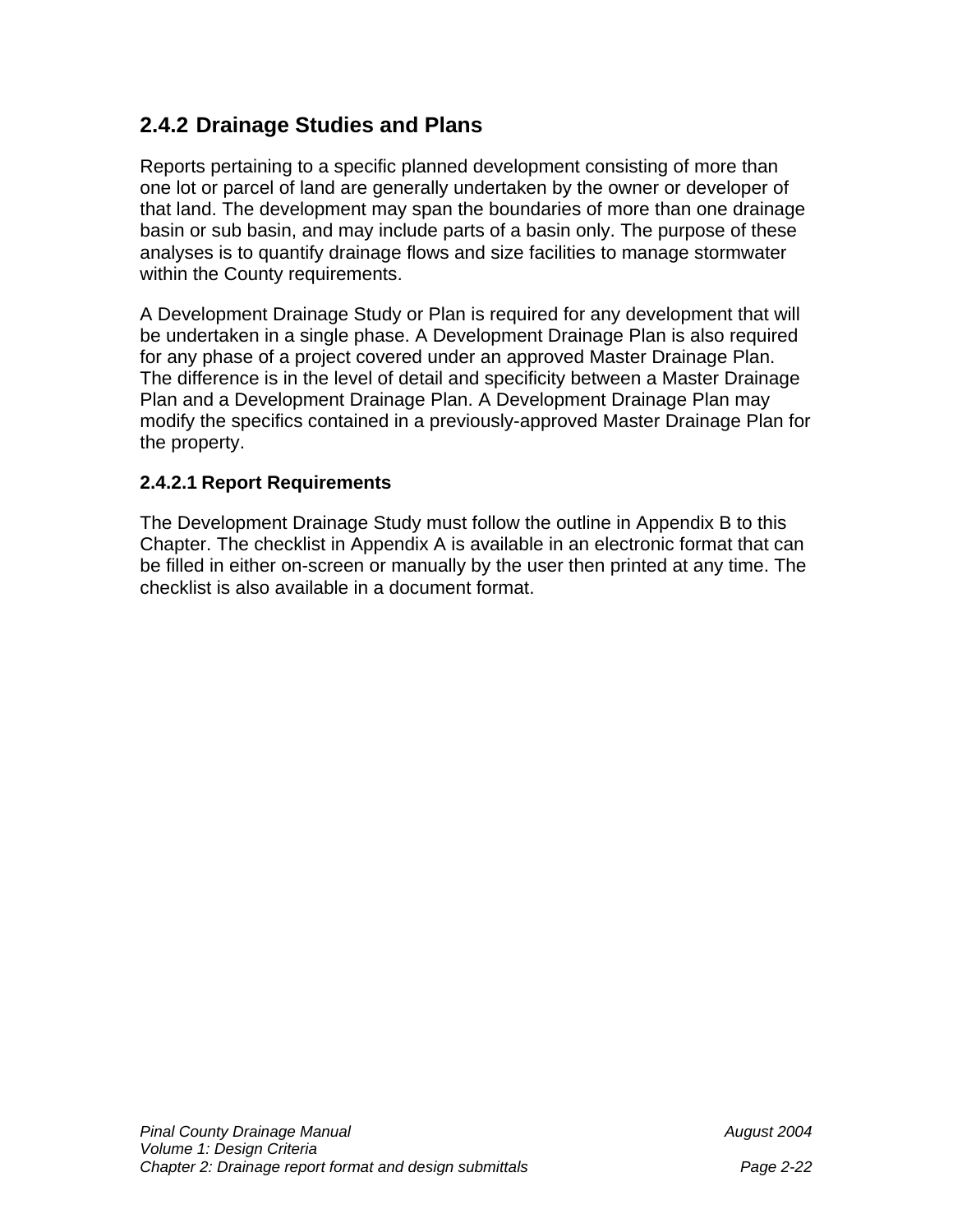## **2.5 SINGLE PARCEL DEVELOPMENT**

## **2.5.1 Drainage Studies and Plans**

Site drainage reports pertaining to a single parcel are generally undertaken by the owner or developer of that parcel or lot. Drainage analyses for single parcels generally need little in the way of detailed studies and analyses. The general drainage principles and goals of the County dictate that the owner of a single parcel shall not change the routing of drainage patterns that existed before development and may not change the point of inflow to or outflow from the parcel or lot**.** 

A site drainage report is a short letter type report, which addresses existing and proposed drainage conditions from sites which generally have minor impact on the overall local and regional drainage facilities. The Site Drainage Report documents the existing drainage conditions of the property and presents the details of the proposed drainage system. The Site Drainage Report generally provides sufficient information to obtain a Drainage Clearance.

The Site Drainage Report shall contain a brief narrative letter, the checklist in Appendix A, any supporting material, and a calculation appendix (if required).

#### **2.5.1.1 Report Requirements**

The Site Drainage Report shall be submitted accompanied by the checklist found in Appendix A. The checklist is available in an electronic format that can be filled in either on-screen or manually by the user then printed at any time. The checklist is also available in a document format.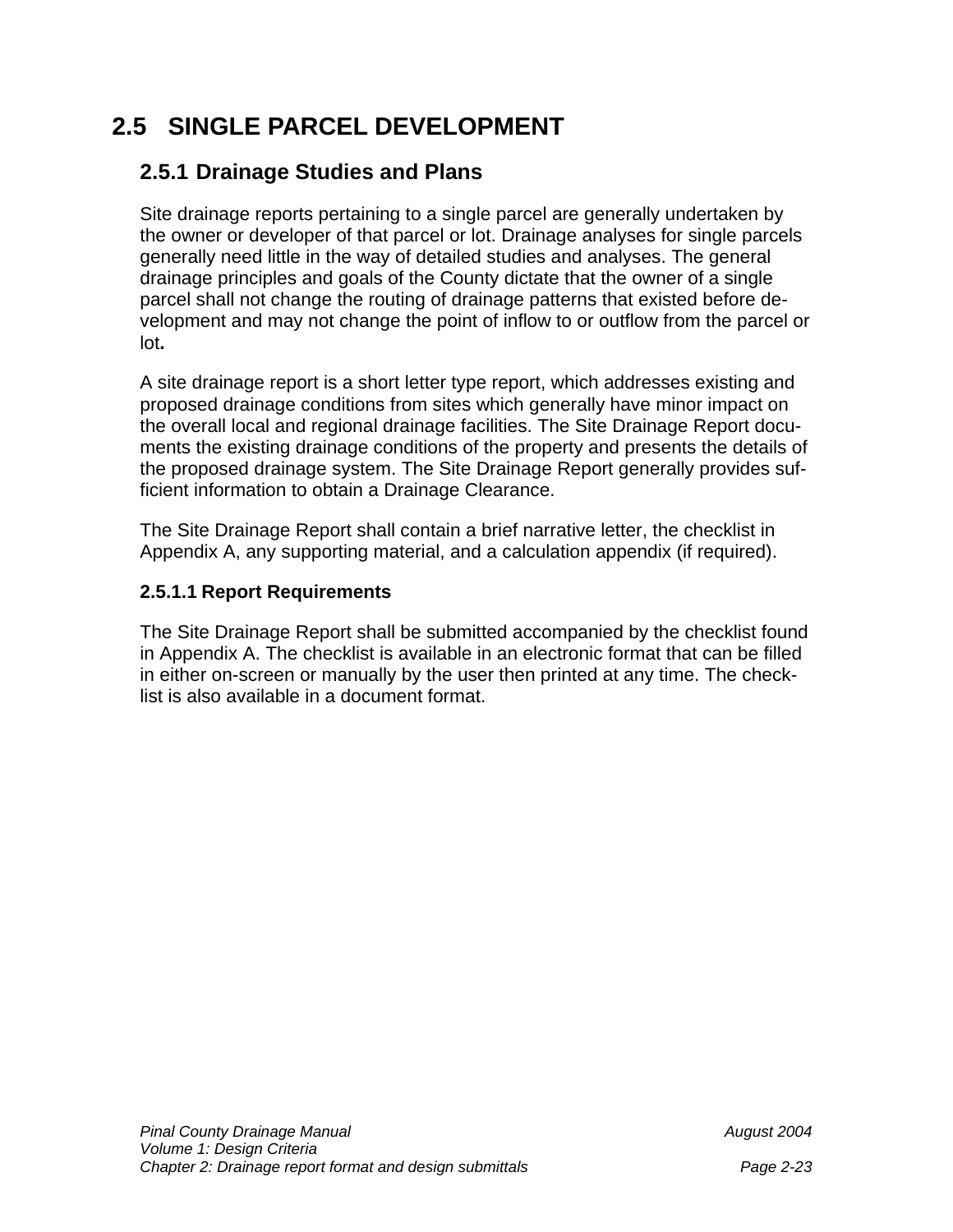## **2.6 ROADWAY DEVELOPMENT**

## **2.6.1 Drainage Studies and Plans**

Reports and analyses pertaining to a road or similar project are generally undertaken by the County (or on its behalf). These projects are not focused on a basin and may cross basin boundaries. These analyses are usually done to size specific drainage facilities associated with the project.

#### **2.6.1.1 Report Requirements**

The drainage report shall be completed using the format set forth by Appendix B and submitted accompanied by the checklist found in the Appendix A. The checklist is available in an electronic format that can be filled in either on-screen or manually by the user then printed at any time. The checklist is also available in a document format.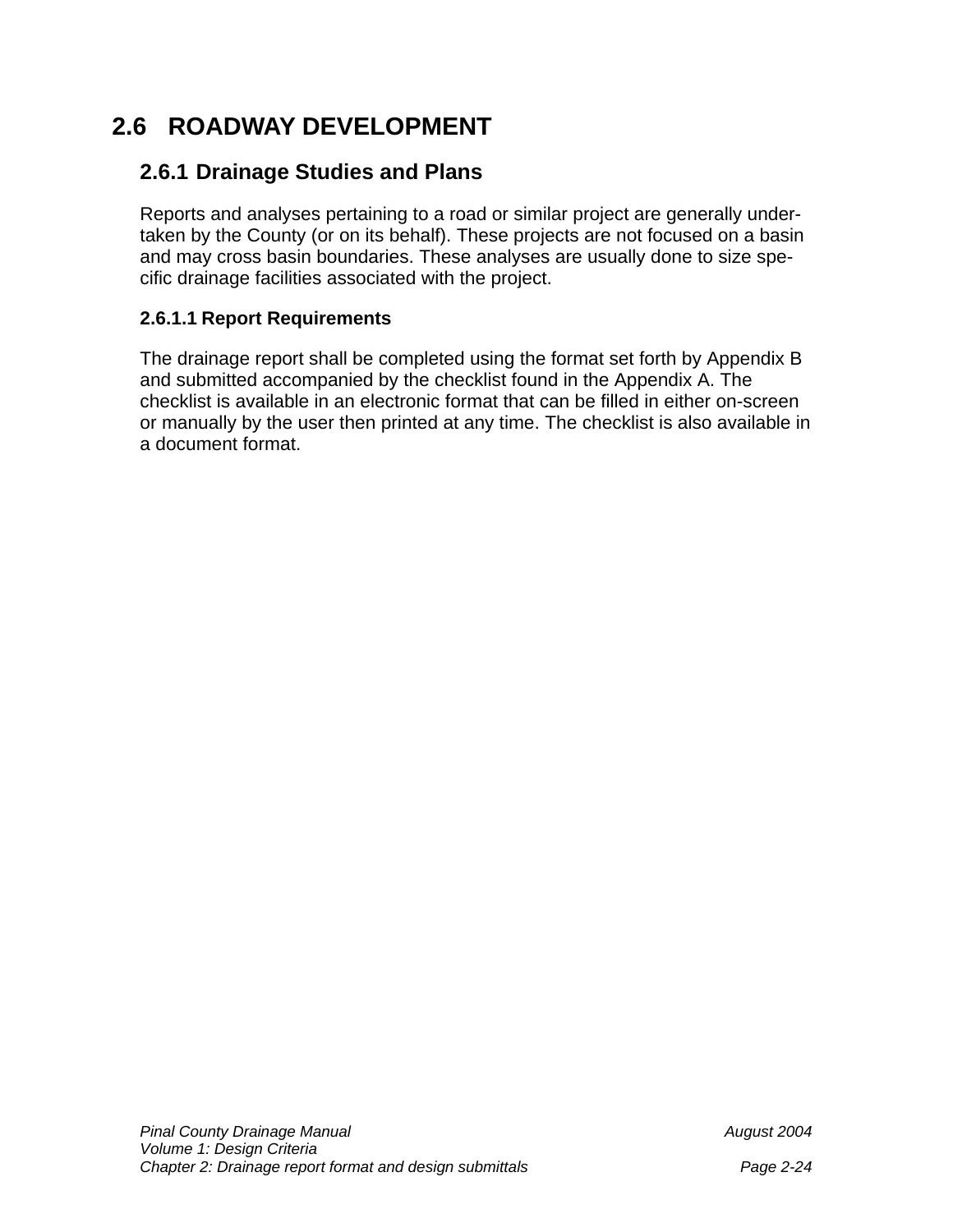## **2.7 REVIEW PROCESS**

*To be provided at a later date*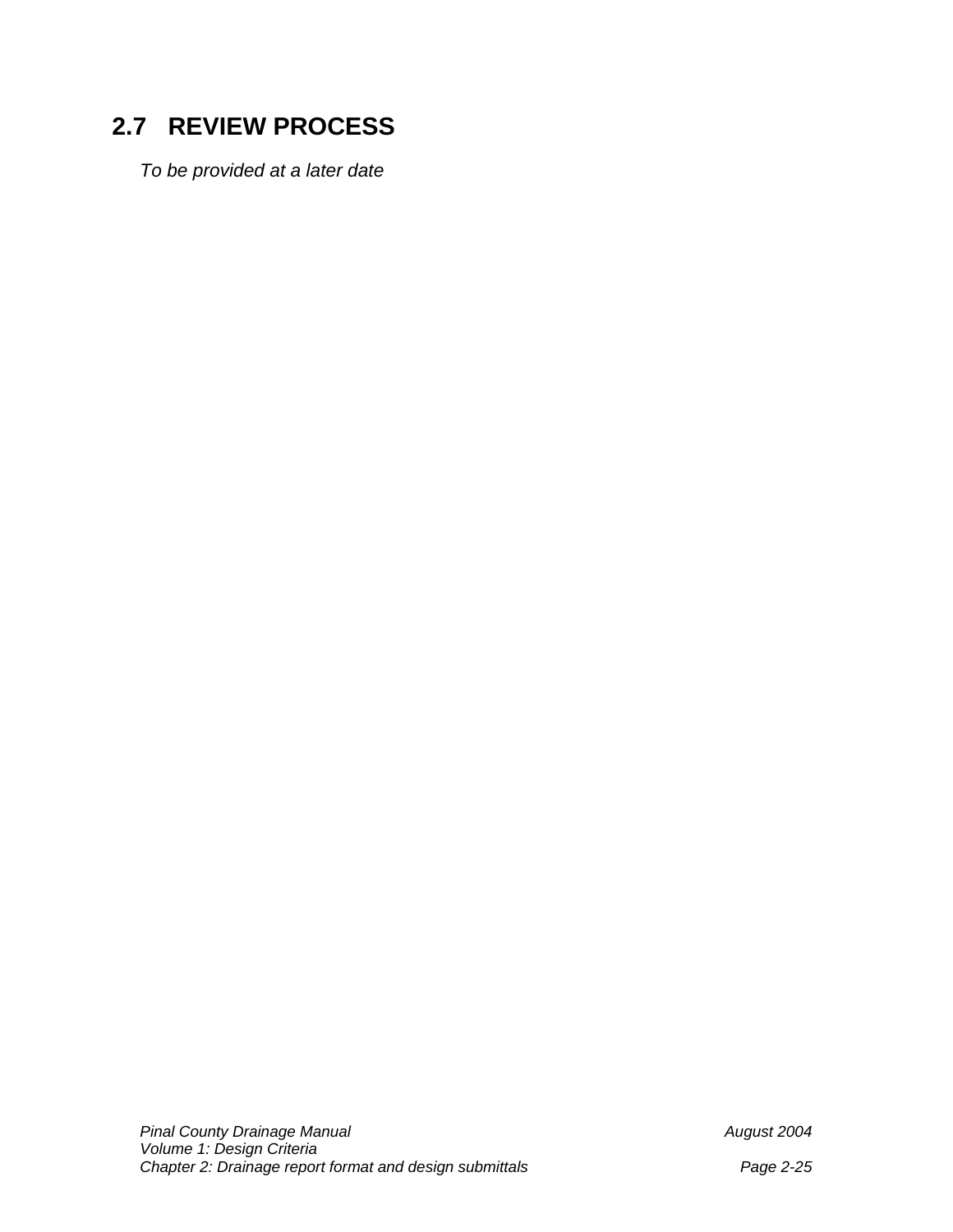## **2.8 APPENDICES**

## **2.8.1 Appendix A: Drainage Report/Plan Submittal Checklist**

|   |                | <b>Report outline to be followed</b>                                |
|---|----------------|---------------------------------------------------------------------|
| ı |                | <b>Introduction</b>                                                 |
| A |                | Project                                                             |
|   | 1              | Project Name, Type of Study, Study Date                             |
|   | $\overline{2}$ | General Location Map (8½" x 11" is suggested)                       |
|   | 3              | Assessor's parcel numbers                                           |
|   | 4              | Township, Range, Section, 1/4 Section                               |
| B |                | Contact info                                                        |
|   | 1              | Owner's name and contact info                                       |
|   | 2              | Developer's name and contact info                                   |
|   | 3              | Engineer's firm, name, contact info (Submittal must be sealed)      |
| C |                | <b>Description of Project</b>                                       |
|   | 1              | <b>Project description</b>                                          |
|   | 2              | Project size, ac                                                    |
|   | 3              | Existing and proposed land use                                      |
|   | 4              | Local streets within and adjacent to the project                    |
|   |                | Rights-of-way and easements within and adjacent to the pro-<br>ject |
|   | 6              | Existing irrigation facilities within and adjacent to the project   |
|   | 7              | Names of surrounding development                                    |
|   | 8              | Surrounding land uses and zoning                                    |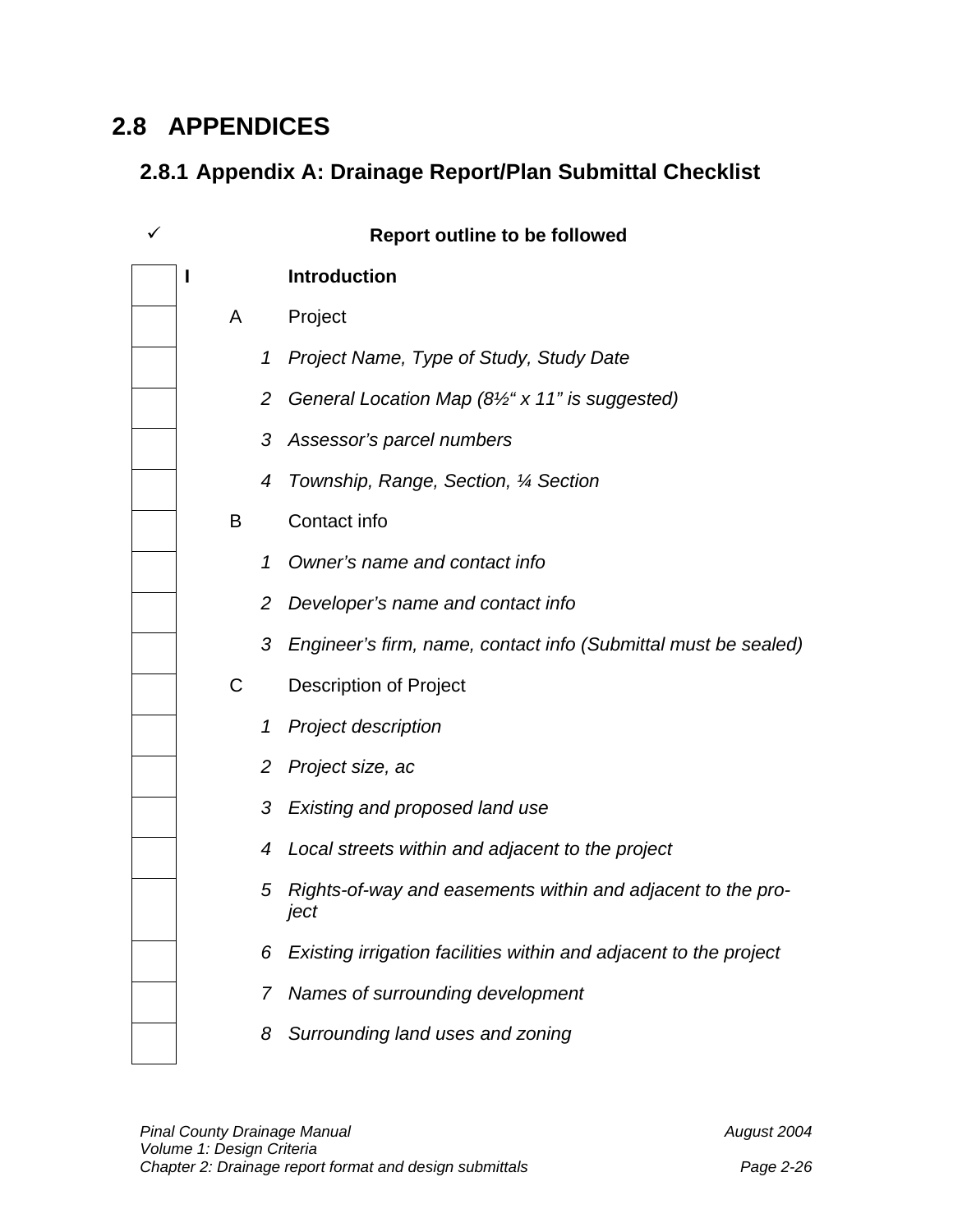|   | D |                | <b>Existing Site Conditions</b>                                                |
|---|---|----------------|--------------------------------------------------------------------------------|
|   |   |                | 1 Zoning and land use                                                          |
|   |   | $\overline{2}$ | Irrigation facilities within the basin                                         |
|   |   | 3              | Soils classification maps                                                      |
|   |   | 4              | Ground cover; type and area of trees, shrubs, vegetation                       |
|   |   | 5              | Topography and ground slopes                                                   |
|   |   | 6              | <b>Existing detention facilities</b>                                           |
| Ш |   |                | <b>Background</b>                                                              |
|   | A |                | References to all drainage planning studies associated with or<br>near project |
|   |   | 1              | Flood hazard delineation                                                       |
|   |   | $\overline{2}$ | Flood insurance rate maps (FIRM)                                               |
|   |   | 3              | Drainage planning reports                                                      |
|   |   | 4              | <b>Basin studies</b>                                                           |
| Ш |   |                | <b>Existing and proposed hydrology and hydraulics</b>                          |
|   | A |                | Discuss existing and proposed drainage basin boundaries                        |
|   | B |                | Hydrology                                                                      |
|   |   |                | 1 Design rainfall and recurrence intervals                                     |
|   |   | 2              | <b>Runoff calculation method</b>                                               |
|   |   | 3              | Other criteria or methods used                                                 |
|   |   | 4              | Discuss existing drainage patterns and areas of inundation (if                 |
|   |   |                | applicable)                                                                    |
|   | С |                | Hydraulics                                                                     |
|   |   | 1              | Methods used in performing hydraulic calculations                              |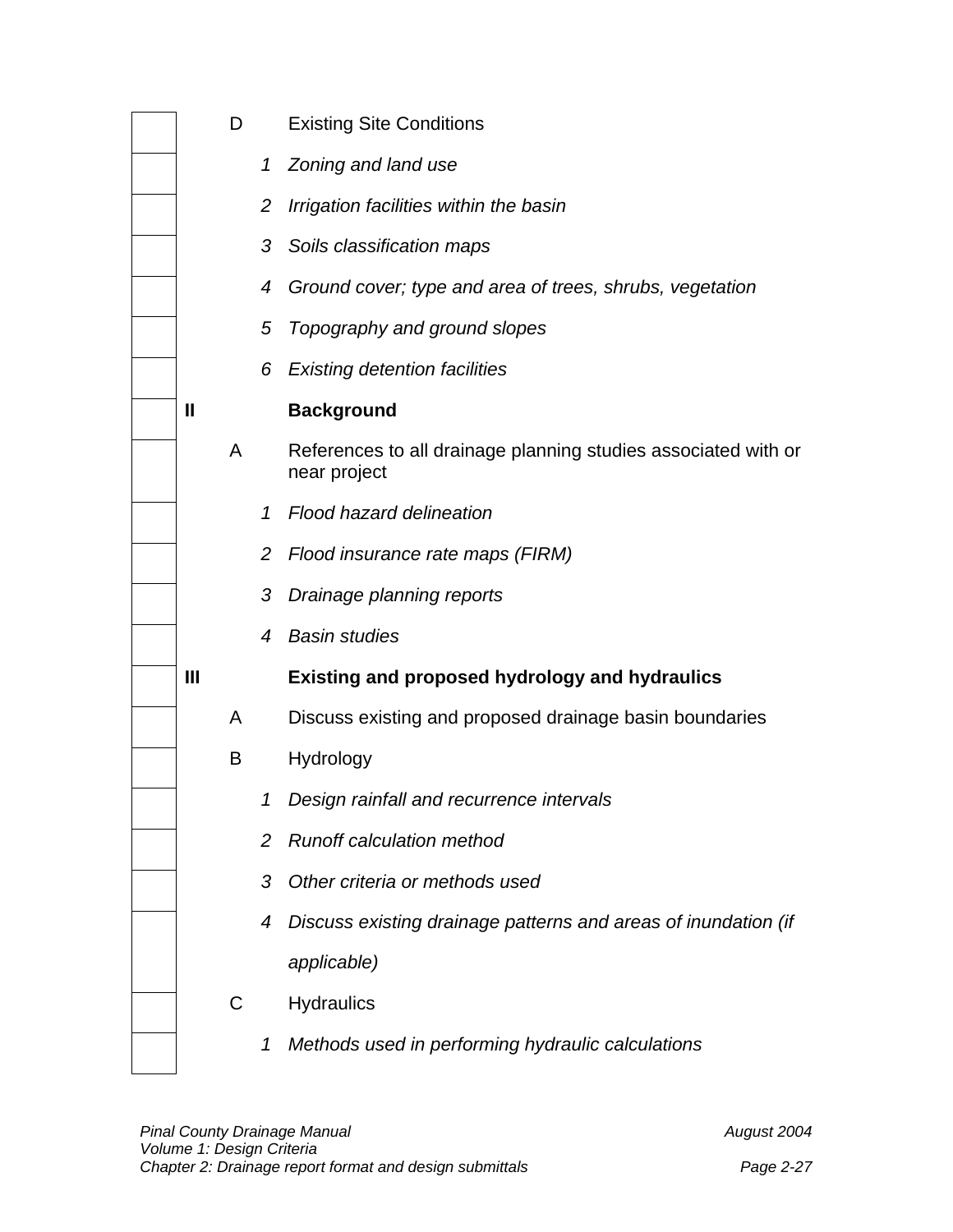|    |             | 2 | Other criteria or methods used                                                                                |
|----|-------------|---|---------------------------------------------------------------------------------------------------------------|
|    |             |   | 3 Present existing and proposed minor and major storm flow                                                    |
|    |             |   | calculations (if required)                                                                                    |
| IV |             |   | <b>Proposed drainage facilities</b>                                                                           |
|    | A           |   | Discuss routing of flow in and/or around site and location of                                                 |
|    |             |   | drainage facilities                                                                                           |
|    | B           |   | Discuss mitigation measures (if applicable)                                                                   |
|    | C           |   | Discuss floodplain modifications (if applicable)                                                              |
|    | D           |   | Present calculations for proposed facilities and typical sections<br>for stormwater conveyance, if applicable |
| V  |             |   | <b>Conclusions</b>                                                                                            |
|    | A           |   | <b>Compliance with Manual</b>                                                                                 |
|    | B           |   | Ability to provide emergency all weather access                                                               |
|    | $\mathsf C$ |   | Compliance with Federal Emergency Management Agency                                                           |
|    |             |   | (FEMA) (if applicable)                                                                                        |
|    | D           |   | Discuss effect of development on adjacent properties                                                          |
|    |             | 1 | <b>Flow rates</b>                                                                                             |
|    |             | 2 | Discharge location                                                                                            |
|    |             | 3 | Discharge velocity                                                                                            |
|    |             | 4 | <b>Inundation limits</b>                                                                                      |
|    |             | 5 | List of facilities required                                                                                   |
| VI |             |   | <b>Exhibits</b>                                                                                               |
|    | A           |   | Drainage plan                                                                                                 |
|    | B           |   | Watershed maps                                                                                                |
|    |             |   |                                                                                                               |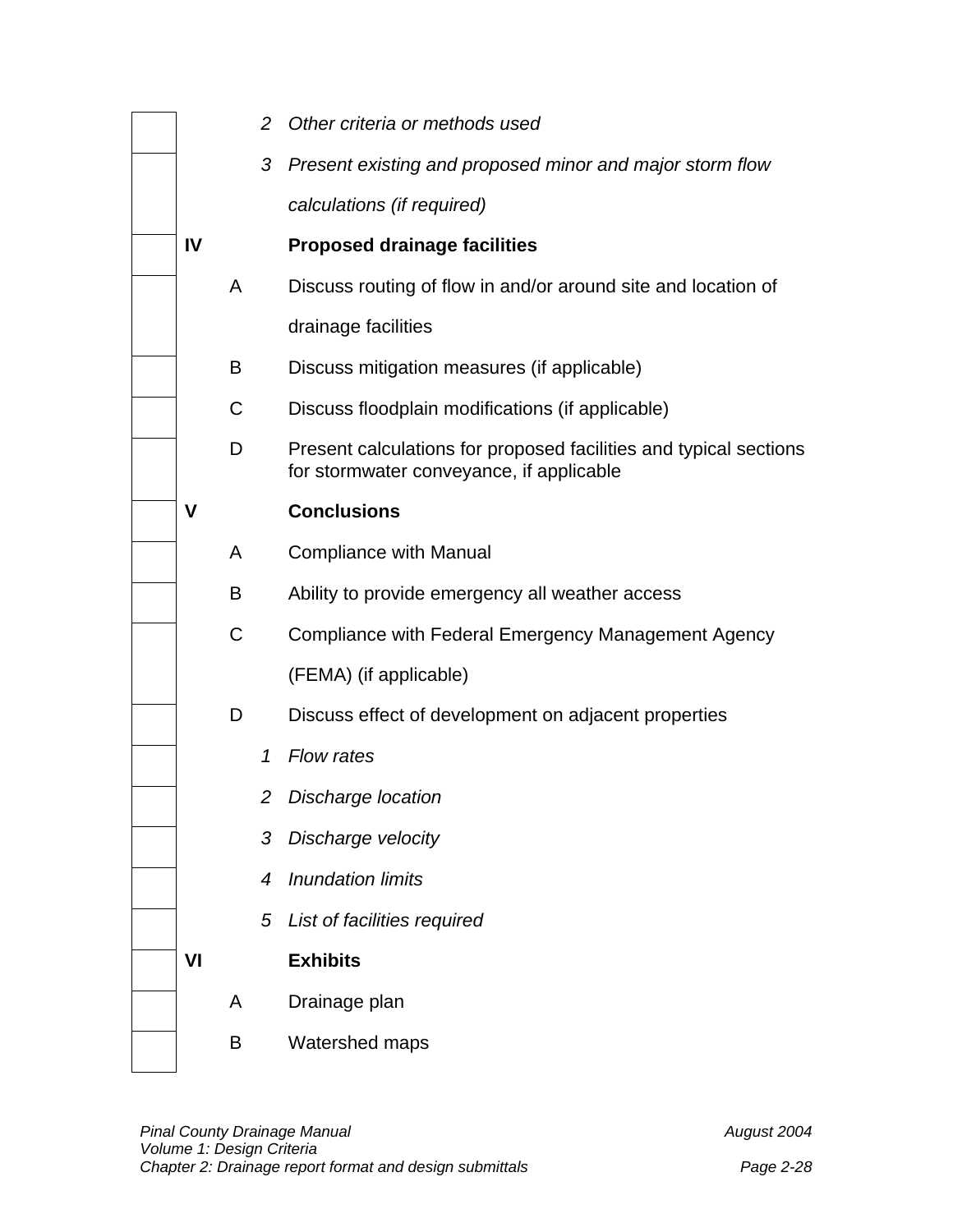|             | $\mathsf{C}$ | Cross section location maps                                                                                                                                                                           |
|-------------|--------------|-------------------------------------------------------------------------------------------------------------------------------------------------------------------------------------------------------|
| VII         |              | <b>Calculations appendix (if required)</b>                                                                                                                                                            |
|             | A            | Runoff calculations (existing and proposed)                                                                                                                                                           |
|             | B            | Street and drainage facility capacity calculations, existing and                                                                                                                                      |
|             |              | proposed flood limit calculations                                                                                                                                                                     |
|             | $\mathsf C$  | Detention calculations (if applicable)                                                                                                                                                                |
| <b>VIII</b> |              | Drainage plan.                                                                                                                                                                                        |
|             |              | An $8\frac{1}{2}$ " x 11" or larger, legible drainage plan that covers<br>the development area bound with the Conceptual Drainage<br>Study. The plan shall contain, as a minimum, the follow-<br>ing: |
|             | A            | Locate and label development boundary                                                                                                                                                                 |
|             | B            | Locate and label adjacent streets                                                                                                                                                                     |
|             | $\mathsf C$  | Locate and label known 100-year floodplains                                                                                                                                                           |
|             | D            | Locate and label existing and/or planned Pinal County facilities                                                                                                                                      |
|             | E            | Locate and label existing and/or planned local flood control fa-<br>cilities                                                                                                                          |
|             | F            | Show flow paths                                                                                                                                                                                       |
|             | G            | Identify design inflow points and design outflow points and cor-<br>responding minor and major storm flow rates                                                                                       |
|             |              |                                                                                                                                                                                                       |

*Note: The drainage plan stated above is preferred; however, multiple exhibits containing the same information may be submitted*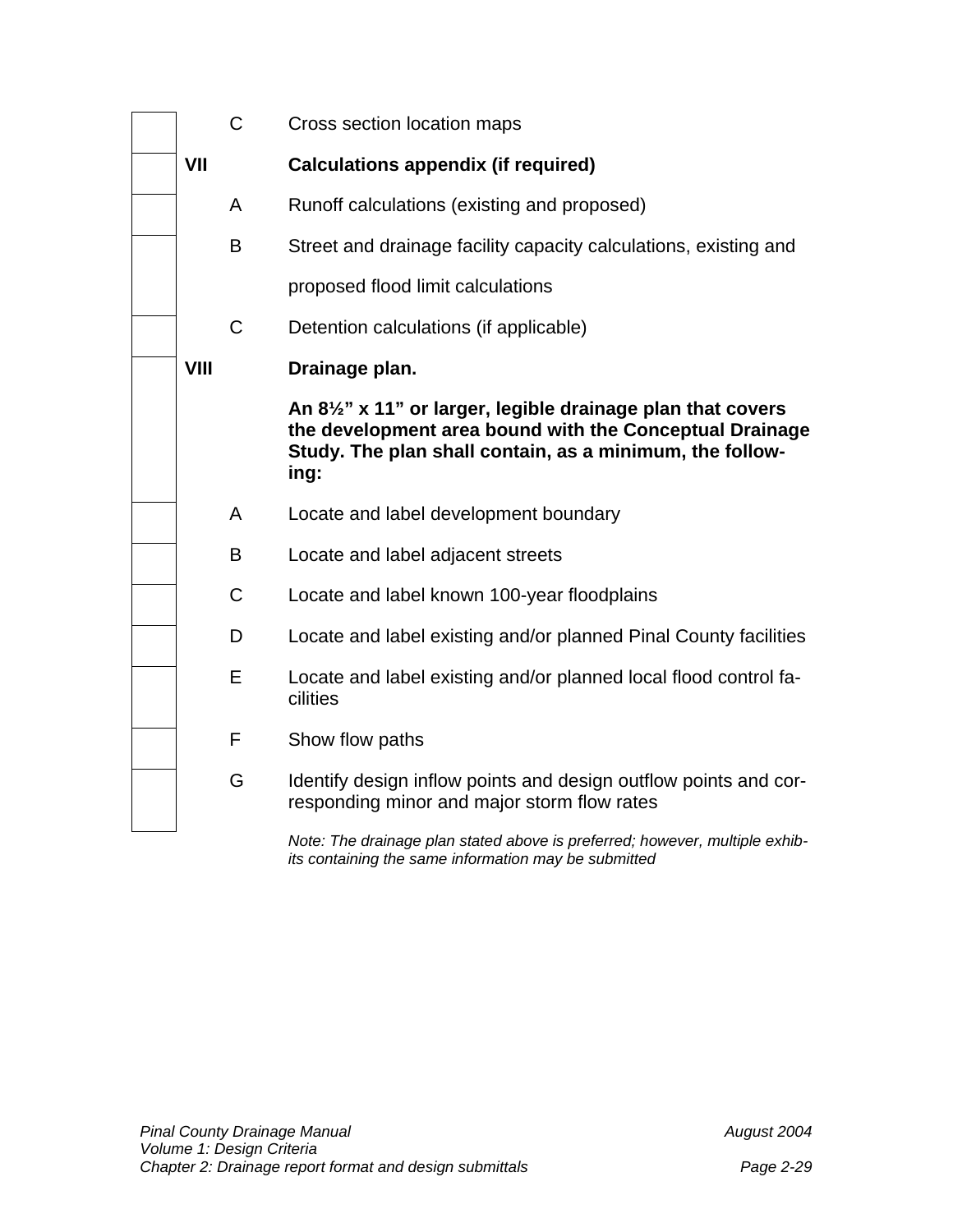## **2.8.2 Appendix B: Drainage Report format and design submittals**

#### I. GENERAL LOCATION AND DESCRIPTION

A. Contacts and responsible parties

- 1. Owner name and contact info
- 2. Developer name and contact info
- 3. Engineer's name and contact info
- B. Location
	- 1. Assessor's Parcel Number(s)
	- 2. Township, range, section, ¼ section
- C. Description of Property
	- 1. Project description
	- 2. Area of the property in acres
	- 3. Existing and proposed land use

4. Local streets within and adjacent to the subdivision with right-ofway width shown

5. Location of major drainageways, drainage facilities, and drainage easements

6. Location and name of irrigation facilities adjacent to or on the property

7. Names of surrounding development, land uses, and identification of present zoning

#### II. DRAINAGE BASINS AND SUB-BASINS

A. Major Basin Description

1. References to all drainage planning studies, such as flood hazard delineation reports, drainage planning reports, and flood insurance rate maps

2. Discussion of existing drainage studies prepared for adjacent projects

3. Major basin drainage characteristics, existing and planned land uses

4. Identification of all irrigation facilities within the basin which will influence or be influenced by the local drainage

5. Soils classification map

6. Ground cover (type and area of trees, shrubs, vegetation, general soil conditions, topography, and slope)

7. Identification of all detention facilities

B. Sub-Basin Description

1. Discussion of historic drainage patterns for the property in question

2. Discussion of off-site drainage flow patterns and the impact on development under existing and fully developed basin conditions, using development conditions as defined by the Planning Department

#### III. DRAINAGE DESIGN CRITERIA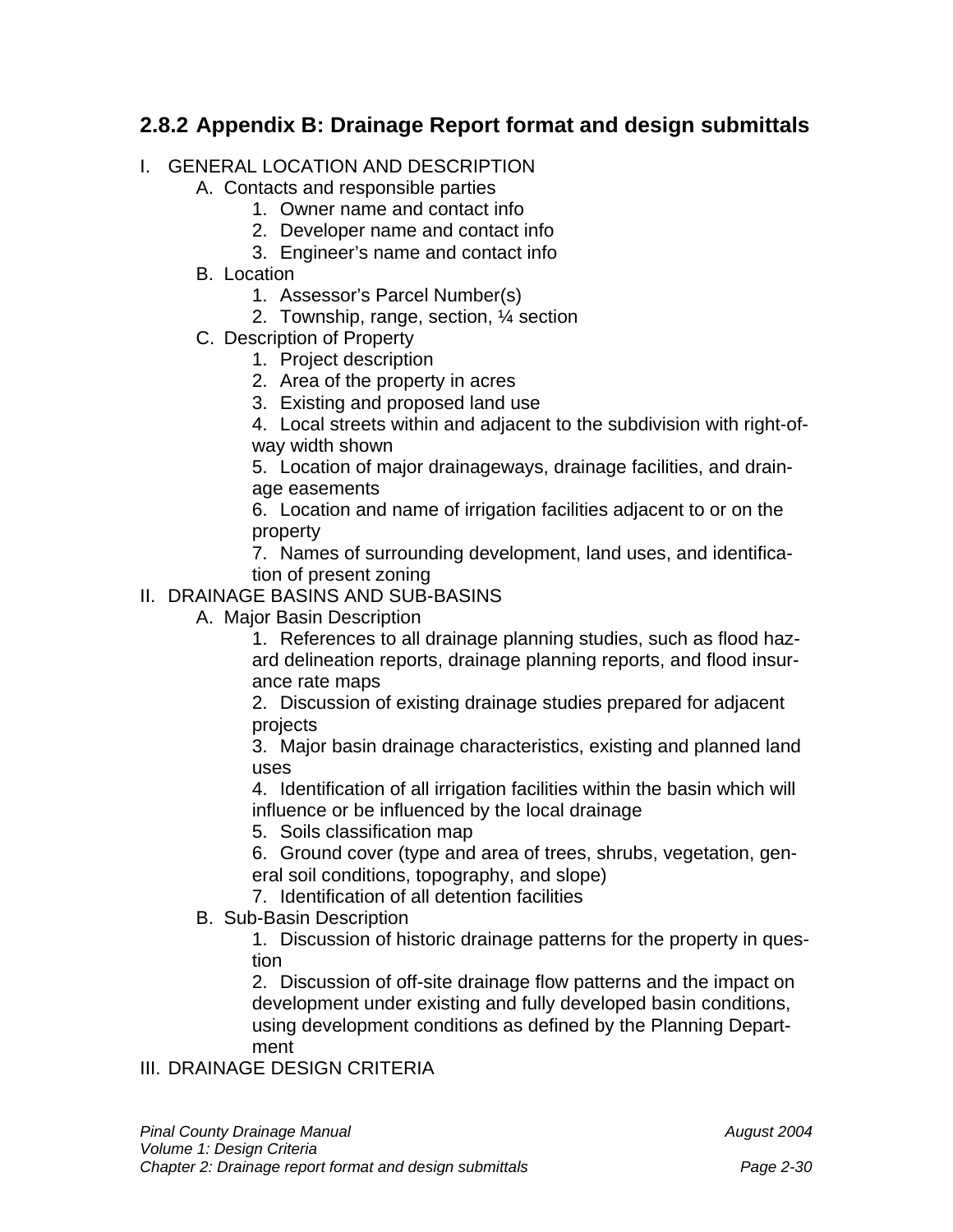A. Regulations: Discussion of the optional provisions selected or the deviation from this Manual, if any, and its justification

B. Development Criteria and Constraints

1. Discussion of previous drainage studies (i.e. project master plans) for the site in question that influence or are influenced by the drainage design and how the plan will affect drainage design for the site

2. Discussion of the drainage impact of site constraints, such as streets, utilities, light rail rapid transit, existing structures and developments

- C. Hydrologic Criteria and Results
	- 1. Identify design rainfall
	- 2. Identify runoff calculation method

3. Identify detention discharge/volumes and storage calculation method

4. Identify design storm recurrence intervals

5. Discussion and justification of other criteria or calculation methods used that are not presented in or referenced by this Manual

- 6. Summary table of pre- and post-development watershed areas
- and peak discharges for the 2, 10, 25 and 100-year return periods D. Hydraulic Criteria

1. Identify references/methodologies used in performing hydraulic analysis

2. Discussion of other drainage facility design criteria used that are not presented within this Manual

E. Variances from this Manual

1. Identify provisions by section number for which a variance is requested

2. Provide justification for each variance requested

#### IV. DRAINAGE FACILITY DESIGN

- A. General Concept
	- 1. Discussion of existing drainage patterns

2. Discussion of off-site runoff considerations and compliance with applicable criteria

3. Discussion of the content of tables, charts, figures, plates or drawings presented in the report

4. Discussion of anticipated and proposed drainage patterns and/or improvements

5. Discussion of the stormwater runoff quality aspects of the drainage design including those activities necessary to control erosion and sedimentation during construction

B. Specific Details

1. Discussion of drainage problems encountered and solutions at specific design points

- 2. Discussion of detention storage and outlet design
- 3. Discussion of maintenance access and aspects of the design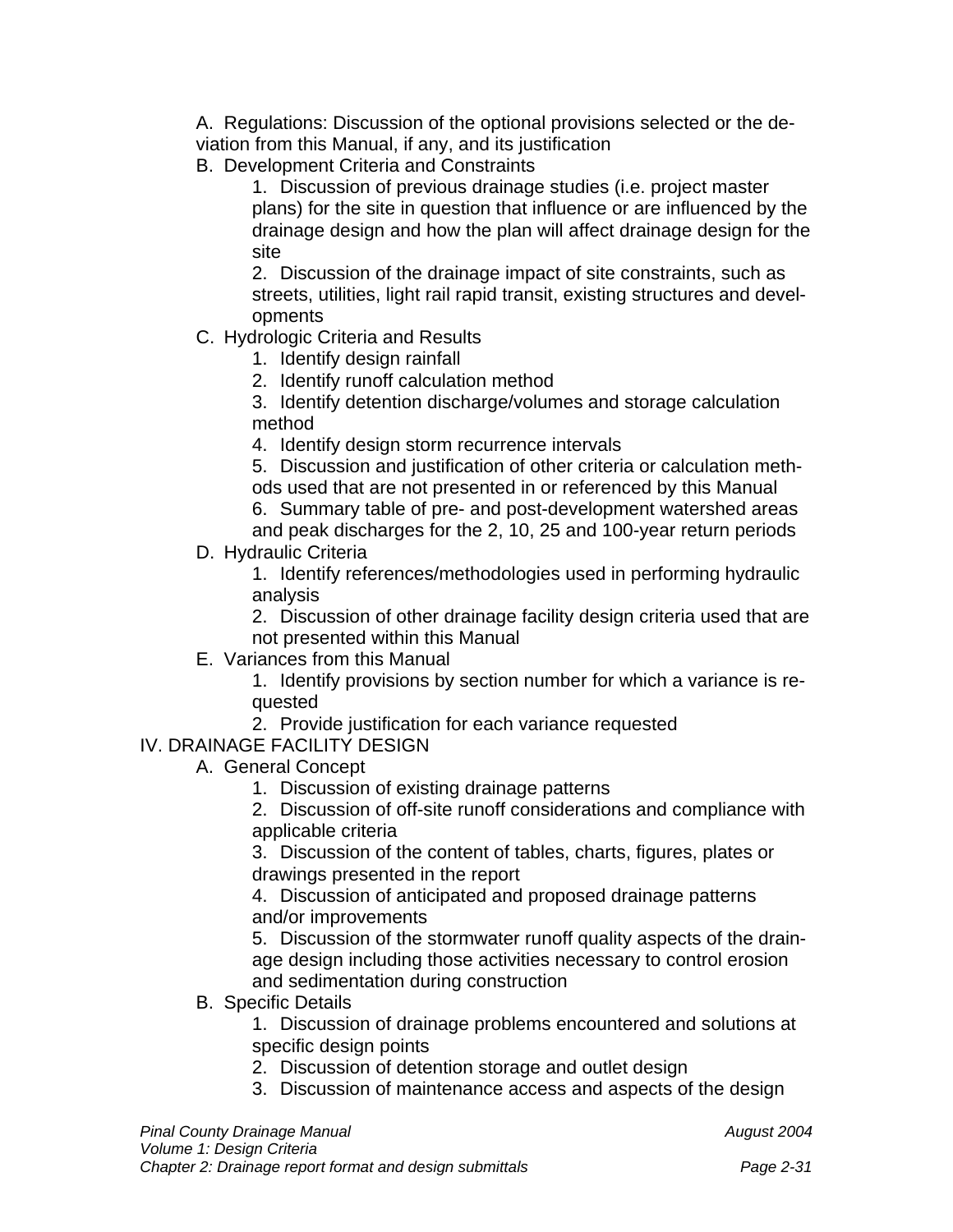- 4. Discussion of easements and tracts for drainage purposes
- V. CONCLUSIONS
	- A. Compliance with Standards

1. Discussion of compliance with Pinal County drainage criteria

B. Drainage Plan

1. Discussion of influence of proposed development on existing drainage conditions

2. Discussion of effectiveness of the drainage design to control damage from storm runoff

VI. REFERENCES

Reference all criteria and technical information used

- VII. APPENDICES
	- A. Hydrologic Computations
		- 1. Land-use assumptions regarding adjacent properties
		- 2. Initial and major storm runoff at specific design points

3. Historic and fully developed (pre- and post-) runoff computations

- at specific design points
- 4. Hydrographs at critical design points
- 5. Time of concentration and runoff coefficients
- B. Hydraulic Computations
	- 1. Culvert capacities
	- 2. Storm drain capacities
	- 3. Gutter capacities
	- 4. Storm inlet capacity, including inlet control rating at connection
	- to storm drain
	- 5. Open channel design
	- 6. Roadside ditch capacities
	- 7. Check dam and/or channel drop design
	- 8. Detention area/volume capacity and outlet design, details, and
	- all supporting calculations
	- 9. Depths of detention basins

10. Downstream/outfall system capacity to the major drainageway system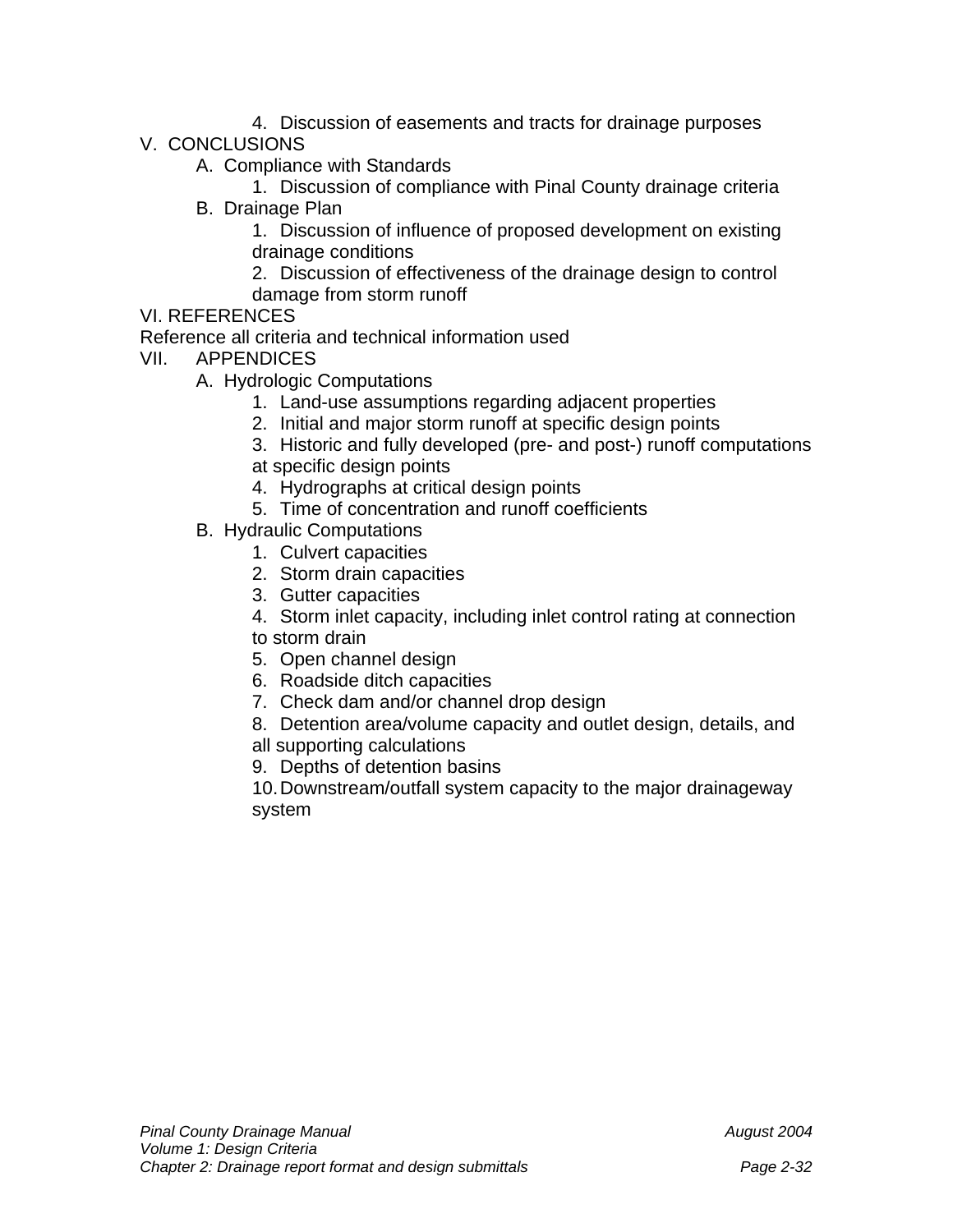#### **2.8.3 Appendix C: Floodplain Analysis Report Requirements**

The floodplain analysis report must contain:

- 1. Hydraulic backwater models for the 100-year flood and floodway watersurface profiles using the Corps of Engineers HEC-2 or HEC-RAS software. As a minimum, the proposer must submit model runs covering the following cases:
	- a) A calibration or test run that duplicates the effective Flood Insurance Study (FIS) model. This calibration run shall include the natural cross-sections and shall extend upstream and downstream far enough to fully evaluate the impact of the proposed development.
	- b) An existing conditions model modified to include a minimum of at least three additional field surveyed cross-sections through the proposed project site. These added cross-sections must reflect existing site conditions prior to construction of the project.
	- c) A post-project conditions model which includes cross-sections through the proposed project site reflecting floodplain conditions after construction of the proposed project. Refer to Volume 2 for demonstrations needed and methods involved.
	- d) If needed for a project, other models needed to describe possible impacts of the proposed development or project or as may be required by the County Engineer.
	- e) A copy of the appropriate NFIP maps showing the existing floodway and indicating the project or study area.
	- f) Topographic mapping of the entire project area indicating the location of all cross sections used in the modified hydraulic model and a plan view of all project elements. The map elevations shall be tied to the appropriate elevation reference mark(s) shown on the NFIP maps. The plan shall be to a scale of no more than 100 feet per inch (1:1200), and shall display contours with a contour interval of two feet or less.
- 2. If the floodplain analysis is done for a project or development, the following must also be submitted.
	- a) Construction and foundation plans, certified by a registered professional engineer, for all project elements including those measures employed to provide additional effective conveyance.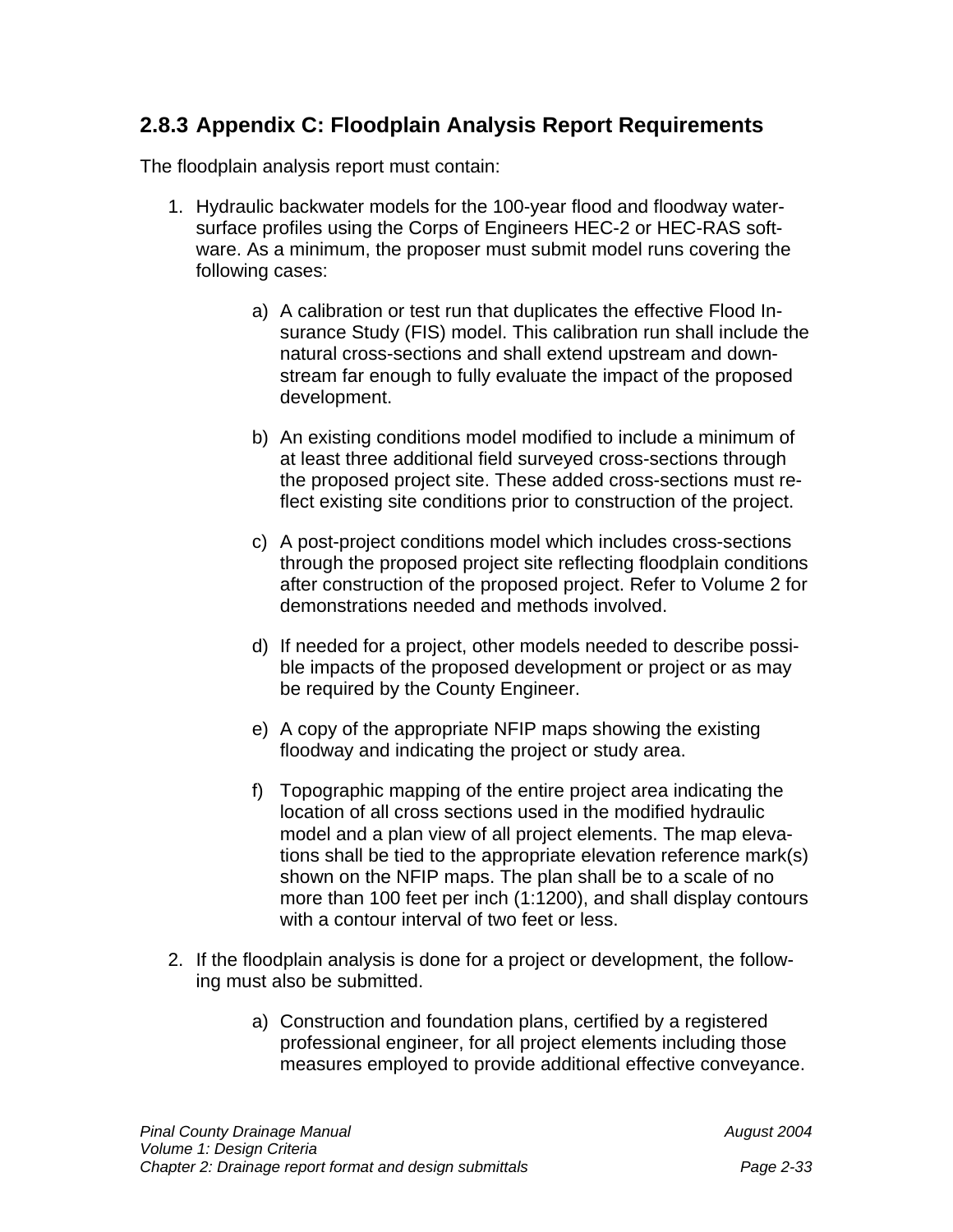- b) Scour Analysis using at least the criteria given in Chapter 3.
- c) Lateral Loading Analysis using at least the criteria given in Chapter 3.
- d) Impact Loading Analysis using at least the criteria given in Chapter 3.
- e) An executed copy of a Certification Statement signed and sealed by a Arizona Registered Professional Engineer. A blank copy of the Certification Statement is included at the end of this Chapter.
- f) Additional analysis may be appropriate and/or required by the County Engineer on a case-by-case basis.

*NOTE: The proposer or engineer should discuss proposed encroachments with County Engineer prior to submitting the analysis.*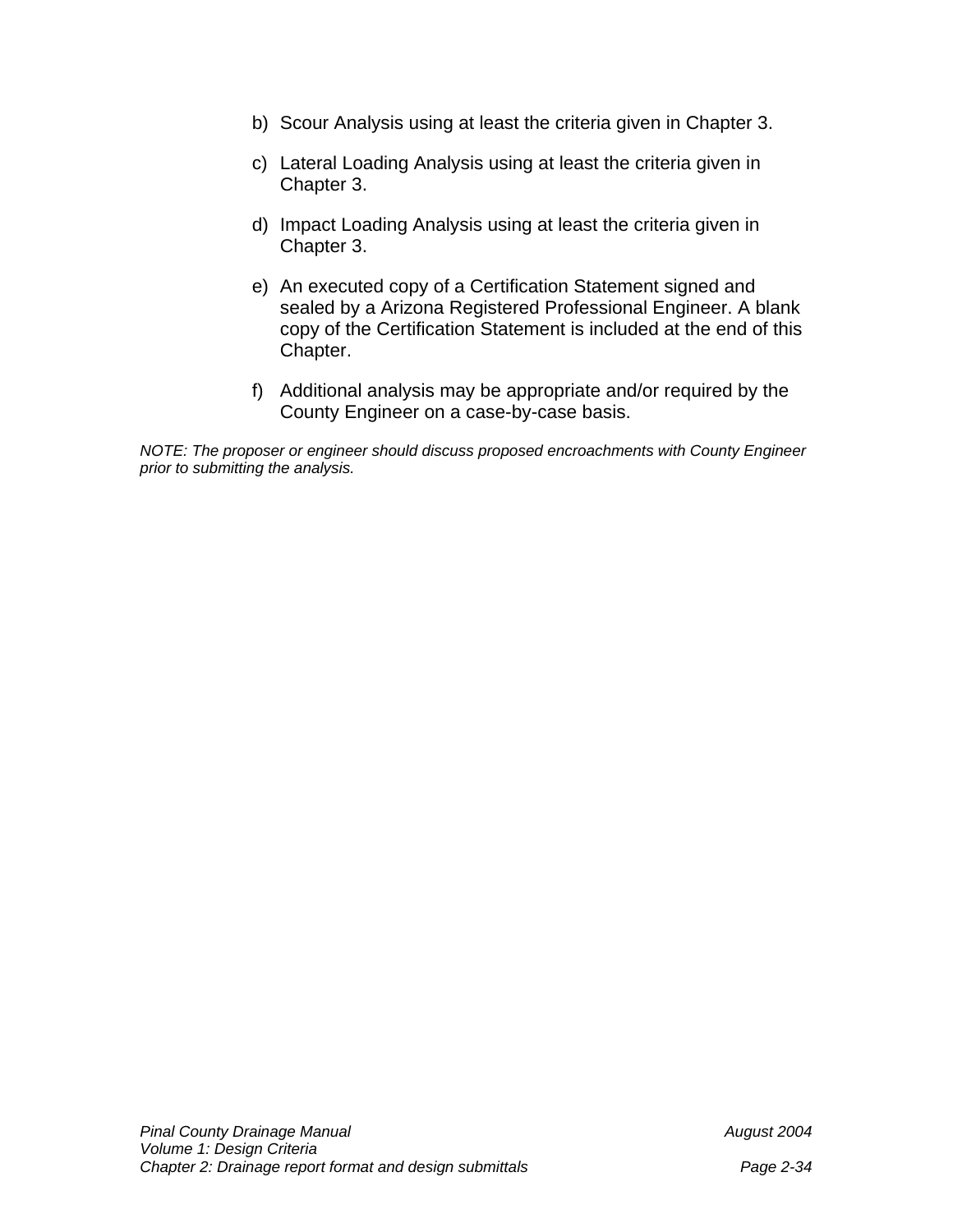## **2.8.4 Appendix D: Drainage Drawing Contents**

#### **All drawings shall be 24" x 36" in size**

A. General Location Map:

Provide a map with sufficient detail to identify drainage flows entering and leaving the development and general drainage patterns. The map should be at a scale of  $1" = 1000"$  to  $1" = 2000"$  and show the path of all drainage from the upper end of any offsite basin to the defined major drainageways. The map should identify any major facilities that can affect drainage (e.g. development, irrigation ditches, existing detention facilities, storm drains) along the entire path of drainage. Identify basins and divides and include topographic contours. USGS Quadrangle maps (7.5-minute) are acceptable.

B. Floodplain Information:

Use the appropriate FEMA FIRM and Floodway Map, if available, to plot the location of the parcel and provide a copy in the report.

C. Drainage Plan:

Include map(s) of the proposed development at a scale of  $1" = 20"$  to  $1" = 200"$  on 24" x 36" sheets. The plan(s) should show the following:

1. Existing (dashed lines) and, if available, proposed (solid line) contours at 2-foot maximum intervals. In terrain where the slope exceeds 15%, the maximum interval can be 10-feet. Show the contours extending a minimum of 100 feet beyond the property lines. Include a benchmark and relate topography to the USGS survey datum or other local floodplain survey datum if applicable. NOTE: USGS Quadrangle maps are not acceptable for this purpose.

2. Property lines and easements, indicating the type of easement.

3. Streets, including right-of-way width, flow-line width, sidewalk, and other pertinent dimensions.

4. Existing and proposed drainage facilities and structures, including irrigation ditches, roadside ditches, drainageways, gutter flow directions and culverts. All pertinent information, such as material, size, shape, slope and location shall also be included.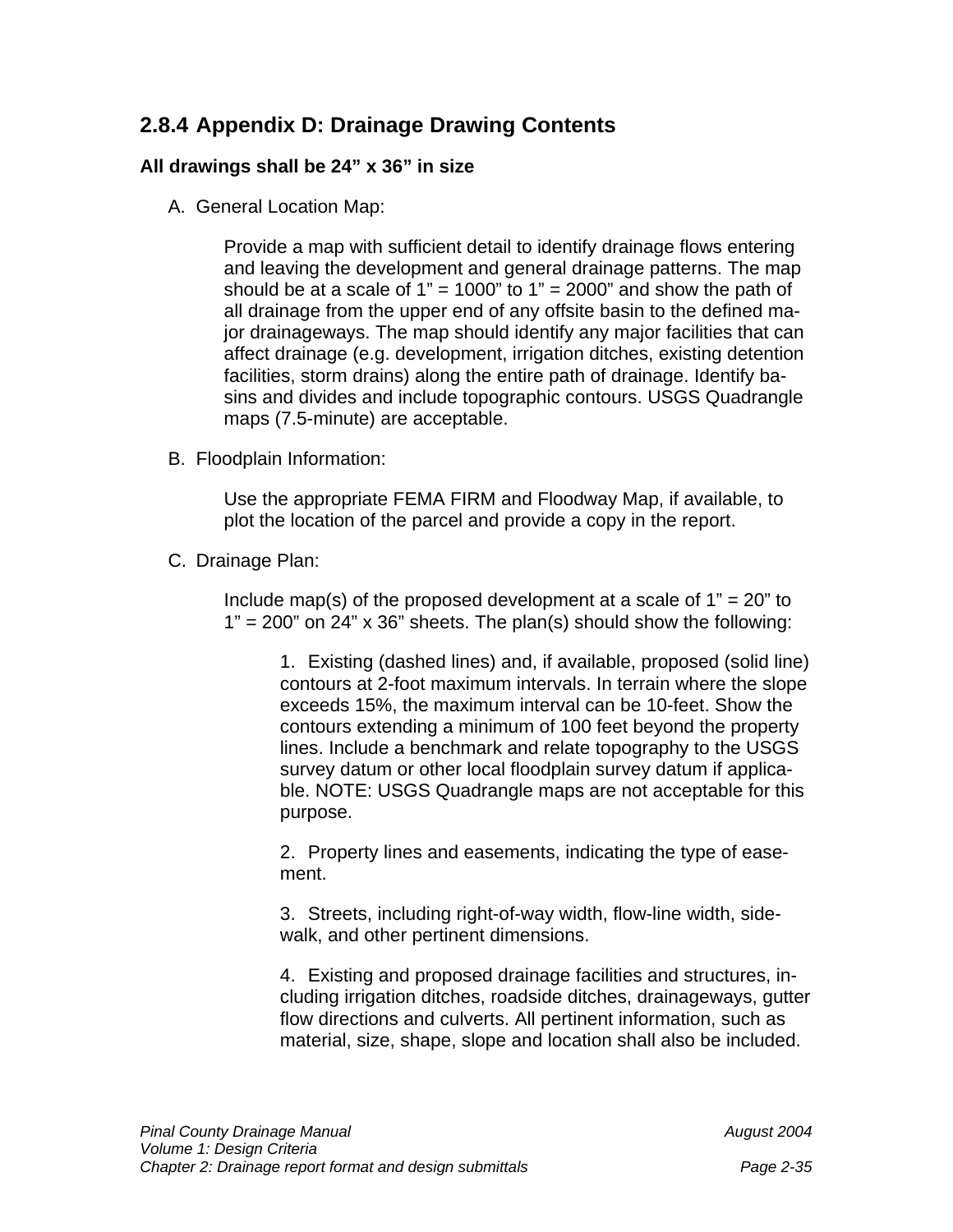5. Overall drainage area boundary and drainage sub-area boundaries, both off-site and on-site.

6. Proposed type of street flow (i.e. vertical curb or combination curb and gutter), roadside ditch, gutter slope and flow direction, and valley gutters.

7. Proposed storm drains and open drainageways, including inlets, outlets, manholes, culverts, other appurtenances, and channel protection.

8. Proposed outfall point for runoff from the developed area and drainage facilities to convey flows to the final outfall point without damage to downstream properties.

9. Routing and accumulation of flows at various critical points for the initial storm runoff listed on the drawing.

10. Routing and accumulation of flows at various critical points for the major storm runoff listed on the drawing using the format shown in Table C-1.

11. Volumes, release rates, and locations for detention storage facilities and information on outlet works. This shall include design drawings, consisting of plan views, cross-sections, and details of the basin and the outlet and inlet works.

12. Identify all flood hazard areas (pre and post development, if applicable); detailed delineations (drainage basins greater than 160 acres), approximate delineations (drainage basins between 40 and 160 acres), and drainage paths (drainage basins between 10 and 40 acres.).

13. Location and elevation of all floodplains affecting the property, including detailed delineations.

14. Location and elevation of all existing and proposed utilities affected by or affecting the drainage design.

15. Identification of drainage patterns through the development.

16. Definition of flow path leaving the development through the downstream properties ending at a major drainageway.

17. Legend to define map symbols.

18. Title block in lower right hand corner.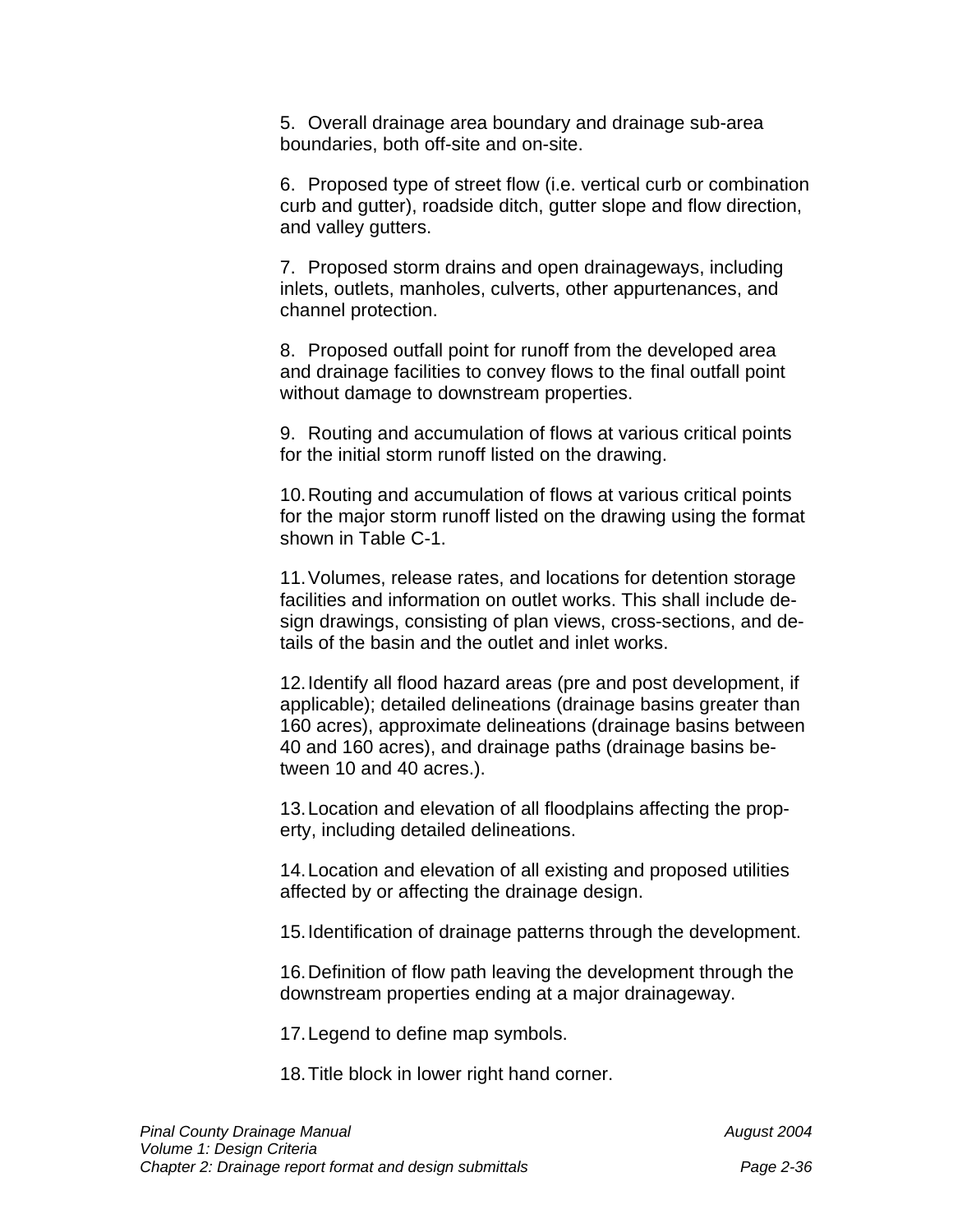19. Location of stormwater pollution prevention activities and identify methods of controlling erosion and sedimentation during grading and construction phase(s).

**Table C- 1: Data layout for drainage data** 

|        | Pre-Development |                |         |         | Post-Development           |      |          |           |         |         |
|--------|-----------------|----------------|---------|---------|----------------------------|------|----------|-----------|---------|---------|
| Design | Drainage        | Peak Flow, cfs |         |         | Peak Flow, cfs<br>Drainage |      |          |           |         |         |
| Point  | Area            | $2 - vr$       | $10-vr$ | $25-vr$ | $100 -$                    | Area | $2 - vr$ | $10 - vr$ | $25-vr$ | $100 -$ |
|        |                 |                |         |         | vr                         |      |          |           |         |         |
|        |                 |                |         |         |                            |      |          |           |         |         |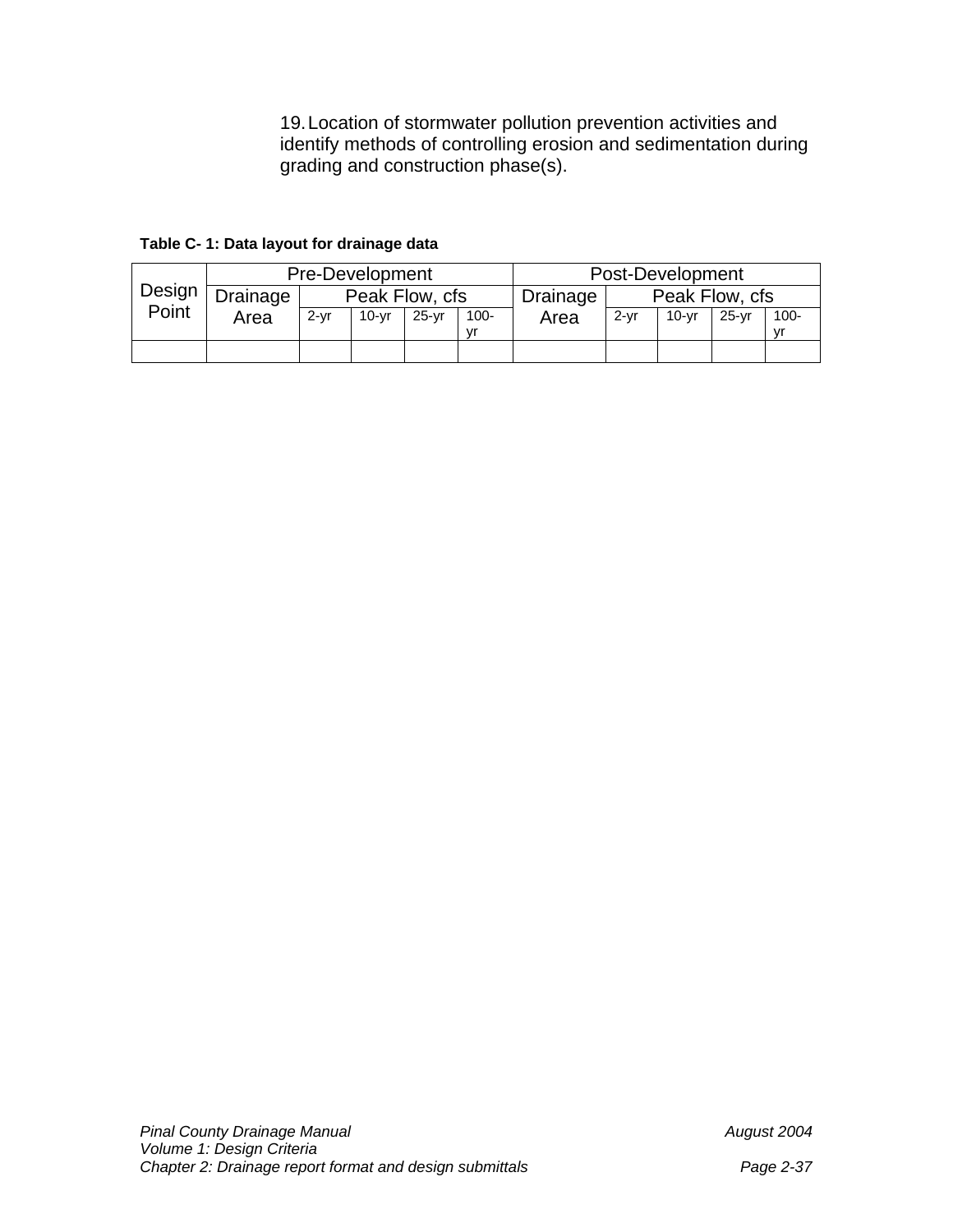# **VOLUME 1 - DEISGN CRITERIA**

# **Chapter 3: Design Criteria**

| 3.2 |          |                                                  |  |
|-----|----------|--------------------------------------------------|--|
|     |          |                                                  |  |
|     |          |                                                  |  |
| 3.3 |          |                                                  |  |
|     |          |                                                  |  |
|     |          |                                                  |  |
|     | 3.3.2.1  |                                                  |  |
|     | 3.3.2.2  |                                                  |  |
|     |          |                                                  |  |
|     | 3.3.3.1  |                                                  |  |
|     |          |                                                  |  |
|     |          |                                                  |  |
|     |          | 3.3.3.4 Rural Crown Ditch (Interceptor Ditch)45  |  |
| 3.4 |          |                                                  |  |
|     |          |                                                  |  |
|     |          |                                                  |  |
|     |          |                                                  |  |
|     | 3.4.3.1  |                                                  |  |
|     |          |                                                  |  |
|     |          |                                                  |  |
|     |          |                                                  |  |
|     |          |                                                  |  |
|     |          | 3.4.4.2 Transition from Large to Small Conduit48 |  |
|     |          |                                                  |  |
| 3.5 |          | CULVERTS, BRIDGES AND AT-GRADE CROSSINGS 50      |  |
|     |          |                                                  |  |
|     |          |                                                  |  |
|     | 3.5.1.2  |                                                  |  |
|     | 3.5.1.3  |                                                  |  |
|     |          |                                                  |  |
|     | 3.5.1.5  |                                                  |  |
|     | 3.5.1.6  |                                                  |  |
|     | 3.5.1.7  |                                                  |  |
|     | 3.5.1.8  |                                                  |  |
|     | 3.5.1.9  |                                                  |  |
|     | 3.5.1.10 |                                                  |  |
|     | 3.5.1.11 |                                                  |  |
|     | 3.5.1.12 |                                                  |  |

August 2004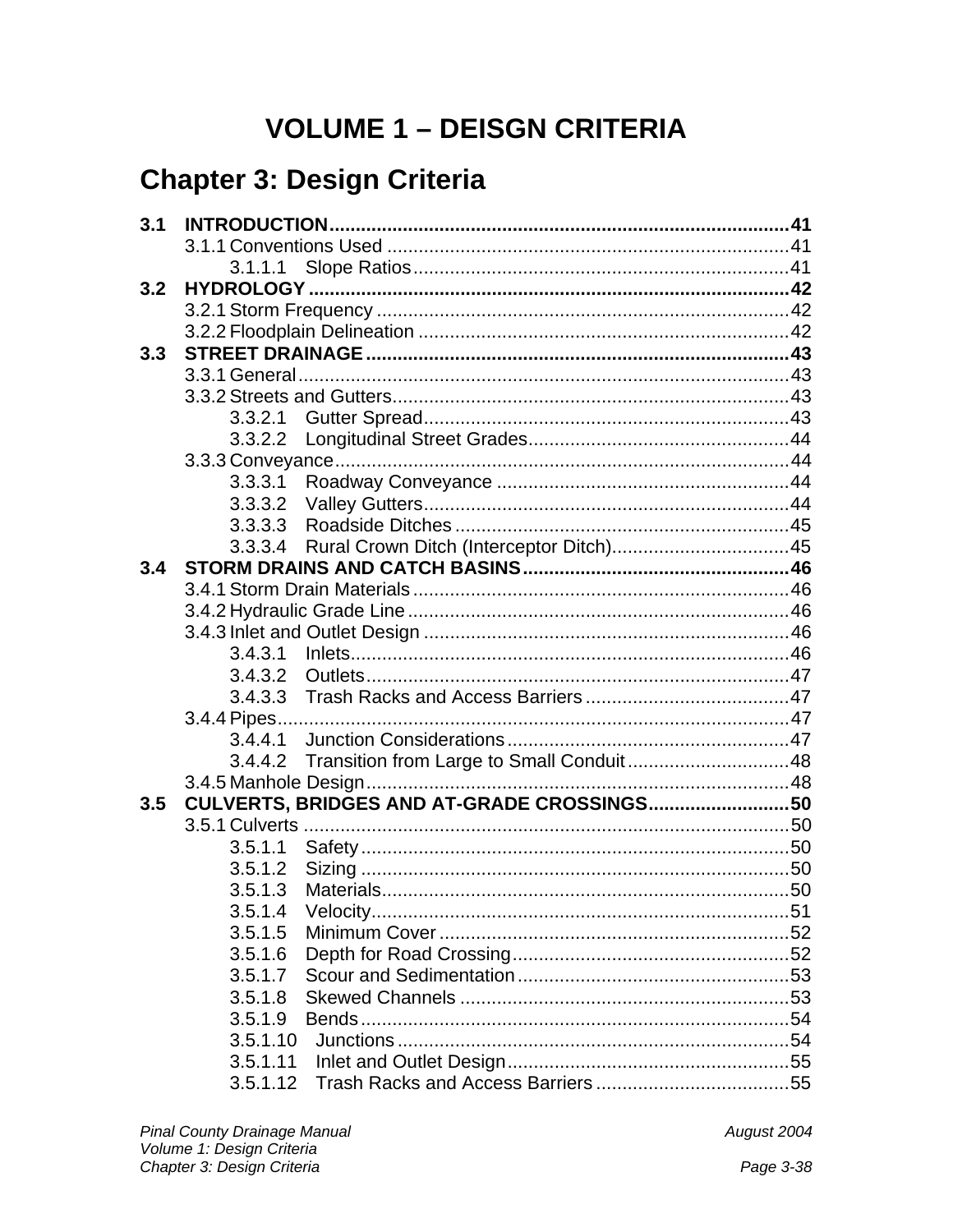|     | 3.5.1.13 |                                                         |  |
|-----|----------|---------------------------------------------------------|--|
|     | 3.5.1.14 |                                                         |  |
|     | 3.5.1.15 | Special Criteria for Closed Conduits Bank Protection 57 |  |
|     |          |                                                         |  |
|     |          |                                                         |  |
|     |          |                                                         |  |
|     |          |                                                         |  |
|     | 3.5.3.3  |                                                         |  |
| 3.6 |          |                                                         |  |
|     |          |                                                         |  |
|     | 3.6.1.1  |                                                         |  |
|     | 3.6.1.2  |                                                         |  |
|     | 3.6.1.3  |                                                         |  |
|     |          |                                                         |  |
|     |          |                                                         |  |
|     | 3.6.3.1  |                                                         |  |
|     |          |                                                         |  |
|     |          |                                                         |  |
|     |          |                                                         |  |
|     |          |                                                         |  |
|     | 3.6.6.1  |                                                         |  |
|     | 3.6.6.2  |                                                         |  |
|     | 3.6.6.3  |                                                         |  |
|     | 3.6.6.4  |                                                         |  |
|     | 3.6.6.5  |                                                         |  |
|     | 3.6.6.6  | Soil-Cement Linings; Roller-Compacted Concrete72        |  |
|     | 3.6.6.7  |                                                         |  |
|     | 3.6.6.8  |                                                         |  |
|     | 3.6.6.9  |                                                         |  |
|     |          |                                                         |  |
|     |          |                                                         |  |
|     |          |                                                         |  |
|     |          |                                                         |  |
| 3.7 |          |                                                         |  |
|     |          |                                                         |  |
|     |          |                                                         |  |
|     |          |                                                         |  |
|     |          |                                                         |  |
| 3.8 |          |                                                         |  |
|     |          |                                                         |  |
|     |          |                                                         |  |
|     |          |                                                         |  |
|     |          |                                                         |  |
|     |          |                                                         |  |
|     |          |                                                         |  |
|     |          |                                                         |  |
|     |          |                                                         |  |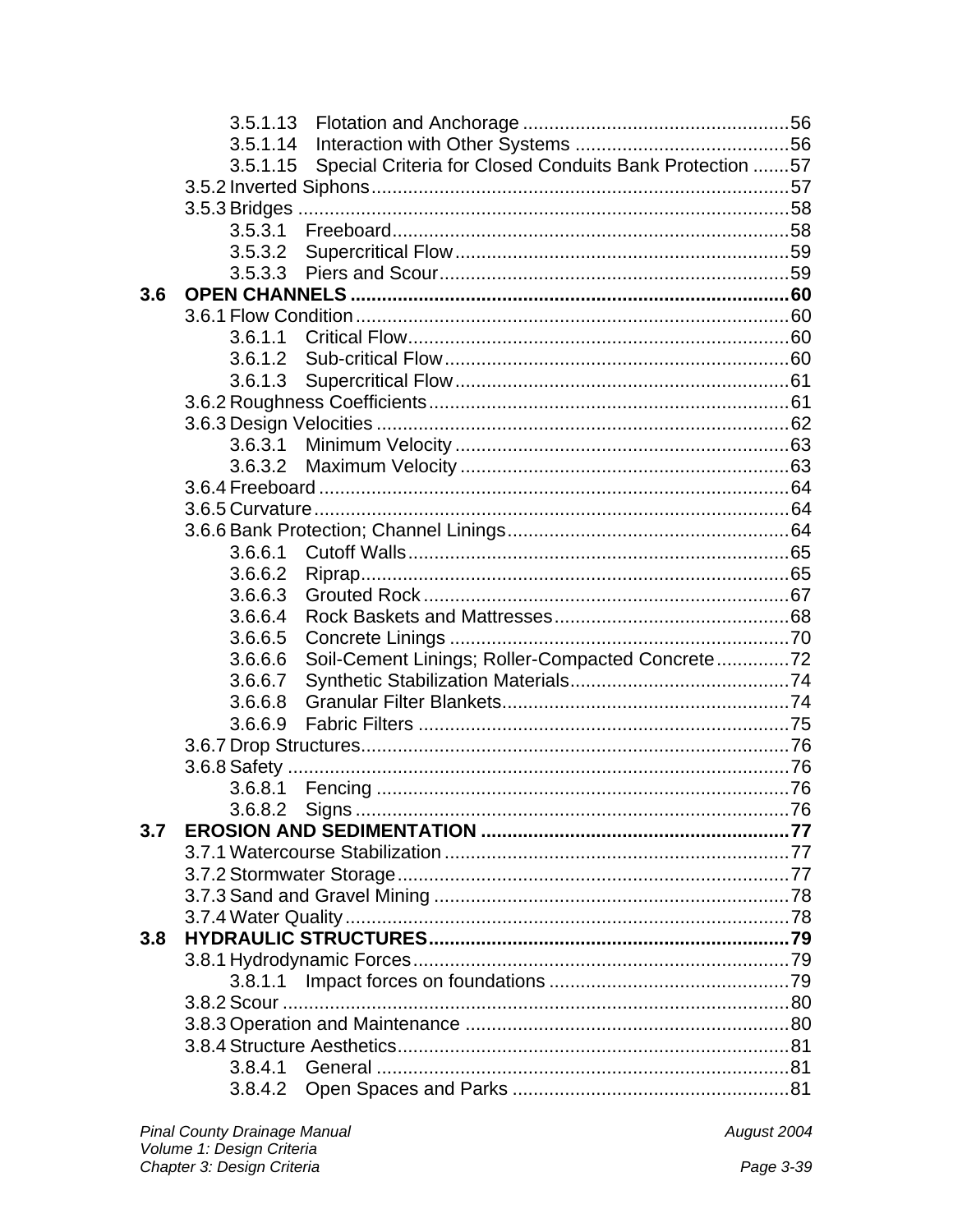|     | 3.8.4.3   |                                                   |  |
|-----|-----------|---------------------------------------------------|--|
| 3.9 |           |                                                   |  |
|     |           |                                                   |  |
|     | 3.9.1.1   |                                                   |  |
|     | 3.9.1.2   |                                                   |  |
|     |           |                                                   |  |
|     | 3.10.1    |                                                   |  |
|     | 3.10.2    |                                                   |  |
|     | 3.10.2.1  | Multiple Lot Residential Developments 83          |  |
|     | 3.10.2.2  | Single Lot Non-Residential Development84          |  |
|     | 3.10.2.3  |                                                   |  |
|     | 3.10.2.4  | Regional Stormwater Storage Facilities 84         |  |
|     | 3.10.3    |                                                   |  |
|     | 3.10.3.1  |                                                   |  |
|     | 3.10.3.2  |                                                   |  |
|     | 3.10.3.3  |                                                   |  |
|     | 3.10.3.4  |                                                   |  |
|     | 3.10.3.5  |                                                   |  |
|     | 3.10.3.6  |                                                   |  |
|     | 3.10.3.7  |                                                   |  |
|     | 3.10.3.8  |                                                   |  |
|     | 3.10.3.9  |                                                   |  |
|     | 3.10.3.10 |                                                   |  |
|     | 3.10.3.11 |                                                   |  |
|     | 3.10.3.12 |                                                   |  |
|     | 3.10.3.13 |                                                   |  |
|     | 3.10.4    |                                                   |  |
|     | 3.10.4.1  |                                                   |  |
|     | 3.10.4.2  |                                                   |  |
|     | 3.10.4.3  |                                                   |  |
|     | 3.10.5    | Criteria for Special Stormwater Storage Methods93 |  |
|     | 3.10.5.1  |                                                   |  |
|     | 3.10.5.2  |                                                   |  |
|     | 3.10.5.3  |                                                   |  |
|     | 3.10.5.4  |                                                   |  |
|     | 3.10.5.5  | Storage in Plazas, Courtyards and Common Areas94  |  |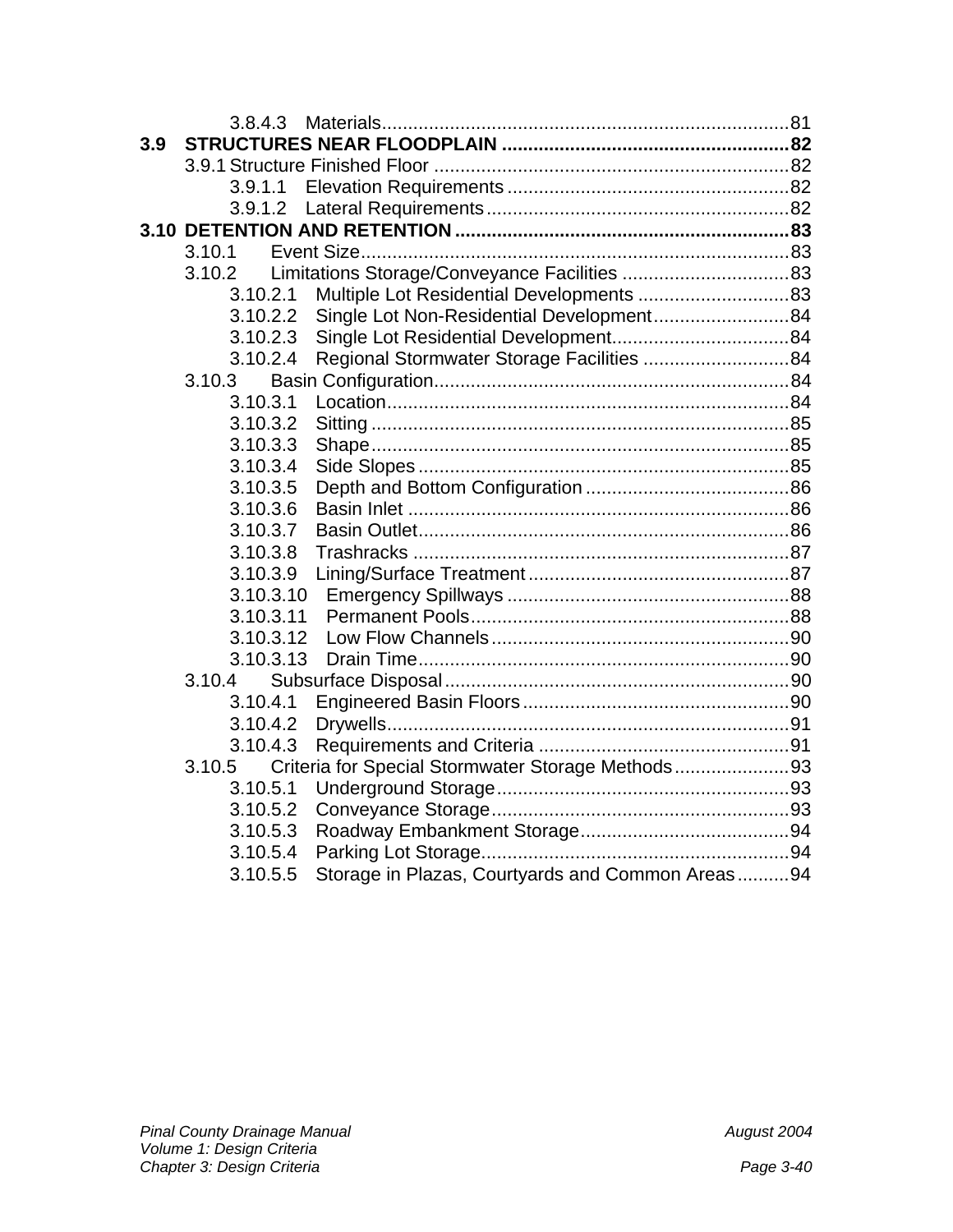## **3.1 INTRODUCTION**

The following sections in this chapter are arranged to correlate with the chapters in Volume II of this manual. For instance, Chapter 2 in Volume II covers the same material as Section 3.2 of Volume I, Chapter 3 in Volume II covers the same material as Section 3.3 of Volume I, etc. Section 9 and 10 cover information that is considered pertinent to drainage design but does not require a complete chapter to describe design procedure or application of the design.

## **3.1.1 Conventions Used**

#### **3.1.1.1 Slope Ratios**

Slope ratios used in this Manual are shown in H:V format and are to be interpreted as the ratio of horizontal to vertical unless otherwise specified.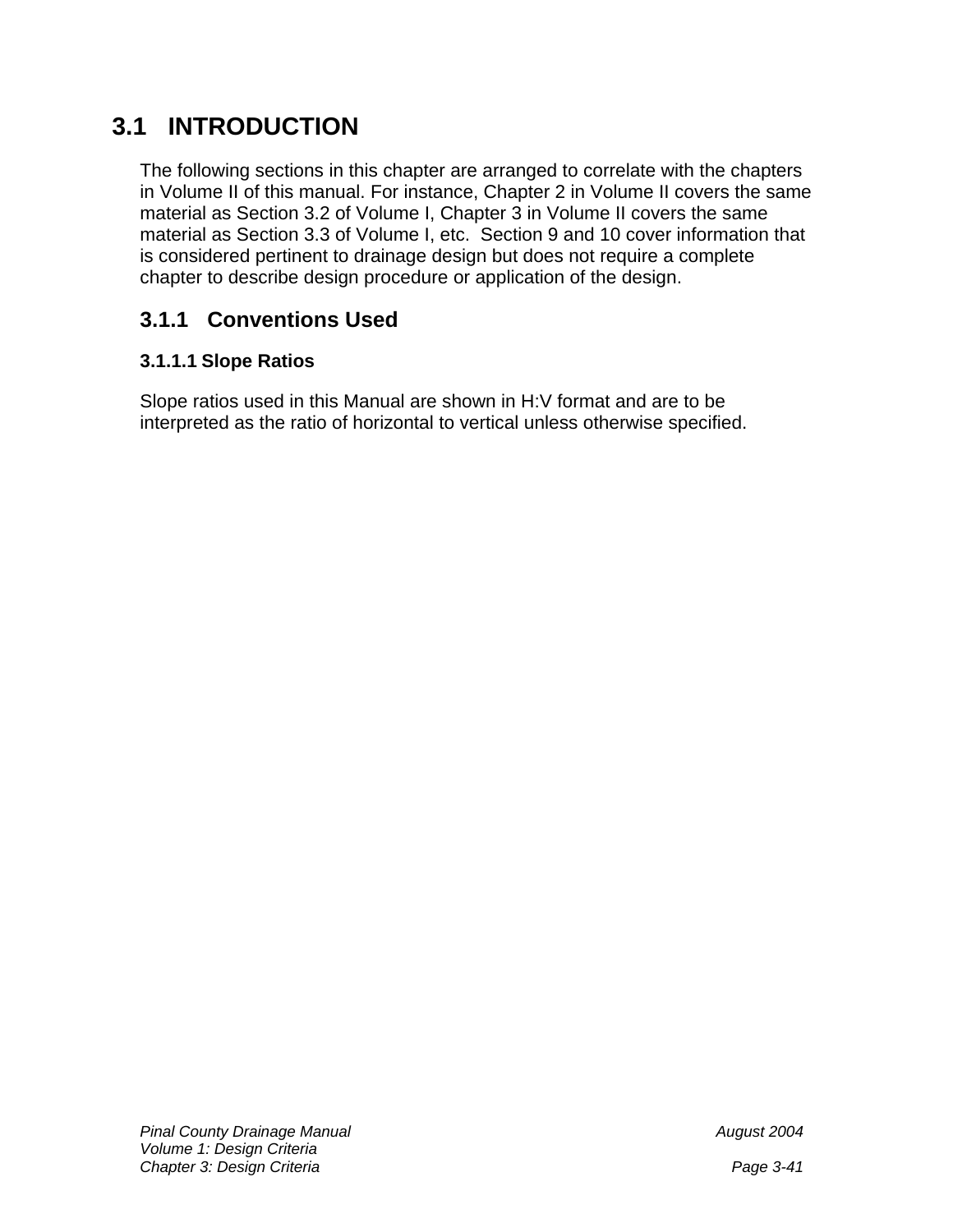## **3.2 HYDROLOGY**

## **3.2.1 Storm Frequency**

The rainfall event, based upon the 100-year duration, which generates the peak discharge for the area contributing runoff to the development, shall be used in designing the overall development drainage system. This may vary by watershed, but is often the 100-year, 6 hour event.

## **3.2.2 Floodplain Delineation**

The 100-year runoff, using the duration that will result in the largest discharge, will be used to delineate a floodplain for major channels with discharges of more than 500 cfs and will be processed through the local government, ADWR, and FEMA.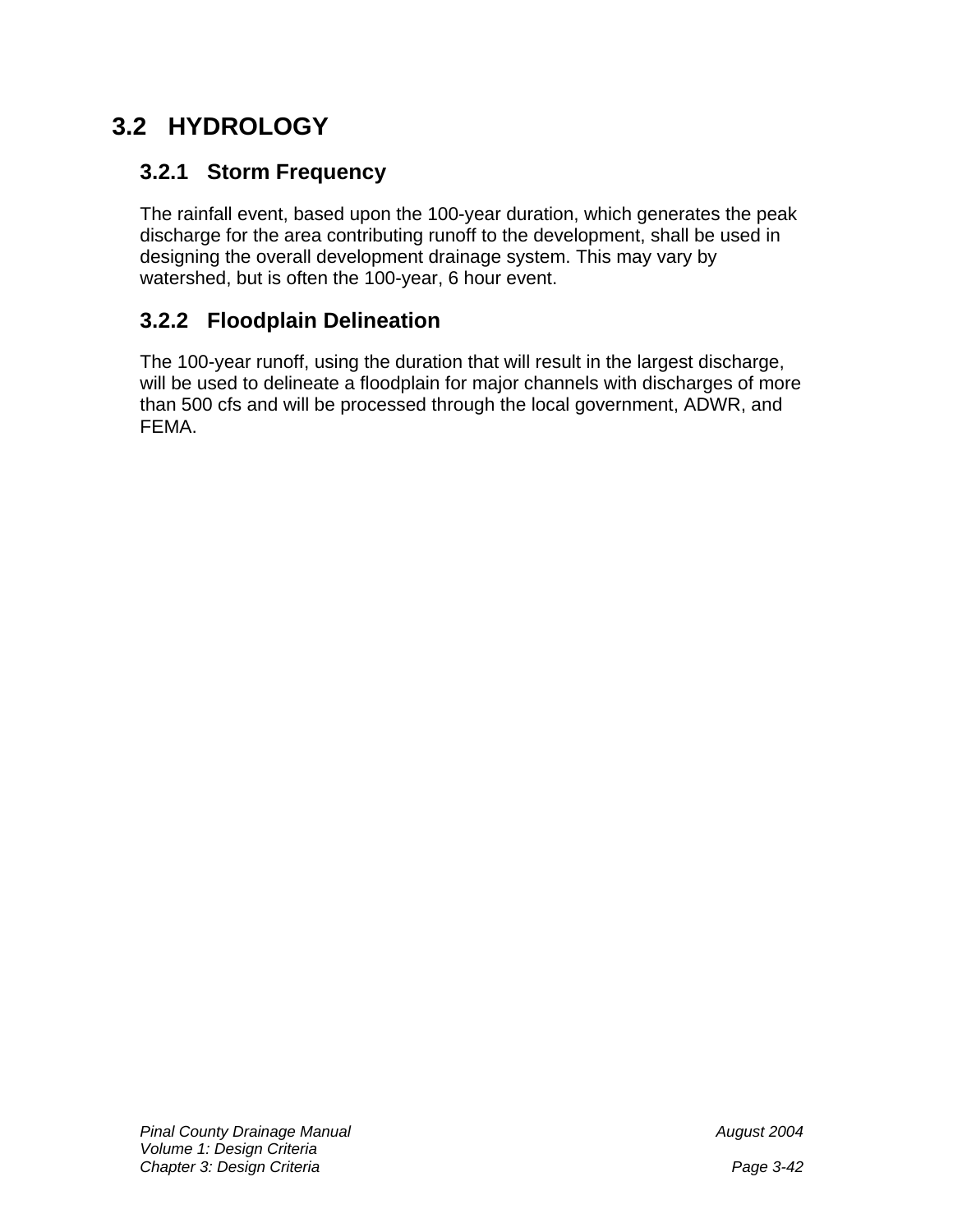## **3.3 STREET DRAINAGE**

### **3.3.1 General**

To facilitate drainage, the design of roadways and subdivision streets that may be in or are proposed for future inclusion into the Pinal County Highway Maintenance System shall conform to Pinal County standards for roadways.

Adequate drainage ways shall be constructed to convey the street design flow if that flow is designed to leave the public right-of-way. Such drainage ways shall be platted as drainage easements or as separate tracts with maintenance provisions designated.

A Manning's "n" value of 0.015 (normal asphalt) or 0.016 (rough asphalt) shall be used for street flow unless special conditions exist. Such special conditions must be clearly documented in the Drainage Design Report.

The County Engineer may require construction of a culvert or bridge where a road crosses a natural drainage way. The size of a culvert or bridge shall conform to the requirements set forth in this chapter.

If roads are designed to convey runoff, the amount conveyed shall not exceed design standards stated below. Excess flow shall be conveyed in drainage ways if the design standards would be exceeded.

To prevent back and head cutting, dip sections and culvert crossings of rights-ofway shall have adequate cutoff walls or aprons constructed of non-erodible material.

Each site shall have one all-weather road access with a maximum flow of eight inches in depth crossing over the roadway at the culvert or overflow section during the 25-year peak flow event, with no adverse backwater effect during a 100-year peak flow event.

The County Engineer in evaluating various backwater conditions, may allow some roads to be constructed which result in substantial overtopping of the roadway surface provided that the velocity of flow or hydraulic features prevent roadway erosion and meet the requirements in this Volume.

### **3.3.2 Streets and Gutters**

#### **3.3.2.1 Gutter Spread**

Drainage flowing along streets may not encroach more than the width of a lane from either side.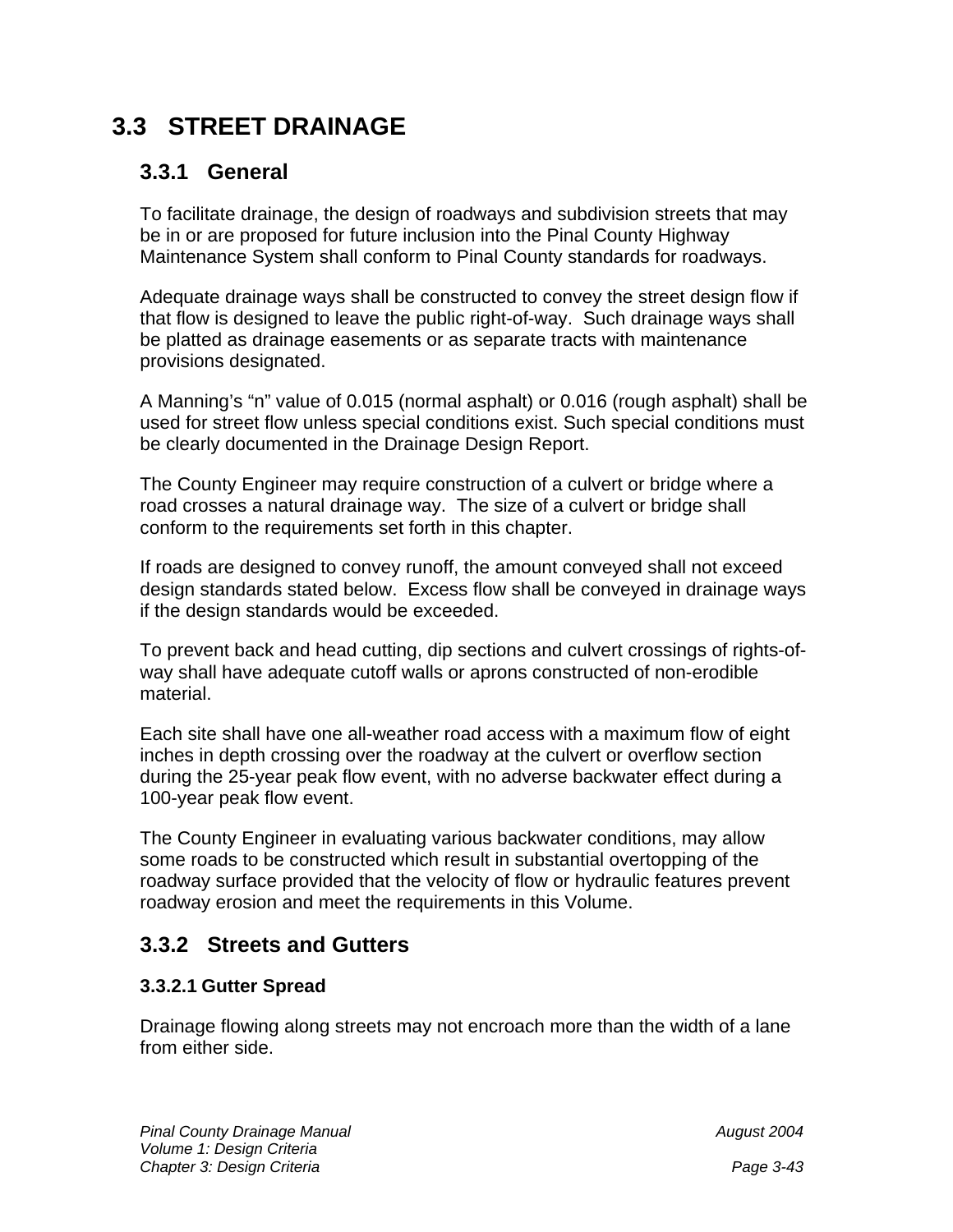#### **3.3.2.2 Longitudinal Street Grades**

The desirable minimum longitudinal street grade is 0.4% to ensure that the gutters will function properly, and all streets should be designed to meet or exceed this grade. In situation where this minimum grade is not attainable, for instance with projects involving existing streets, the absolute minimum longitudinal street grade shall be 0.2% or greater.

The maximum street grades should not exceed 10%.

Additionally, when planning street grades, emergency vehicle access needs to be considered in the design.

Any slope less than 0.4% or greater than 10% needs specific review and approval by County staff.

#### **3.3.3 Conveyance**

#### **3.3.3.1 Roadway Conveyance**

When designing stormwater conveyance within roadways the following criteria shall be met:

- 1) The 10-year runoff shall be carried within the curbs
- 2) The 100-year runoff may be carried within the right-of-way provided that flow depths do not exceed six inches above the center line

Flows which would cause those limits to be exceeded shall be diverted to drainageways specifically designed for that purpose.

#### **3.3.3.2 Valley Gutters**

When local streets intersect arterial or collector streets, the grades of the arterial or collector should be continued uninterrupted. When collector and arterial streets intersect, the grade of the more major street should be maintained as much as possible.

No form of valley gutter for drainage purposes should be constructed across an arterial street. Occasionally, with agency approval, valley gutters may be considered on collector streets.

Conventional valley gutters may be used to transport runoff across local streets when a storm drain system is not required and when approved by the governmental agency. The valley gutter should be sufficient to transport the runoff across the intersection with encroachment equivalent to that allowed on the street.

 *August 2004*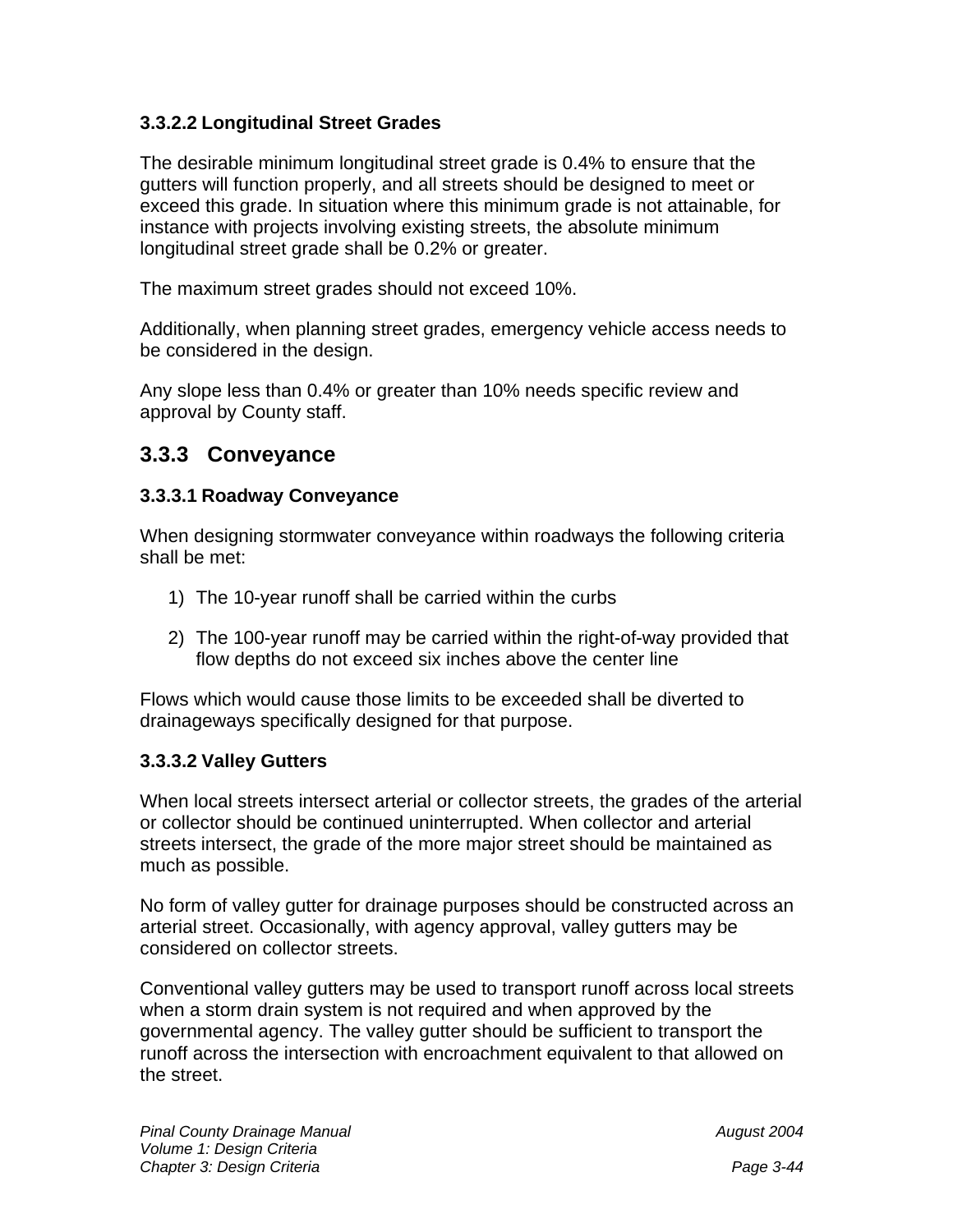#### **3.3.3.3 Roadside Ditches**

Roadside ditches are commonly used in rural areas to convey runoff from the highway pavement, and from areas that drain toward the highway. Where practicable, the flow from major areas draining toward curbed highway pavements should be intercepted by ditches. The following criteria pertain to the design of open channels along roadsides. For additional criteria for open channels, see the section further on in this chapter.

- 1) Roadside ditches adjacent to public streets are discouraged in urban areas and require approval from the County Engineer. When they are allowed, adhere to the criteria outlined in this section.
- 2) Depth of flow in roadside ditches for the design storm shall be limited to preclude saturation of the adjacent roadway subgrade.
- 3) Where curbs exist and roadside ditches are used in lieu of storm drains, catch basins or scuppers should be provided as needed to drain the pavement into the drainage ditch.
- 4) Geometric considerations in the design of channel cross sections should incorporate hydraulic requirements for the design discharge, safety, minimizing right-of-way acquisition, economy in construction and maintenance, and good appearance. Channel side slopes should be as mild as practical and should be no steeper than 4:1 where terrain and right-of-way permit. The advantages of mild slopes are that the potential for erosion and slides is lessened, the cost of maintenance is reduced, and the safety of errant vehicles is enhanced.
- 5) Trapezoidal channel bottoms should be a minimum of 4 feet wide for maintenance purposes. V-shaped channels may also be used when approved by the County Engineer.
- 6) Local soil conditions, flow depths, and velocities within the channel are usually the primary hydraulic considerations in channel geometric design; however, terrain and safety considerations have considerable influence. Steeper side slopes of rigid, lined channels may be more economical and will improve the hydraulic flow characteristics. The use of steeper slopes is normally limited to areas with limited right-of-way where the hazard to traffic can be minimized through the use of guardrails or parapets.

#### **3.3.3.4 Rural Crown Ditch (Interceptor Ditch)**

In mountainous terrain where large cuts are required, crown ditches constructed on top of the cut embankment will intercept runoff preventing it from eroding the face of the cut slope. Drainage captured by crown ditches must be conveyed to natural drainage or to the drainage system associated with the street.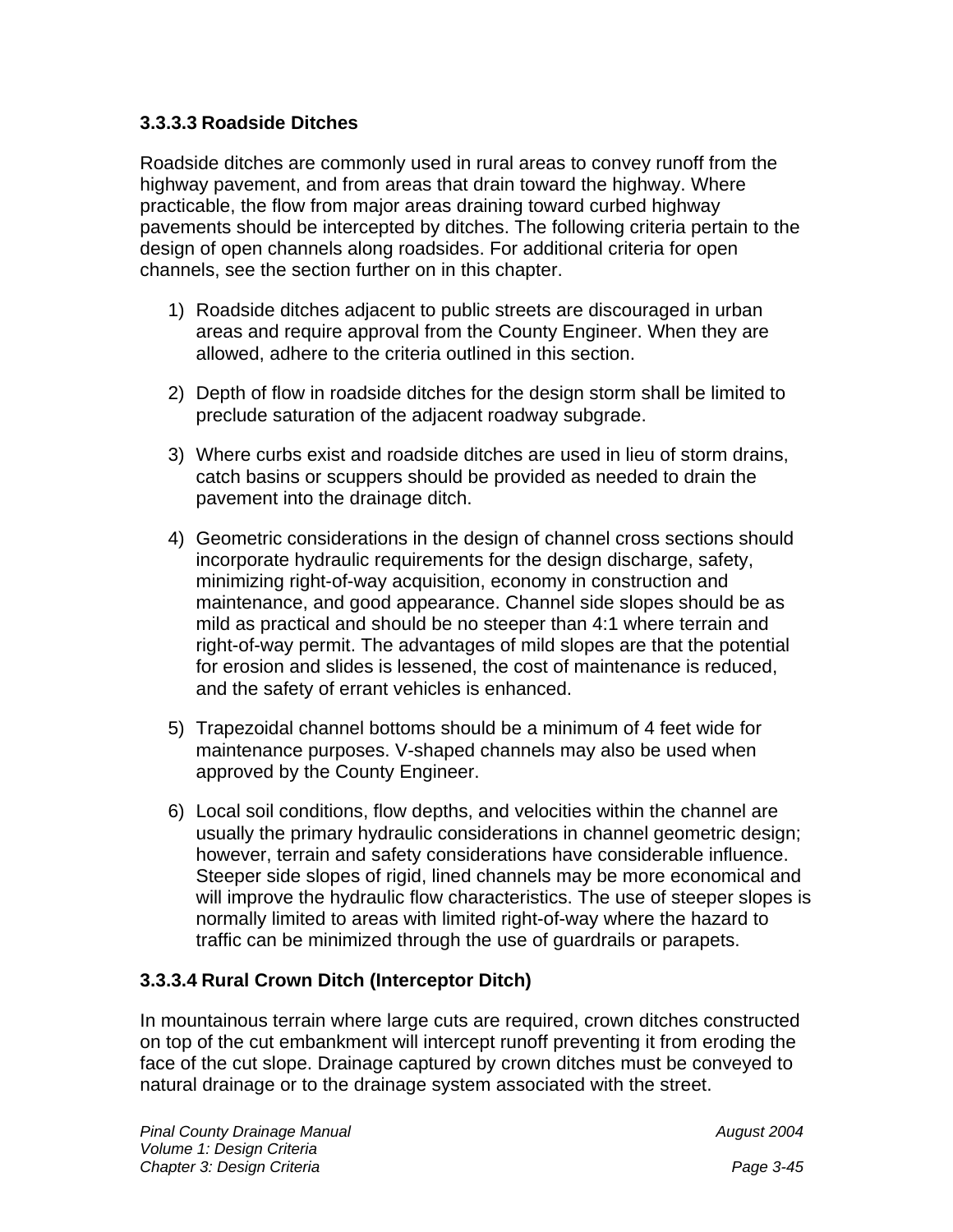## **3.4 STORM DRAINS AND CATCH BASINS**

In this manual, a storm drain system refers to a coordinated group of inlets, underground conduits, manholes, and various other appurtenances that are designed to collect stormwater runoff from the design storm and convey to a point of discharge into a major or regional drain outfall. The size of a storm drain system is based on a designated design storm.

Storm drains should generally only be considered for minor watercourses. Storm drains typically are not economical for the flows conveyed within larger watercourses. Typically, the storm drain system will collect and convey runoff to a point where storm drains become too large to be economical and will then discharge into a major or regional watercourse outfall consisting of a man-made channel, or natural watercourse.

## **3.4.1 Storm Drain Materials**

All materials used for a storm drain system must be approved by the County Engineer prior to use.

## **3.4.2 Hydraulic Grade Line**

Storm drain systems shall be designed so that the hydraulic grade line is at least six inches below the inlet elevation.

## **3.4.3 Inlet and Outlet Design**

#### **3.4.3.1 Inlets**

In general, the interception of flow from a natural watercourse directly into a storm drain system should be avoided. If avoiding this situation is not possible, then an inlet structure should be provided. Strong consideration should be given to the use of a debris or sediment basin upstream of the inlet structure. The inlet structure should generally consist of a headwall, wingwalls to protect the adjacent banks from erosion, and a paved inlet apron. Wall heights should conform to the height of the water upstream of the inlet, and should be adequate to protect both the fill over the drain and the embankments. Headwall and wingwall fencing, an access barrier, and a trash rack should be considered to promote public safety.

See Chapter 3.9.11 for more information on safety and fencing.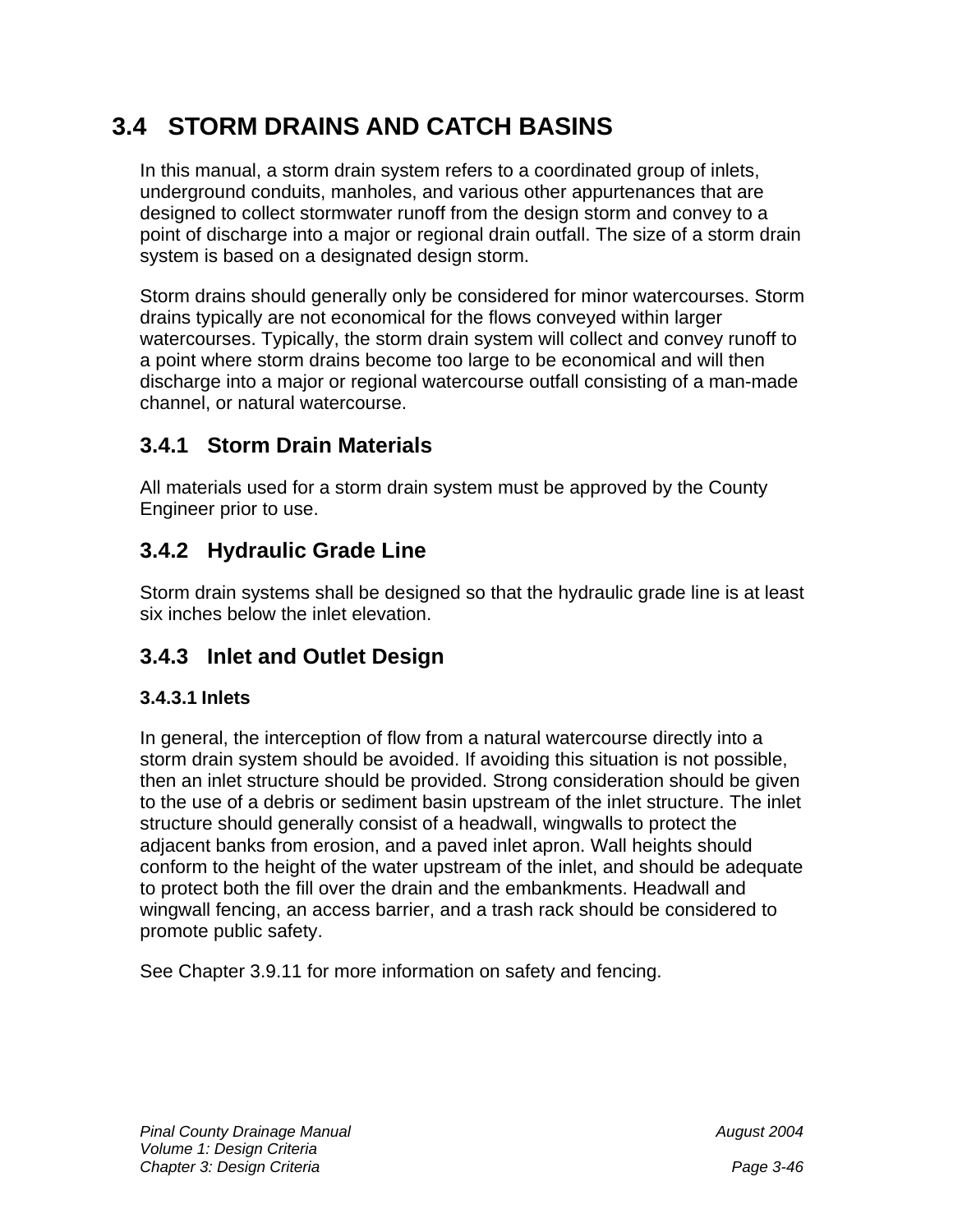#### **3.4.3.2 Outlets**

When a storm drain outlets into a natural channel, an outlet structure must be provided that prevents erosion and property damage. Velocity of flow at the outlet should agree as closely as possible with the existing channel velocity.

- 1) When the discharge velocity is low or subcritical, the outlet structure should consist of a concrete headwall, wingwalls, and an apron. See velocity tolerances for unlined and grass lined channels in this chapter.
- 2) When the discharge velocity is high or supercritical, the designer should also consider adding bank protection in the vicinity of the outlet and an energy dissipater structure.

See Volume 2, Chapters 5 and 7 for additional information concerning conduit outlet structures.

Where practical the outlet of the storm drain should be positioned in the outfall channel so that it is pointed in a downstream direction. This will reduce excessive flow disturbance and the potential for excessive erosion. If the outfall structures cannot be oriented in a downstream direction, the potential for outlet scour must be considered. For example, where a storm drain outfall discharges perpendicular to the direction of flow of the receiving channel consideration should be given to the possibility of erosion on the opposite channel bank. If erosion potential exists, a channel bank lining of riprap or other suitable material should be installed in the bank. Alternatively an energy dissipater structure could be used at the storm drain outlet.

#### **3.4.3.3 Trash Racks and Access Barriers**

An access barrier is a device for preventing people and animals from entering storm drain pipes. Protection barriers may consist of large, heavy breakaway gates, single horizontal bars across catch basin openings, or fencing around an exposed inlet or outlet.

Chapter 3.9.11 overviews safety related considerations for drainage structures including storm drains. In some areas, there may be a high potential for debris to enter a storm drain that could block it. In these situations, a trash rack on the open inlet end of a storm drain pipe may be helpful.

#### **3.4.4 Pipes**

#### **3.4.4.1 Junction Considerations**

A lateral pipe entering a main line pipe storm drain generally should be connected radially (spring line to spring line).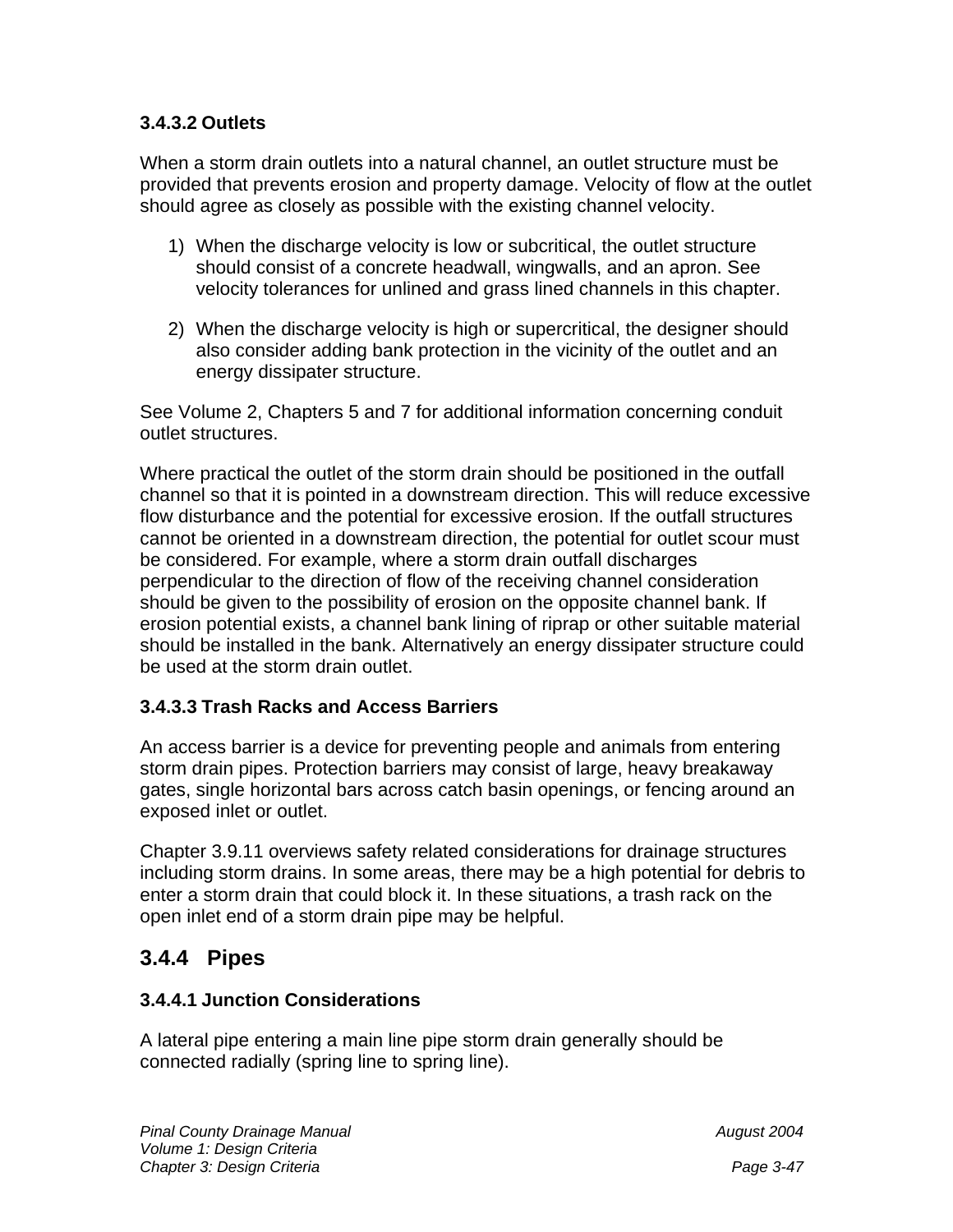A lateral pipe entering a main line box structure should conform to the following:

- 1) A lateral pipe 24 inches or less in diameter should enter no more than 5 feet above the invert.
- 2) A lateral pipe 27 inches or larger in diameter should enter no more than 18 inches above the invert, with the exception that a catch basin connector pipe less than 50 feet in length may be no more than 5 feet above the invert.

Exceptions to the above requirements may be permitted where it can be shown that the cost of bringing laterals into a main line box conduit in conformance with the above requirements would be excessive.

#### **3.4.4.2 Transition from Large to Small Conduit**

As a general rule, storm drains are designed with sizes increasing in the downstream direction. However, when studies indicate it may be advisable to decrease the size of a downstream section, the conduit may be decreased in size in accordance with the following limitations:

- 1) For slopes of 0.0025 ft/ft (0.25 percent) or less, only conduits 78 inches and greater may be decreased in size a maximum of 6 inches.
- 2) For slopes of more than 0.0025 ft/ft, only conduits 36 inches and greater may be decreased in size. Each reduction should be limited to a maximum of 6 inches for pipe larger than 48 inches in diameter. Reductions exceeding the above criteria should be approved by the County Engineer.

The pipe size reductions should include approved transition, result in a more economical system and not cause any adverse impacts.

### **3.4.5 Manhole Design**

A manhole is generally placed in a storm drain system at locations where the pipe size, slope or horizontal alignment changes, at pipe intersections, and at other periodic locations to provide access to the system for maintenance.

Headloss through manholes must be taken into account in the hydraulic design. This can be especially important if the conduit can operate as a pressure conduit.

In order to maintain hydraulic efficency at a manhole, pipes of different sizes entering and exiting a manhole should be positioned vertically so that their crowns are aligned.

A horizontal offset in the inlet and outlet pipe alignments is allowable provided the projected area of the smaller pipe falls within that of the larger.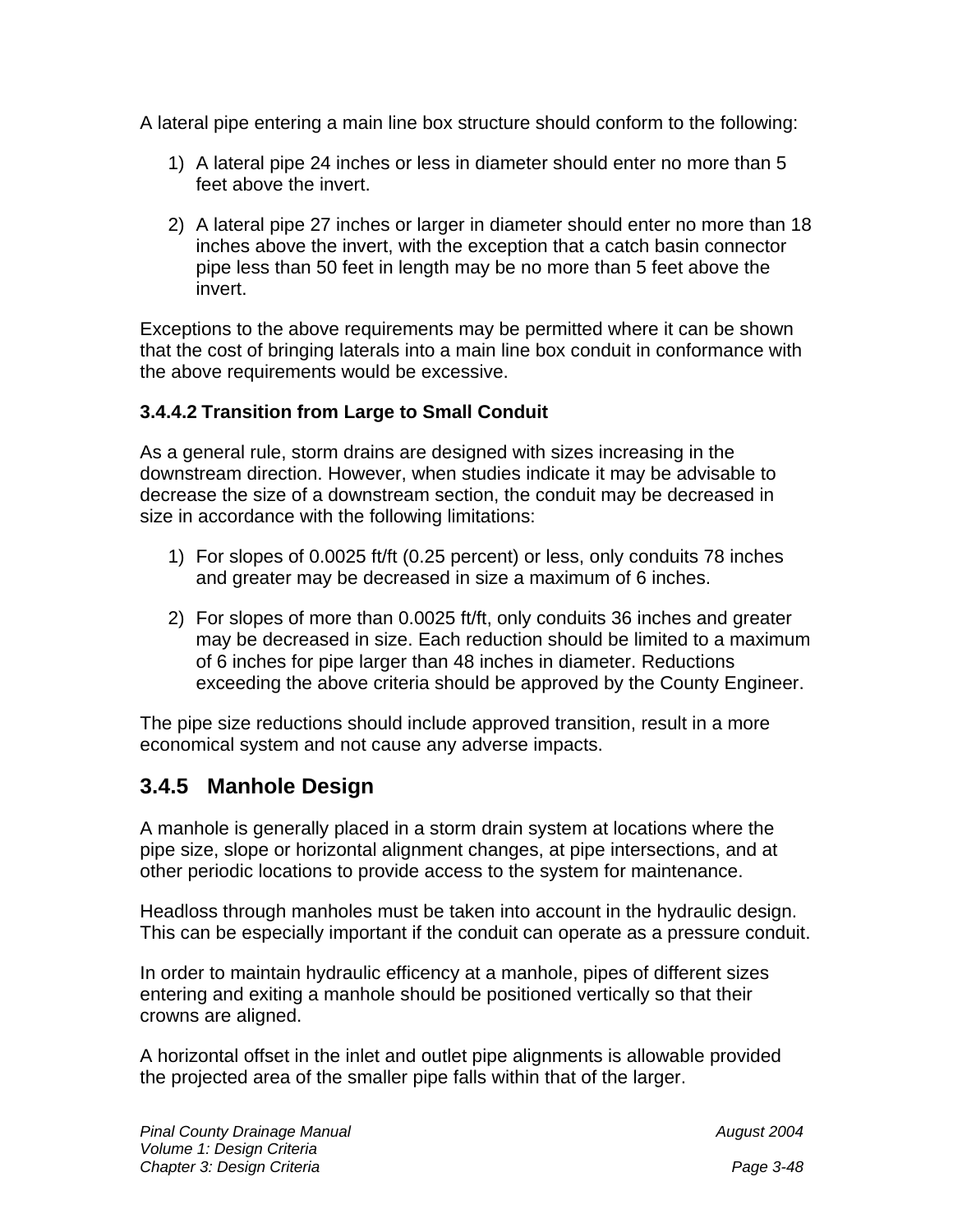If two lateral pipes are aligned opposite each other such that the outflows impinge directly upon each other installation of a deflector can result in significantly reduced losses.

Where possible, lateral pipes entering a manhole should be located vertically higher than the main pipes entering and exiting the manhole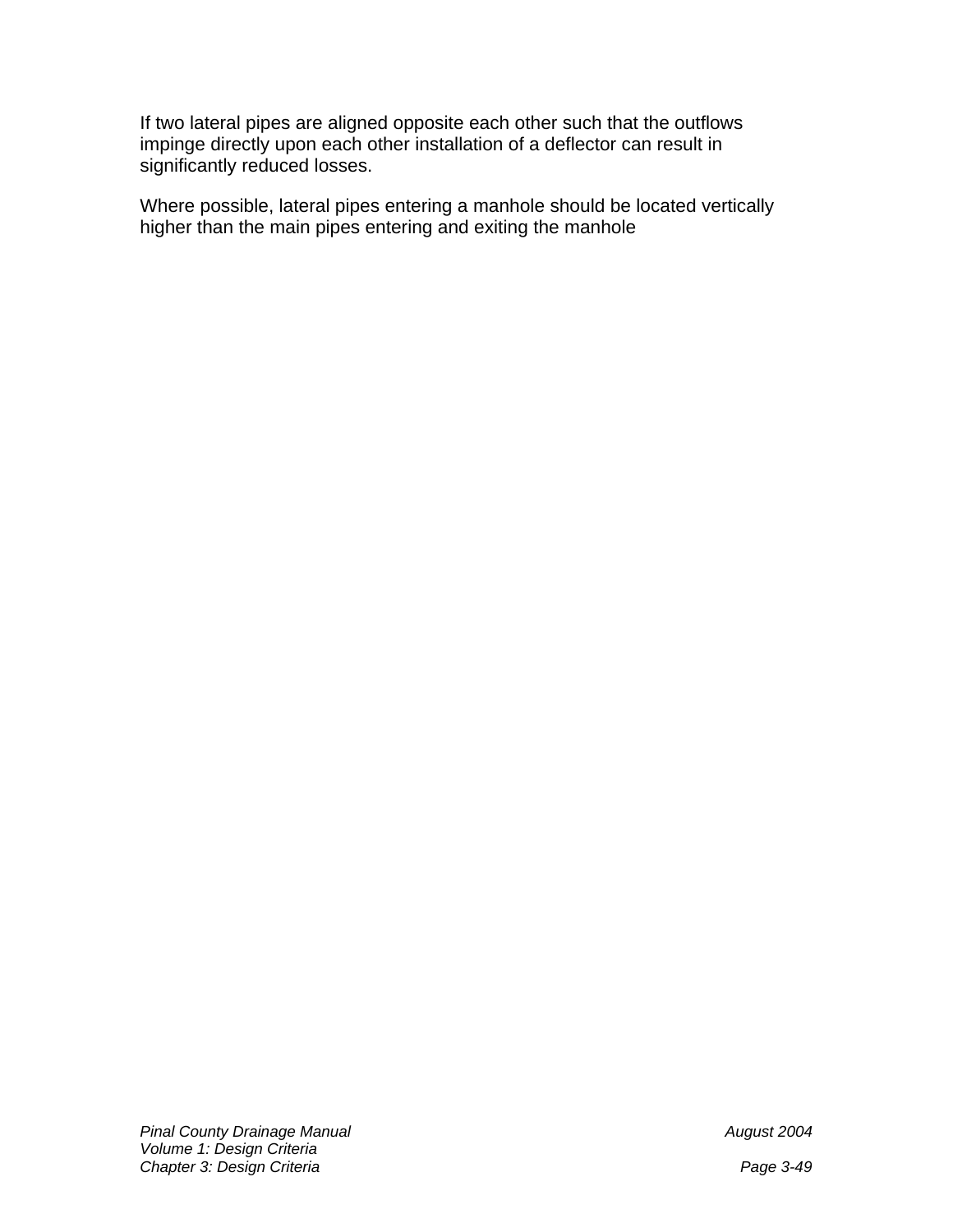## **3.5 CULVERTS, BRIDGES AND AT-GRADE CROSSINGS**

Culverts and bridges are structures that convey stormwater under roads. Their purpose is to prevent water from the more frequent storm events from overtopping and crossing the road as such conditions inhibit safe passage of vehicles.

## **3.5.1 Culverts**

#### **3.5.1.1 Safety**

Culverts shall be designed to conform to the safety protocols identified in Volume I Chapter 1.

#### **3.5.1.2 Sizing**

Minimum culvert sizing shall be in accordance with the appropriate jurisdictional standards.

For Pinal County, minimum culvert sizes are as follows:

| <b>Culvert Type</b>                                    | <b>Minimum Size</b> |
|--------------------------------------------------------|---------------------|
| Cross Drain                                            | 18"                 |
| <b>Median Drain</b>                                    | $15"$ *             |
| Side Drain                                             | $15"$ *             |
| <b>Box Culvert (Precast)</b>                           | $3' \times 3'$      |
| Box Culvert (Cast in Place)                            | $4' \times 4'$      |
| Drains from inlets on high fills (e.g., gutter drains) | $15"$ **            |

**Table 3- 1: Pinal County Minimum Culvert Sizes** 

\* Some locations require 18" minimum. Verify project specific requirements with the District Drainage Engineer.

\*\* When debris control is not provided by grates, use 18" minimum.

For culverts requiring more than two parallel pipes, other alternatives shall be investigated.

Culverts for collector and arterial streets are to be designed to convey at least the 50-year peak discharge with no flow crossing over the roadway.

Culverts for collector and arterial streets are to be designed to convey at least the 50-year peak discharge with no flow crossing over the roadway.

#### **3.5.1.3 Materials**

The selection of a culvert material may depend upon structural strength, hydraulic roughness, durability, and corrosion and abrasion resistance. The culvert materials that should be considered are concrete (reinforced and non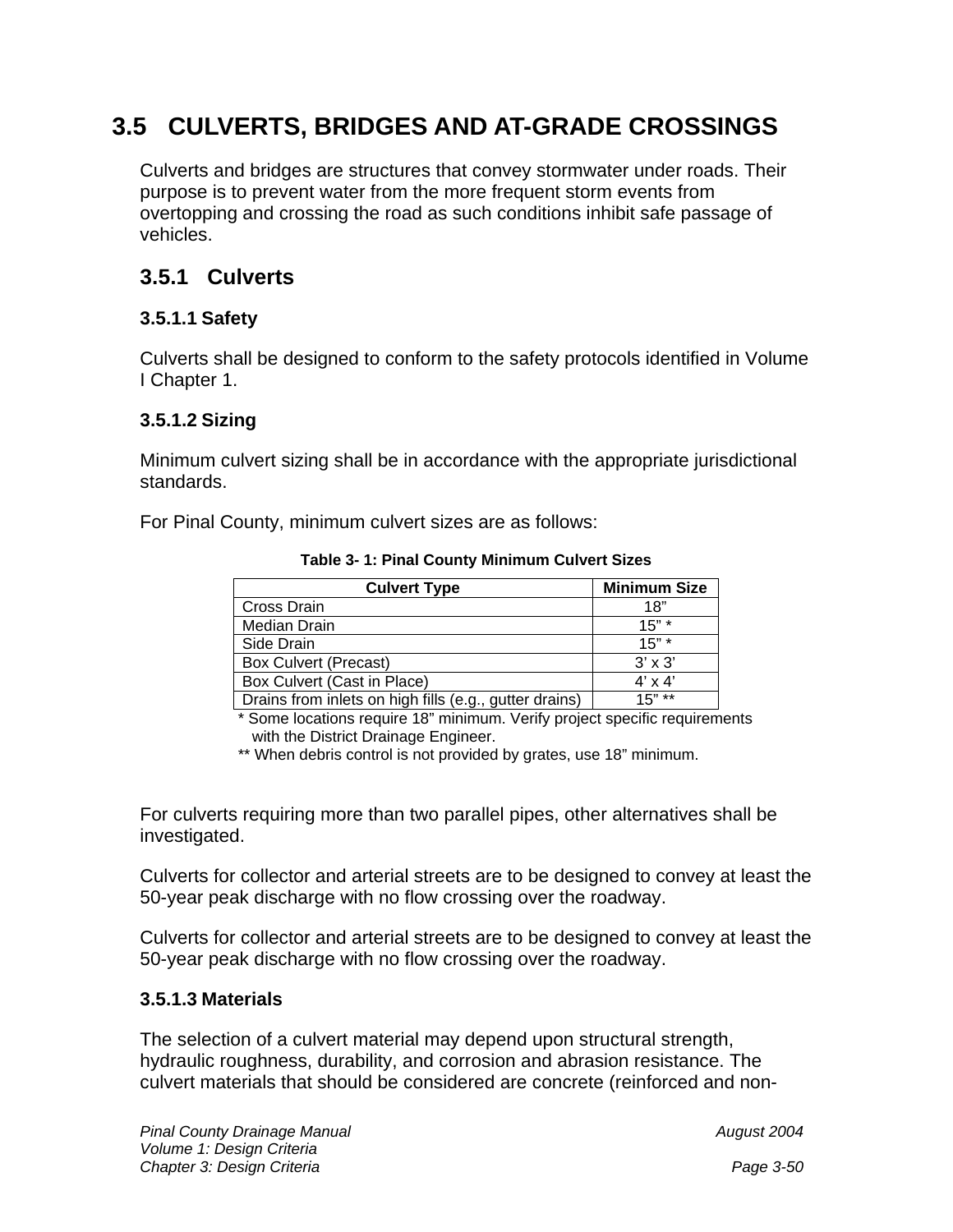reinforced), corrugated aluminum, corrugated steel, and PVC. Culverts may also be lined with other materials to inhibit corrosion and abrasion. Linings are not recommended to reduce hydraulic resistance because culvert linings have a short life span and are seldom reapplied as part of normal culvert maintenance. When linings are applied, the culvert sizing should neglect the reduced roughness from the lining material.

#### **Manning's Roughness Coefficients**

Standard values for Manning's roughness coefficient are as follows:

| <b>Pipe Type</b>                                      | <b>Roughness</b><br>Factor (n) |
|-------------------------------------------------------|--------------------------------|
| <b>Concrete Box Culverts</b>                          | 0.012                          |
| <b>Concrete Pipes</b>                                 | 0.012                          |
| <b>Metal Pipes:</b>                                   |                                |
| Pipe and Pipe Arch - Helical Fabrication              |                                |
| Re-corrugated Ends - All Flow Conditions*             |                                |
| $12" - 24"$                                           | 0.020                          |
| $30" - 54"$                                           | 0.022                          |
| 60" and larger                                        | 0.024                          |
| Pipe and Pipe Arch - Spiral Rib Fabrication           |                                |
| Re-corrugated Ends - All Flow Conditions*             |                                |
| All Sizes                                             | 0.012                          |
| Structural Plate - Pipe and Pipe Arch                 |                                |
| Annular Fabrication - All Flow Conditions*            |                                |
| All - 6 $\times$ 2                                    | 0.033                          |
| All - 9 x 2-1/2                                       | 0.034                          |
| <b>Plastic Pipes:</b>                                 |                                |
| Polyvinyl Chloride-PVC (external rib/smooth internal) |                                |
| All Sizes                                             | 0.012                          |
| Polyethylene                                          |                                |
| Single Wall                                           | 0.024                          |
| Double Wall (Smooth)                                  | 0.012                          |
|                                                       |                                |

| Table 3-2: Culvert Pipe Roughness Factors |  |
|-------------------------------------------|--|
|-------------------------------------------|--|

#### **3.5.1.4 Velocity**

#### **Minimum Velocity**

Culverts should be designed to provide adequate velocity to self-clean during partial depth flow events. Debo and Reese (1995) suggest a minimum velocity of 2.5 feet per second for partial flow depths. Greater velocities are recommended for installations where sediment loads are heavy. Alternatively, a sediment trap can be utilized where culvert velocities are lower or excessive sediment deposition is expected.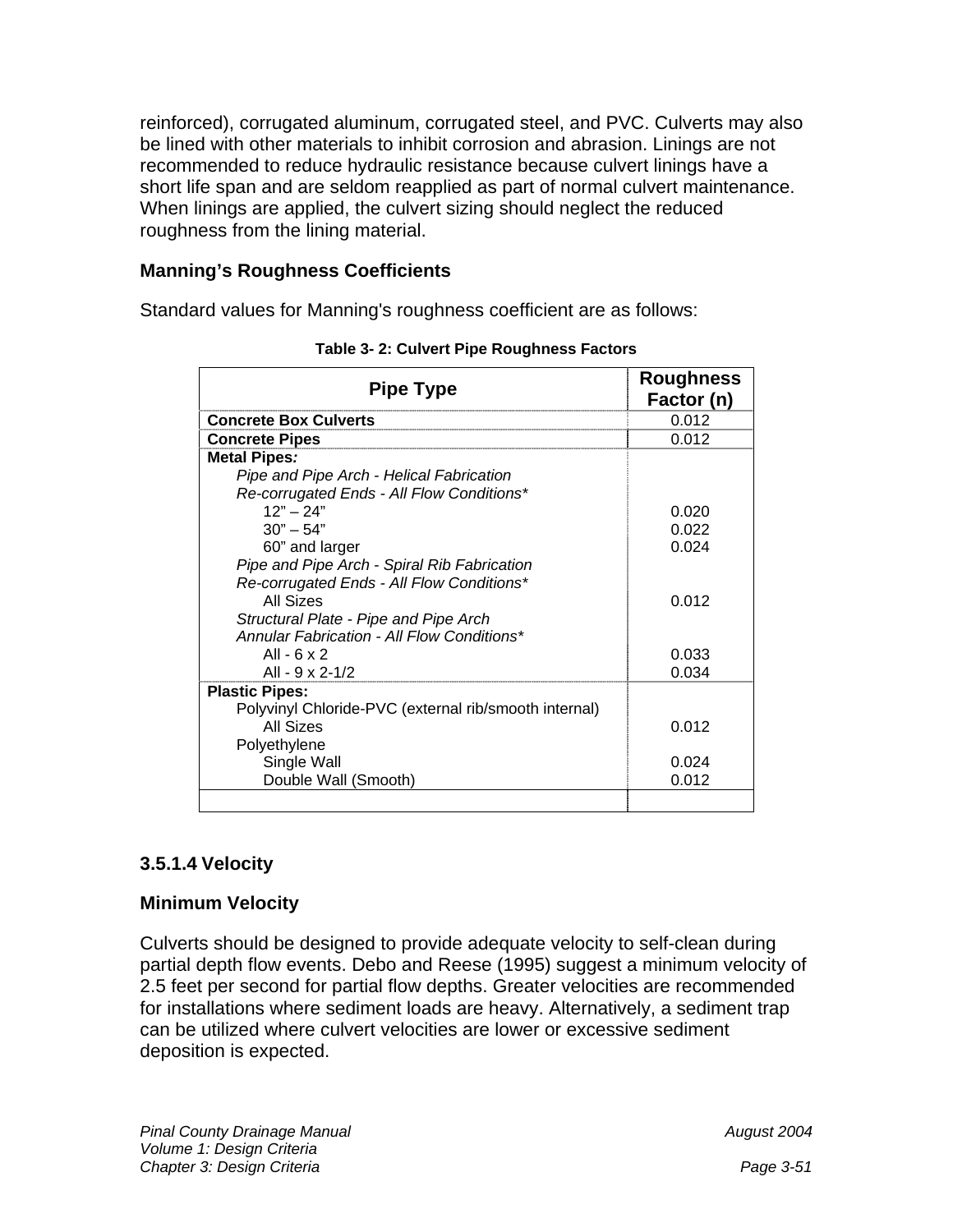#### **Maximum Velocity**

As a practical limit, outlet velocities should be kept below 15 feet per second unless special conditions exist. The maximum velocity should be consistent with channel stability requirements at the culvert outlet. If culvert outlet velocities exceed permissible velocities for the outlet channel lining material, suitable outlet protection must be provided. Outlet velocities may exceed permissible downstream channel velocities by up to 10 percent without providing outlet protection if the culvert tailwater depth is greater than the culvert critical depth of flow under design flow conditions. Table 3-4 in Chapter 3.6.3.2 outlines the permissible velocities for several channel lining materials.

#### **3.5.1.5 Minimum Cover**

Minimum cover of fill over culverts must be provided to maintain the structural integrity of the structure under anticipated loading conditions. Culvert manufacturers provide minimum cover requirements for prefabricated pipe. A general rule of thumb for estimating minimum cover requirements is to provide a minimum of 1 foot.

The top of culverts should not extend into the roadway subgrade. Minimum cover should be measured from the top of subgrade, which is the bottom of the pavement structural section.

#### **3.5.1.6 Depth for Road Crossing**

.The flow depth over the roadway shall be limited to 0.8 feet for the 100-year peak discharge. Regardless of the size of the culvert, street crossings shall be designed to convey the 100-year storm runoff under and/or over the road to an area downstream of the crossing to which the flow would have gone in the absence of the street crossing. Flows up to and including the 100-year frequency event should not cause increased flooding to adjacent property or buildings, unless a drainage easement is acquired for those areas.

The ponded headwater elevation should be delineated on a contour map, or by other surveying and mapping methods to identify the area inundated by the ponded water.

In general, dip sections are not recommended. However, for flows crossing broad shallow washes where the construction of a culvert is not practical, the road may be dipped to allow the entire flow to cross the road. Use of dip sections for specific, individual cases must be approved by the County Engineer. The pavement through the dip section should be concrete and should have a one way slope in the direction of flow with curbs and medians flush with the pavement. Upstream and downstream cutoff walls and aprons should be provided to minimize the effects of headcutting and erosion.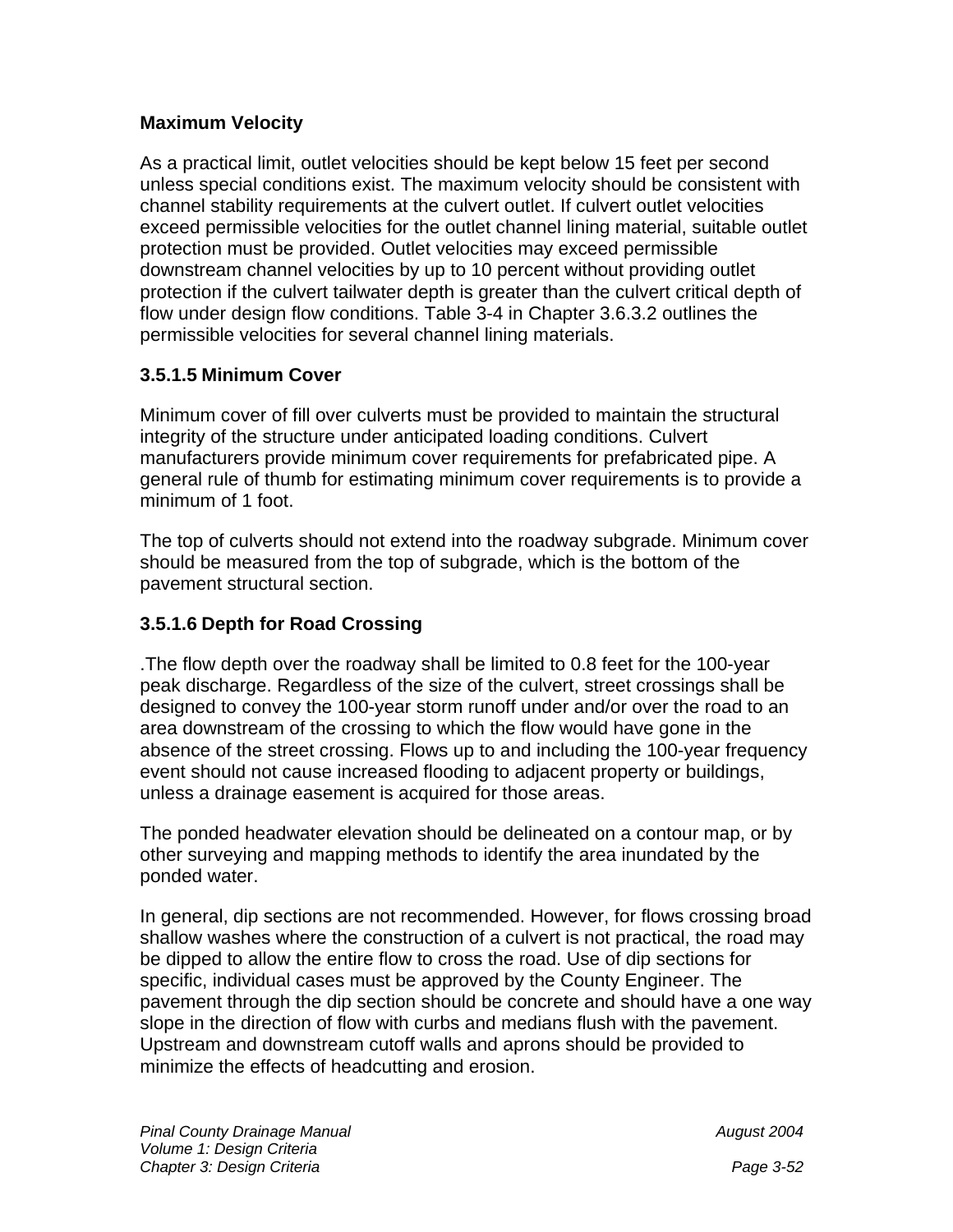#### **3.5.1.7 Scour and Sedimentation**

Possible aggradation or degradation at culvert crossings must be examined during the design of culverts. An ideal culvert design should pass drainage water through it without upsetting the delicate balance between hydraulics and sediment transport.

An effective culvert design should minimize scour and deposition. To minimize sedimentation problems, inlets should not be depressed below the natural channel flowline.

In addition, multi-barrel culvert installations tend to reduce the channel velocity, particularly in low flow situations. Where multi-barrel installations are necessary, provisions should be made to handle sedimentation with minimal maintenance.

#### **3.5.1.8 Skewed Channels**

A good culvert design is one that limits the hydraulic and environmental stress placed on an existing natural watercourse. This stress can be minimized by designing a culvert that closely conforms to the natural stream in alignment and grade. Often the culvert barrel must be skewed with respect to the roadway centerline to accomplish this goal. The alignment of a culvert barrel with respect to a line perpendicular to the roadway centerline at the point of crossing is referred to as the barrel skew angle. A culvert aligned normal to the road-way centerline has a zero skew angle. Directions (right or left) must accompany the barrel skew angle.

Some advantages of following a natural stream alignment include: reduction of entrance losses, equal depths of scour at the footings, less sedimentation, and less excavation for installation. The angle from the culvert face to a line normal to the culvert barrel is referred to as the inlet skew angle.

The structural integrity of circular sections is compromised when the inlet is skewed due to the loss of a portion of the full circular section where the culvert barrel extends beyond the full section. Although concrete headwalls help stabilize the pipe section, structural considerations should not be overlooked in the design of skewed inlets.

Culverts which have a barrel skew angle often have an inlet skew angle as well. This is because headwalls are generally constructed parallel with a roadway centerline to avoid warping of the embankment fill. In cases where the culvert barrel cannot be aligned with the channel flowline, such as when runoff is directed along a roadway embankment to a suitable crossing location, the flow enters the culvert barrel at an angle. The approach angle should be limited to a maximum of 90 degrees.

 *August 2004*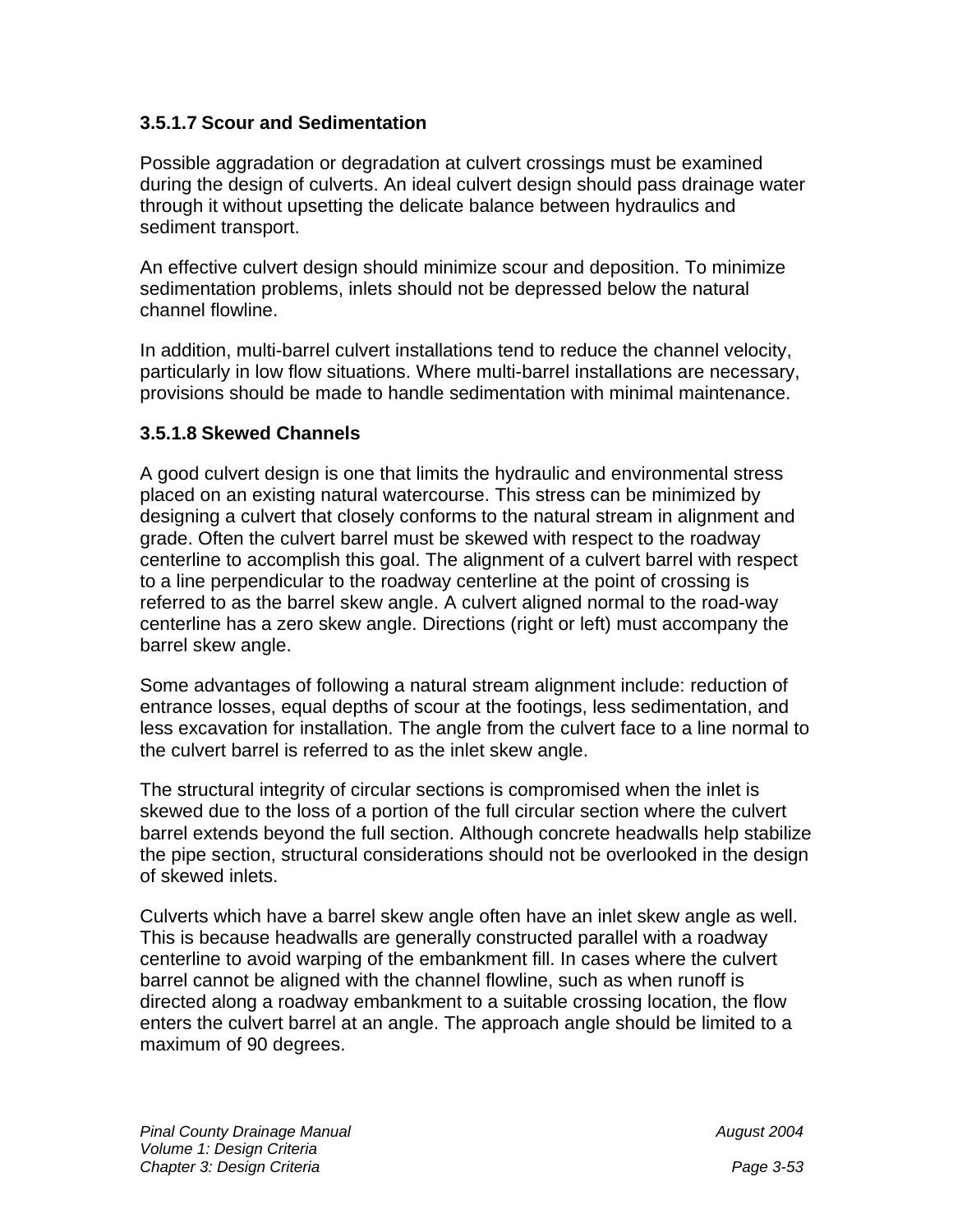When high velocities exist, inlet losses resulting from turning the flow into the culvert should be considered. The loss should be added to the other inlet losses in the culvert design computation, if they aren't included in the appropriate nomographs.

In cases where the culvert barrel cannot be aligned with the channel flowline, such as when runoff is directed along a roadway embankment to a suitable crossing location, the flow enters the culvert barrel at an angle. The approach angle should be limited to a maximum of 90 degrees.

#### **3.5.1.9 Bends**

A straight culvert alignment is desirable to avoid clogging, to reduce construction costs, and to increase hydraulic efficiency. However, site conditions may require either a horizontal or vertical change of alignment. Particular attention should be given to erosion, sedimentation, and debris control when considering a nonlinear culvert alignment.

Vertical bends are permitted when they transition from a flatter to a steeper slope, but should not transition from steeper to flatter slopes because of the potential for sediment deposition in the flatter reach.

The energy losses due to bends in the culvert must be considered when designing a nonlinear culvert. If the culvert operates in inlet control, no increase in headwater occurs unless the bend losses cause the culvert to flow under outlet control. An increase in energy losses and headwater will result due to the bend losses if the culvert operates in outlet control. To minimize these losses, the culvert should be curved or have bends not exceeding 15 degrees at intervals of not less than 50 feet. Bend losses can be ignored under these conditions. Analysis of bend losses is required if these conditions cannot be met.

#### **3.5.1.10 Junctions**

Flow from two or more separate culverts or stormdrains may be combined at a junction into a single culvert barrel. For example, a tributary and a main stream intersecting at a roadway crossing can be accommodated by a culvert junction.

Loss of head may be important in the hydraulic design of a culvert containing a junction. Attention should be given to streamlining the junction to minimize turbulence and head loss. Also, timing of peak flows from the two branches should be considered in analyzing flow conditions and control. When possible, the tributary flow should be released downstream of the culvert barrel.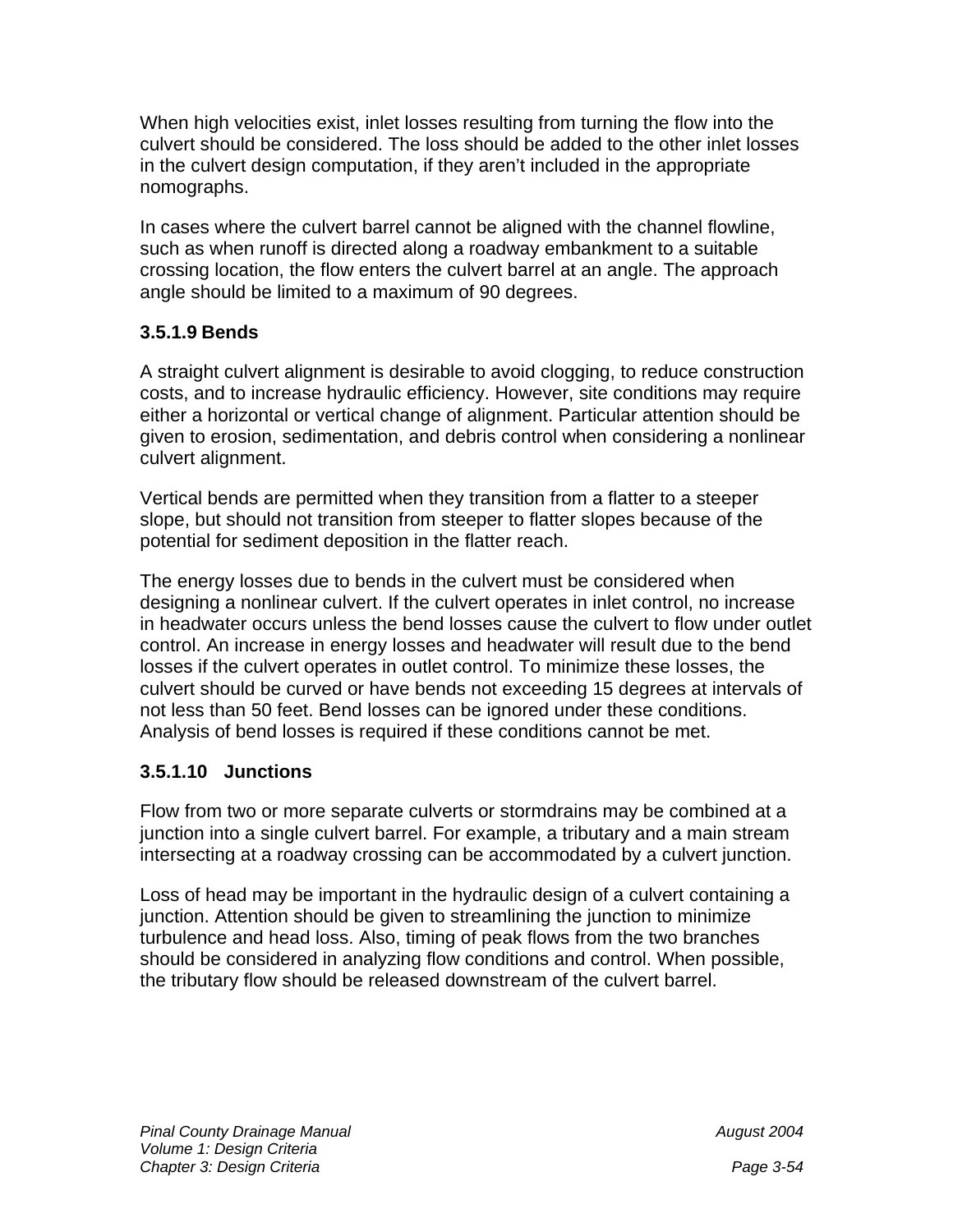#### **3.5.1.11 Inlet and Outlet Design**

#### **Inlets**

The hydraulic performance of culverts operating in inlet control can be improved by changing the inlet geometry of the headwall. Improvements include beveledged, side-tapered, and slope-tapered inlets. The advantage of these improvements is to convert an inlet control culvert closer to outlet control by using more of the barrel capacity. A beveled-edge provides a decrease in flow contraction losses at the inlet and the entrance loss coefficient is normally improved and can increase the culvert capacity by as much as 20 percent.

#### **Outlets**

The receiving channel at culvert outlets must be protected from high culvert outlet velocities caused by the flow constriction that is inherent in culvert operation. If the culvert outlet velocity is greater than the allowable velocity for the receiving channel, protective measures must be provided. Projecting culvert outlets are not permitted unless approved by the County Engineer. The minimum requirement is to provide a preformed metal or concrete end section, or a headwall (with or without a wingwall configuration) with a cutoff wall provided at the end of the apron.

#### **3.5.1.12 Trash Racks and Access Barriers**

When any of the following conditions are met, trash racks will be required on the entrances.

- When a conduit outfalls into a channel with side slopes steeper than 4:1 for concrete, grass and earth linings, and 3:1 for riprap linings.
- Conduits smaller than 7 feet in diameter, longer than 100 feet in length, or without 12 inches of freeboard at the design flow rate.
- Conduits with energy dissipaters at the end.
- Conduits being used as outlets from multiple use detention facilities
- Conduits with sufficient bend that the opposite end cannot be clearly seen.

It is not necessary to include a head loss for the trashrack with approach velocities less than 3 feet per second. Such computations are required for velocities greater than 3 feet per second.

A plugging factor of 50 percent shall be used for all trashrack analysis. For maximum headloss, 1/2 of the net area between the bars shall be considered blocked. This will result in twice the velocity through the trashrack. For detention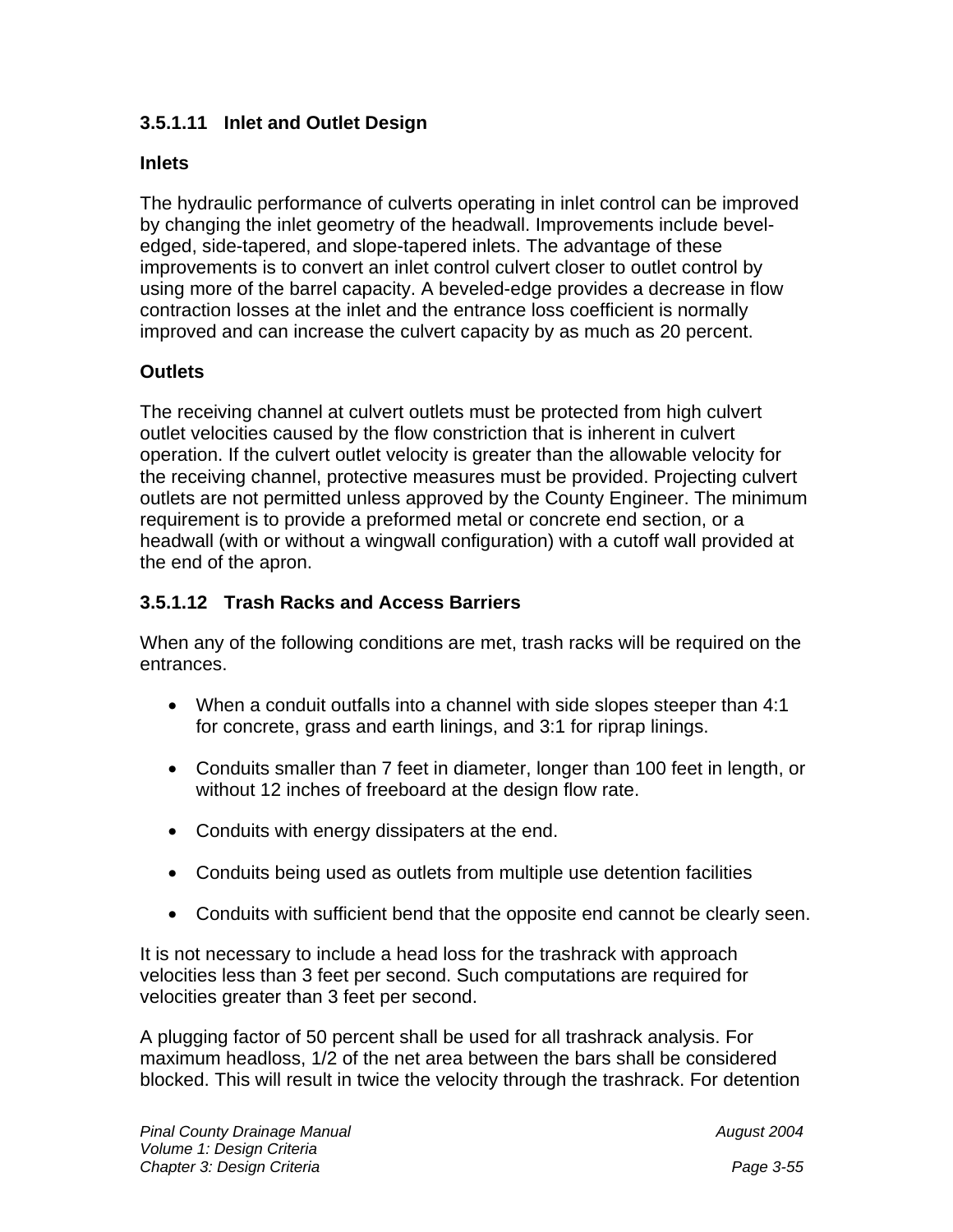basin and dam outlet works analysis, trashrack headloss shall be calculated for the plugged condition as well as the unplugged condition.

The trashrack/access barrier assembly shall be hinged or removable to allow access to the outlet construction. The screen shall be fabricated of a minimum of  $\frac{1}{2}$  inch x 2 inch flat steel bars or larger designed to withstand the hydrostatic load resulting from the 100-year design ponding with screen openings blocked. Attachment points shall be cast in the headwall concrete and anchored by substantial anchor bolts. Shear pins shall be in 1/8 inch, 3/16 inch or 1/4 inch rods depending on the size of the barrier involved. The largest size possible shall be utilized. The rack assembly shall be galvanized steel or steel with a protective coating suitable for exposure to sunlight, as well as submerged conditions. An antivortex device should be included with the trashrack design if vortices are anticipated which could affect hydraulic efficiency and cause erosion of adjacent earth slopes.

#### **3.5.1.13 Flotation and Anchorage**

Flotation is the term used to describe the failure of a culvert due to the uplift forces caused by buoyancy. The buoyant force is produced from a combination of high head on the outside of the inlet and the large region of low pressure on the inside of the inlet caused by flow separation. As a result, a large bending moment is exerted on the end of the culvert. This problem has been noted in the case of culverts under high head, with shallow cover, on steep slopes, and with projecting inlets. The phenomenon can also be caused by debris blocking the culvert end or by damage to the inlet. The resulting uplift may cause the inlet ends of the barrel to rise and bend. Occasionally, the uplift force is great enough to dislodge the embankment. Generally, flexible barrel materials are more vulnerable to failure of this type because of their lightweight and lack of resistance to longitudinal bending. Large, projecting, or mitered corrugated metal culverts are the most susceptible. A number of precautions can be taken by the designer to guard against flotation. Steep slopes (1 to 1 or steeper) of adequate height, which are protected against erosion by slope paving or headwalls, help inlet and outlet stability. When embankment fill heights are less than 1.5 times the pipe diameter or fill slopes are flatter than 1 to 1, the designer may consider other applications such as concrete encasement, concrete headwalls, and tie bars to guard against failures caused by flotation. Limiting headwater buildup also helps prevent flotation. It is desirable to limit design headwater depths to 1.5 times the culvert height.

#### **3.5.1.14 Interaction with Other Systems**

Closed conduit inlets and outlets provide transitions from a ponded or channelized condition upstream into the closed conduit and then back to a natural or channelized condition down-stream. Additional channel bank protection may be required in the vicinity of the inlet or outlet to complete the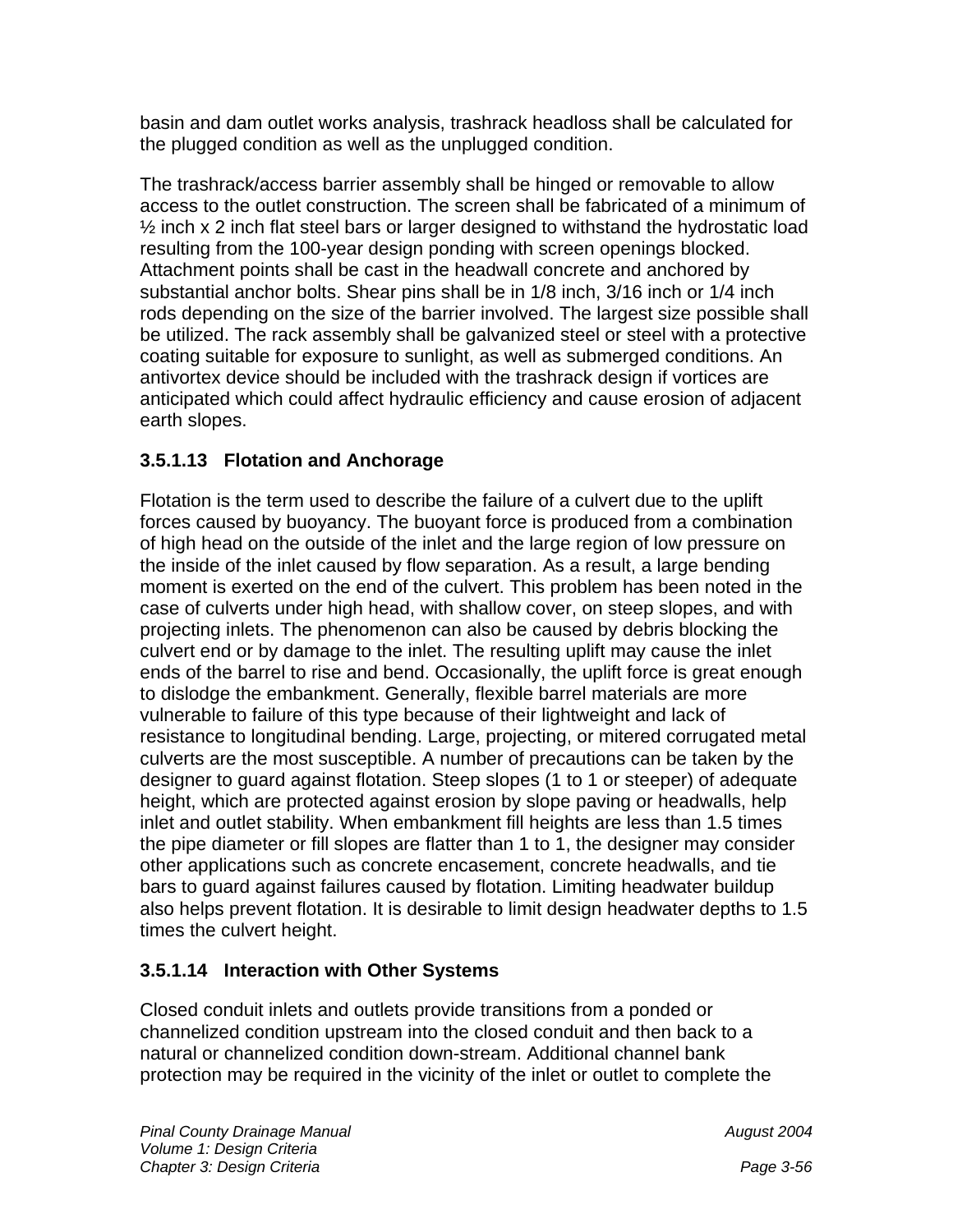transition to the design velocity and flow depth of the receiving channel. The design of inlets and outlets should take into account all conditions in the upstream and downstream direction to the location where the inlet, outlet, and closed conduit have no effect on pre-design flow conditions.

When an open channel or stormwater storage basin drains into a stormdrain system, culvert type inlets are frequently used. The stormdrain hydraulic grade line must be considered when estimating the inlet capacity for culvert type inlets. The stormdrain hydraulic grade line at the inlet, with the appropriate entrance loss added, should be substituted for the outlet control headwater elevation normally used for outlet control computations. To determine the controlling headwater, the computed outlet control headwater elevation should be compared with the inlet control headwater elevation obtained from the standard inlet control nomograph.

#### **3.5.1.15 Special Criteria for Closed Conduits Bank Protection**

Roadway embankments with culverts passing through them should be protected from potential damage caused by roadway overtopping during a runoff event in excess of the culvert design capacity. When a planned flow over the road has damage potential, such as when the 100-year discharge causes flow over the roadway, the embankment for both upstream and downstream sides may need to be protected by use of paving, grouted riprap, or other means of permanent stabilization.

### **3.5.2 Inverted Siphons**

Inverted siphons are rarely used in urban drainage and should be avoided where possible. Due to the flat topography and a large number of canals in Pinal County, however, there are possibilities that the designer may have to consider using an inverted siphon. Inverted siphons are used to convey water by gravity under canals, roads, railroads, other structures, and depressions.

An inverted siphon is a closed conduit designed to run full and under pressure. When flowing at design capacity, the structure should operate without excess head.

For canal structures, inverted siphons are economical, easily designed and built, and have proven to be a reliable means of water conveyance. However, because of sediment and debris present in stormwater, maintenance can be a significant negative factor. In addition, canals run more or less continually and can be drained between periods of use, but inverted siphons for stormwater do not operate on a regular cycle. If water is left to stand, significant health hazards could result. Inverted siphons shall be considered only when absolutely necessary, and permitted by the jurisdictional agency. The use of siphons should adhere to the following: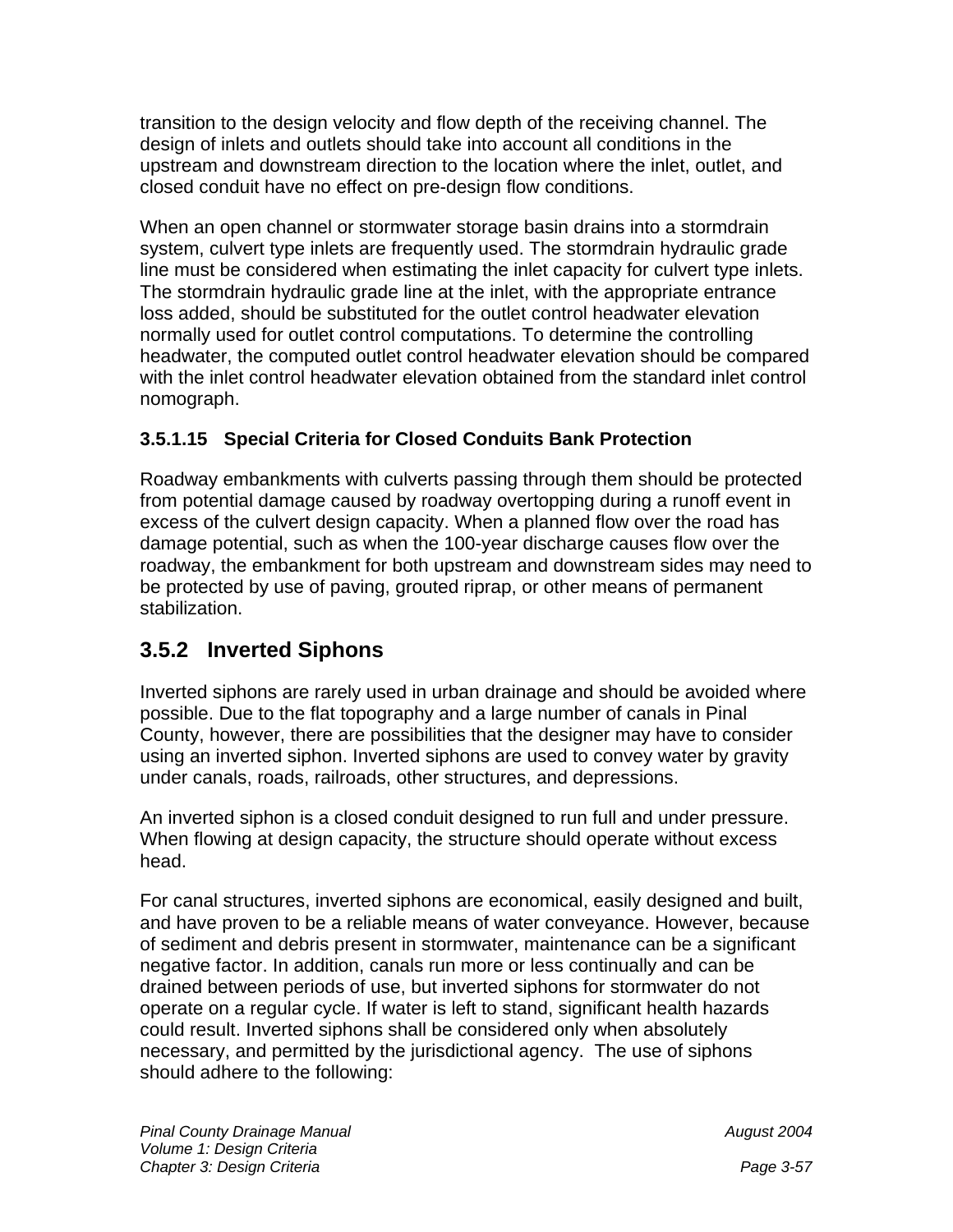- 1. All pipes should be designed for watertight joints. Velocity in the conduit should be a minimum of 5.0 ft/sec to prevent sedimentation.
- 2. The cover over the conduit should exceed the minimum cover necessary to meet its loading classification. Inlet and outlet structures are required, and the facility shall meet the requirements for safety described in Chapter 1.
- 3. Pipe collars and blow-off structures may be required as determined by the jurisdictional agency. Air vents should be used unless the agency agrees with eliminating the vents.

## **3.5.3 Bridges**

Bridges shall be designed using ADOT Bridge Criteria. Under ADOT's criteria, any battery of culverts with an aggregate width greater than 20 feet is considered a bridge and must be designed using bridge criteria. Quoting from the ADOT Bridge Design Guidelines:

"A 'bridge' is defined as a structure including supports erected over a depression or an obstruction, as water, highway or railway and having a track or passageway for carrying traffic or other moving loads and having an opening measured along the center of the roadway of more than 20 feet between undercopings of abutments or springlines of arches or extreme ends of openings for multiple boxes; it may include multiple pipes, where the clear distance between openings is less than half of the smaller contiguous opening."

In general, bridges should be designed to have as little effect as possible upon the flow passing beneath them. If possible, bridges over natural or man-made channels should be designed so that there is no disturbance to the flow whatsoever.

A new or replacement bridge should not be permitted to create a rise in the existing water surface elevation, to cause an increase in lateral extent of the floodplain, or to otherwise worsen existing conditions for discharges up to and including the 100-year discharge, unless appropriate measures are taken to mitigate the effects of such increases.

#### **3.5.3.1 Freeboard**

Bridges should be designed to have a minimum freeboard of two feet for the 100 year event. The structural design of the bridge should take into account the possibility of debris and/or flows impacting the bridge. In general, variances to the minimum freeboard requirement will be evaluated on a case-by-case basis by the jurisdictional agency.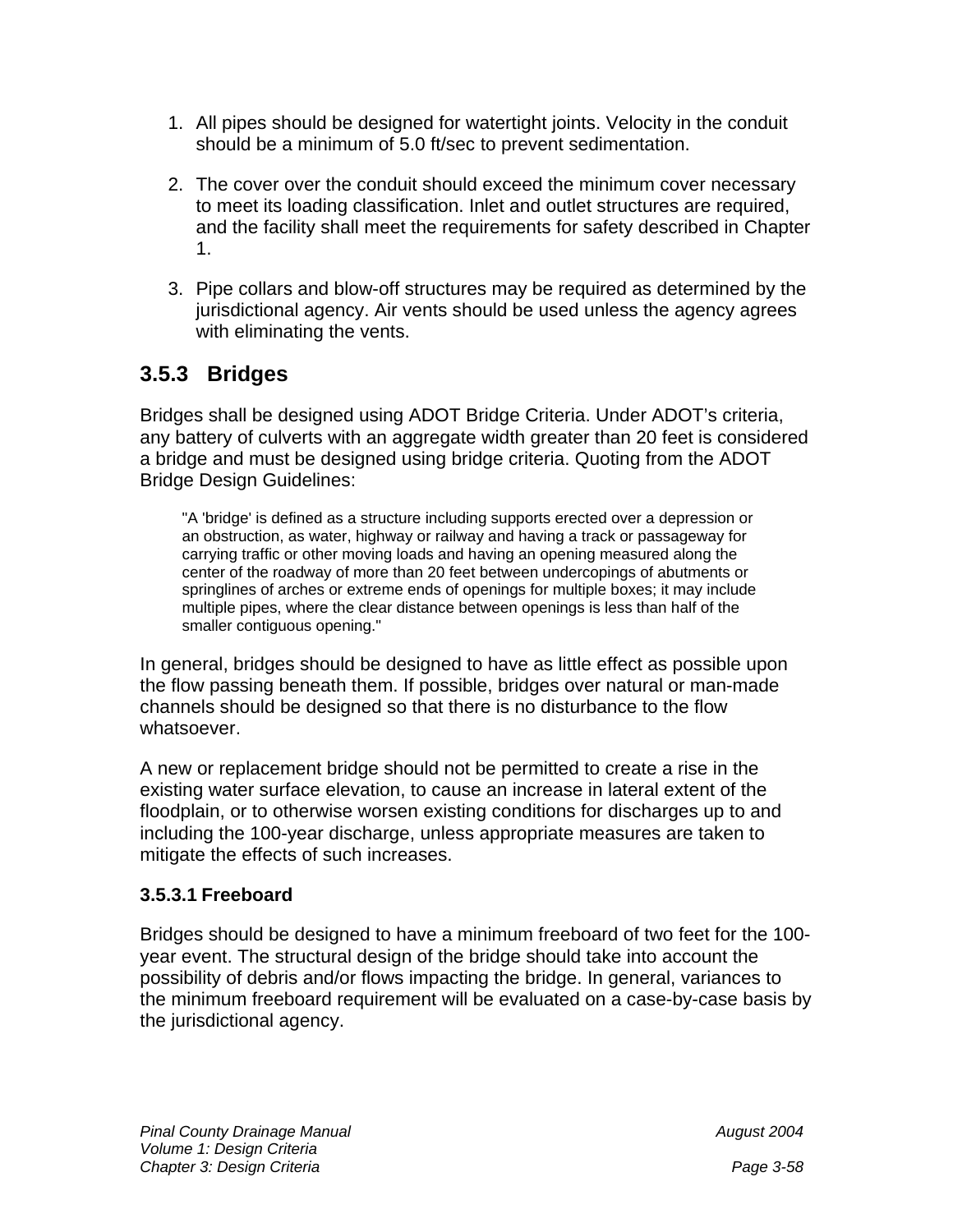#### **3.5.3.2 Supercritical Flow**

For the special condition of supercritical flow within a lined channel, the bridge structure should not affect the flow at all. That is, there should be no projections, piers, etc, in the channel area. The bridge opening should be clear and permit the flow to pass unimpeded and unchanged in cross section.

#### **3.5.3.3 Piers and Scour**

Whenever piers are used, they need to be oriented parallel with flow. Impacts upon channels and floodplains created by bridges usually take the form of increased flow velocities through and downstream of the bridges, increased scour and upstream ponding due to backwater effects. These impacts can cause flood damage to the channel, to adjacent property and to the bridge structure itself.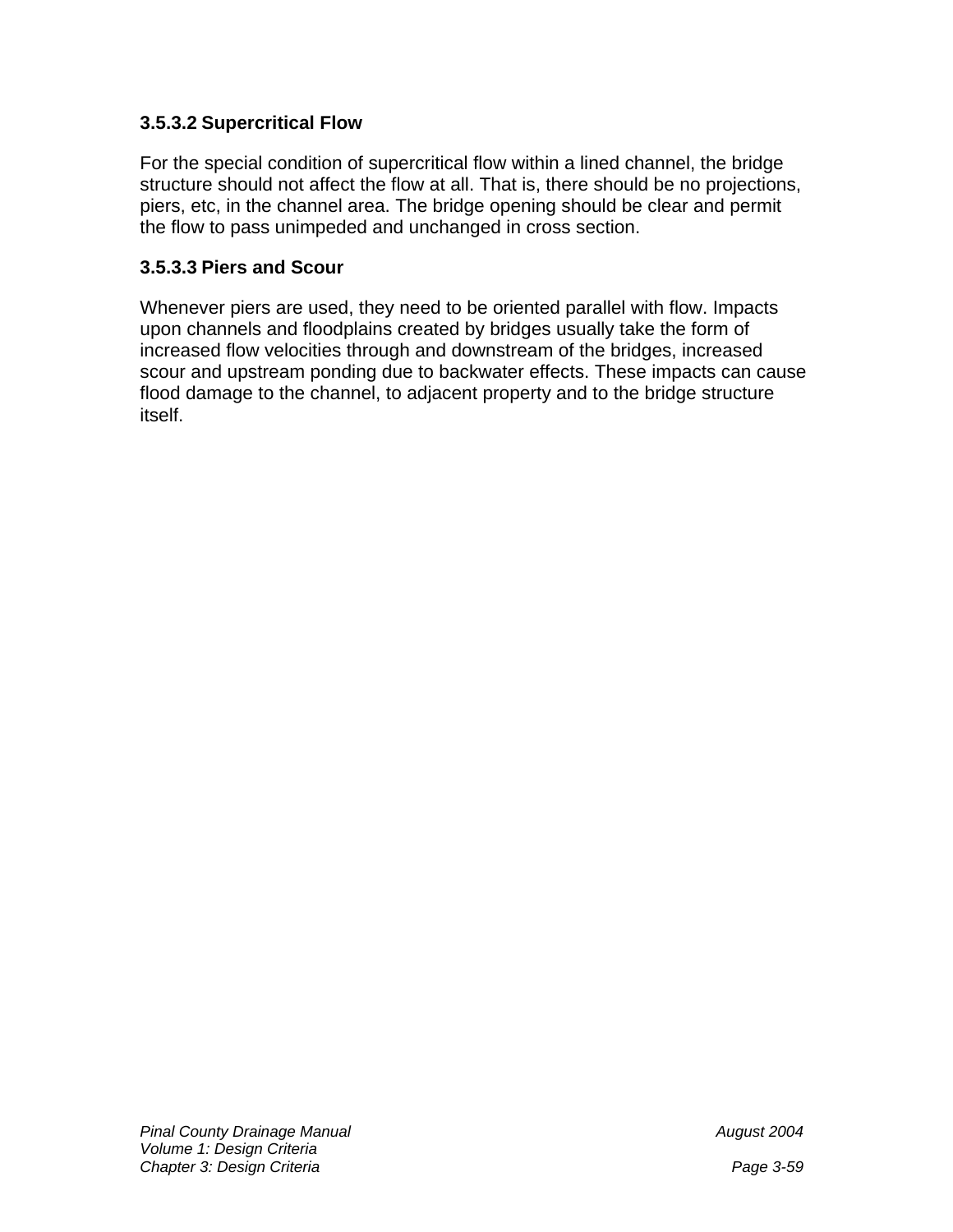## **3.6 OPEN CHANNELS**

An open channel is a conveyance system in which water flows with a free surface at the water atmosphere interface. The channel may be either a natural watercourse or an artificial, "engineered" conveyance. Natural streams typically consist of a main flow channel, often termed the thalweg, and adjacent floodplains. Artificial channels are used for a wide variety of applications varying in scale from modest roadside ditches to large conveyance facilities that can be up to several hundred feet wide. Design guides are provided for the analysis of both natural and engineered channel.

## **3.6.1 Flow Condition**

The state of open channel flow is governed by the effects of viscosity and gravity relative to the inertial forces of the flow. The effect of gravity on the state of flow is represented by a ratio of inertial forces to gravity forces called the Froude number (*Fr*). Refer to Chapter 6 in Volume II for equation to calculate Froude number.

#### **3.6.1.1 Critical Flow**

When *Fr* is equal to 1, the flow is in the critical state. This flow condition is unstable and flow depths at or near critical depth should be avoided. If *Fr* falls between 0.86 and 1.13 the situation could easily change so that flow will be stable, so that range must be avoided by design.

#### **3.6.1.2 Sub-critical Flow**

If *Fr* is less than 1, the flow is subcritical and gravity forces dominate. Subcritical flows have the following general characteristics relative to critical depth:

- Slower velocities
- Greater depths
- Lower hydraulic losses
- Less erosive power
- Less sediment carrying capacity
- Behavior easily described by relatively simple mathematical equations
- Surface waves propagate upstream.

Subcritical flow can generally be handled in channels without linings because erosive velocities are avoided.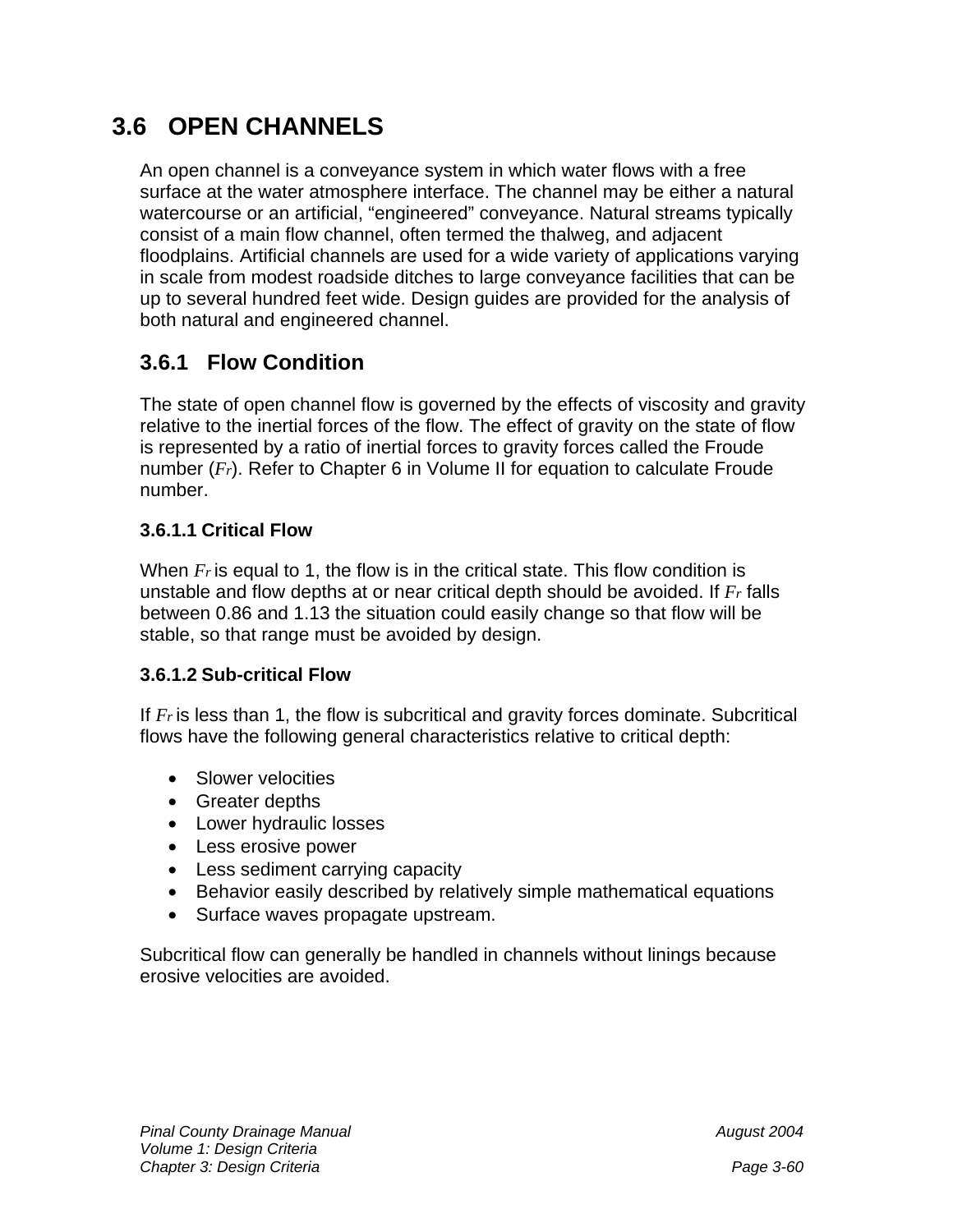#### **3.6.1.3 Supercritical Flow**

If *Fr* is greater than 1, the flow is supercritical and inertial forces predominate. Supercritical flows have the following general characteristics relative to critical depth:

- Higher velocities
- Shallower depths
- Higher hydraulic losses
- More erosive power
- More sediment carrying capacity
- With few exceptions, behavior can't be easily predicted mathematically
- Surface waves propagate downstream only

Supercritical flow in an open channel in an urbanized area creates certain hazards that the designer must take into consideration. From a practical standpoint it is generally unwise to have any curvature in a supercritical channel. Careful attention must be taken to prevent or control excessive oscillatory waves that may extend the entire length of the channel from only minor obstructions upstream. For channels carrying supercritical flow, there shall be no reduction in cross sectional area at bridges or culverts and no obstructions in the flow path. Imperfections at joints in a channel lining may rapidly cause a deterioration of the joints, in which case a complete failure of the channel can readily occur. High velocity flow can enter cracks or joints and create uplift forces by the conversion of velocity head to pressure head causing damage to the channel lining. When designing a lined channel with supercritical flow the designer must use utmost care and consider all relevant factors.

Supercritical flow requires a smaller channel cross section to carry the same flow rate.

## **3.6.2 Roughness Coefficients**

Roughness coefficients (Manning's n-values) vary considerably according to depth of flow, and type and quality of the surface material. Estimates of n-values should include consideration that roughness may vary with flood stage, depending on such factors as the width-depth ratio of the watercourse; presence of vegetation in the main channel; the types of materials making up the channel bed; and the degree of meandering. Additional information concerning Manning's roughness coefficients can be found in Phillips and Ingersoll (1998), Thomsen and Hjalmarson (1991), Davidian (1984), Aldridge and Garret (1973) and Barnes (1967).

Typical values of roughness coefficients are given in Table 3-3. For each material and/or construction method listed, three possible values of n are given. These values should be interpreted as follows: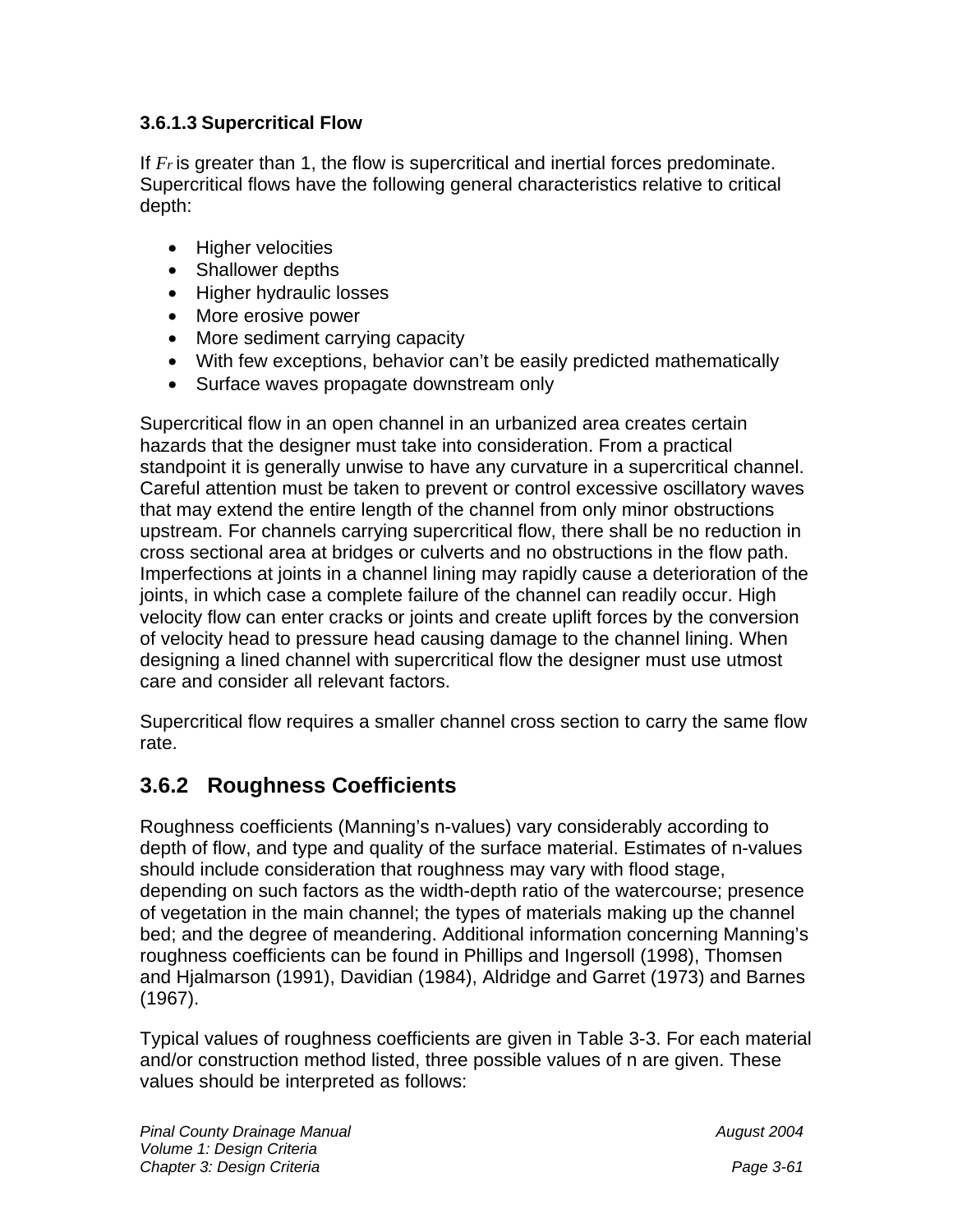- $\bullet$  Minimum = new construction
- Normal = good maintenance
- Maximum = deteriorated and/or poor maintenance.

Channels designed using the maximum n-value result in a greater flow depth. Using the minimum n-value results in a greater velocity of flow in the channel.

Hydraulic capacity of a channel should be based upon the maximum n-value anticipated during the life of the structure.

Maximum expected channel velocity should be a consideration when analyzing supercritical flow, hydraulic jumps, and forces on structures, among others. Flows that are sufficient to damage vegetation also reduce resistance to flow. Using the minimum n-value results in higher computed velocities.

Both maximum and minimum n-values should be considered in the design of channels to check for sufficient hydraulic capacity and stability of channel linings, respectively.

| <b>Channel Material</b>               | <b>Roughness Coefficient (n)</b> |               |         |  |
|---------------------------------------|----------------------------------|---------------|---------|--|
|                                       | <b>Minimum</b>                   | <b>Normal</b> | Maximum |  |
| Concrete:                             |                                  |               |         |  |
| <b>Trowel finish</b>                  | 0.011                            | 0.013         | 0.015   |  |
| Float finish                          | 0.013                            | 0.015         | 0.016   |  |
| Unfinished                            | 0.014                            | 0.017         | 0.020   |  |
| Shotcrete, good section               | 0.016                            | 0.019         | 0.023   |  |
| Shotcrete, wavy section               | 0.018                            | 0.022         | 0.025   |  |
| Soil cement                           | 0.018                            | 0.020         | 0.025   |  |
| Constructed channels with earthen bed |                                  |               |         |  |
| Clean earth; straight                 | 0.018                            | 0.022         | 0.025   |  |
| Earth with grass and forbs            | 0.020                            | 0.025         | 0.030   |  |
| Earth with sparse trees and shrubs    | 0.024                            | 0.032         | 0.040   |  |
| Shotcrete                             | 0.018                            | 0.022         | 0.025   |  |
| Soil cement                           | 0.022                            | 0.025         | 0.028   |  |
| Concrete                              | 0.017                            | 0.020         | 0.024   |  |
| Riprap                                | 0.023                            | 0.032         | 0.036   |  |

**Table 3- 3: Manning's Roughness Coefficients** 

### **3.6.3 Design Velocities**

Design velocities for all linings should not fall below 2 fps so that sediment deposition is minimized.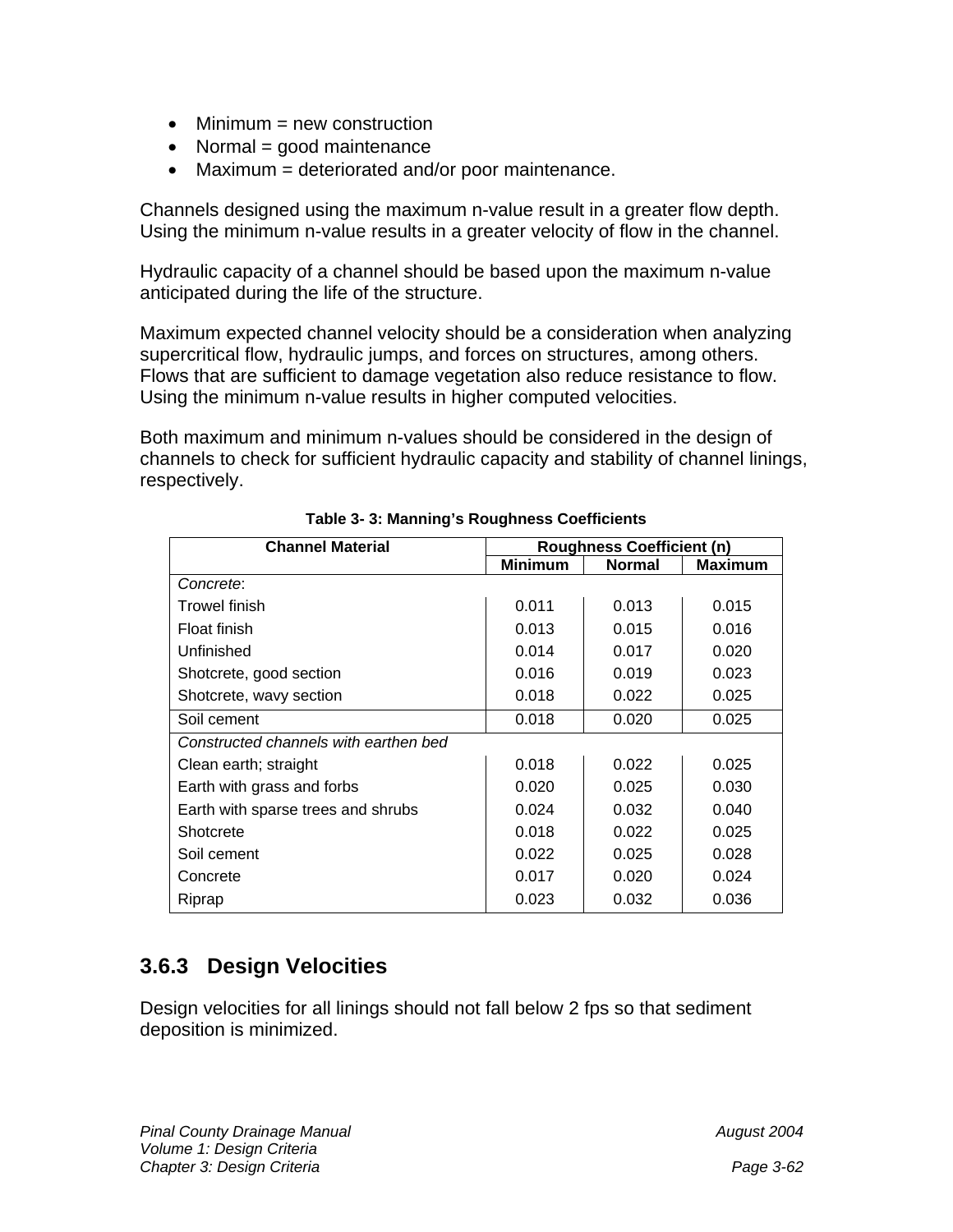Due to erosion and scour of erodible channels and safety concerns with excessively high velocities, the recommended upper limit of Froude Number  $(F<sub>r</sub>)$ is 2.0.

#### **3.6.3.1 Minimum Velocity**

Very low velocities encourage sedimentation and undesirable plant growth, which decreases channel carrying capacity and promotes nuisance ponding. Channels must be designed with respect to sedimentation issues elaborated in Chapter 7 in Volume II.

#### **3.6.3.2 Maximum Velocity**

For earthen or grass lined channels, maximum permissible velocities should be governed by Table 3-4 and Table 3-5, respectively. If the natural channel slope would cause excessive velocity, employ drop structures, checks, riprap (USDOT, FHWA HEC-11), or other suitable velocity control design features .

| Soil types in lining<br>(No vegetation; plain earth) | Permissable velocity,<br>ft/sec |
|------------------------------------------------------|---------------------------------|
| Fine sand (noncolloidal)                             | 2.5                             |
| Sandy loam (noncolloidal)                            | 2.5                             |
| Silt loam (noncolloidal)                             | 3.0                             |
| Ordinary fine loam                                   | 3.5                             |
| Fine gravel                                          | 5.0                             |
| Stiff clay (very colloidal)                          | 5.0                             |
| Graded, loam to cobbles (noncolloidal)               | 5.0                             |
| Graded, silt to cobbles (noncolloidal)               | 5.5                             |
| Alluvial soils (noncolloidal)                        | 3.5                             |
| Alluvial soils (colloidal)                           | 5.0                             |
| Coarse gravel (noncolloidal)                         | 6.0                             |
| Cobbles and shingles                                 | 5.5                             |
| Shales and hardpans                                  | 6.0                             |

| Table 3-4: Max Permissable Velocities for Roadside Drainage Channels with Erodible |
|------------------------------------------------------------------------------------|
| Linings                                                                            |

| Table 3-5: Max Permissable Velocities for Roadside Channels with Uniform Stand of |
|-----------------------------------------------------------------------------------|
| <b>Grass Cover and Well-maintained</b>                                            |

| Cover             | Permissible velocity, ft/sec |  |
|-------------------|------------------------------|--|
| Bermuda grass     | 6.0                          |  |
| Desert salt grass | 5.0                          |  |
| Vine mesquite     |                              |  |
| Lehman lovegrass  |                              |  |
| Big galleta       | 3.5                          |  |
| Purple threeawn   |                              |  |
| Sand dropseed     |                              |  |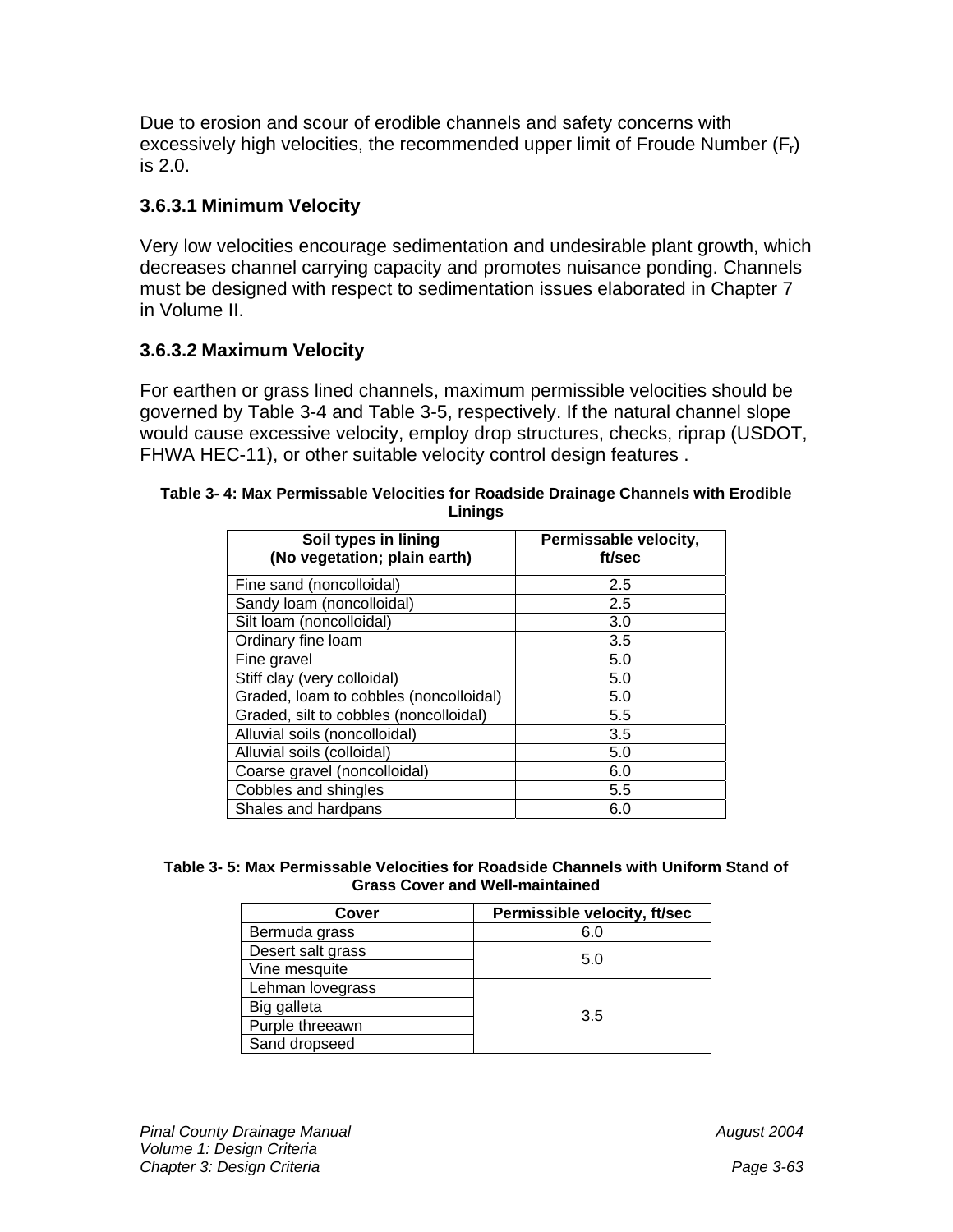## **3.6.4 Freeboard**

Freeboard is the distance available above the water surface and the top of the channel. Freeboard provides capacity for events larger than the design event as well as capacity to handle other anomalies such as channel blockage. Freeboard is considered above any increases in water surface due to superelevation or channel curvature.

Pinal County requires freeboard for all channels consistent with the following criteria:

The minimum freeboard value for rigid channels shall be the larger of 1 foot for subcritical and 2 feet for supercritical flows or the freeboard computed using the formula in Volume 2, Chapter 6. Less freeboard requires specific approval of the County Engineer.

Freeboard for levees must meet the FEMA freeboard requirements (3.0, 3.5, or 4.0 feet minimum depending on location relative to the end of levee and to other structures).

## **3.6.5 Curvature**

The minimum recommended centerline radius for a curved channel carrying subcritical flow is as calculated by the following formula:

$$
r_c \ge 3T \tag{3.1}
$$

Where T is the width of the water surface.

The minimum recommended centerline radius for a curved channel carrying supercritical flow is as computed using the following formula:

$$
r_c \ge \frac{4V^2T}{gy} \tag{3.2}
$$

Where y is the depth of flow.

Channel curves should be avoided where the flow is supercritical because the velocity distribution could become disturbed and the channel may not operate as intended. Refer to Chapter 6 in Volume II of this manual.

## **3.6.6 Bank Protection; Channel Linings**

Channel embankments can be eroded or undermined by the action of flowing water if adequate protection is not provided. There are generally two methods of protecting the toe of embankments in erodible channels: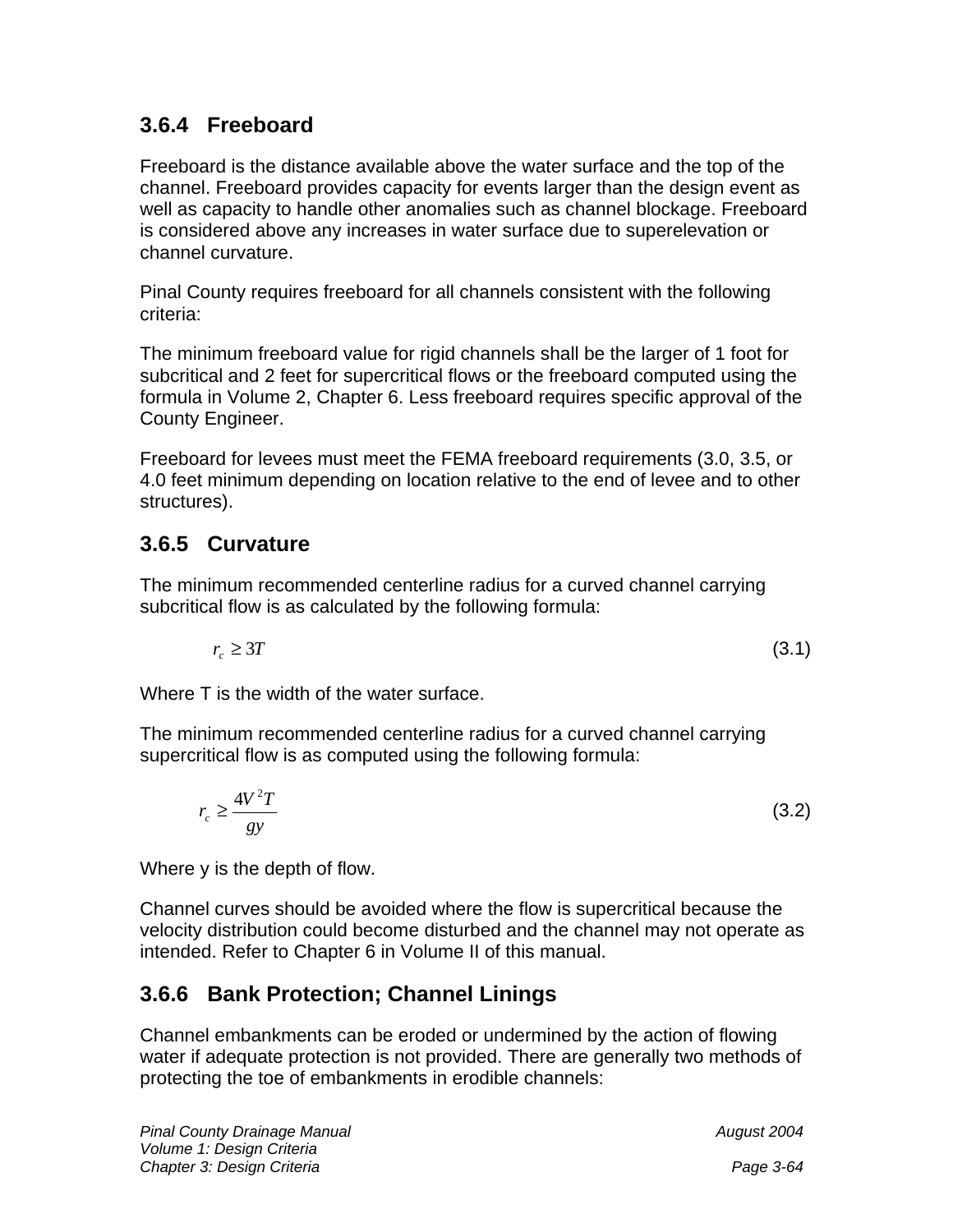- Extend protection along the embankment toe to a depth that guards against the maximum extent of scour. This usually requires a rigid cutoff wall.
- Provide protection that adjusts to the scour as it occurs. Riprap, grouted rock, or rock baskets or mattresses placed against the toe can accomplish this.

Channel linings constructed with placed, graded riprap or rock baskets or mattresses to control channel erosion have been found to be cost effective where channel reaches are relatively short and where a nearby source of quality rock is available. Situations where riprap or basket or mattress linings may be appropriate are:

- Major flows are found to produce channel velocities in excess of allowable non-eroding values
- Channel side slopes no steeper than 3:1 for riprap and 2:1 for gabion mattresses
- Rapid changes in channel geometry occur, such as channel bends and transitions

#### **3.6.6.1 Cutoff Walls**

An embankment may be protected against scour by constructing a concrete cutoff wall to a depth below the expected scour. A cutoff wall does not, however, protect the bank against erosive forces from regular flow and other than scour.

The depth of cutoff walls designed to protect embankments must be as designed using the methods in Volume II Chapter 6, or other method approved by the County Engineer. Concrete cutoff walls shall be reinforced to at least meet the requirements of ACI 318 for temperature and shrinkage. The engineer shall also consider potential forces that may act on the cutoff wall that require greater or specialize reinforcing. The minimum thickness for cutoff walls shall be 8 inches, and the minimum concrete compressive strength shall be 3,000 psi at 28 days.

#### **3.6.6.2 Riprap**

Common riprap can be an effective channel lining or slope protection material if properly designed and constructed. The choice of riprap usually depends on the availability of graded rock with suitable material properties and at a cost that is competitive with alternative lining systems.

Riprap design involves the evaluation of five performance areas. These areas include the evaluation of: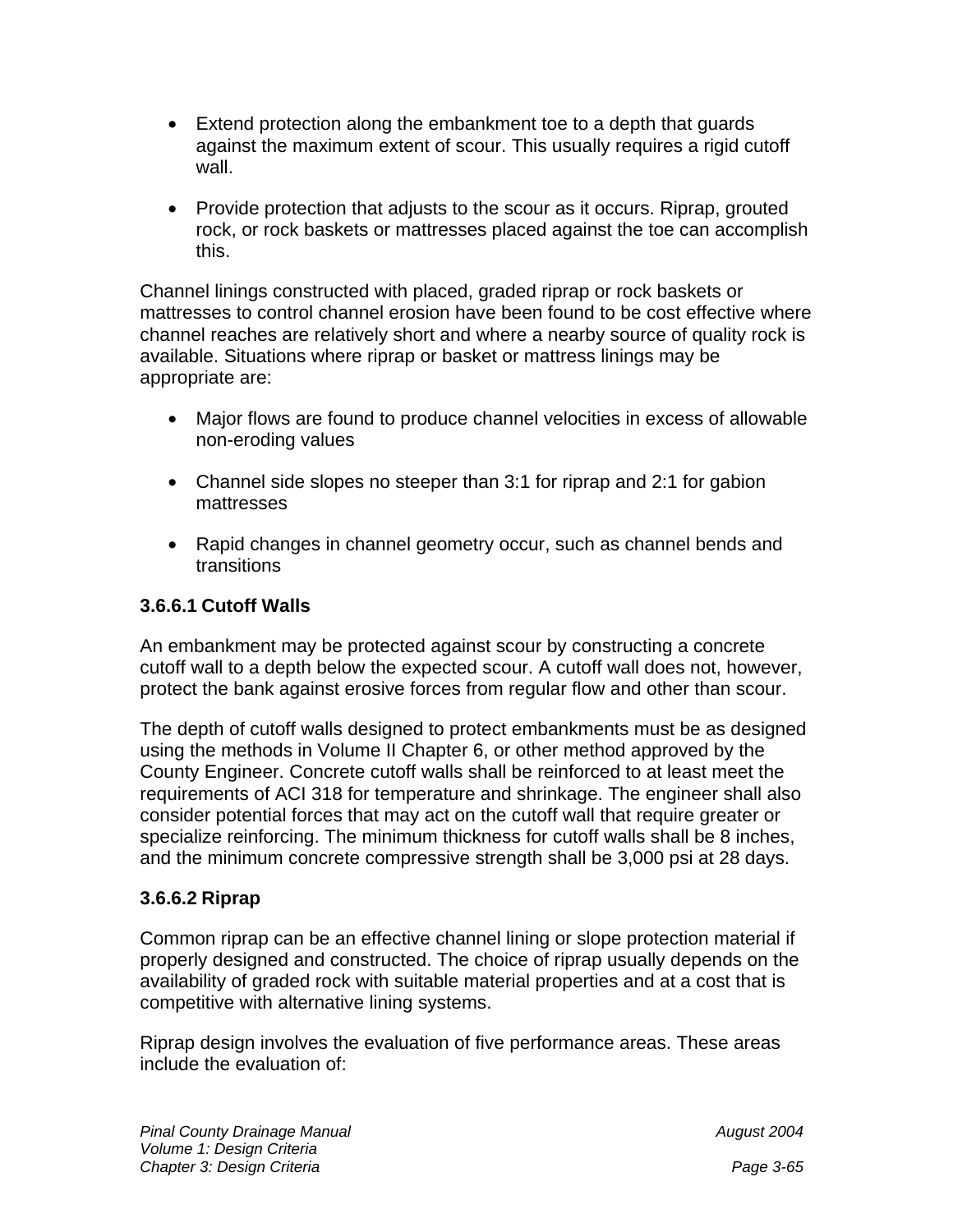- Riprap quality
- Riprap layer characteristics
- Hydraulic requirements
- Site conditions
- River conditions

#### **Riprap rock quality**

Riprap quality determination refers to the physical characteristics of the rock particles that make up the bank protection. Qualities determined to be most important include density, durability, and shape. Requirements for each of these properties are summarized in this section.

All stones composing the riprap should have a specific gravity of at least 2.4, following the standard test ASTM C127.

Durability addresses the in-place performance of the individual rock particles, and also the transportation of riprap to the construction site. In-place deterioration of rock particles can occur due to cycles of freezing and thawing, or can occur during transportation to the site. The rock particles must have sufficient strength to withstand abrasive action without reducing the gradation below specified limits. Qualitatively, a stone that is hard, dense, and resistant to weathering and water action should be used. Rocks derived from igneous and metamorphic sources provide the most durable riprap. Laboratory tests should be conducted to document the quality of the rock. Specified tests that should be used to determine durability include: the durability index test and absorption test (see ASTM C127). Based on these tests, the durability absorption ratio (DAR) is computed as follows:

$$
DAR = \frac{DuringIndex}{PercentAbsorption + 1}
$$
 (3.3)

The following specifications are used to accept or reject material:

- 1. DAR greater than 23, material is accepted
- 2. DAR less than 10, material is rejected
- 3. DAR 10 through 23 and Durability index 52 or greater, material is accepted
- 4. DAR 10 through 23 and Durability index 51 or less, material is rejected.

There are two basic shape criteria. First, the stones should be angular. Angular stones with relatively flat faces will form a mass having an angle of internal friction greater than rounded stones, and therefore will be less susceptible to slope failures. Second, not more than 25 percent of the stones should have a length more than 2.5 times the breadth. The shape of the riprap stone should be cubical, rather than elongated. Cubical stones nest together, and are more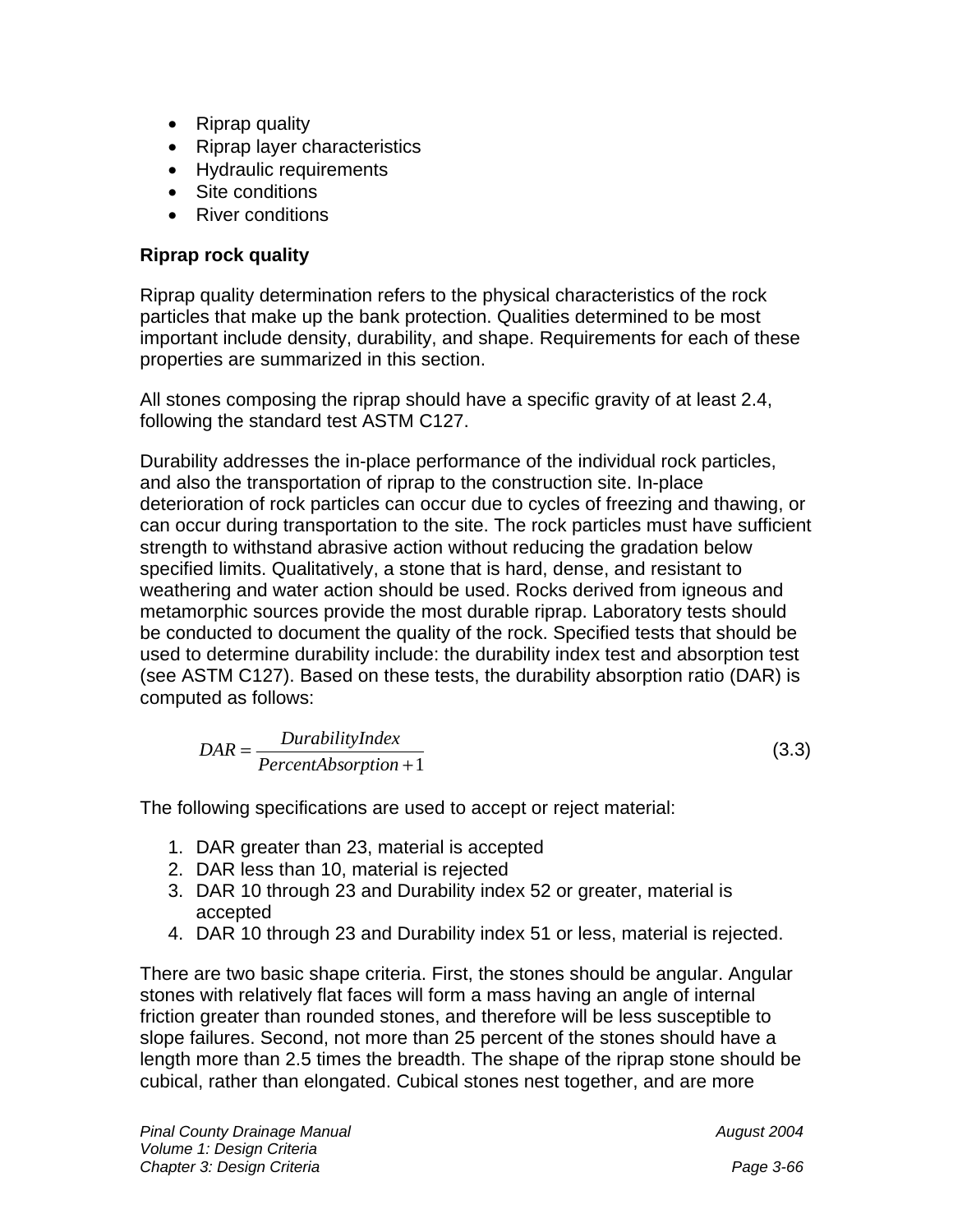resistant to movement. The length is the longest axis through the stone, and the breadth is the shortest axis perpendicular to the length. Angularity is a qualitative parameter that is assessed by visual inspection. No standard tests are used to evaluate this specification. If the engineer is faced with a supply of rounded river rock without a crusher to create angular rock, stone size should be increased 25% and side slopes decreased (USACE, 1995).

#### **Riprap layer characteristics**

The major characteristics of the riprap layer include: characteristic size, gradation, thickness, and filter-blanket requirements.

Characteristic Size - The characteristic size in a riprap gradation is the  $d_{50}$ . This size represents the average diameter of a rock particle for which 50 percent of the gradation is finer, by weight.

Gradation - To form an interlocked mass of stones, a range of stone sizes must be specified. The object is to obtain a dense, uniform mass of durable, angular stones with no apparent voids or pockets. The recommended maximum stone size is 2 times the  $d_{50}$  and the recommended minimum size is one-third of the  $d_{50}$ . The gradation coefficient, G, should equal 1.5.

$$
G = 0.5(\frac{d_{84}}{d_{50}} + \frac{d_{50}}{d_{16}}) = 1.5
$$
\n(3.4)

Table 3-6 provides design gradations for riprap. As a practical matter, the designer should check with local quarries and suppliers regarding the classes and quality of riprap available near the site.

| <b>Stone Size Range</b><br>(ft x $d_{50}$ ) | <b>Stone Weight Range,</b><br>$(Ib \times \sqrt{W_{50}})$ | <b>Percent of Gradation</b><br><b>Smaller Than</b> |
|---------------------------------------------|-----------------------------------------------------------|----------------------------------------------------|
| 1.5 to 1.7                                  | 3.0 to 5.0                                                | 100                                                |
| 1.2 to 1.4                                  | 2.0 to 2.75                                               | 85                                                 |
| 1.0 to 1.15                                 | 1.0 to $1.5$                                              | 50                                                 |
| $0.4 \text{ to } 0.6$                       | $0.1$ to $0.2$                                            | 15                                                 |

**Table 3- 6: Riprap Gradation Limits** 

Thickness - The riprap-layer thickness shall be the greater of 1.0 times the  $d_{100}$ value, or 1.5 times the  $d_{50}$  value. But the thickness need not exceed twice the  $d_{100}$  value. The thickness is measured perpendicular to the slope upon which the riprap is placed.

#### **3.6.6.3 Grouted Rock**

Grouted rock is a structural lining comprised of a blanket of rock that is interlocked and bound together by means of concrete grout injected into the void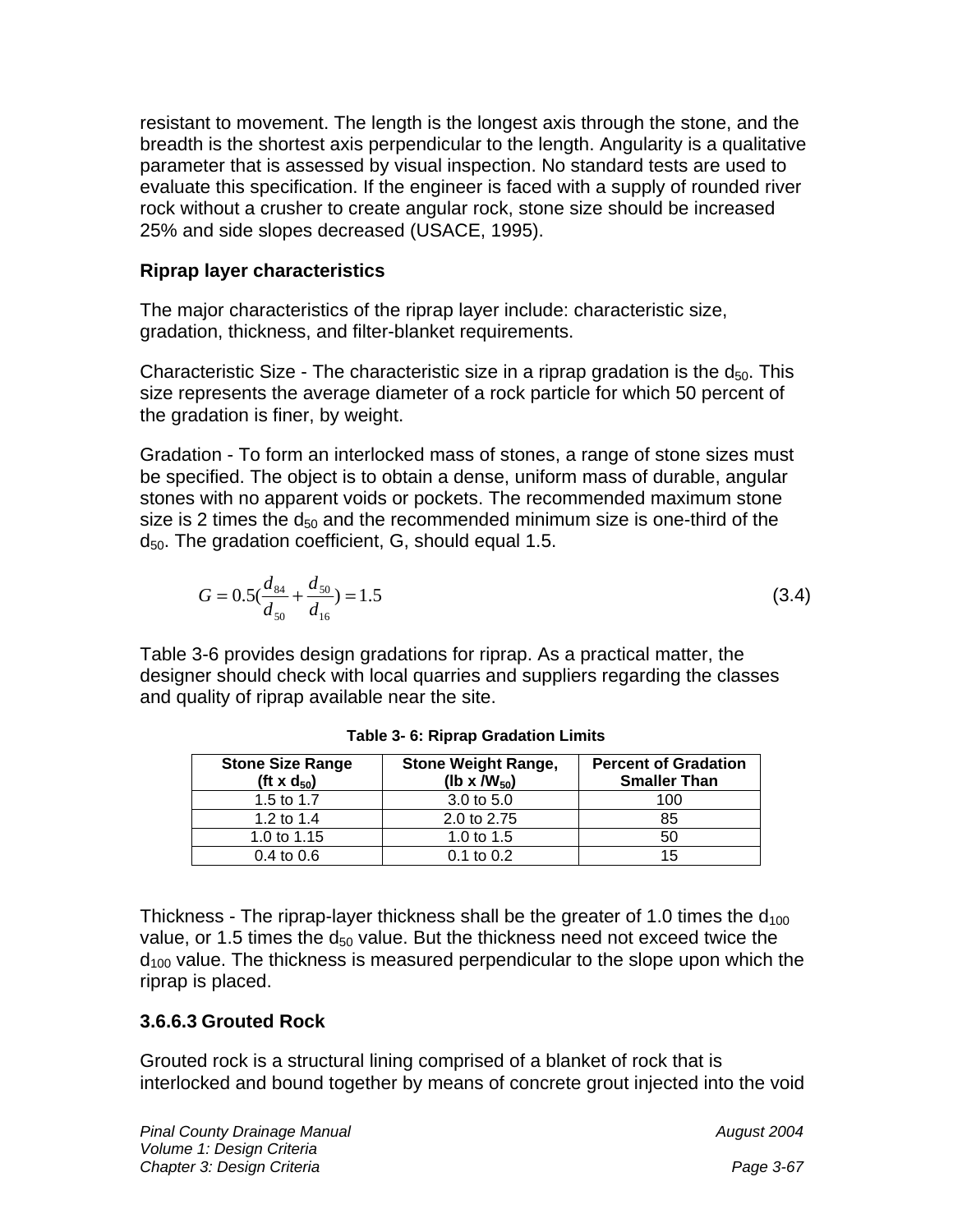spaces to form a monolithic revetment. The grout must extend the full thickness of the rock blanket, with the face rocks exposed for a maximum of one-fourth to one-third of their depth. This lining type is often suggested as a substitute for adequately sized riprap. It is not an equivalent product because it is neither rigid nor flexible. Any movement or settlement of the subgrade immediately results in cracks in the matrix that, in turn, allow water to enter behind the lining and greatly accelerate the lining's destruction. Because of these concerns the rock size in grouted rock armoring must be designed using the guidelines for ungrouted riprap.

Some reasons for using grouted rock instead of plain riprap are to provide a special aesthetic, to minimize vandalism, to inhibit the growth of volunteer vegetation, and to aid in maintenance.

Filter material must be placed under grouted rock armoring using the same design guidelines as for plain riprap.

A further concern in using grouted rock armoring is the possibility of uplift or seepage under the structure, since captured groundwater cannot easily surface as through an ungrouted rock face. Weeps must be included in grouted rock armoring to provide relief from water captured behind the structures. Grouted rock armoring more than five feet high must have two rows of weeps. The analysis for seepage and uplift is given in Volume 2, Chapter 6.

#### **3.6.6.4 Rock Baskets and Mattresses**

Rock baskets and rock mattresses refer to rocks that are confined by a wire basket so that they act as a single unit. The wire mesh enclosed rock units are also known as gabion baskets or gabion mattresses. This type of armoring provides an alternative where available rock sizes are too small for common riprap. Another advantage is that the regular geometric shapes can be fashioned into almost any shape that can be formed with concrete.

Mattresses are wire-enclosed rock units where the thickness (depth) is considerably less than the width or length. Baskets are thicker (deeper) than mattresses.

The durability of wire-enclosed rock is generally limited by the service life of the galvanized binding wire, considered to be about 35 years under normal conditions here in the arid southwest. Where the baskets or mattresses are subjected to frequent wet conditions, the life span diminishes to about 15 years (Myers, 2000). Water carrying silt, sand or gravel can reduce the service life of the wire. Also, water that rolls or otherwise moves cobbles and large stones breaks the wire with a hammer and anvil action and considerably shortens the life of the wire. The wire has been found to be susceptible to corrosion by various chemical agents and is particularly affected by high sulfate soils. If corrosive agents are known to be in the water or soil, a plastic coated wire should be

 *August 2004*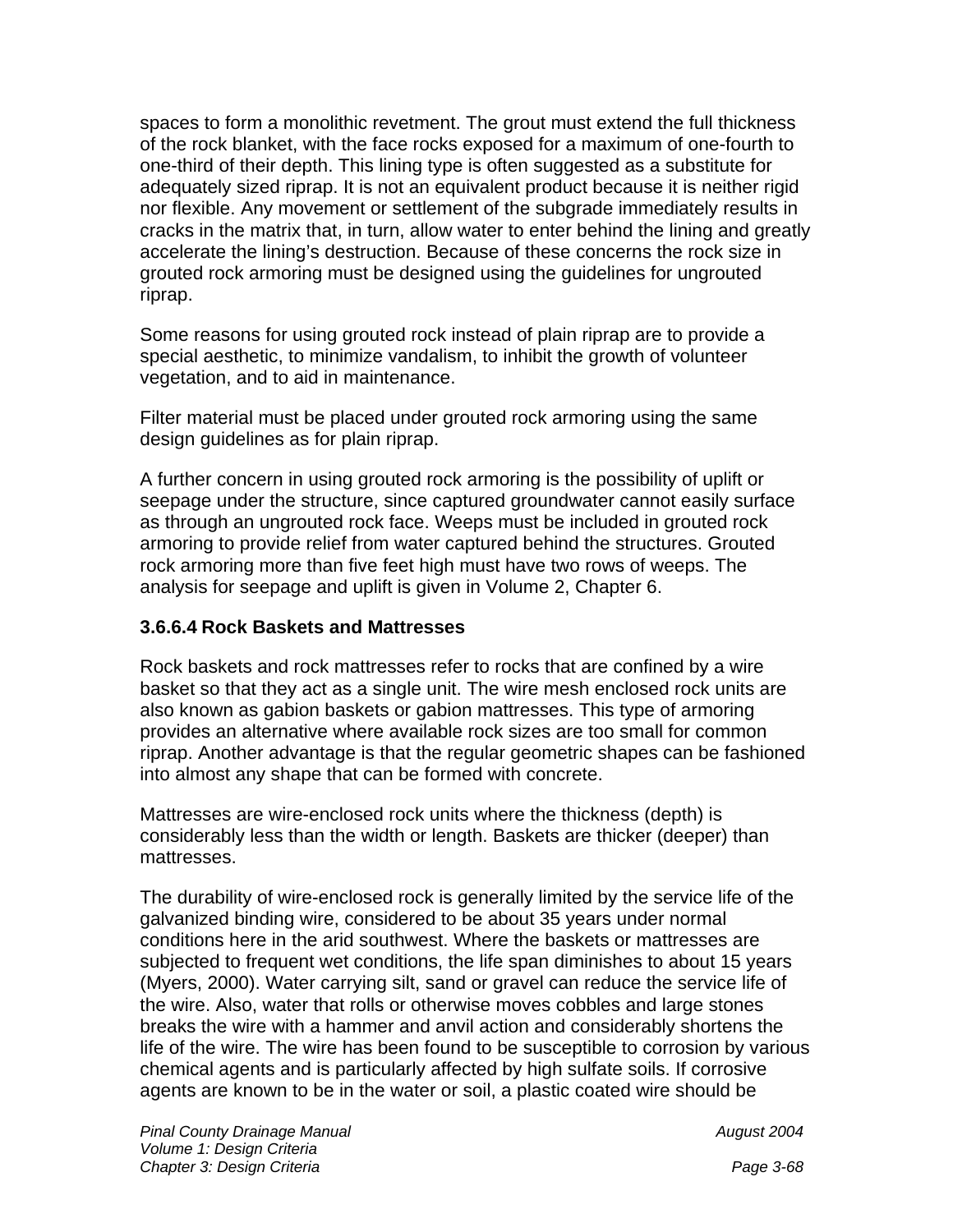specified. The designer should verify site-specific conditions and coordinate with a qualified manufacturer to properly specify the wire. See ASTM A-974 and ASTM A-975.

Baskets and mattresses are not maintenance free and must be periodically inspected to determine whether the wire is sound. If breaks are found while they are still relatively small, they may be patched by weaving new strands of wire into the wire cage. Wire-enclosed rock installations have been found to attract vandalism. Flat mattress surfaces seem to be particularly susceptible to having wires cut and stones removed. It is recommended that, where possible, mattress surfaces be buried, where they are less prone to vandalism.

Wire enclosed rock installations should be inspected at least once a year under the best circumstances and may require inspection every three months in vandalism prone areas in conjunction with a regular maintenance program. They should also be inspected after high flow events. Under high flow velocity conditions, mattresses on sloping surfaces must be securely anchored to the surface of the soil.

#### **Materials**

Rock filler for the wire baskets should meet the rock property requirements for common riprap. Rock sizes and basket characteristics should meet ASTM A-974 and ASTM A-975. The minimum rock size should be equal to the size of the basket mesh opening. The maximum rock size  $d_{100}$  should be less than the basket or mattress thickness.

#### **Design Considerations**

Twisted wire mesh has been found to be more tolerant to settlement than welded wire mesh (See ASTM A-975).

The long side of the basket or mattress should be aligned parallel with the channel for applications on banks steeper than 2:1. Channel linings should be tied to the channel banks with basket or mattress counterforts (thickened sections that extend into the channel bank) at the upstream edge of the lining. Counterfort spacing shall be per manufacturer's recommendations.

Mattresses and baskets on channel side slopes must to be tied to the banks using metal stakes no less than 4 feet in length (sandy soils warrant longer lengths). These should be located at the inside corners of basket or mattress diaphragms along an upslope (highest) basket wall, so that the metal stakes are an integral part of the basket. The exact spacing of the stakes depends upon the configuration of the baskets, however the following is the suggested minimum spacing: stake every 6 feet along and down the slope for 2:1 slopes or steeper.

For most applications, mattresses should be a minimum of 9 inches thick.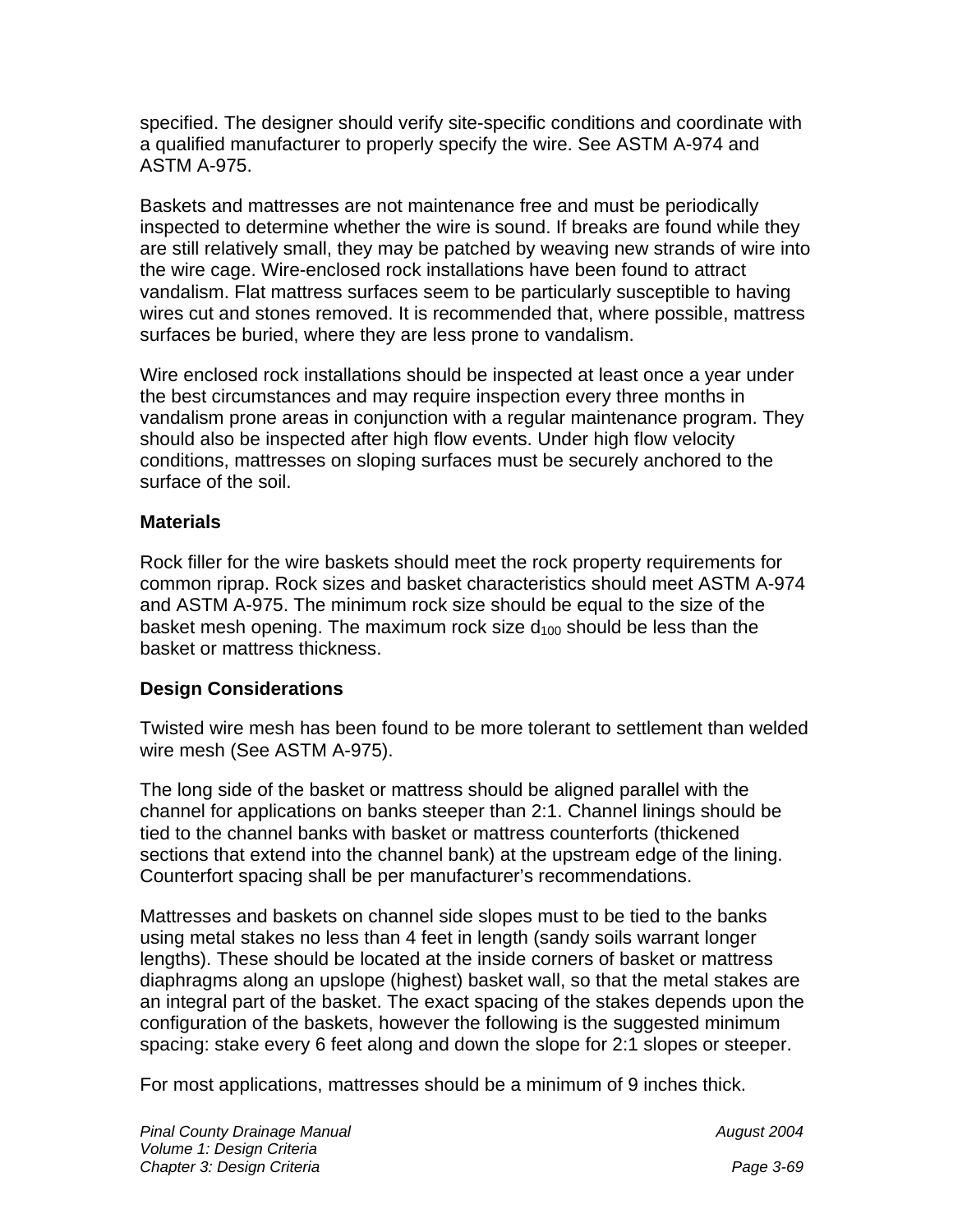#### **3.6.6.5 Concrete Linings**

Reinforced cast in place concrete and pneumatically placed concrete are alternative lining materials for channels with limited right of way, high velocity flow, and supercritical flow conditions. The most common problems of concrete lined channels are due to bedding and liner failures. Typical failures are:

- Liner cracking due to settlement of the sub-grade
- Liner cracking due to the removal of bed and bank material by seepage force
- Liner cracking and floating due to hydrostatic back pressure from high groundwater.

The minimum slope for concrete and shotcrete channels is 0.0015 ft/ft due to limitations of construction.

Lack of maintenance can result in vegetation growth through the concrete lining and sediment deposition in the channel that will increase the flow resistance.

All concrete lined channels must have continuous reinforcement extending both longitudinally and laterally. For channels carrying supercritical flow, there shall be no reduction in cross sectional area at bridges or culverts, or any obstructions in the flow path.

Bridges or other structures crossing the channel must be anchored satisfactorily to withstand the full dynamic load that might be imposed upon the structure in the event of major debris blockage. Tributary storm drain pipes must not protrude into the channel flow area.

Safety and structural requirements become a primary concern if side slopes are steeper than 2:1. Design of the lining should also include consideration of anticipated vehicular loading from maintenance equipment. Joints in the lining should be designed in accordance with standard structural analysis procedures with consideration of the size of the channel, thickness of the lining and anticipated construction techniques. The concrete lining must be keyed into the adjacent over-banks. The lining must also be keyed into the bed at points where transitions are made between flatter and steeper slopes if the difference in gradient is substantial. And, the liner must be keyed into the bed upstream and downstream from zones of supercritical flow.

#### **Shotcrete vs. Cast-in-Place Concrete**

The shotcrete process has become an important and widely used technique for channel linings. Shotcrete is mortar or concrete pneumatically projected at high velocities onto a surface. In the past, the term 'gunite' was commonly used to designate dry-mix mortar shotcrete. The term is currently outdated and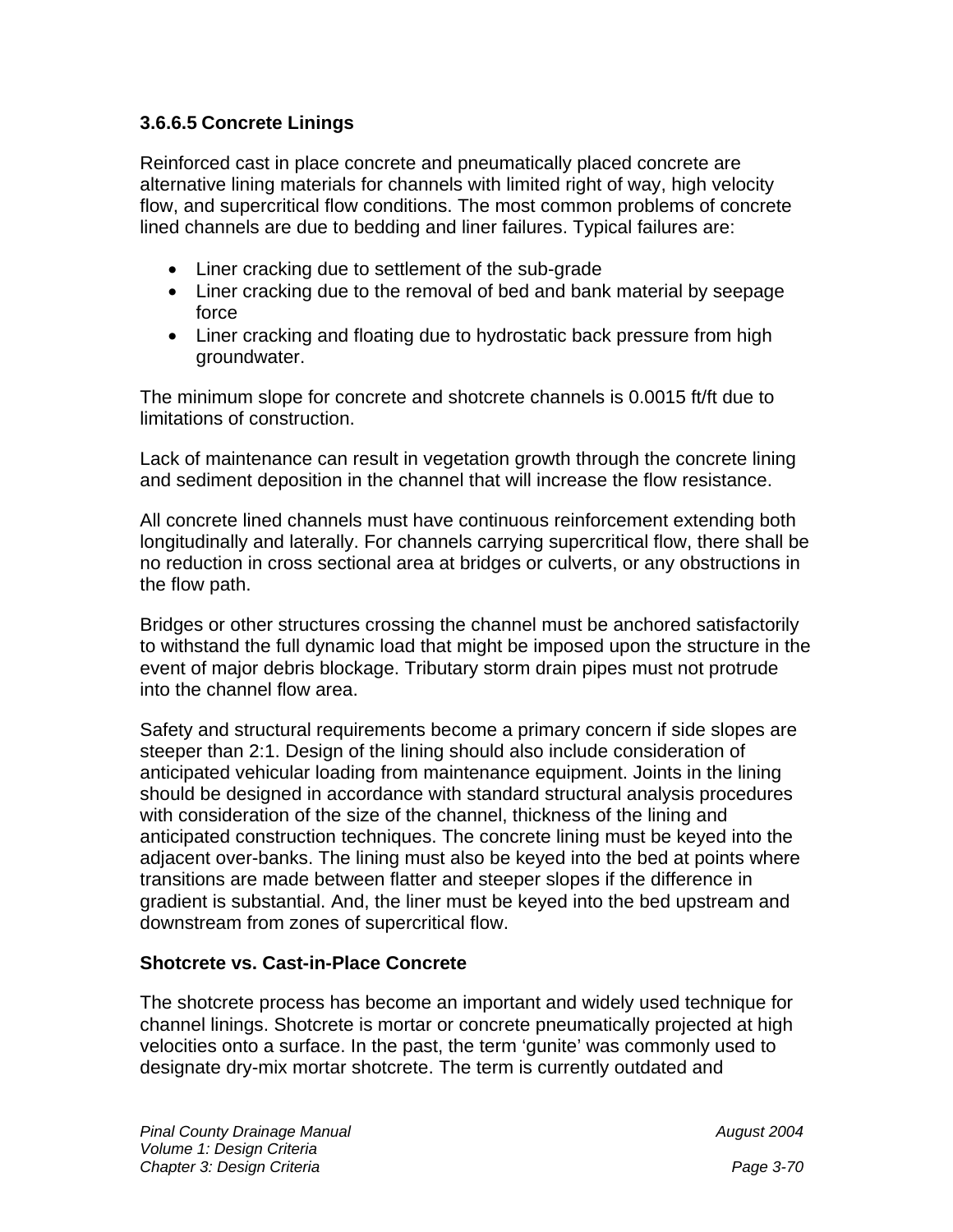'shotcrete' has become the trade name for all pneumatically applied dry-mix or wet-mix concrete or mortar.

ACI 506R (1985) discusses the properties, applications, materials, reinforcement, equipment, shotcrete crews, proportioning, batching, placement, and quality control of the shotcrete process.

As a channel lining, shotcrete is an acceptable method of applying concrete with a general improvement in density, bonding, and decreased permeability. The same design considerations discussed for cast-in-place concrete channels apply in the design of shotcrete channels. Shotcrete linings are to be designed to the same thickness and reinforcement as required for concrete linings.

#### **Roughness coefficients**

The roughness coefficient for a concrete lining can vary from 0.011 for a troweled finish to 0.020 for a very rough or unfinished surface. For pneumatically place concrete, roughness coefficients can vary from 0.016 to 0.025. The accumulation of sediment and debris may modify the roughness coefficient.

#### **Bedding**

Long-term stability of concrete lined channels depends in part on proper bedding. Undisturbed soils often are satisfactory for a foundation for lining without further treatment. Expansive clays are usually an extreme hazard to concrete lining and should be avoided or replaced. A filter underneath the lining is recommended to protect fine material from creeping along the lining. A well-graded gravel filter should be placed over the channel bed prior to lining the channel with concrete.

#### **Transitions**

Transitions between earth-lined and concrete lined channel can allow water to enter the soils under the concrete lined section either by seepage or by scour. Such transitions must be designed to prevent undermining of the lining and to reduce turbulence. Cutoff walls should be incorporated at both the upstream and downstream end of the concrete lined channel segment to reduce seepage forces and to prevent lining failure due to scour, undermining, and piping. The depth of cutoff walls should extend below the expected scour depth. Determination of expected total scour depth requires analyses as discussed in Volume 2, Chapter 6.

#### **Underdrains**

Underdrains can greatly reduce the probability of damaging the concrete lining due to hydrostatic backpressure and subgrade erosion.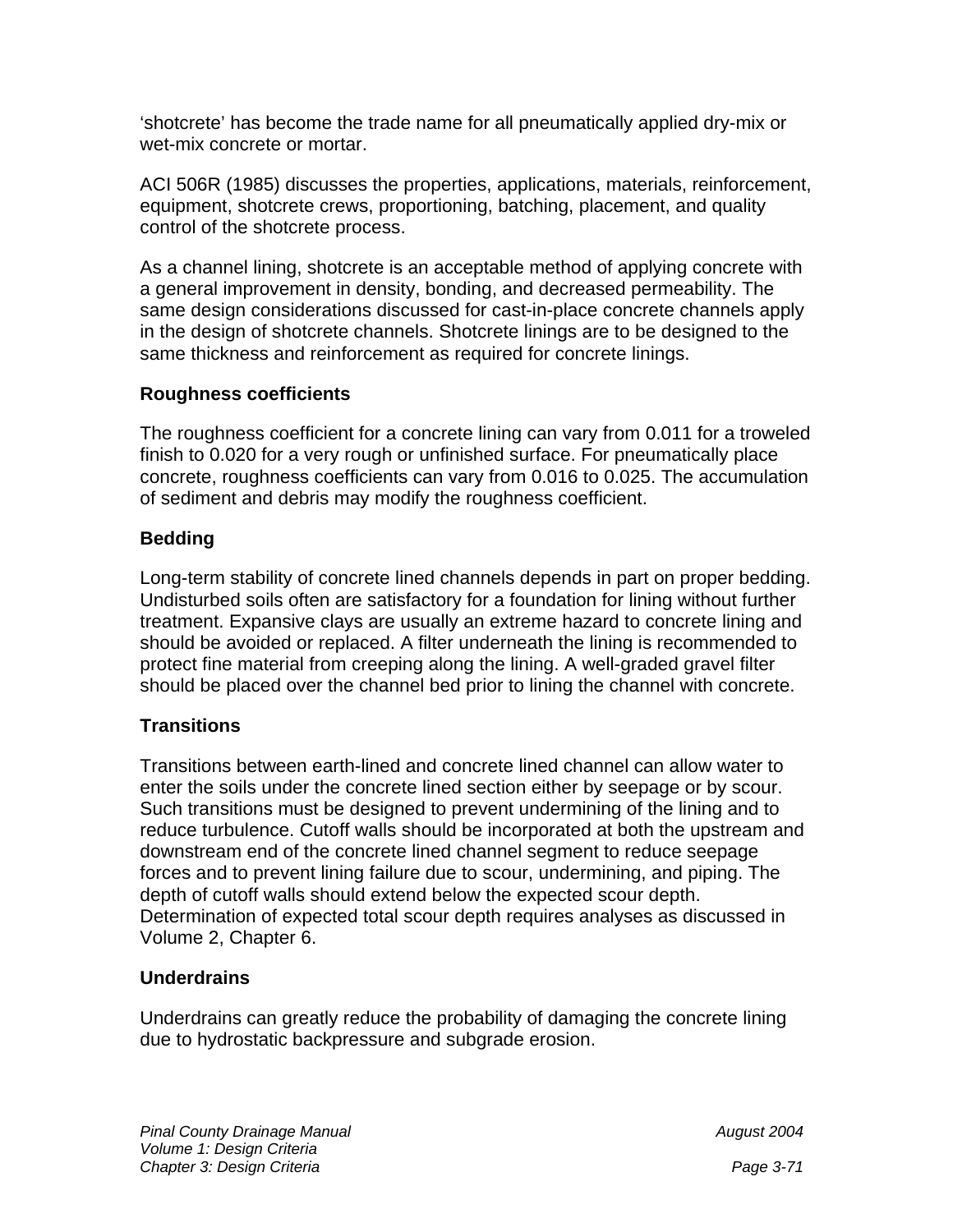One type of underdrain consists of 4- or 6-inch diameter perforated pipelines placed in gravel-filled trenches along one or both toes of the inside slopes. These longitudinal drains are either connected to transverse cross drains which discharge the water below the channel or to pump pits, or extend through the lining and connect to outlet boxes on the floor of the channel. The outlet boxes are equipped with one-way flap valves that prevent backflow and relieve any external pressure that is greater than the water pressure on the upper surface of the channel bottom.

A second type consists of a permeable gravel blanket of selected material or sand and gravel pockets, drained into the channel at frequent intervals (10 to 20 feet) by flap valves in the channel invert. Both the tile and pipe system and the unconnected flap valve type must be encased in a filter that will prevent piping of subgrade material into the pipe or through the valve. For detailed information on underdrains refer to Lining for Irrigation Canals (USBR, undated).

Weep holes spaced at appropriate intervals may be used where a lesser degree of seepage control is warranted. Weep holes may be equipped with flap valves or other measures that allow seepage relief but prevent backflow or introduction of surface water behind the lining.

## **3.6.6.6 Soil-Cement Linings; Roller-Compacted Concrete**

Soil cement (a combination of native soil, Portland cement and water) has been shown to be an effective and economical method for slope protection and channel lining in the Pinal County area.

#### **Materials**

A wide variety of soils can be used to make durable soil cement. For maximum economy and most efficient construction, it is recommended that:

- The soil contains no material retained on a 3-inch (75 mm) sieve
- Between 40 percent and 80 percent pass the No. 4 (4.75 mm) sieve
- Between 2 percent and 10 percent pass the No. 200 (0.074 mm) sieve
- The Plasticity Index (PI) of the fines should not exceed 10

If the onsite material does not meet these guidelines, the addition of imported material may be necessary. Standard laboratory tests are available to determine the required proportions of cement and moisture to produce durable soil cement. The design of most soil cement for water control projects is based on the cement content indicated by ASTM testing procedures and increased by a suitable factor to account for direct exposure, erosion or abrasion forces.

The Portland cement should comply with one of the following specifications: ASTM C150, CSA A5, or AASHTO M85 for Portland cement of the type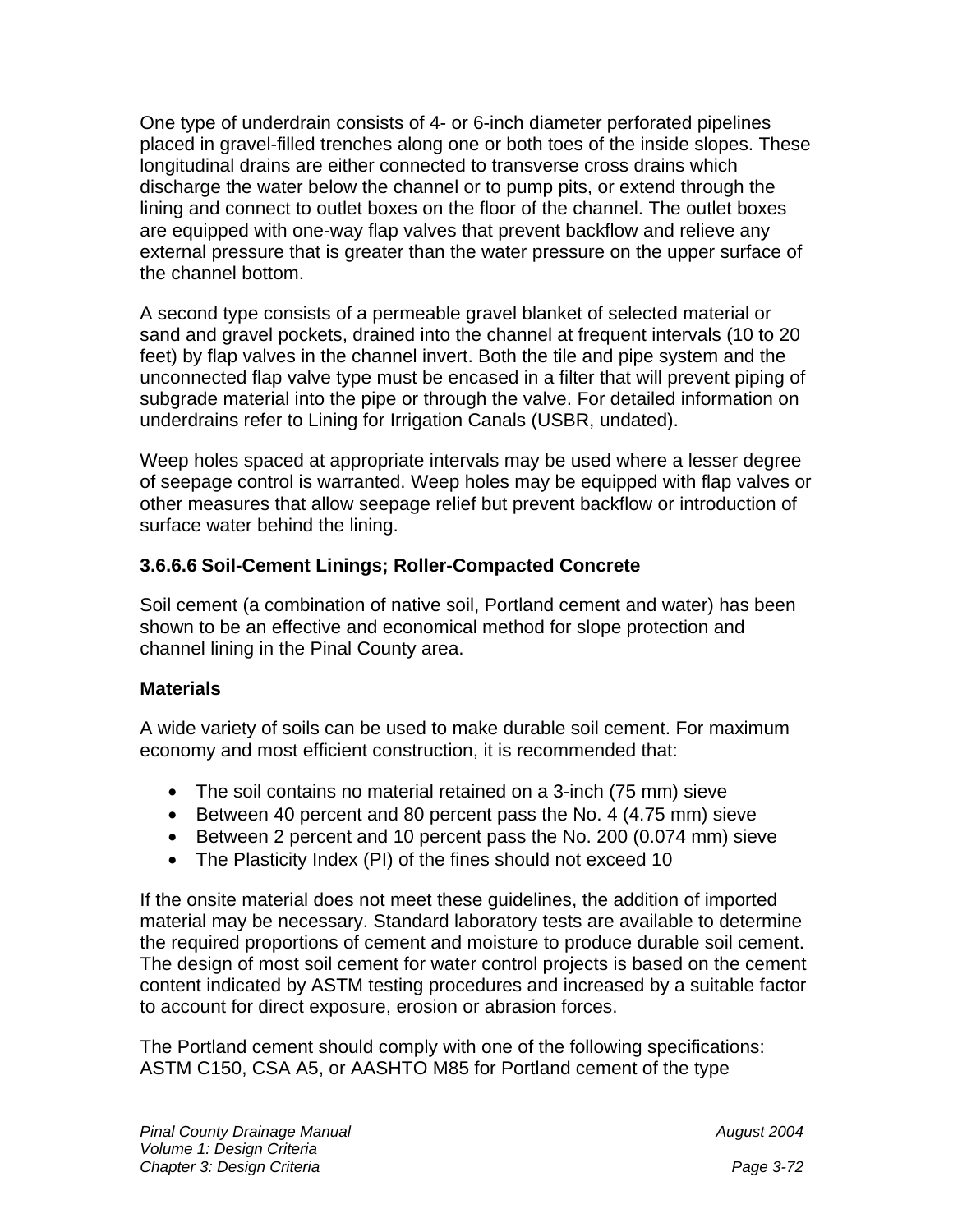specified; or ASTM C595 or AASHTO M240 for Portland blast-furnace slag or Portland pozzolan cement, excluding slag cements Types S and SA.

It is important that testing to establish required cement content be done with the specific cement type, soil, and water that will be used in the project.

Typically, soil cement linings are constructed by the central-plant method, where selected onsite soil materials, or soils borrowed from nearby areas, are mixed with Portland cement and water and transported to the site for placement and compaction.

#### **Soil Cement Linings on Slopes**

On side slopes, the soil cement is often constructed by placing and compacting the material in horizontal layers stair-stepped up the slope. The rounded step facing results from ordinary placement and compaction methods. The sideslope can vary from 1:1 to 3:1 depending on the soil type and natural angle of repose. Side slopes steeper than 2:1 are not recommended, due to safety issues, but may be allowed when right-of-way is a problem. Soil cement may be placed on slopes 3:1 or flatter at a minimum thickness of eight to twelve inches, depending upon the mixing technique. This would be done without the stair-step layer approach, where a lesser level of protection is permissible.

#### **Transitions**

The soil cement facing must be tied into non-erodible sections or abutments. The upstream and downstream ends of the facing should terminate smoothly into the natural channel banks. A buried cutoff wall normal to the slope or other measures may be necessary to prevent undermining of the soil cement facing by flood flows.

The top of the lining should be keyed into the ground to protect against erosion of the backside of the soil cement layer by lateral inflows.

#### **Seepage and Uplift; Scour**

Seepage and related uplift forces must be considered and appropriate countermeasures such as weep holes or subdrains provided if required.

The lining should be designed to extend to the anticipated depth of total scour or some other suitable means of scour protection provided.

#### **Pipe Penetrations**

The junction where pipes penetrate the soil-cement lining can be protected by placing and compacting the soil cement by hand, using small power tools, or by using a lean mix concrete.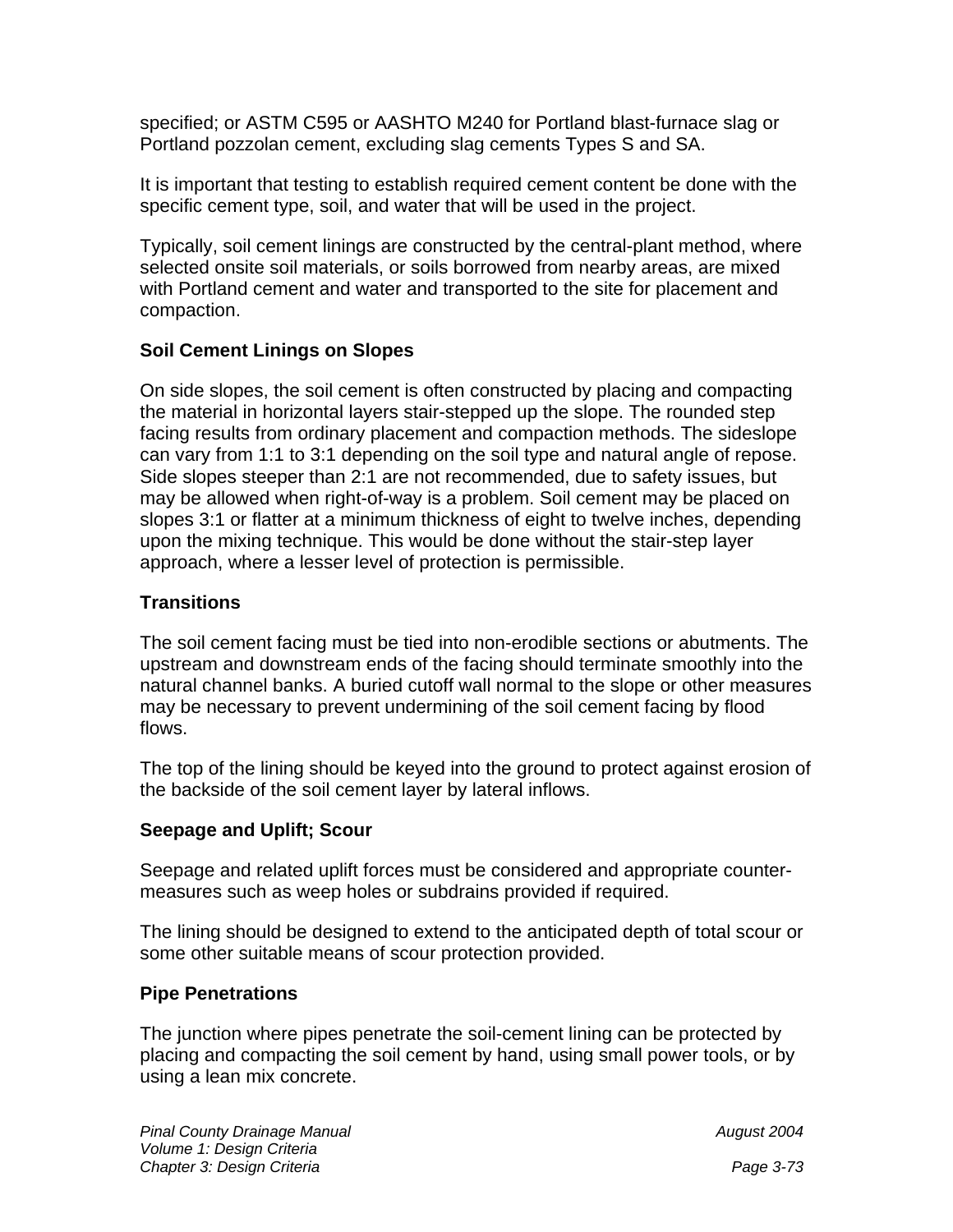Further design information may be found in ACI 230.1, State Of The Art Report On Soil Cement. Additional information on design and construction is available from the Portland Cement Association, Skokie, IL.

#### **3.6.6.7 Synthetic Stabilization Materials**

Many new materials have been developed for slope stabilization and erosion protection and have been tested and found useful for channel armoring. Use of these materials shall be approved by the County Engineer.

#### **3.6.6.8 Granular Filter Blankets**

Granular filter blankets underlying riprap and rock mattresses and baskets protect the underlying soil from washing out and provide a base on which the armoring will rest. The need for a filter blanket is a function of particle-size ratios between the armoring and the underlying soil that comprise the channel bank. The inequalities that must be satisfied are as follows:

$$
\frac{(d_{15}) filter}{(d_{85}) base} < 5 < \frac{(d_{15}) filter}{(d_{15}) base} < 40
$$
\n
$$
\text{AND} \qquad \frac{(d_{50}) filter}{(d_{50}) base} < 40 \tag{3.5}
$$

In these relationships, "filter" refers to the overlying material and "base" refers to the underlying material. The relationships must hold between the filter blanket and base material and between the armoring and filter blanket (USDOT, 1988 and 1989).

If the inequalities are satisfied by the riprap itself, then no filter blanket is required. If the difference between the base material and the riprap gradations are very large, then multiple filter layers may be necessary. To simplify the use of a gravel filter layer, Table 3-7 outlines recommended standard gradations. The Type-I and Type-II bedding specifications shown in Table 3-7 were developed using the criteria given in the equations above, considering that very fine grained, silty, non-cohesive soils can be protected with the same bedding gradation developed for a mean grain size of 0.045 mm. The Type-I bedding in Table 3-7 is designed to be the lower layer in a two-layer filter for protecting fine-grained soils. When the channel is excavated in coarse sand and gravel (i.e., 50 percent or more by weight retained on the #40 sieve), only the Type-II filter is required. Otherwise, two bedding layers (Type-I topped by Type-II) are required. For the required bedding thickness, see Table 3-8.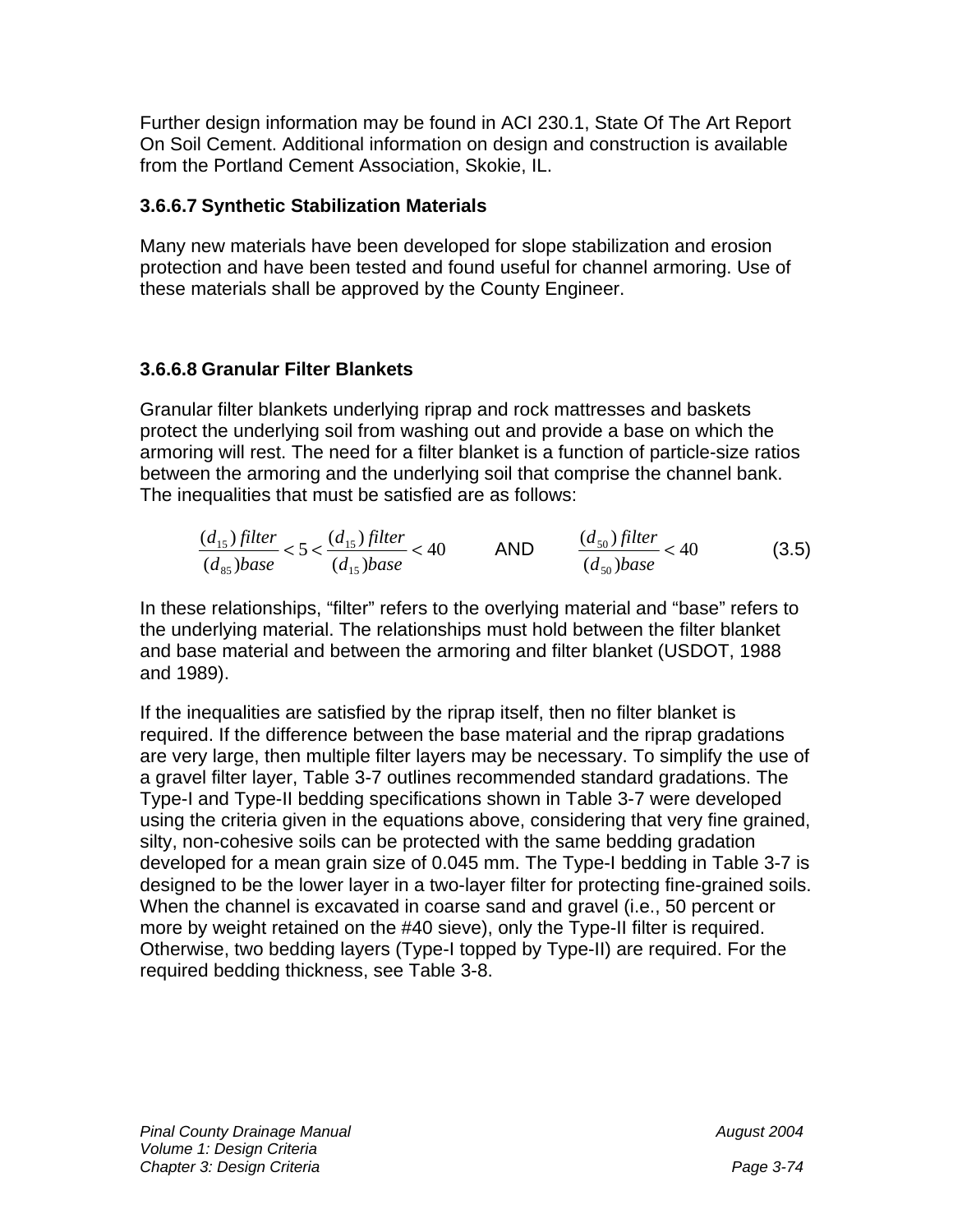| <b>Sieve Size</b>    | Type I<br>(% passing) | <b>Type II</b><br>(% passing) |
|----------------------|-----------------------|-------------------------------|
| 3 inches (76 mm)     |                       |                               |
| 1-1/2 inches (38 mm) |                       | 60 to 70                      |
| 3/4 inch (19 mm)     |                       | 20 to 90                      |
| 3/8 inch (9.5 mm)    | 100                   |                               |
| #4 (4.75 mm)         | 95 to 100             | 0 to 20                       |
| #6 (1.18 mm)         | 45 to 80              |                               |
| #50 (0.30 mm)        | 10 to 30              |                               |
| 3/4 inch (19 mm)     |                       |                               |
| #100 (0.15 mm)       | 2 to 10               |                               |
| #200 (0.075 mm)      | $0$ to $2$            | $0$ to $3$                    |

#### **Table 3- 7: Gradation for Gravel Bedding**

**Table 3- 8: Thickness Requirements for Gravel Bedding** 

| <b>Riprap Size,</b><br>(in) | <b>Minimum Bedding Thickness, (in)</b> |         |                                  |  |
|-----------------------------|----------------------------------------|---------|----------------------------------|--|
|                             | <b>Fine Grain Native Soils</b>         |         | <b>Coarse Grain Native Soils</b> |  |
|                             | Type I                                 | Type II | <b>Type III</b>                  |  |
| 6.8                         |                                        |         |                                  |  |
|                             |                                        |         |                                  |  |
|                             |                                        |         |                                  |  |
| 24                          |                                        |         |                                  |  |
| 30                          |                                        |         |                                  |  |
| 36                          |                                        |         |                                  |  |

#### **3.6.6.9 Fabric Filters**

Filter fabric is not a complete substitute for granular bedding. Filter fabric provides filtering action only perpendicular to the fabric and has only a single equivalent pore opening between the channel bed and the riprap. Filter fabric has a relatively smooth surface that provides less resistance to stone movement. Tears in the fabric greatly reduce its effectiveness so that direct dumping of riprap on the filter fabric is not allowed and due care must be exercised during construction. The site conditions and specific application and installation procedures must be carefully considered in evaluating filter fabric as a replacement for granular bedding material. Filter fabric can provide adequate bedding for channel linings along uniform mild sloping channels where leaching forces are primarily perpendicular to the fabric. Numerous failures have occurred because of the improper installation of filter fabric. Therefore, when using filter fabric it is critical that the manufacture's guidelines for installing it be followed.

The design criteria for filter fabric are a function of the permeability of the fabric and the effective opening size. The permeability of the fabric must exceed the permeability of the underlying soil, and the apparent opening size (AOS) must be small enough to retain the soil.

The criteria for apparent opening size (AOS) are as follows: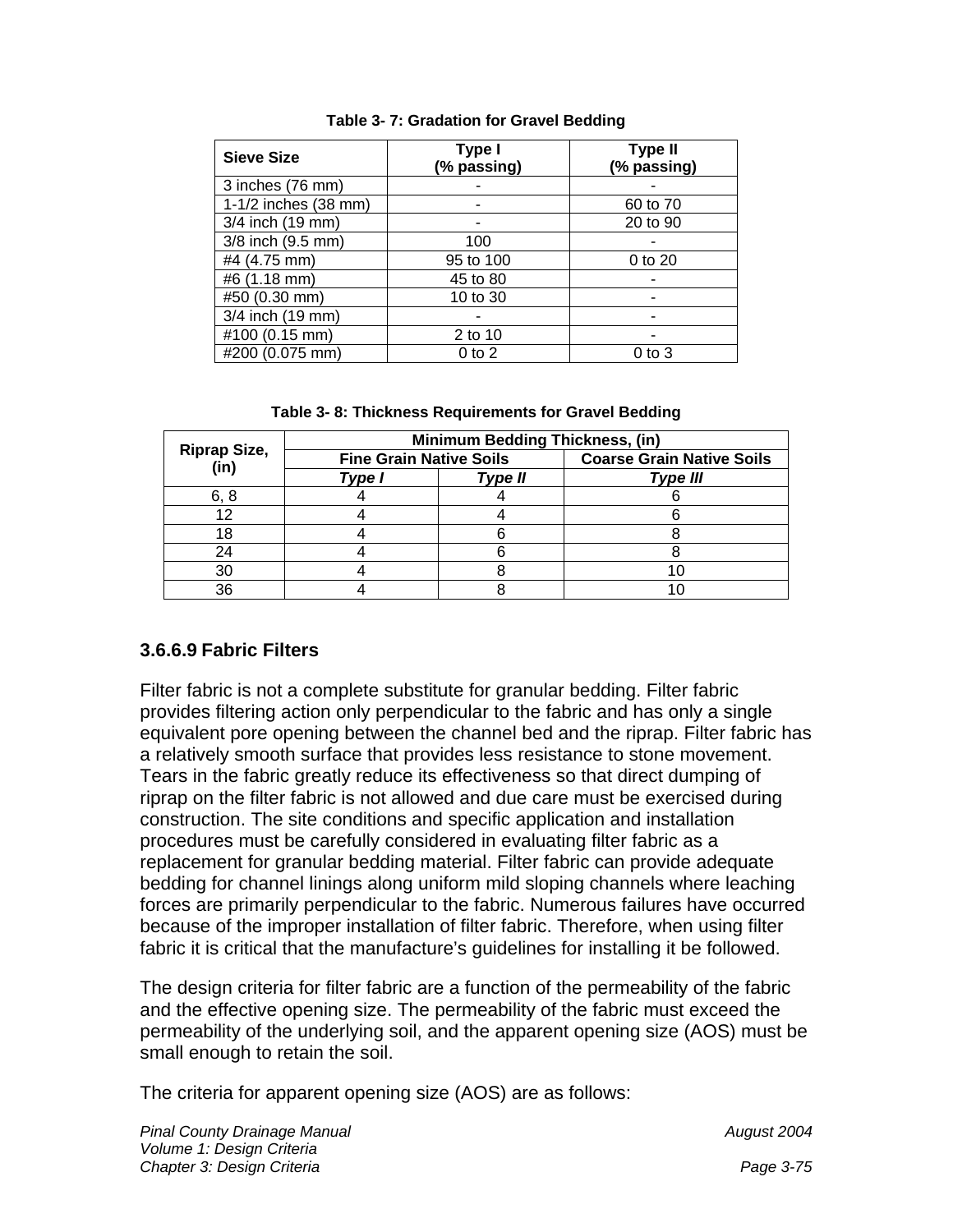- For soil with less than 50 percent of the particles, by weight, passing a No. 200 sieve, the AOS should be less than 0.6 mm (a No. 30 sieve).
- For soil with more than 50 percent of the particles, by weight, passing a No. 200 sieve, the AOS should be less than 0.3 mm (a No. 50 sieve).

# **3.6.7 Drop Structures**

Drop structures having loose riprap on a sloping face are not permitted due to a high failure rate and excessive maintenance costs.

Analysis of drop structures should be conducted for a range of flows because flow characteristics at the drop can vary with discharge.

The maximum vertical drop height from crest to basin for a vertical hard basin drop is limited to 3 feet for safety considerations.

Maximum drop depth for a vertical riprap basin is limited to 3 feet due to safety considerations and the practicality of obtaining large basin riprap for higher drops.

Refer to Chapter 8 of Volume II of this manual.

# **3.6.8 Safety**

Hydraulic structures constructed in Pinal County will usually be subject to public access. Designs for hydraulic structures must address the issue of safety. Appropriate measures must be designed to keep the public away from hazardous locations. For example, vertical drop structures should not exceed 2.5 feet in height with 6-foot horizontal aprons, and adequate fencing or railings must be provided along all other walls, such as wing walls or training walls.

#### **3.6.8.1 Fencing**

Except as subsequently provided, fencing will be required for all new concrete, shotcrete, and soil-cement lined channels with side slopes steeper than 4:1. Subcritical channels lined with concrete, shotcrete, and soil-cement lined channels having depths and bottom widths less than 3 feet and 5 feet, respectively, will not require fencing. Reviewing authorities may require fencing regardless of the conditions listed in this manual.

## **3.6.8.2 Signs**

Designs for hydraulic structures must address the issue of safety. Signage must be provided to identify the potential hazard of flooding or dangerous flow conditions to the public. Appropriate measures must be included to keep the public away from hazardous locations.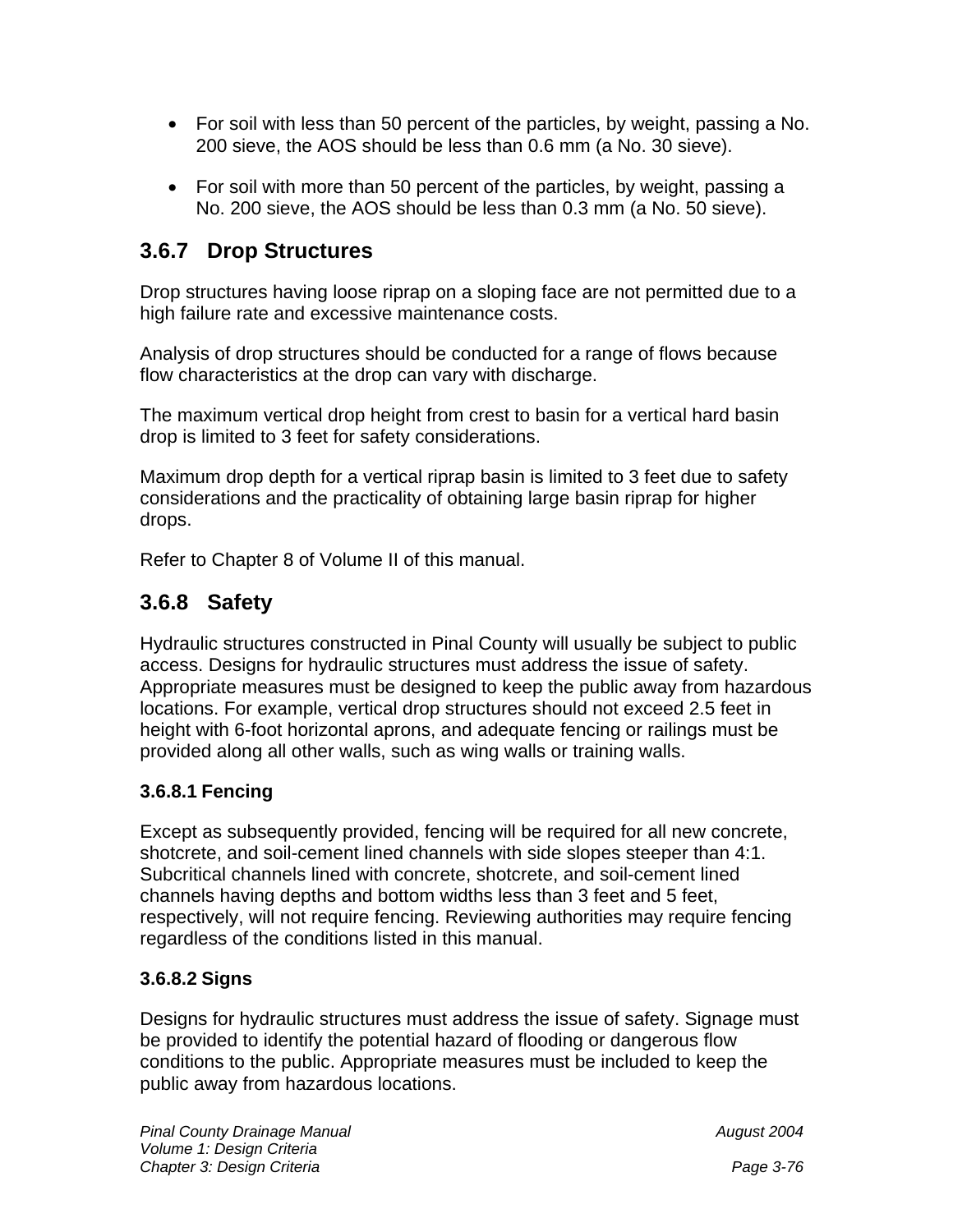# **3.7 EROSION AND SEDIMENTATION**

Sedimentation and the fluvial processes associated with sediment transport play an important role in the long-term conveyance capacity of a drainage system as well as the on-going cost of maintenance. Sedimentation is a very complex subject and not all drainage designs need to consider it as a primary design criterion. However, because sedimentation may have significant impacts the designer of stormwater facilities must at least evaluate whether the design may affect erosion and sedimentation.

# **3.7.1 Watercourse Stabilization**

Any watercourse modifications affecting the flow direction, depth, velocity or duration of discharge may result in changes in erosion and sedimentation. The following is a partial list of watercourse modifications and potential impacts:

- Channel straightening will generally increase channel gradient and flow velocity, and may initiate channel erosion.
- Channel constriction increases flow velocities and often flow depth, thus increasing sediment transport capacity and may initiate channel erosion.
- Lowering the bed elevation of a watercourse may prompt degradation in the main stem of the watercourse and its tributaries.
- Raising the bed elevation or reducing the slope of the energy grade line may result in sediment deposition upstream due to reduced transport capacity.
- Bank lining may increase flow velocity and increase erosion and/or bank attack where banks are left unprotected.

# **3.7.2 Stormwater Storage**

Stormwater storage facilities must be planned and analyzed for their impact on sediment transport in watercourses. Those impacts can result from the following:

- Sediment deposition in the impoundment and upstream backwater of the impoundment may result in decreased upstream conveyance capacity, the potential for breakout flows due to sediment deposits, and maintenance requirements in regard to sediment deposits.
- Release of "clear water" downstream of the impoundment may result in local scour and/or degradation of the downstream watercourse including the bed becoming more "cobbly" and loss of riparian vegetation.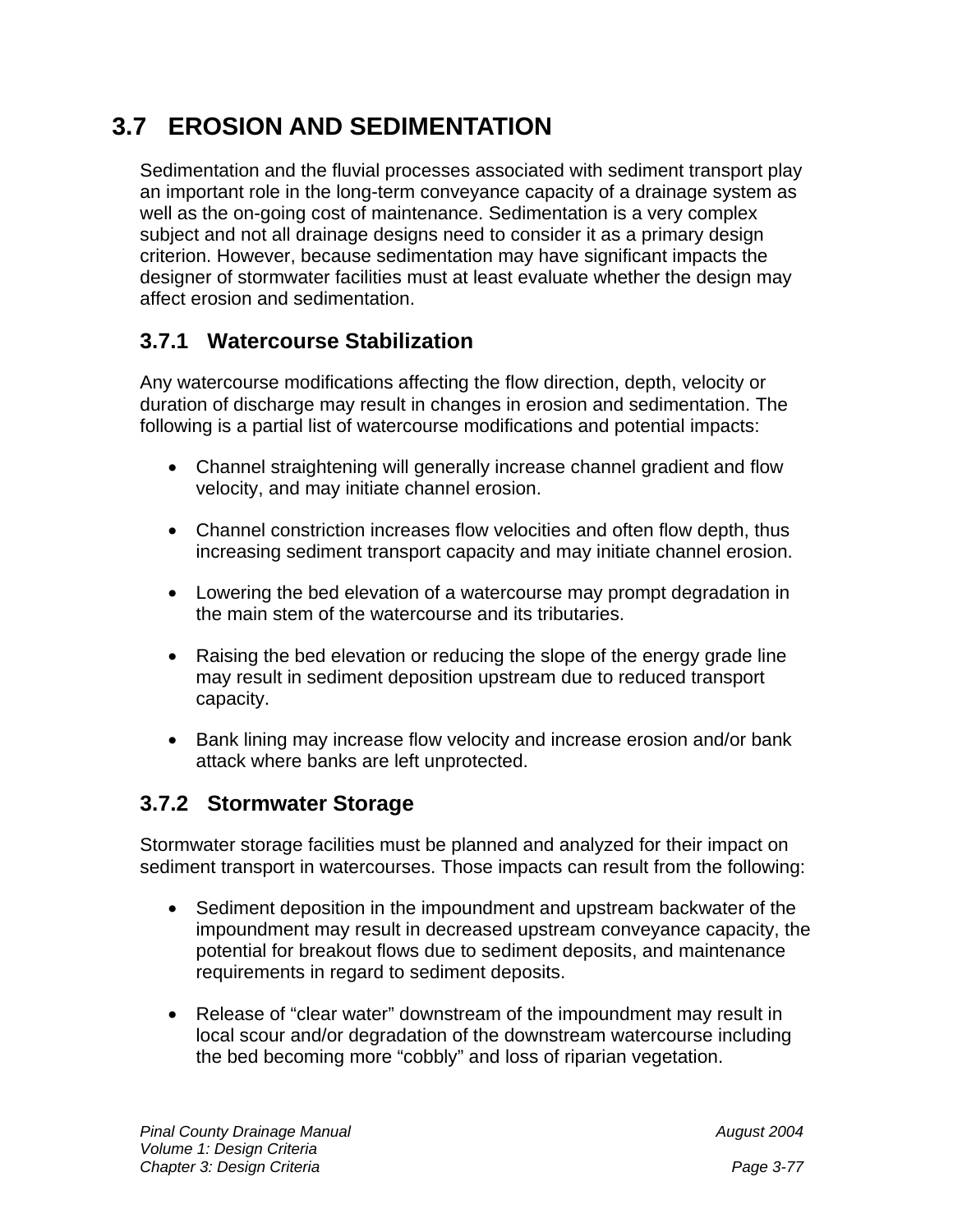• Although the peak discharges are usually reduced downstream of the storage facility, the duration of high flows often increases. This may increase the opportunity for scour and the flushing of finer sediments through the system.

# **3.7.3 Sand and Gravel Mining**

Sand and gravel mining located within floodplains may also represent a source of large amounts of sediment, but mine excavations may also act as a sediment sink depending upon the geometry of the mine pit and quantity of flow. The fluvial processes in and around sand and gravel mining facilities during times of flood are complex and should be taken into consideration.

# **3.7.4 Water Quality**

Sediment in water is often viewed as an undesired element for municipal and industrial water but can be an asset for irrigated agriculture and for certain riparian habitats. The undesirable characteristics are related to quantity, sediment's abrasive nature and the fact that compounds can become attached to sediment particles and thereby be transported and stored along with sediment.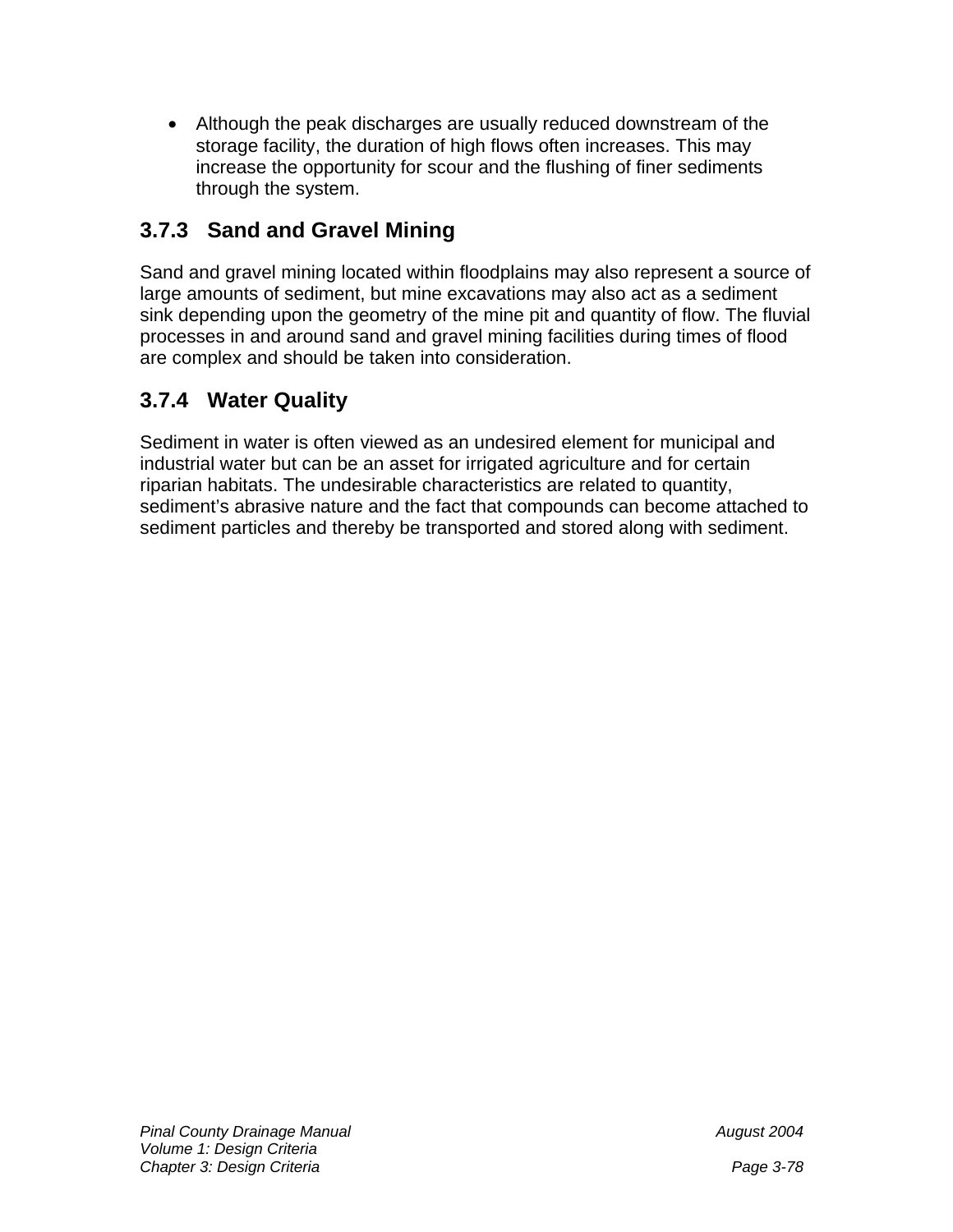# **3.8 HYDRAULIC STRUCTURES**

# **3.8.1 Hydrodynamic Forces**

Elevated foundations must be designed to withstand both hydrodynamic forces caused by velocity of waters and hydrostatic forces caused by standing water. They must also meet the requirements of the Planning and Building Department. The lateral loading on structures shall allow for at least the following amounts of debris accumulation:

- 1. Piers or stem walls 1 foot either side of pier or stem wall.
- 2. Lowest structural member The following minimal lateral load shall be considered:
	- o Elevation of lowest structural member above floodway elevation
	- o Equivalent depth of penetration into water surface

The engineer shall evaluate the amount and nature of debris available in the drainage basin to determine if a greater debris accumulation provision is justified for any or all calculations.

The flow velocities used for the loading analysis shall be obtained from the HEC-2/HEC-RAS run with the encroachment in place. A flow distribution showing velocities for each increment between elevation station, or "GR", points at the location of the structure shall be included with the analysis. If applicable, it may be necessary to run the HEC-2/HEC-RAS model as "supercritical" to obtain the appropriate design data.

#### **3.8.1.1 Impact forces on foundations**

Normal impact loads are those that relate to isolated occurrences of typically sized ice blocks, logs, or floating objects striking the structure. For design purposes, this can be considered a concentrated load acting horizontally at the maximum water elevation, or any point below it, equal to the impact force created by a 1000 pound mass traveling at the velocity of the flood water, acting on a one-square-foot surface of the structure.

Special impact loads are those that relate to large conglomerates of floating debris, either striking or resting against a structure or its parts. In an area where special impact loads may occur, the load considered for design purposes is the impact created by a 100 pound load times the width of the building, acting horizontally over a one foot wide horizontal strip at the maximum water elevation or at any level below it. Where natural or artificial barriers exist which would effectively prevent these special impact loads from occurring, these loads may be ignored in the design. The equivalent depth of penetration into the water surface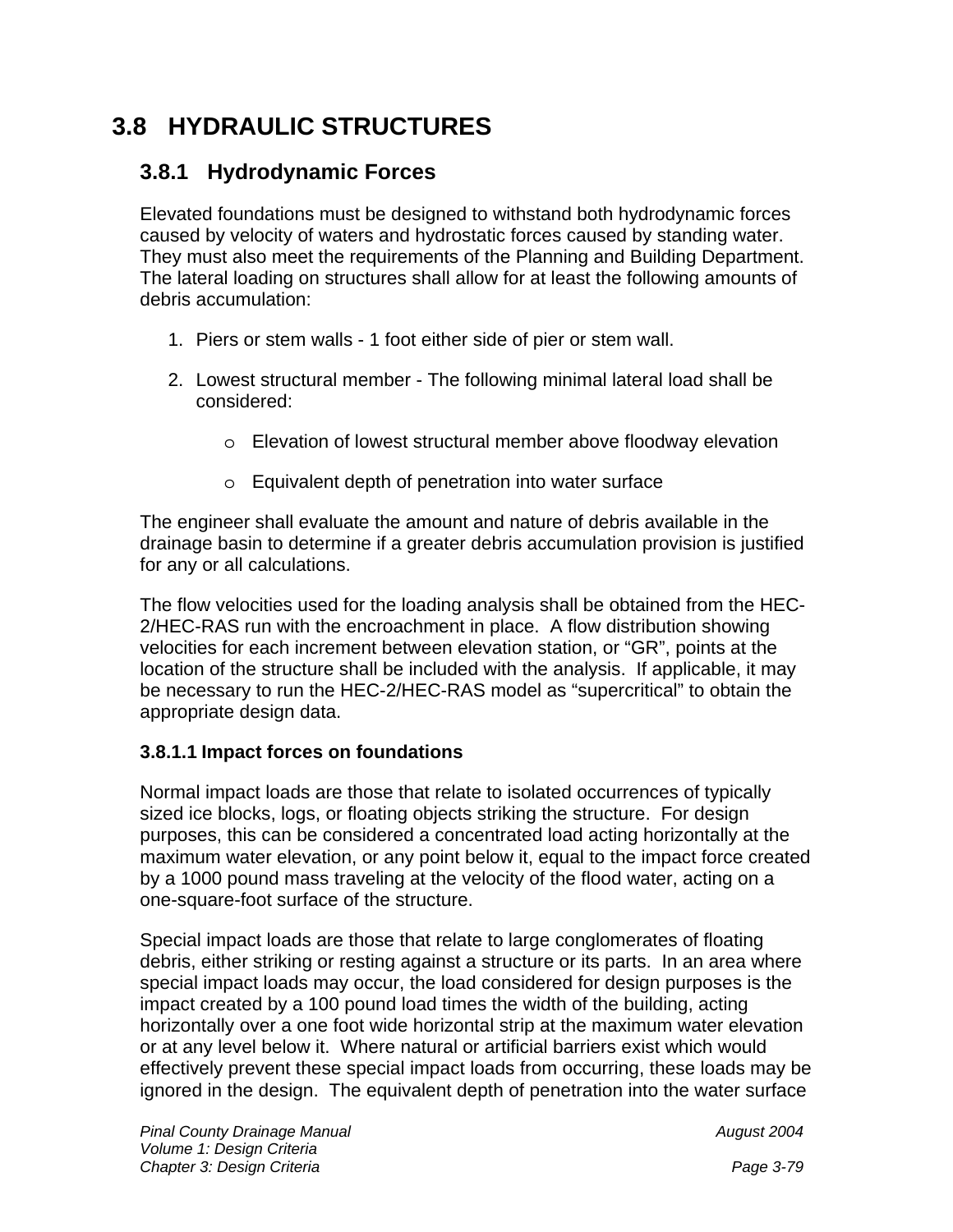given for the lateral loading analysis shall be applied to the special impact loading.

# **3.8.2 Scour**

Foundation footings shall be located at least three feet below the maximum estimated scour elevation.

A scour analysis should consider debris accumulation on piers or structures as required for the HEC-2/HEC-RAS computer modeling. Soil tests shall be presented to verify the nature of the in-place soils to the full depth of the projected scour. The method of scour analysis shall be at the engineer's discretion, but shall be appropriate for the type of encroachment (piers, stem walls, solid foundation or fill). Acceptable methods for scour analysis can be found in Volume 2.

# **3.8.3 Operation and Maintenance**

Hydraulic structures should be designed so they can be maintained. As with other drainage facilities, maintenance operations will consist of scheduled and unscheduled operations. Scheduled operations include mowing, debris removal, graffiti removal, and rock replacement. Unscheduled operations are those which follow a storm event and include debris removal, rock replacement, erosion repair, fence or railing repair and other activities for which the frequency and scope cannot be predicted. Some maintenance considerations appropriate for hydraulic structures are presented below. Access to key areas (i.e. crest area, stilling basin area) for maintenance equipment and personnel is the primary consideration common to all structure types.

Slopes of 4:1 or flatter are recommended for mowing equipment on landscaped or grass bank and transition slopes. The County Engineer should be consulted regarding special circumstances for specific site constraints where a steeper slope may be necessary.

Transition areas upstream and downstream of the structures should be designed to drain completely. This applies particularly to stilling basins.

Selection and placement of rock for a stilling basin or upstream of a drop crest should consider a size range not easily displaced by flow and not easily moved by vandalism. Grouted boulders are a suitable alternative.

Open channels are recommended in lieu of pipes for conveyance of low flows through the drop structure area. Pipes may plug or frequently overtop, leading to additional maintenance problems. Riprap should be provided at likely scour areas that are relatively expensive to access and repair later.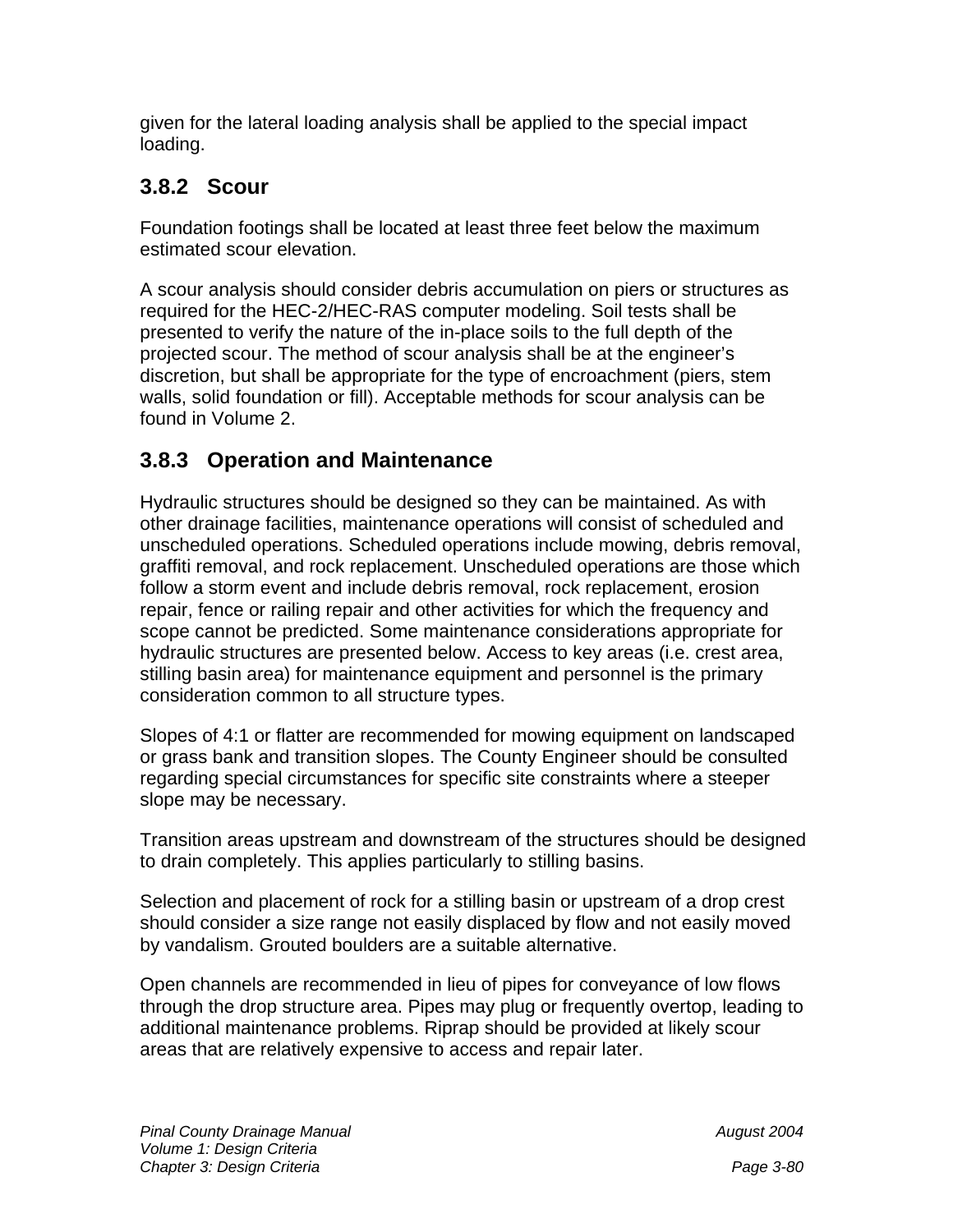# **3.8.4 Structure Aesthetics**

#### **3.8.4.1 General**

Aesthetics, safety, recreation, and overall integration with nearby land uses are important aspects in the design, of hydraulic structures. The design, planning, construction, and maintenance of hydraulic structures and natural drainageways in an urban setting offer opportunities for promoting aesthetic design and habitat features. Maximizing functional uses while improving visual quality requires good planning from the onset of the project, and the coordinated efforts of the owner/client, engineer, landscape architect, and planner. The significance of providing an aesthetic and visually appealing project depends on the number, type, and frequency of viewer; as well as the viewing angle; project location; and the overall environment of the project area. Aesthetic considerations are site and project specific.

The combination and diversity of forms, lines, colors, and textures create the visual experience. Material selection and landscape design can provide visual character and create interesting spaces in and around hydraulic structures.

#### **3.8.4.2 Open Spaces and Parks**

Creative planning concepts in urban and urbanizing areas, particularly in residential areas, emphasize multiple uses of flood control, recreation, and open spaces. Cluster housing and good subdivision planning may be coordinated to offer opportunities to maintain the natural habitat characteristics of the drainageway while fulfilling open space and recreation requirements.

Multiple use of flood control structures and open space parks has proven to be an effective and aesthetic land use combination. Athletic fields and stormwater storage areas which remain dry most of the time have been used in many communities. The design of overflow structures and crest controls can be combined with concrete pathways to blend with a park lined environment.

#### **3.8.4.3 Materials**

A variety of materials and finishes are available for use in hydraulic structures. Concrete color additions, exposed aggregates and form liners can be used to create visual interest to otherwise stark walls. The location of expansion and control joints in combination with reveals can be used to create effective design detailing of headwalls and abutments. Rock and vegetation can be used for bank stability and erosion protection around structures to provide visual contrast and diversity, and spatial character.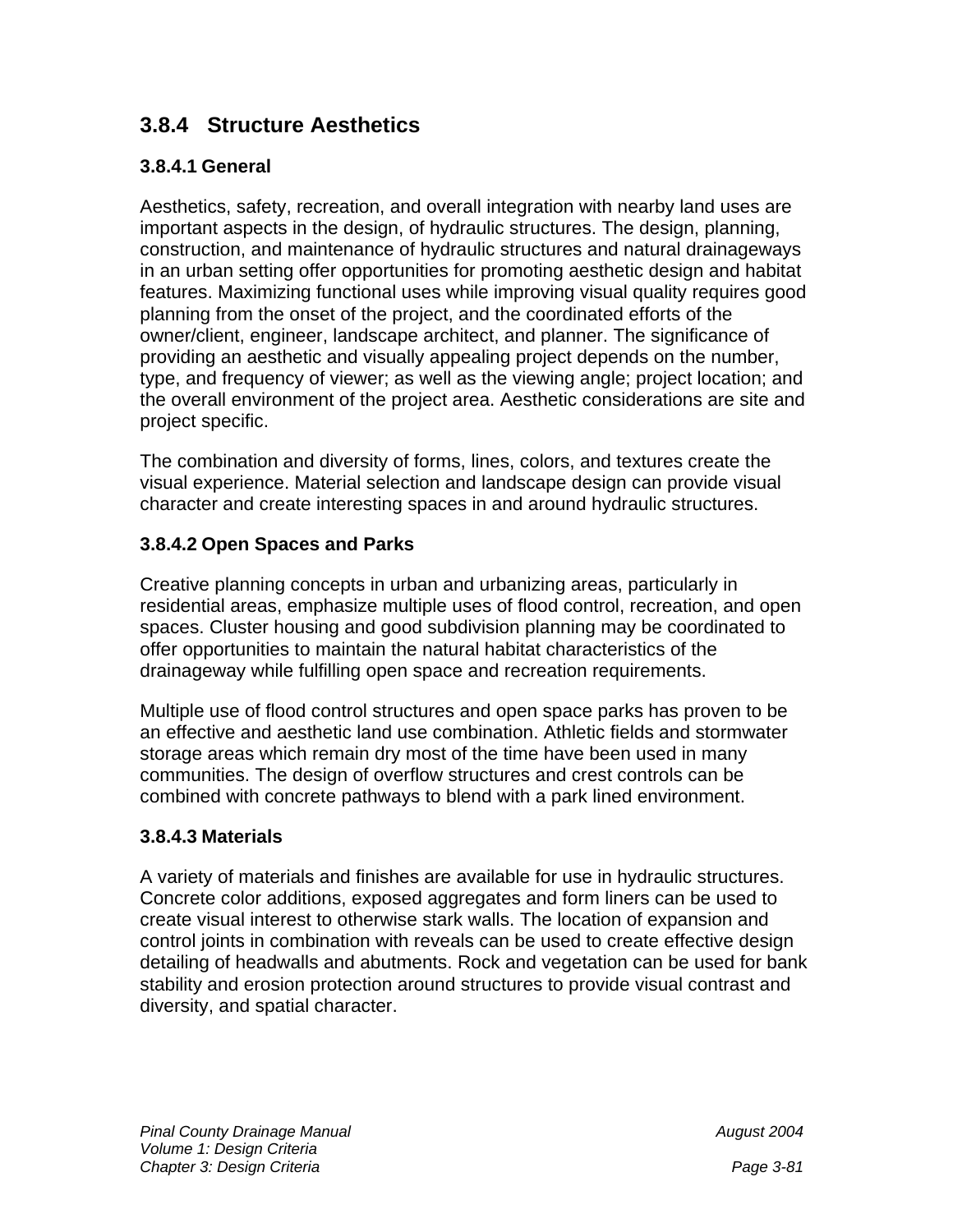# **3.9 STRUCTURES NEAR FLOODPLAIN**

# **3.9.1 Structure Finished Floor**

 All structures built within Pinal County should be positioned to prevent property damage from regular flooding occurrences. Flooding may occur in association with defined channels and detention or retention basins as well as washes and alluvial fans. No structure may be built in the 100-year floodplain without prior approval of the County Engineer.

#### **3.9.1.1 Elevation Requirements**

The finished floor of all structures shall be elevated a minimum of one foot above the 100-year floodplain, the 100-year water surface of a detention or retention facility and the emergency outfall of any basin. For development in areas subject to sheet flow (such as alluvial fans), the requirements of Arizona State Standard SSA 4-95 Identification of and Development Within Sheet Flow Areas (page 16) must be met and receive approval from the County Engineer.

A finished floor elevation may be other than the minimum permitted, provided it is determined by technical data certified by an Arizona Registered Civil Engineer to be a minimum of one foot above the 100-year water surface elevation in adjacent streets and drainage ways, the minimum necessary to be safe from inundation by the 100 year peak runoff event. Finished floor elevations shall be referenced to a known benchmark. Aerial photographs of the 1983 and 1993 floods may be used, with the approval of the County Engineer, to supplement FEMA flood zone water surface elevations.

#### **3.9.1.2 Lateral Requirements**

Lateral migration, or shifting, often occurs in watercourses located in the southwest, where water flow tends to be brief but swift and banks and beds are easily eroded. A shifting watercourse presents difficulty when establishing a floodplain as the delineation of the floodplain changes as the watercourse path changes. For this reason, setback requirements must be enforced to ensure that a structure is placed well away from not only the present floodplain but also any floodplain that might occur from a shifting watercourse. For horizontal setback requirements for structures the requirements of Arizona State Standard SSA 5- 69 Watercourse System Sediment Balance, Guideline 1 must be met and receive approval from the County Engineer.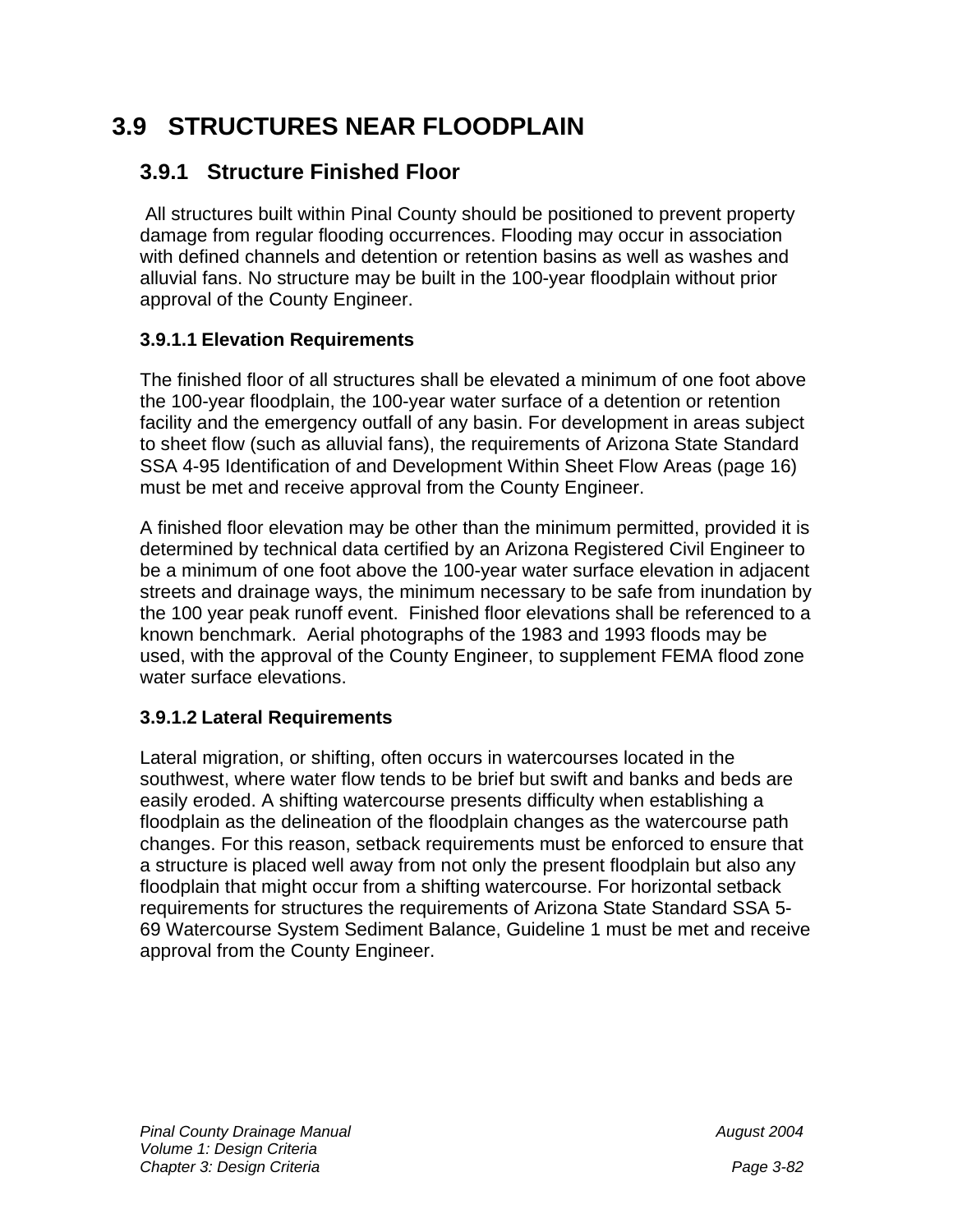# **3.10 DETENTION AND RETENTION**

# **3.10.1 Event Size**

All detention/retention facilities incorporated within new developments shall be designed to accommodate the peak flow and volume of runoff from the 100-year, 2-hour duration storm event in order to meet the peak discharge requirement.

The requirement for a development to provide storage of excess runoff by detention or retention facilities shall not be waived unless determined otherwise by the jurisdictional agency on a case-by-case basis.

# **3.10.2 Limitations Storage/Conveyance Facilities**

The requirement for a development to provide stormwater storage facilities will not be waived unless determined otherwise by the County Engineer on a case by case basis. The County Engineer may reduce the requirements for on-site retention/ detention where the storm water runoff discharges directly to a regional drain, provided that any reduction in on-site retention/detention does not increase peak flow within the watercourse for the 100-year event.

The use of detention instead of retention will also be reviewed on a case by case basis. Retention is the preferred stormwater storage method in Pinal County.

If runoff is to be conveyed by an underground system, complete detailed plans shall be submitted to the County Engineer.

On-site drainage shall be either to the street or to a designated drainage easement with adequate outfall. Off-site flows may not be routed through a retention facility unless specifically approved by the County Engineer.

Retention of runoff emanating from industrial developments and infiltration of runoff to the subsurface will be handled on a case-by-case basis by the appropriate reviewing agency subject to water quality concerns.

## **3.10.2.1 Multiple Lot Residential Developments**

Whenever possible, the facilities shall be designed for multiple uses, such as parks or other recreational facilities, to offset the cost of open space and to encourage improved maintenance. Residential developments (recorded subdivisions) shall not provide for nor rely on single-lot, on-site stormwater storage, and the design of common facilities shall not assume any individual lot on-site storage, unless approved by the County Engineer. Individual lot retention may be permitted in residential subdivisions with a minimum lot size of one acre with the approval of the County Engineer.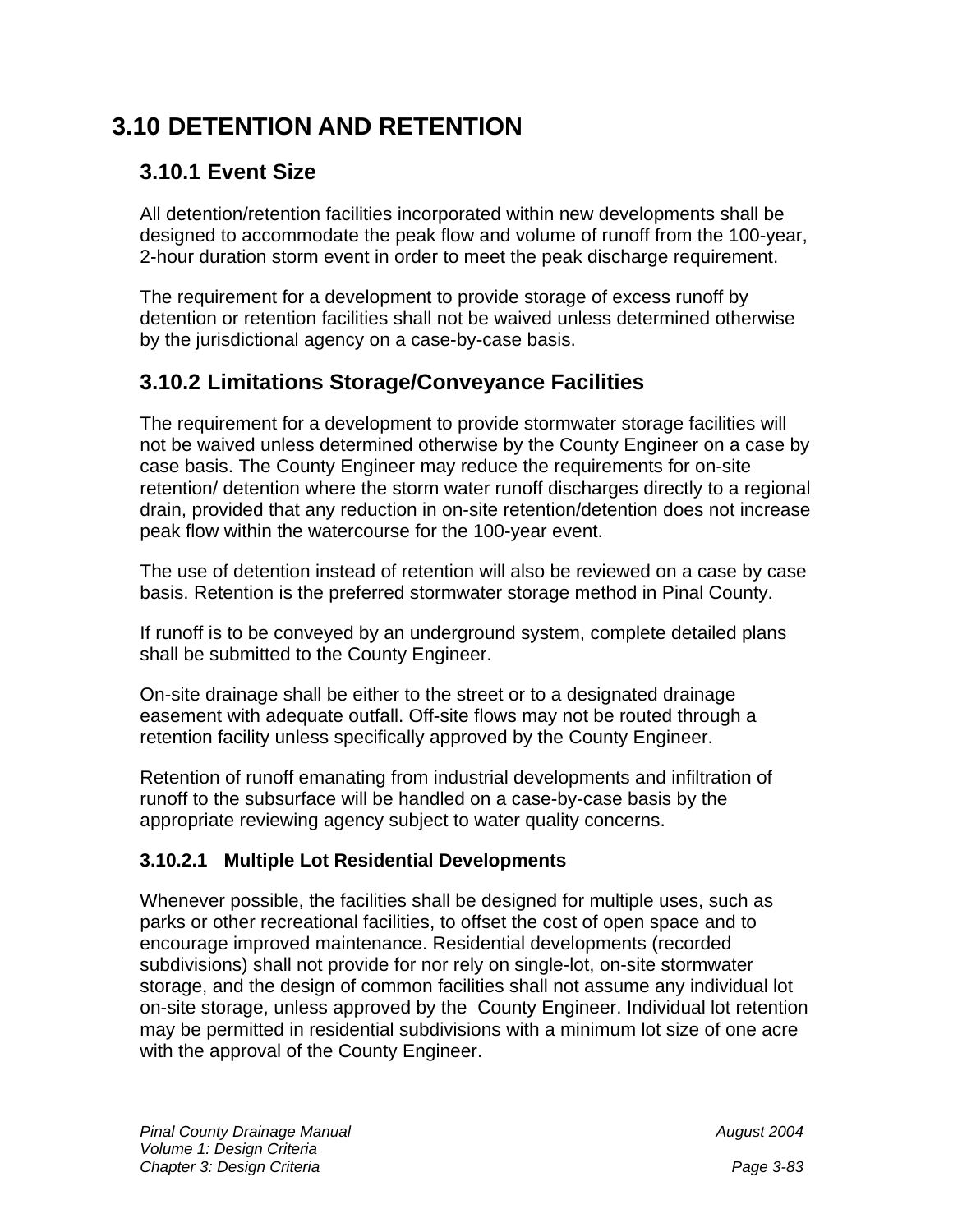Developments with Homeowner's Associations will locate its facilities in private drainage tracts or in public sites dedicated by the developer, in accordance with the jurisdictional agency's requirements. The Homeowner's Association will maintain the private facilities, and the jurisdictional agency will usually maintain the public tracts. Common storage facilities for single family developments without a Homeowner's Association and with public streets will have maintenance provisions determined by the County Engineer. In any landscaping and maintenance agreement, provisions shall be made for an annual maintenance certification. The number and location of storage facilities within a development are to be approved by the County Engineer. Dedication to the public may require the inclusion of recreational facilities or other features deemed necessary by the County

# **3.10.2.2 Single Lot Non-Residential Development**

Single lot, non-residential developments that are not served by a public stormwater storage facility will provide the required storage on the lot itself and outside the right-of-way area, regardless of lot size. Maintenance shall be provided for by the property owner.

# **3.10.2.3 Single Lot Residential Development**

Single lot, residential parcels that are not a part of a recorded subdivision, such as lots created by parcel splits and minor land divisions, will also provide the required storage on the lot itself and outside the right-of-way area, if it is demonstrated that a common basin with adjacent parcels is not practical. Each jurisdictional agency may establish lot size requirements governing the application of this requirement, but in all cases the residential lots smaller than 1 acre in size shall provide the required storage.

# **3.10.2.4 Regional Stormwater Storage Facilities**

Regional detention/retention facilities are large storage facilities located at strategic sites within a watershed to provide control of runoff. The advantage of this type of facility is that the siting and design of regional storage facilities is normally incorporated as part of an overall drainage master plan. Thus, alternative siting combinations and their respective hydraulic routing effects can be investigated. Storage alternatives can be evaluated with other factors (that is, conveyance system, land and maintenance costs), to arrive at an optimal solution to alleviate flooding problems within the drainage basin.

# **3.10.3 Basin Configuration**

## **3.10.3.1 Location**

In general, storage facilities are to be located so they can intercept the flow from the entire development area. If portions of the area cannot drain to a single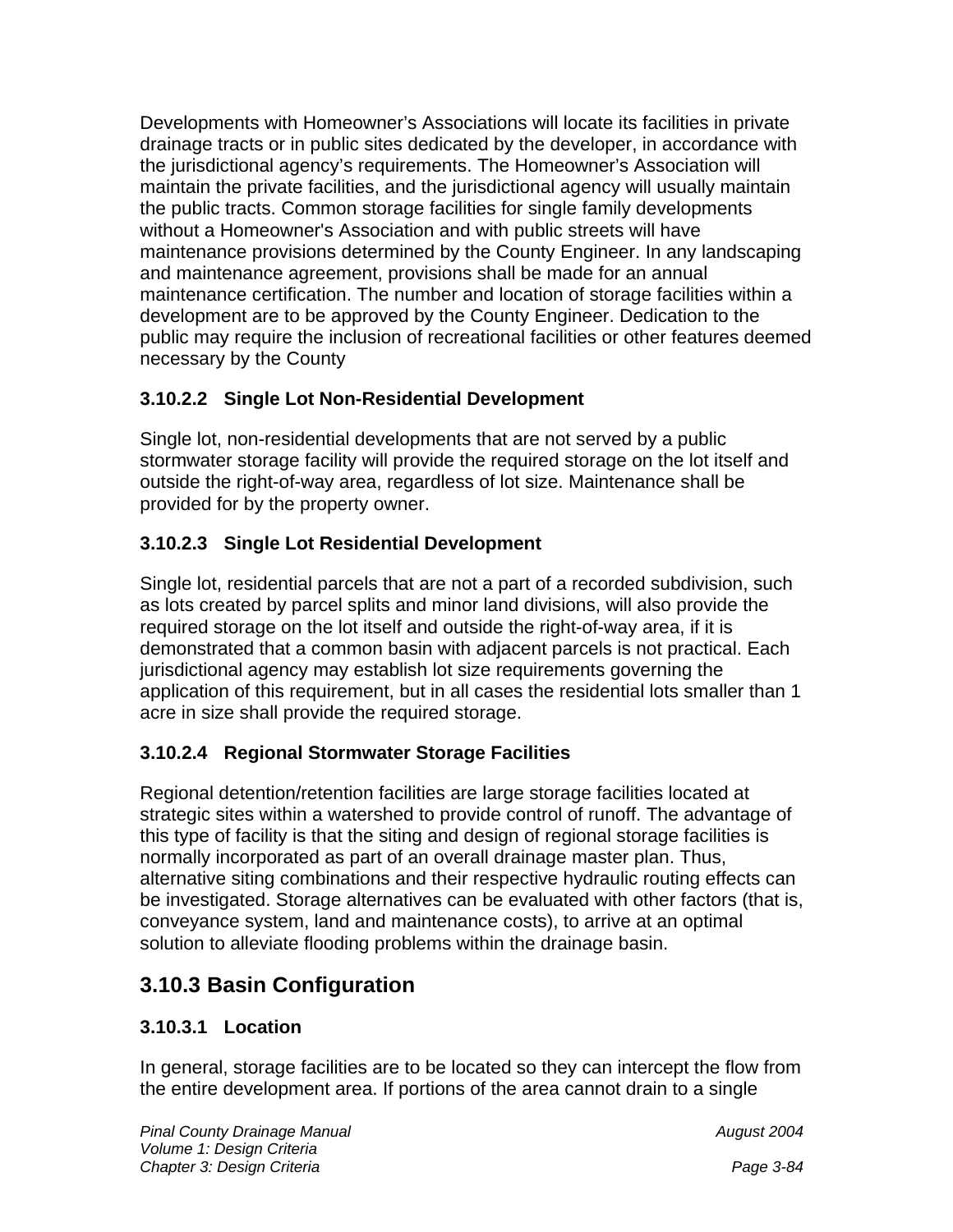facility, then additional facilities may be added to provide control of those areas as approved by the County Engineer. The objective is to provide storage of excess runoff with a minimum number of detention/retention facilities located at optimum points within a development area. Whenever possible, the facilities shall be designed for multiple uses, such as parks or other recreational facilities, to offset the cost of open space and to encourage improved maintenance.

The detention/retention pond edge shall be designed to minimize safety hazards. Water depth should be limited to 1.5 to 2 feet within 8 feet of the shoreline.

Retention/detention basins shall not be located within 25 feet of septic system facilities.

Utility lines and structures shall not be located within drainage facilities unless approved by the utility company and the County Engineer.

If reasonable alternatives are not available detention in the County right-of-way may be acceptable provided the County Engineer approves the design.

A right-of-way or public utility easement shall not be designated for drainage or retention without prior written approval of the appropriate agency or affected utility.

## **3.10.3.2 Sitting**

With respect to siting, stormwater storage facilities which utilize a method of subsurface disposal shall be located such that the infiltration surface will be a specific distance, both horizontal and vertical, from any functioning water well. The County Engineer should be contacted regarding regulations governing the siting of such facilities near wells or near the static groundwater table.

#### **3.10.3.3 Shape**

As a general rule, curvilinear, irregularly shaped facilities will have the most natural character. A wide range of shapes can be considered and utilized to integrate the stormwater storage facility with the surrounding site development. Smooth curves should be used in the plan layout of the grading for the facility. On-site retention/detention facilities may include natural depressions or manmade basins.

#### **3.10.3.4 Side Slopes**

Where grass is intended to be established, side slopes shall not be steeper than 4 horizontal to 1 vertical. Where other protection measures are intended, such as shrub planting, rock riprap or other structural measures, slopes shall not exceed 3 horizontal to 1 vertical unless approved by the appropriate jurisdictional agency. Where slopes abut the street right-of-way, the minimum slope shall be 4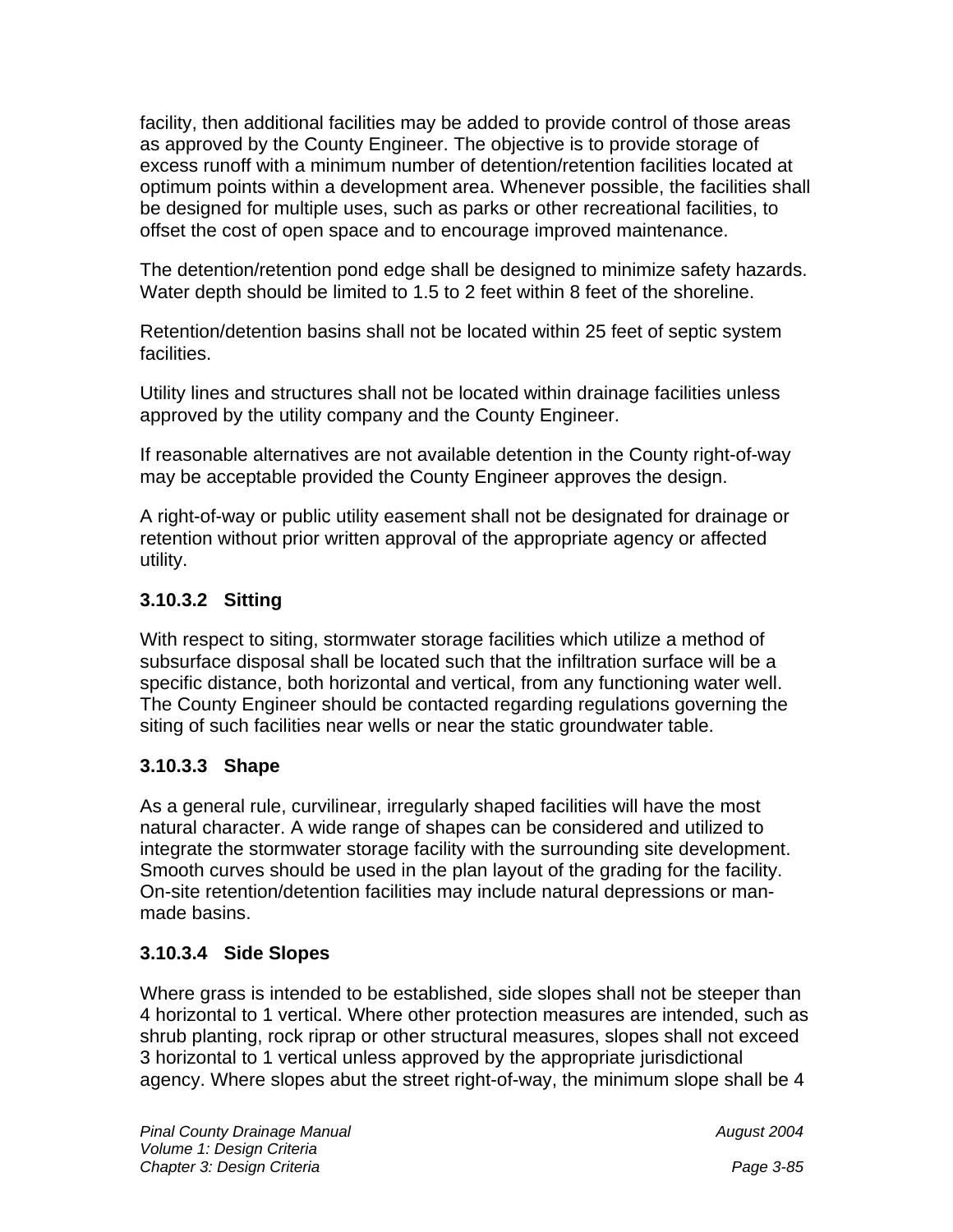horizontal to 1 vertical regardless of surface treatment. Some jurisdictions may require a flatter slope. The designer should verify the slope requirement prior to commencing design.

Transitions from slopes to level ground at the top and bottom of a facility shall be smooth curves. In all cases, slopes must be designed to allow for safe operation of maintenance equipment. Refer to Section 8.5.1 for maintenance access provisions. Side slope design should be done with the visual character of the completed facility in mind. A more natural appearance can be achieved by varying side slopes within a stormwater storage area.

## **3.10.3.5 Depth and Bottom Configuration**

Maximum ponding depth shall be 3 feet and minimum freeboard shall be 1 foot unless authorized by the County Engineer. With respect to grading, deep facilities should be avoided, if possible. The bottom shall be designed to drain to a low flow channel for a detention facility.

## **3.10.3.6 Basin Inlet**

The detention or retention basin inlet must be designed to avoid erosion within the basin or headcutting or deposition in the inlet channel.

The inlet must be designed so that sediment carried into the basin will not deposit near the inlet and block inflows to the basin.

## **3.10.3.7 Basin Outlet**

The minimum allowable pipe size for primary outlet structures is 12 inches in diameter.

Flows from basins shall not exceed pre-development flows for the 2, 10 and 100 year runoff event and shall be in the location and direction of the historic flows.

Trash Racks shall be provided for pipe and orifice outlets.

The County Engineer may require attenuation of a single frequency storm or a number of frequencies for a given detention facility. Refer to the specific requirements of the jurisdiction where the design is being prepared; however, two-stage and multi-stage control structures are becoming more widely used.

If the flow capacity of an outlet pipe must be further reduced, an orifice plate may be attached. The orifice plate must be constructed of heavy, galvanized steel and attached by tamper-proof bolts. Other outlet configurations may be allowed provided they meet the requirements of the permitted release rates at the required volume and include proper provisions for maintenance and reliability.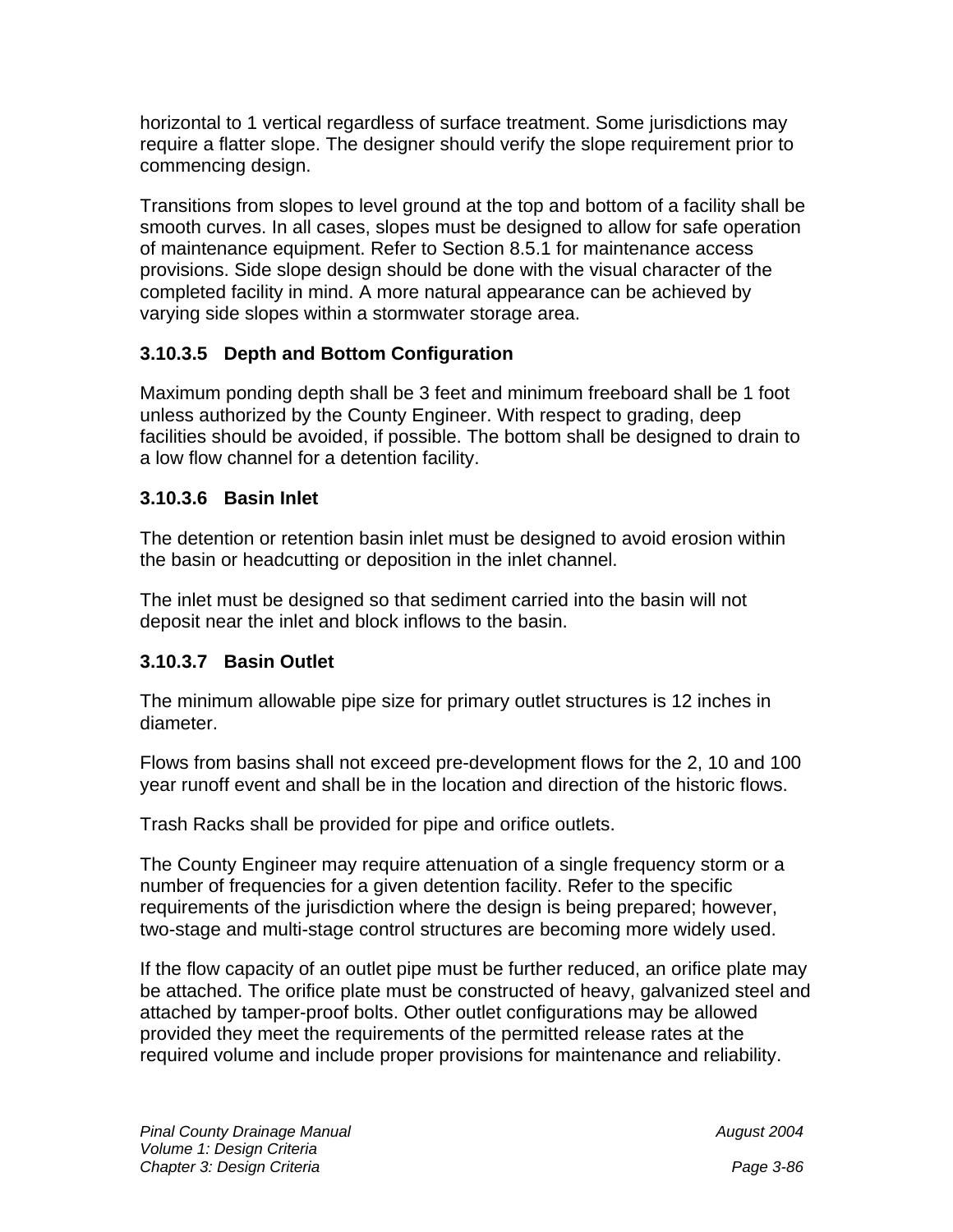Primary outlet structures, particularly those controlling multiple storm events, are often special design structures unique to specific site applications. Furthermore, consideration must be given to structural adequacy and flotation under hydrostatic loads.

#### **Low Flow/Low Level Outlets**

For health and safety reasons, stormwater storage facilities must drain within 36 hours for the design storm runoff volume. For stormwater facilities in a series, the cumulative post storm drain time is 36 hours. In addition, the peak discharge from a low flow out-let shall be significantly less than the existing watershed peak discharge for retention facilities. These guidelines form the basis for design. Compliance with NPDES requirements often dictates a third criterion for low flow/low level outlets. Here, the outlet is often designed to retain the first flush and/or the floating hydrocarbon pollutants. In this situation, undershot weirs or inverted siphons may be used.

## **Energy Dissipation at Outlet**

Adequate energy dissipation measures shall be provided at the downstream end of primary outlet structures. Such measures shall be designed to control local scour at the pipe outlet and to reduce velocities to pre-development conditions prior to exiting onto the downstream property.

## **3.10.3.8 Trashracks**

Trashracks shall be provided to inlets of pipe and orifice outlet structures. See Volume II Chapter 7 for hydraulic analysis guidelines and Chapter 1 for safety considerations.

## **3.10.3.9 Lining/Surface Treatment**

In keeping with the goal of stormwater storage facilities as amenities that incorporate multiple use concepts where possible, grass and/or landscape plantings are preferred surface treatments. As a general rule, grass and plant species used for landscape development and revegetation should be native to Pinal County. A registered landscape architect should prepare the landscape design with consideration toward use of plant species appropriate for the level and frequency of inundation of the facility. Permanent irrigation systems are required for grass areas and most types of basin revegetation and landscaping. However, use of native and drought tolerant species (including seeding) may only require a temporary system to obtain effective germination and establishment. Whether permanent or temporary, that portion of the irrigation system within the flood zone must be designed to tolerate inundation and silt accumulations.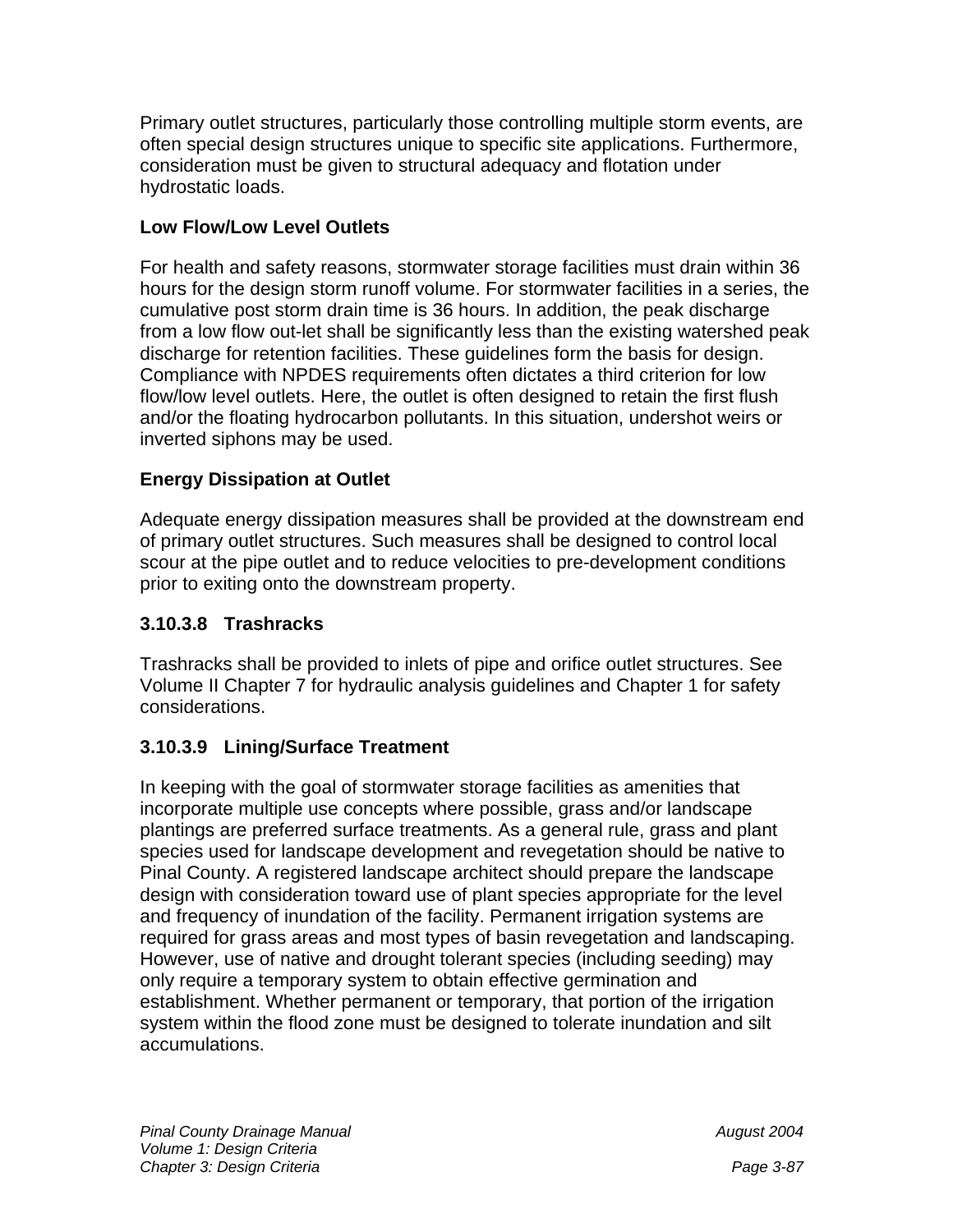The use of inert materials is appropriate for stabilization and erosion control where steep slopes are unavoidable, including along channels, at inflow points, at the outlet control structure and any other location where flowing water may threaten stability. Use of these materials should be properly engineered (refer to Chapter 6) and should respond to aesthetic considerations. Inert materials for erosion control include:

- Loose rock riprap with a specific, engineered gradation
- Loose or grouted boulders (minimum dimension 18 inches and larger)
- River stone
- Gabions
- Soil cement and concrete

Designs that combine landscape planting with the use of inert materials are recommended. Voids can be designed within the inert material to allow installation of plants. The result is a durable and attractive method of protection.

## **3.10.3.10 Emergency Spillways**

Emergency spillways are normally surface overflow weirs, channels, or combinations thereof, provided for the safe overflow and routing of floodwaters under unusual circumstances. Such situations include the blockage or malfunction of the primary outlet structure or the occurrence of a storm event larger than that for which the facility was designed. Consideration must be given to the layout and configuration of the emergency spillway so that excess flow is safely released and conveyed without increasing flood hazards to adjacent properties and in the same manner and direction as would have occurred under pre-development or historic conditions. Emergency spillways must be designed to convey the unattenuated 100-year peak discharge at non-erosive velocities.

#### **3.10.3.11 Permanent Pools**

Certain jurisdictions permit the design of a stormwater storage facility that incorporates a permanent pool for aesthetic purposes. The engineer should contact the County Engineer for specific criteria and regulations regarding such facilities. General considerations for facilities incorporating permanent pools are listed below:

- Flood storage volume shall be maintained above the level of the permanent pool. Provision for draining the full depth of the pond shall be included at the outlet structure.
- Maintenance of a minimum water level should be provided either by the inflow from the watershed, and/or by augmentation from other sources during prolonged dry periods and by the capability of the bottom of the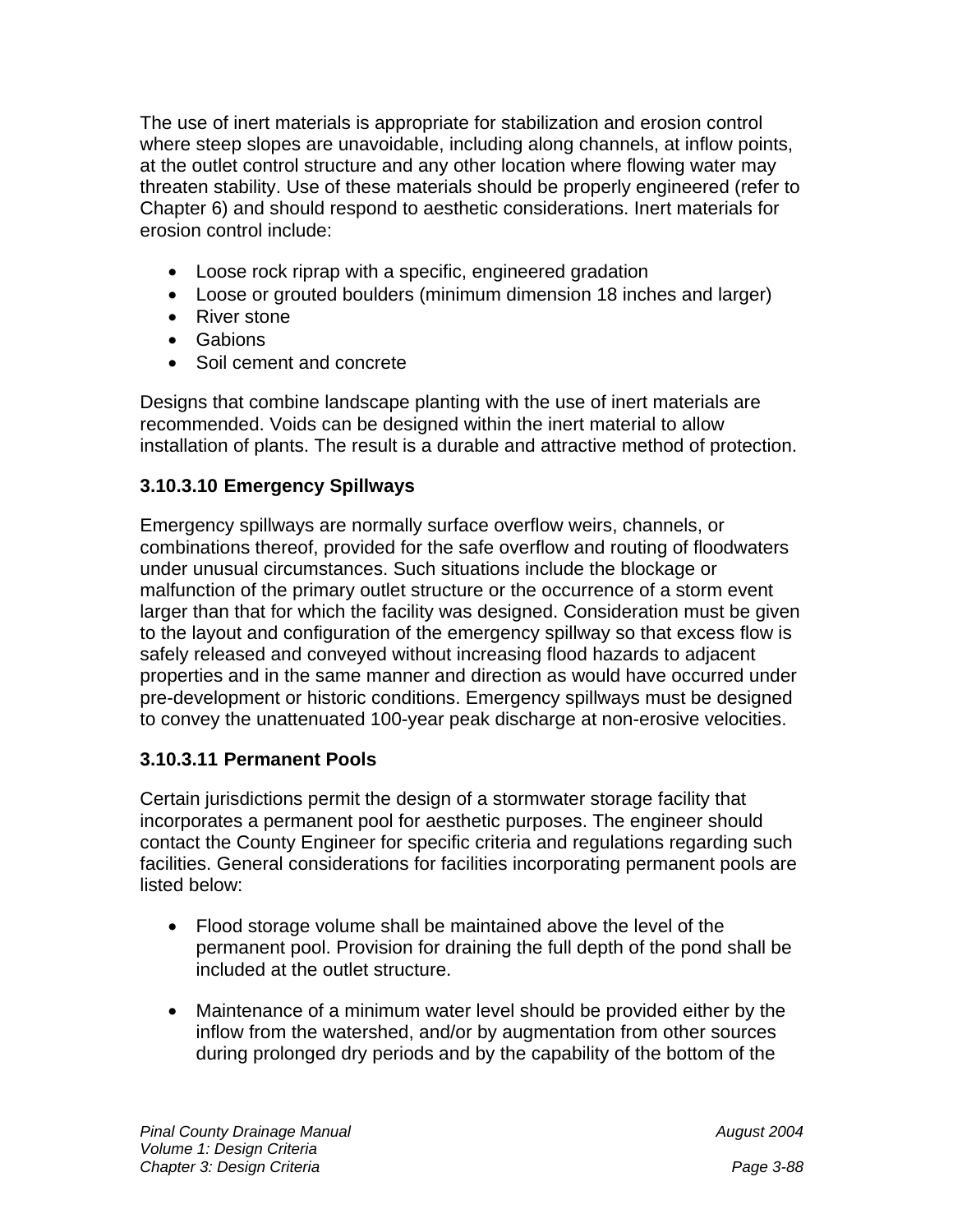facility to retain water. Seepage and evaporation losses shall be considered.

- Maintain water quality and minimize algae growth by designing for sufficient minimum depth and incorporating use of recirculation and aeration measures.
- Consider public safety as primary in the design of all features related to the permanent pool.
- Geometric characteristics of the pond include:
	- o Choose bottom lining material suitable for retention of water and with consideration toward maintenance (that is, ease of sediment removal, etc.). Provisions for completely draining the pond should be made.
	- o Create aesthetic yet maintainable edges. Edge design also should consider the effect of drawdown of the water surface. That is, a drop in water surface elevation should not create a wide expanse of unsightly shoreline. Similarly, the area surrounding the permanent pool should be designed for periodic inundation. The area should drain completely and return to a stable surface following a flood event.
	- o Provision of stable side slopes above and below the permanent water surface.
	- o The pond edge shall be designed to minimize safety hazards. Water depth should be limited to 1.5 to 2 feet within 8 feet of the shoreline.
	- o Resolve permanent pool water depth issues versus safety needs; a 3-foot depth at shoreline required to limit pond edge vegetation growth exceeds the recommended pond edge depth (1.5 to 2.0 feet). Therefore, other safety measures must be considered.
- The design should consider measures to minimize sediment inflow to the pond. Once sediment has entered the permanent pond, then removal can be expensive and may require draining the pond. Erosion should ideally be controlled at the source or by mitigation measures along the incoming channel. However, if such measures are not feasible, a sediment trap should be designed at the pond inflow location to intercept the majority of the incoming sediment and to facilitate removal.
- If the stormwater storage facility and permanent pool are created by a retaining structure, such as an earth embankment, then the design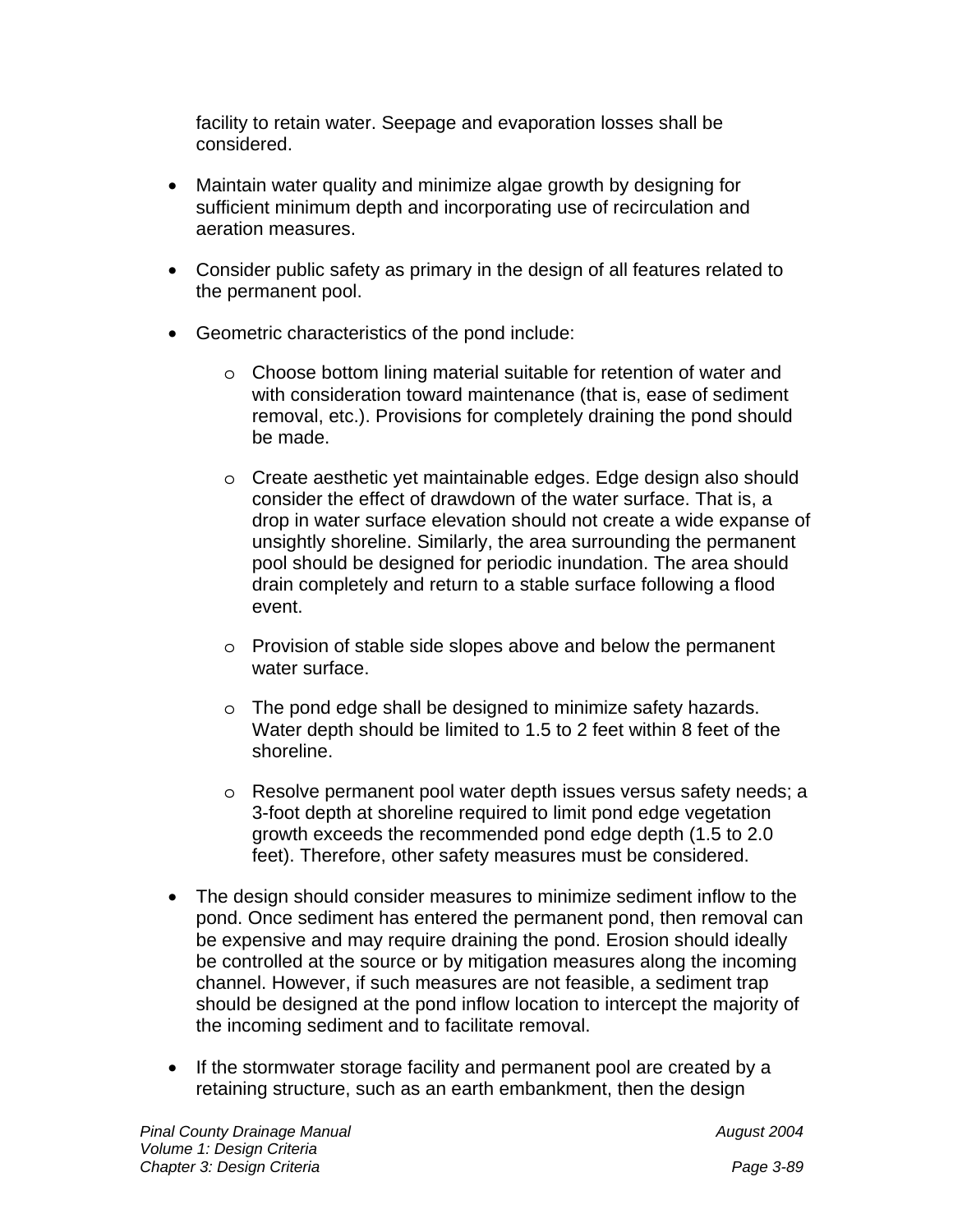guidelines for embankments shall be followed, with particular emphasis on seepage control and embankment stability

- Potential impacts downstream shall be considered. The designer should be aware that an impoundment may improve, worsen or maintain existing downstream flow characteristics, and that any changes, even apparent improvements, may be viewed as infringements of downstream riparian rights.
- Since a permanent pool is most often desired for creation of a focal amenity for a development, it is appropriate that a registered landscape architect work in conjunction with the engineer to achieve an aesthetic design with consideration of costs of construction and maintenance.

## **3.10.3.12 Low Flow Channels**

A low flow channel is required in the bottom of a detention facility to provide positive routing of drainage to the primary outlet structure. The engineer will provide design of the reinforcement of the channel. The channel shall have a 0.5 percent maximum longitudinal slope. Alternative low flow channel designs may be considered at the discretion of the County Engineer; however, use of loose rock or other movable materials can only be made after careful consideration. See Volume II Chapter 6 for additional discussion relating to channels.

## **3.10.3.13 Drain Time**

The design of all stormwater storage facilities shall be such that the stored runoff is completely discharged from the facility within 36 hours after the runoff event has ended. The draining of stormwater storage facilities may be accomplished via in-situ percolation, bleeding off (low flow) outlets, drywells, pump station, or a combination thereof.

# **3.10.4 Subsurface Disposal**

The primary methods of underground disposal of stormwater runoff at retention facilities are engineered basin floors and drywells. Infiltration rates of basin floors or drywells shall not be used in determining outflow rates in flood-routing procedures.

## **3.10.4.1 Engineered Basin Floors**

Analysis and design of the bottom of a retention facility intended for subsurface disposal is detailed in Underground Disposal of Stormwater Runoff Design Guide-lines Manual (USDOT, 1980); refer to that publication for specific design criteria.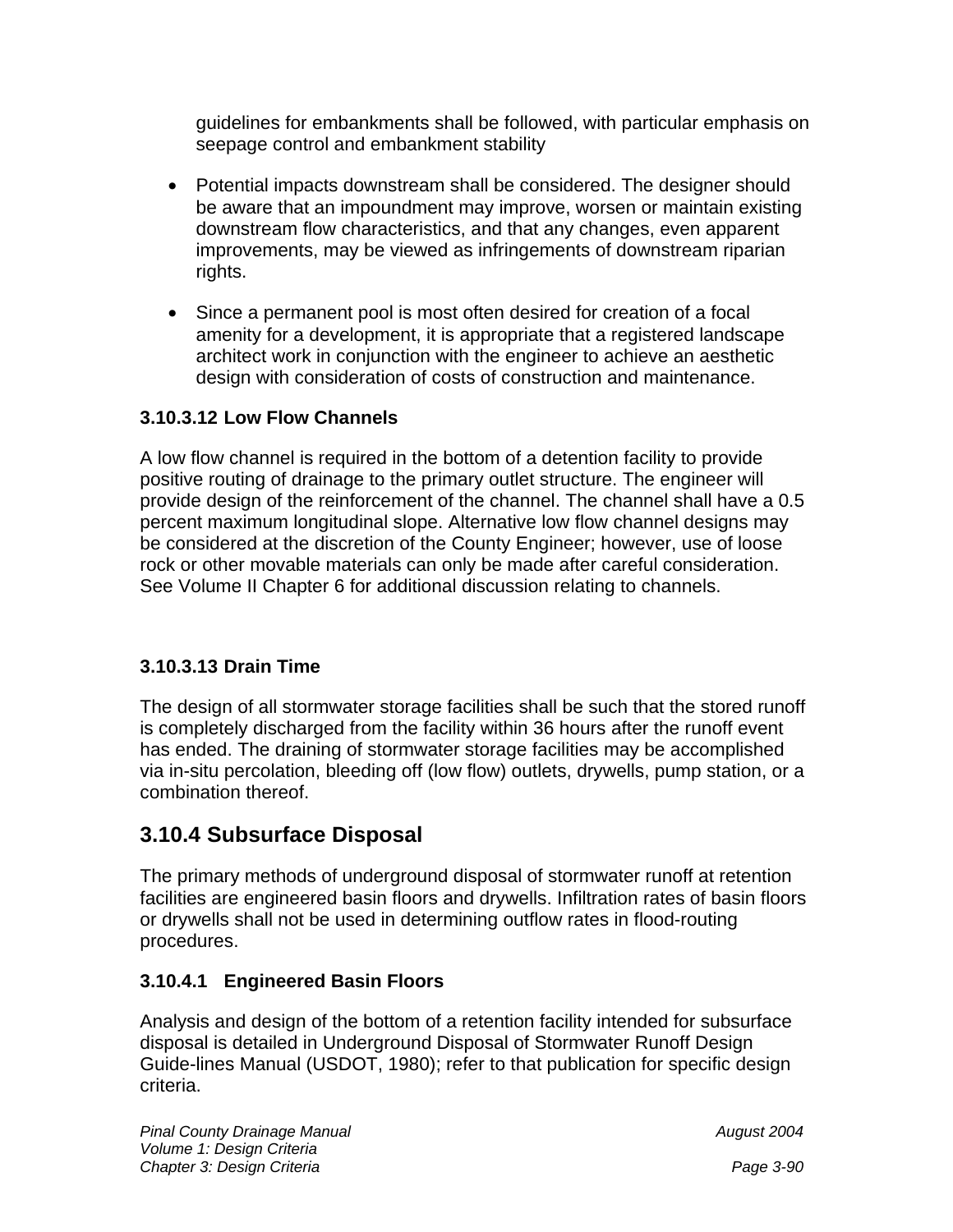## **3.10.4.2 Drywells**

Drywells may be used for subsurface disposal of stormwater, if approved by the County Engineer, and if criteria such as subsurface strata permeability, groundwater levels and maintenance can be satisfactorily addressed. The main cause of drywell failure is clogging of the transmission media (gravel) by silt and debris. Failure can be avoided by utilizing proper design and installation guidelines, and by following recommended maintenance procedures. All drywells must be registered with the Arizona Department of Environmental Quality (ADEQ).

#### **3.10.4.3 Requirements and Criteria**

The following list of general requirements and criteria shall be used in the design and construction of engineered basins and drywells (or other methods of subsurface disposal of stormwater). In addition, the engineer is referred to specific policies of the applicable jurisdictional agency.

- The feasibility of subsurface disposal of stormwater at a site by an engineered basin must be documented by field investigations and testing in accordance with ASTM Standard D-3385, Double-Ring Infiltrometer. The field investigation shall include borings at least 10-feet deep to assure that the soils underlying the basin will not impede flow, thereby resulting in water mounding. One test boring shall be provided for each 2500 square feet of basin bottom. The test results shall be de-rated by a factor of 10 to allow for future working conditions in the completed retention facility. This compensation is necessary because actual functional rates will diminish over time due to basin soil compaction, progressive silt loading, and actual stormwater constituents that clog soil pores. A report shall be prepared by a geotechnical or civil engineer, licensed to practice in Arizona, which documents the field investigations, testing, adjusted design rates and the final proposed design. Shallow-pit percolation tests for obtaining permeability rates are not recommended. Refer to the jurisdiction's Policy and Standards Manual for specific requirements in this regard. If shallowpit percolation tests are used in-lieu of the double-ring infiltrometer test, a de-rating factor of 20 shall be applied.
- The accepted design disposal rate for a drywell is not to exceed 0.1 cfs per well unless a greater rate can be supported by a constant-head percolation test on a completed well at the site. Should this test reflect a higher value, the results shall be de-rated based on the in-situ soil conditions. A de-rating factor of 2 shall be applied for coarse-grained soils (cobbles, gravels and sands). A de-rating factor of 3 shall be applied for fine grained soils (silts and loams). A de-rating factor of 5 shall be applied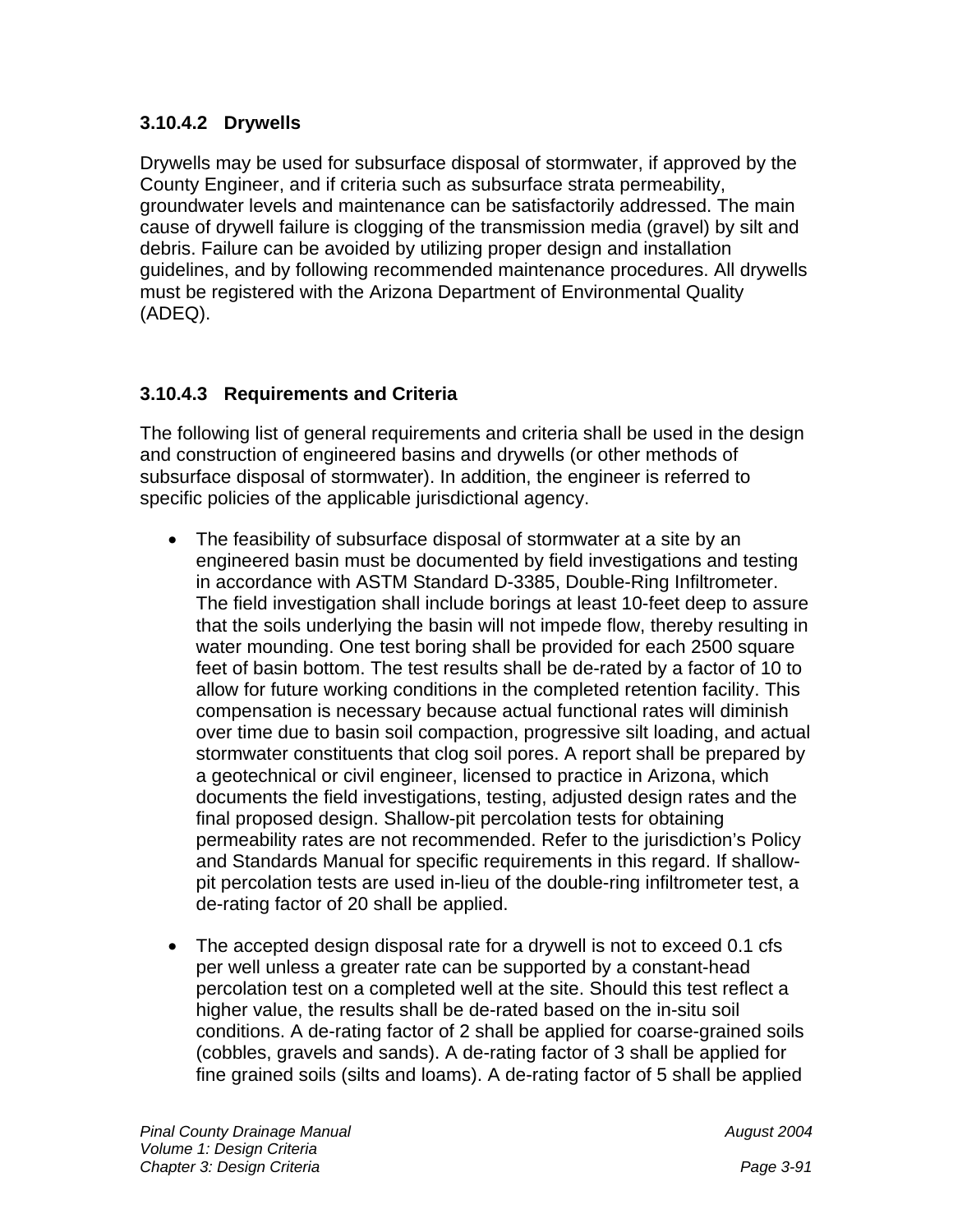for clay soils. The maximum allowable rate shall not exceed 0.5 cfs per drywell in any case for design purposes. In accordance with ADEQ requirements, the installation of any subsurface drainage structure must be located at least 10-feet above saturated soils and 100-feet away from any water supply well.

- A test well shall be installed for any retention facility utilizing drywells for stormwater disposal. Upon approval of performance, adjusted as presented above, this test well may then be used as one of the functioning drywells within the retention facility.
- The design of a drywell must include provisions for trapping sediment within a settling chamber. The system shall use a floating absorbent blanket or pillow to enhance the removal of petroleum-based organics floating on the water. A hydrophobic petrochemical absorbent with a minimum capacity of 100 ounces per chamber is recommended. This measure will significantly increase both the efficiency and useful life of the well. Once a year, at a minimum, the settling chamber should be inspected, and it should also be inspected after any major inflow to the drywell. Sediment shall be removed from the chamber at such time that approximately 15 to 20% of the original volume of the chamber is filled. All sediment removed from a settling chamber shall be disposed of either at an authorized sanitary landfill or at any other suitable location approved by the governing jurisdiction.
- Infiltration rates of drywells shall not be used in determining outflow rates in flood-routing procedures. Any retention facility which relies solely upon infiltration as its method of drainage shall be sized to contain the maximum storage volume that would be required without considering an outflow rate.
- Disposal methods using infiltration shall not be permitted for stormwater runoff which carries significant concentrations of sediment. This includes stormwater runoff flowing through sand bed channels, as well as stormwater runoff emanating from a predominantly natural watershed.
- During site development, all drywells shall be securely covered with filter cloth or other material to prevent the introduction of excessive sediment into the settling chamber.
- Retention of runoff emanating from industrial developments and infiltration of runoff to the subsurface will be handled on a case-by-case basis by the appropriate reviewing agency subject to water quality concerns.
- Runoff stored in a retention facility shall be completely drained from the facility within a maximum time period of 36 hours after the runoff event has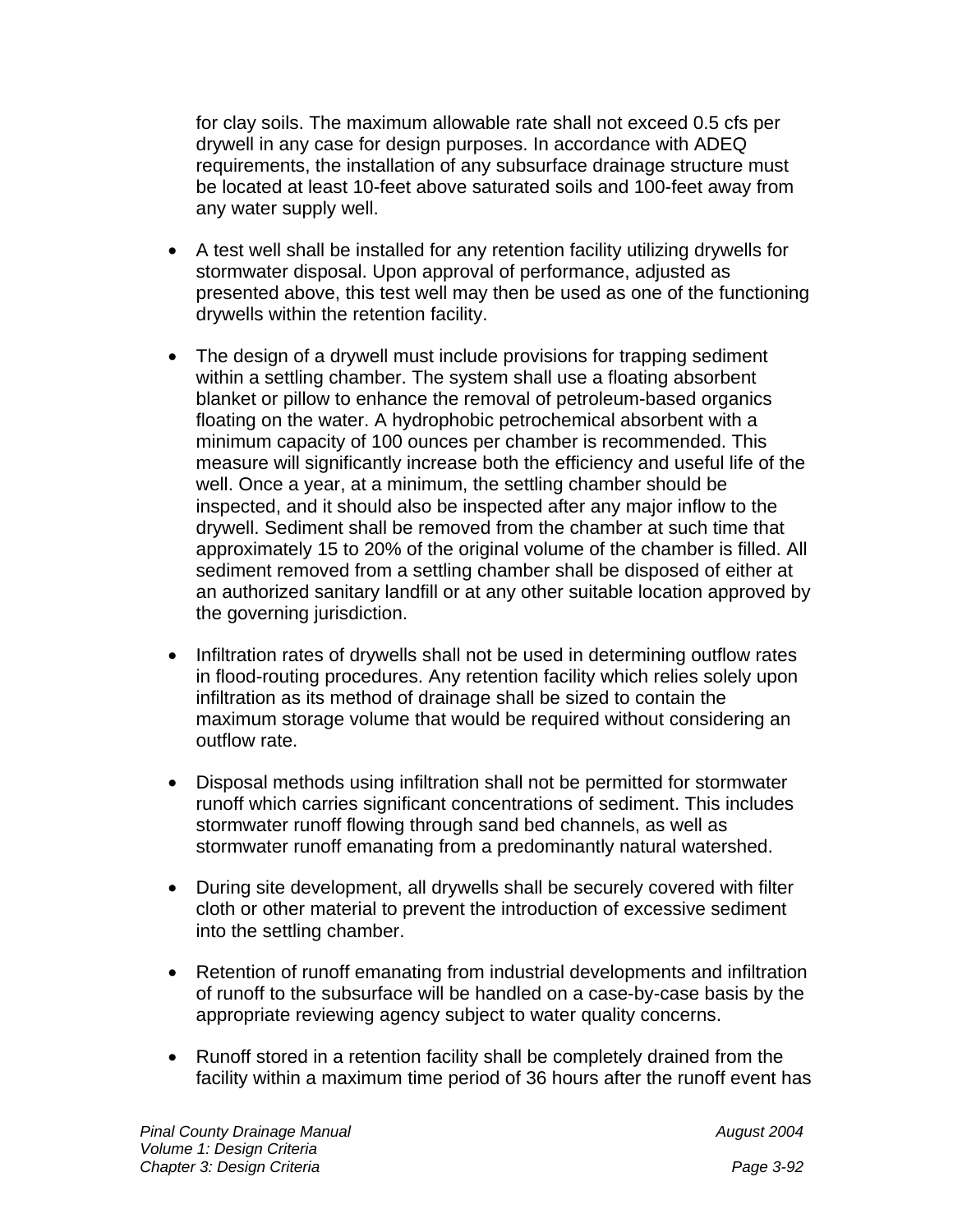ended. Drywells that cease to drain a facility within the 36-hour period shall be replaced by the owner with new ones, unless an alternate method of drainage is available.

# **3.10.5 Criteria for Special Stormwater Storage Methods**

Methods of stormwater storage include underground storage, conveyance storage, roadway embankment storage, and storage in parking lots, pedestrian plazas, courtyards and common areas.The use of rooftops as storage areas for runoff is not permitted. Furthermore, basins established in the bottoms of channels are generally not permitted since these are prone to on-going sedimentation problems.

Application of the special measures discussed below is regulated according to specific jurisdictions. Contact the County Engineer before beginning to design using any of these methods.

Since the following methods often result in facilities near buildings, it should be emphasized that the finished floor elevation of a structure shall be a minimum of 1 foot above the 100-year water surface of the stormwater storage facility. The finished floor elevation shall also be above the emergency outfall for the basin.

## **3.10.5.1 Underground Storage**

This type of storage involves the construction of underground tanks, pipes, or vaults, which accept stormwater runoff by means of inlets and storm drain pipes. Due to the high cost of this type of installation, it is generally limited to highdensity developments, where surface storage is not feasible due either to the scarcity or high cost of land, or both.

Underground storage facilities must be provided with some method of outfall (that is, gravity drains, pumps, or infiltration). In all cases, manholes (or some other means of access to the underground storage facilities) must be provided for maintenance purposes.

## **3.10.5.2 Conveyance Storage**

During the period that channels and floodplains are filling with runoff, the stormwater is being stored in transient form. This type of storage is known as conveyance storage. Construction of slow velocity channels with large cross sectional areas assist in the accomplishment of such storage. Conveyance storage systems are usually feasible only on large projects, and require detailed hydrologic modeling for analysis.